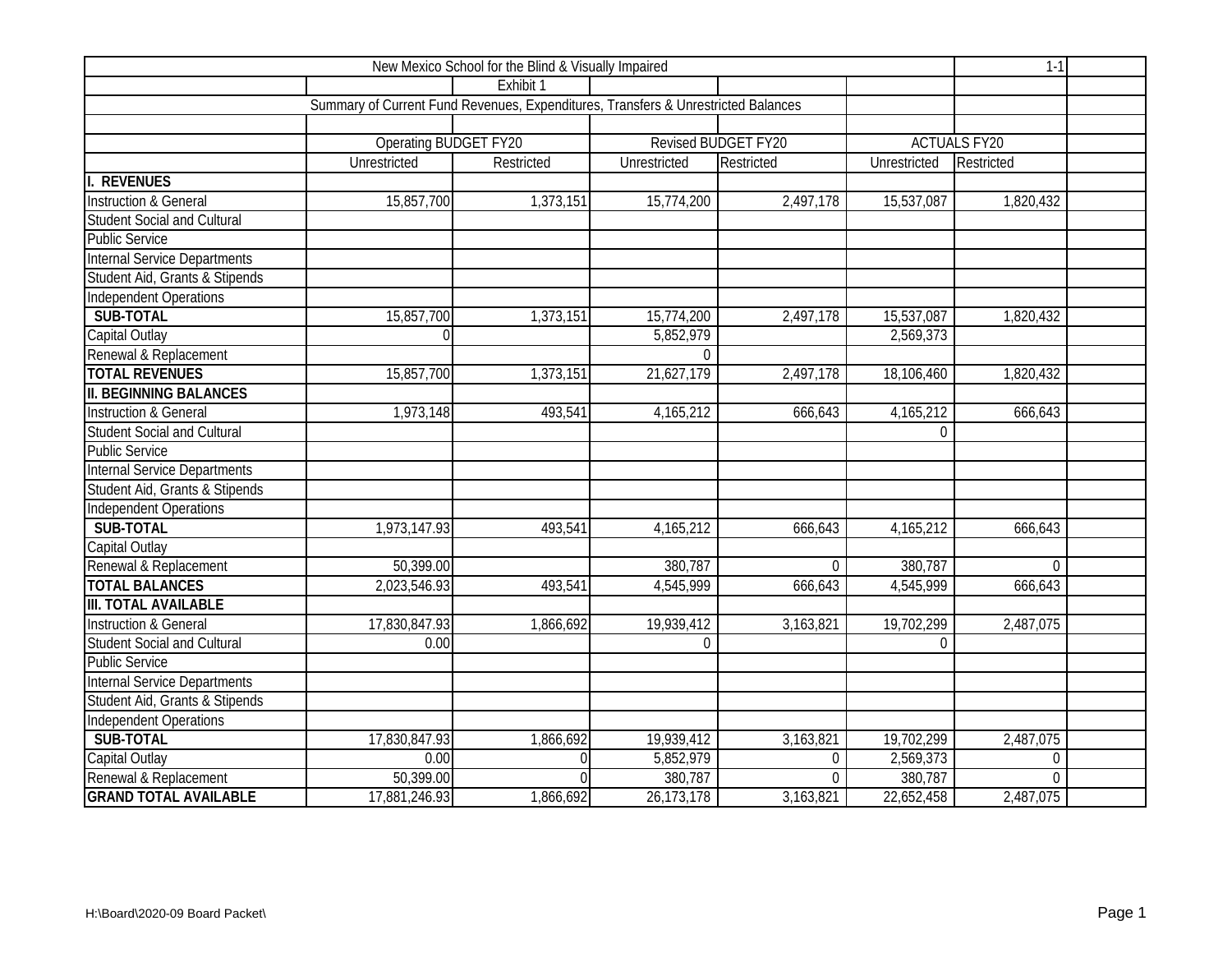|                                     | $1-2$                                                                             |              |                |                     |                |                     |  |
|-------------------------------------|-----------------------------------------------------------------------------------|--------------|----------------|---------------------|----------------|---------------------|--|
|                                     |                                                                                   | Exhibit 1    |                |                     |                |                     |  |
|                                     | Summary of Current Fund Revenues, Expenditures, Transfers & Unrestricted Balances |              |                |                     |                |                     |  |
|                                     |                                                                                   |              |                |                     |                |                     |  |
|                                     | <b>Operating BUDGET FY20</b>                                                      |              |                | Revised BUDGET FY20 |                | <b>ACTUALS FY20</b> |  |
|                                     | Unrestricted                                                                      | Restricted   | Unrestricted   | Restricted          | Unrestricted   | Restricted          |  |
| <b>IV. EXPENDITURES</b>             |                                                                                   |              |                |                     |                |                     |  |
| Instruction & General               | 17,814,202                                                                        | 1,373,151.18 | 17,854,202     | 2,497,178           | 14,758,158     | 1,885,163           |  |
| Student Social and Cultural         |                                                                                   |              |                |                     |                |                     |  |
| Research                            |                                                                                   |              |                |                     |                |                     |  |
| <b>Public Service</b>               |                                                                                   |              |                |                     |                |                     |  |
| <b>Internal Service Departments</b> |                                                                                   |              |                |                     |                |                     |  |
| Student Aid, Grants & Stipends      |                                                                                   |              |                |                     |                |                     |  |
| Independent Operations              |                                                                                   |              |                |                     |                |                     |  |
| <b>SUB-TOTAL</b>                    | 17,814,202                                                                        | 1,373,151.18 | 17,854,202     | 2,497,178           | 14,758,158     | 1,885,163           |  |
| Capital Outlay                      | 1,307,000                                                                         |              | 7,919,843      |                     | 2,238,782      |                     |  |
| Renewal & Replacement               | 84,000                                                                            |              | 464,787        |                     | 117,007        |                     |  |
| <b>TOTAL EXPENDITURES</b>           | 19,205,202                                                                        | 1,373,151.18 | 26,238,831     | 2,497,178           | 17,113,947     | 1,885,163           |  |
| V. TRANSFERS IN (OUT)               |                                                                                   |              |                |                     |                |                     |  |
| Instruction & General               | 733,354                                                                           | 0.00         | (1, 335, 210)  | $\mathbf 0$         | (755, 130)     | $\overline{0}$      |  |
| Student Social and Cultural         |                                                                                   |              |                |                     |                |                     |  |
| <b>Public Service</b>               |                                                                                   |              |                |                     |                |                     |  |
| <b>Internal Service Departments</b> |                                                                                   |              |                |                     |                |                     |  |
| Student Aid, Grants & Stipends      |                                                                                   |              |                |                     |                |                     |  |
| <b>Independent Operations</b>       |                                                                                   |              |                |                     |                |                     |  |
| <b>SUB-TOTAL</b>                    | 733,354                                                                           | 0.00         | (1, 335, 210)  | $\Omega$            | (755, 130)     | $\overline{0}$      |  |
| Capital Outlay                      | 1,307,000                                                                         |              | 2,066,863      |                     | 671,130        |                     |  |
| Renewal & Replacement               | 84,000                                                                            |              | 84,000         |                     | 84,000         |                     |  |
| <b>TOTAL NET TRANSFERS</b>          | 2,124,354                                                                         | 0.00         | 815,653        | $\overline{0}$      | $\overline{0}$ | $\overline{0}$      |  |
| <b>VI. ENDING BALANCES</b>          |                                                                                   |              |                |                     |                |                     |  |
| <b>Instruction &amp; General</b>    | 750,000                                                                           | 493,541.00   | 750,000        | 666,643             | 4,189,011      | 601,912             |  |
| <b>Student Social and Cultural</b>  | $\Omega$                                                                          | 0.00         | $\Omega$       | $\Omega$            | $\Omega$       | $\overline{0}$      |  |
| <b>Public Service</b>               |                                                                                   |              |                |                     |                |                     |  |
| <b>Internal Service Departments</b> |                                                                                   |              |                |                     |                |                     |  |
| Student Aid, Grants & Stipends      |                                                                                   |              |                |                     |                |                     |  |
| <b>SUB-TOTAL</b>                    | 750,000                                                                           | 493,541.00   | 750,000        | 666,643             | 4,189,011      | 601,912             |  |
| Capital Outlay                      |                                                                                   |              |                |                     | 1,001,721      |                     |  |
| Renewals & Replacement              | 50,399                                                                            |              | $\mathbf{0}$   | $\mathbf 0$         | 347,780        | $\overline{0}$      |  |
| <b>Subtotal Plant Funds</b>         | 50,399                                                                            | 0.00         | $\overline{0}$ | $\overline{0}$      | 1,349,500      | $\Omega$            |  |
| <b>TOTAL BALANCES</b>               | 800,399                                                                           | 493,541.00   | 750,000        | 666,643             | 5,538,511      | 601,912             |  |
| <b>EXPEND, TRANS &amp; BALANCES</b> | 17,881,247                                                                        | 1,866,692    | 26, 173, 178   | 3,163,821           | 22,652,458     | 2,487,075           |  |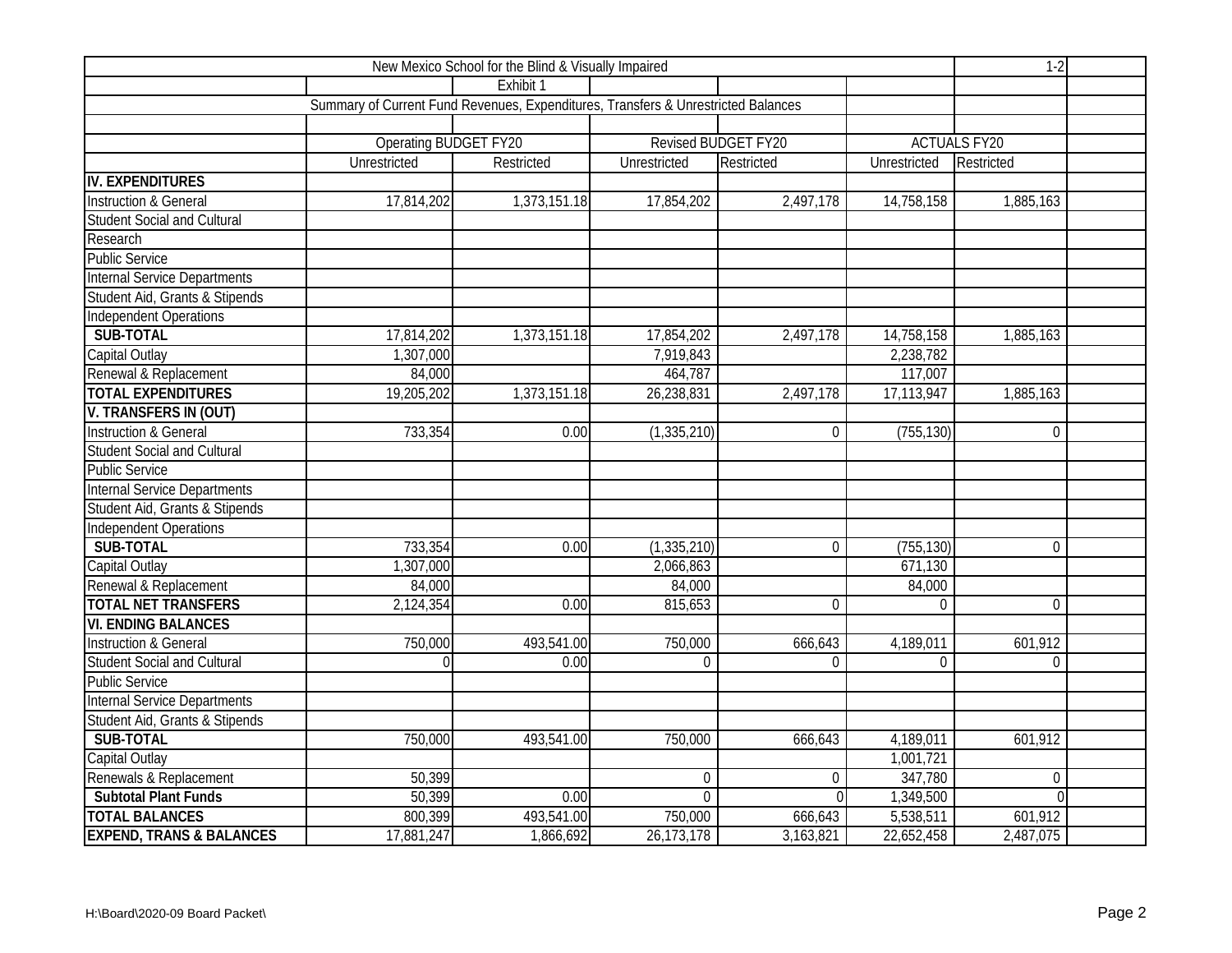|                                            |                       | $2-1$                                       |                     |                |                |                     |  |
|--------------------------------------------|-----------------------|---------------------------------------------|---------------------|----------------|----------------|---------------------|--|
|                                            |                       | Exhibit 2                                   |                     |                |                |                     |  |
|                                            |                       | <b>Summary of Instruction &amp; General</b> |                     |                |                |                     |  |
|                                            |                       |                                             |                     |                |                |                     |  |
|                                            | Operating BUDGET FY20 |                                             | Revised BUDGET FY20 |                |                | <b>ACTUALS FY20</b> |  |
|                                            | Unrestricted          | Restricted                                  | Unrestricted        | Restricted     | Unrestricted   | Restricted          |  |
| <b>REVENUES</b>                            |                       |                                             |                     |                |                |                     |  |
| <b>Tuition and Miscellaneous Fees</b>      | $\Omega$              | 0.00                                        | $\mathbf{0}$        | $\mathbf{0}$   | $\overline{0}$ | $\overline{0}$      |  |
| <b>Federal Govt Appropriations</b>         | $\Omega$              | 0.00                                        | $\mathbf{0}$        | $\overline{0}$ | $\overline{0}$ | $\overline{0}$      |  |
| <b>State Govt Appropriations</b>           | 1,369,200             | 150,000                                     | 1,285,200           | 562,996        | 1,369,200      | 150,000             |  |
| <b>Federal Govt Grants &amp; Contracts</b> | $\Omega$              | 147,501                                     | $\overline{0}$      | 237,164        | $\overline{0}$ | 229,816             |  |
| <b>State Govt Grants &amp; Contracts</b>   | $\Omega$              | 1,023,600                                   | $\Omega$            | 1,552,594      | $\overline{0}$ | 1,350,096           |  |
| Private Gifts, Grants & Contracts (dona    | 5,000                 | 52,050                                      | 5,000               | 144,425        | 1,701          | 90,520              |  |
| Endowments, Land, Permanent Fund           | 14,400,000            | U                                           | 14,250,000          | $\Omega$       | 13,959,778     | $\overline{0}$      |  |
| <b>Other Sources</b>                       | 83,500                | $\Omega$                                    | 234,000             | $\overline{0}$ | 206,407        | $\overline{0}$      |  |
| SUB-TOTAL                                  | 15,857,700            | 1,373,151                                   | 15,774,200          | 2,497,178      | 15,537,087     | 1,820,432           |  |
| Capital Outlay                             |                       |                                             |                     |                |                |                     |  |
| Renewal & Replacement                      |                       |                                             |                     |                |                |                     |  |
| <b>TOTAL REVENUES</b>                      | 15,857,700            | 1,373,151                                   | 15,774,200          | 2,497,178      | 15,537,087     | 1,820,432           |  |
| <b>BEGINNING BALANCES</b>                  | 1,973,148             | 493,541                                     | 4,165,212           | 666,643        | 4,165,212      | 666,643             |  |
| <b>TOTAL AVAILABLE</b>                     | 17,830,848            | 1,866,692                                   | 19,939,412          | 3,163,821      | 19,702,299     | 2,487,075           |  |
| <b>EXPENDITURES</b>                        |                       |                                             |                     |                |                |                     |  |
| Instruction                                | 6,690,543             | 161,650                                     | 6,656,648           | 187,378        | 5,578,676      | 154,631             |  |
| Academic Support                           | 4,131,801             | 464,501                                     | 4,167,442           | 722,137        | 3,567,684      | 682,939             |  |
| <b>Student Services</b>                    | 2,149,795             | 741,900                                     | 2,113,710           | 1,582,213      | 1,518,876      | 1,044,295           |  |
| <b>Institutional Support</b>               | 2,807,315             | 5,100                                       | 2,886,519           | 5,450          | 2,516,221      | 3,298               |  |
| Operation & Maintenance of Plant           | 2,034,748             |                                             | 2,029,883           | $\Omega$       | 1,576,701      | $\Omega$            |  |
| SUB-TOTAL                                  | 17,814,202            | 1,373,151                                   | 17,854,202          | 2,497,178      | 14,758,158     | 1,885,163.29        |  |
| Capital Outlay                             |                       |                                             |                     |                |                |                     |  |
| Renewal & Replacement                      |                       |                                             |                     |                |                |                     |  |
| <b>TOTAL EXPENDITURES</b>                  | 17,814,202            | 1,373,151                                   | 17,854,202          | 2,497,178      | 14,758,158     | 1,885,163           |  |
| <b>TRANSFERS (IN) OUT OF I&amp;G</b>       |                       |                                             |                     |                |                |                     |  |
| Non-Mandatory Transfers - I&G              |                       |                                             |                     |                |                |                     |  |
| Renewals & Replacements                    | 84,000                |                                             | 84,000              |                | 84,000         |                     |  |
| Major Capital Outlay                       |                       |                                             |                     |                |                |                     |  |
| Minor Capital Outlay                       | 1,307,000             |                                             | 2,066,863           |                | 671,130        |                     |  |
| Non-B udgetary Exhibits:                   |                       |                                             |                     |                |                |                     |  |
| Quasi-Endowment Fund                       | (2, 124, 354)         |                                             | (815, 653)          |                | $\overline{0}$ |                     |  |
| <b>TOTAL NET TRANSFERS</b>                 | (733, 354)            | $\theta$                                    | 1,335,210           | $\Omega$       | 755,130        | $\overline{0}$      |  |
| <b>ENDING BALANCE</b>                      | 750,000               | 493,541                                     | 750,000             | 666,643        | 4,189,011      | 601,912             |  |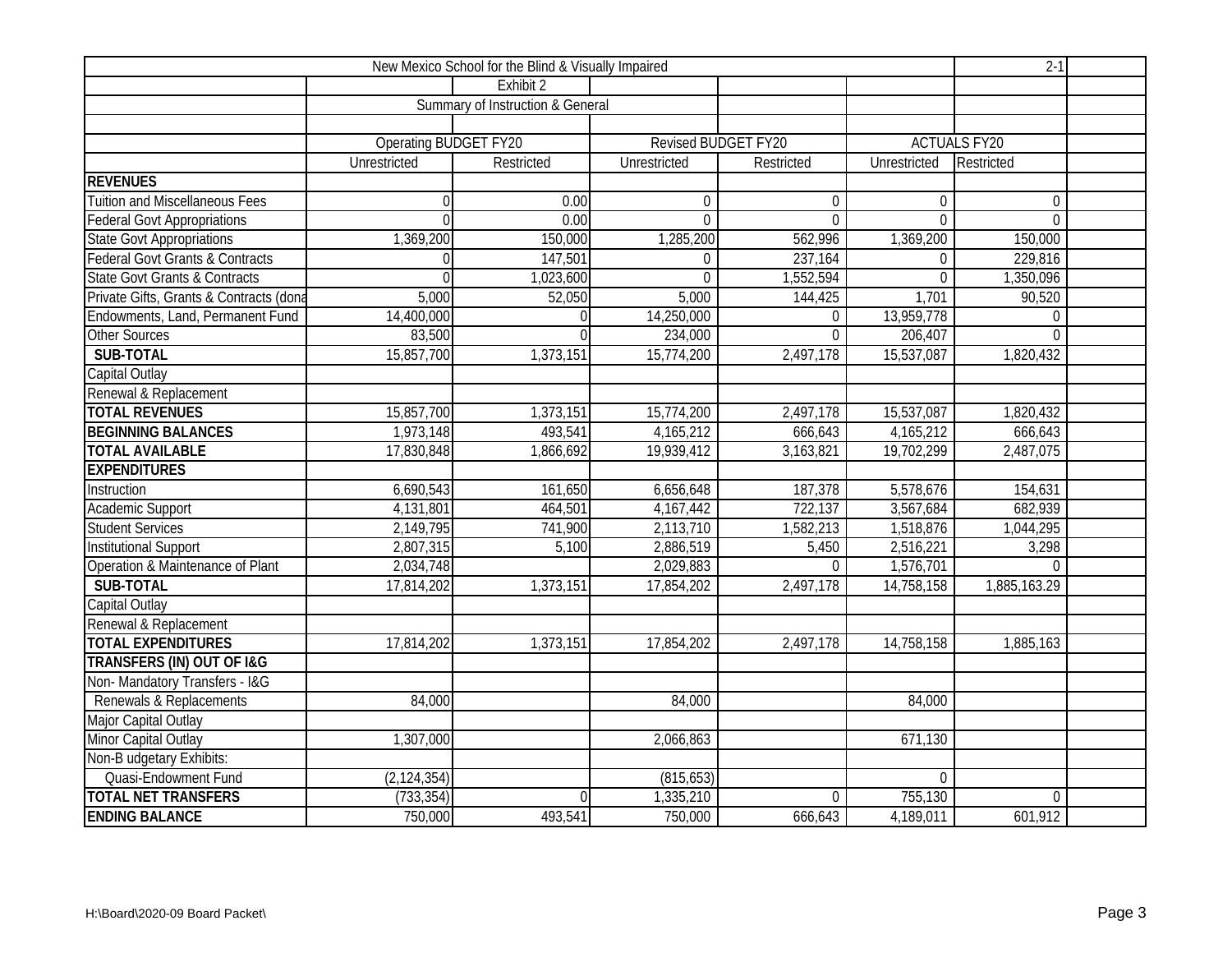| New Mexico School for the Blind & Visually Impaired |                       |                             |                  |                     |                  |                     |  |  |  |  |
|-----------------------------------------------------|-----------------------|-----------------------------|------------------|---------------------|------------------|---------------------|--|--|--|--|
|                                                     |                       | Exhibit 1A                  |                  |                     |                  |                     |  |  |  |  |
|                                                     |                       | <b>Details of Transfers</b> |                  |                     |                  |                     |  |  |  |  |
|                                                     | Operating BUDGET FY20 |                             |                  | Revised BUDGET FY20 |                  | <b>ACTUALS FY20</b> |  |  |  |  |
|                                                     | <b>Unrestricted</b>   | Restricted                  | Unrestricted     | Restricted          | Unrestricted     | Restricted          |  |  |  |  |
| A. Instruction & General Transfers                  |                       |                             |                  |                     |                  |                     |  |  |  |  |
| Non-Mandatory                                       |                       |                             |                  |                     |                  |                     |  |  |  |  |
| I & G (from Quasi-Endowment)                        | (2, 124, 354)         |                             | (815, 653)       |                     | $\overline{0}$   |                     |  |  |  |  |
| 1&6                                                 |                       |                             |                  |                     |                  |                     |  |  |  |  |
| <b>Public Service</b>                               |                       |                             |                  |                     |                  |                     |  |  |  |  |
| <b>Auxiliary Enterprises</b>                        |                       |                             |                  |                     |                  |                     |  |  |  |  |
| Capital Outlay                                      | 1,307,000             |                             | 2,066,863        |                     | 671,130          |                     |  |  |  |  |
| Subtotal Non-Mandatory                              | (817, 354)            | $\boldsymbol{0}$            | 1,251,210        | $\mathbf 0$         | 671,130          | $\overline{0}$      |  |  |  |  |
| Required                                            |                       |                             |                  |                     |                  |                     |  |  |  |  |
| 18G                                                 |                       |                             |                  |                     |                  |                     |  |  |  |  |
| <b>Student Aid</b>                                  |                       |                             |                  |                     |                  |                     |  |  |  |  |
| Capital Outlay                                      |                       |                             |                  |                     |                  |                     |  |  |  |  |
| Renewal and Replacement                             | 84,000                |                             | 84,000           |                     | 84,000           |                     |  |  |  |  |
| <b>Subtotal Required</b>                            | 84,000                | $\mathbf 0$                 | 84,000           | $\overline{0}$      | 84,000           | $\overline{0}$      |  |  |  |  |
| <b>TOTAL TRANSFERS (EXH 2)</b>                      | (733, 354)            | $\Omega$                    | 1,335,210        | $\overline{0}$      | 755,130          | $\overline{0}$      |  |  |  |  |
| B. Student Soc & Cultural Dev Transfers             |                       |                             |                  |                     |                  |                     |  |  |  |  |
| <b>TOTAL TRANSFERS (EXH 15)</b>                     | $\Omega$              | $\overline{0}$              | $\overline{0}$   | $\overline{0}$      | $\overline{0}$   | $\overline{0}$      |  |  |  |  |
| C. Research Transfers                               |                       |                             |                  |                     |                  |                     |  |  |  |  |
|                                                     |                       |                             |                  |                     |                  |                     |  |  |  |  |
| <b>TOTAL TRANSFERS (EXH 16)</b>                     | $\mathbf 0$           | $\mathbf 0$                 | 0                | $\mathbf 0$         | $\mathbf 0$      | $\overline{0}$      |  |  |  |  |
| D. Public Service Transfers                         |                       |                             |                  |                     |                  |                     |  |  |  |  |
| Non-Mandatory I & G                                 |                       |                             |                  |                     |                  |                     |  |  |  |  |
| <b>TOTAL TRANSFERS (EXH 17)</b>                     | $\overline{0}$        | $\overline{0}$              | $\overline{0}$   | $\overline{0}$      | $\overline{0}$   | $\overline{0}$      |  |  |  |  |
| E. Internal Service Transfers                       |                       |                             |                  |                     |                  |                     |  |  |  |  |
| <b>TOTAL TRANSFERS (EXH 18)</b>                     | $\overline{0}$        | $\overline{0}$              | $\overline{0}$   | $\overline{0}$      | $\overline{0}$   | $\overline{0}$      |  |  |  |  |
| F. Student Aid Grants & Stipends Transfers          |                       |                             |                  |                     |                  |                     |  |  |  |  |
|                                                     |                       |                             |                  |                     |                  |                     |  |  |  |  |
| <b>TOTAL TRANSFERS (EXH 19)</b>                     | $\boldsymbol{0}$      | $\boldsymbol{0}$            | $\boldsymbol{0}$ | $\mathbf 0$         | $\boldsymbol{0}$ | $\overline{0}$      |  |  |  |  |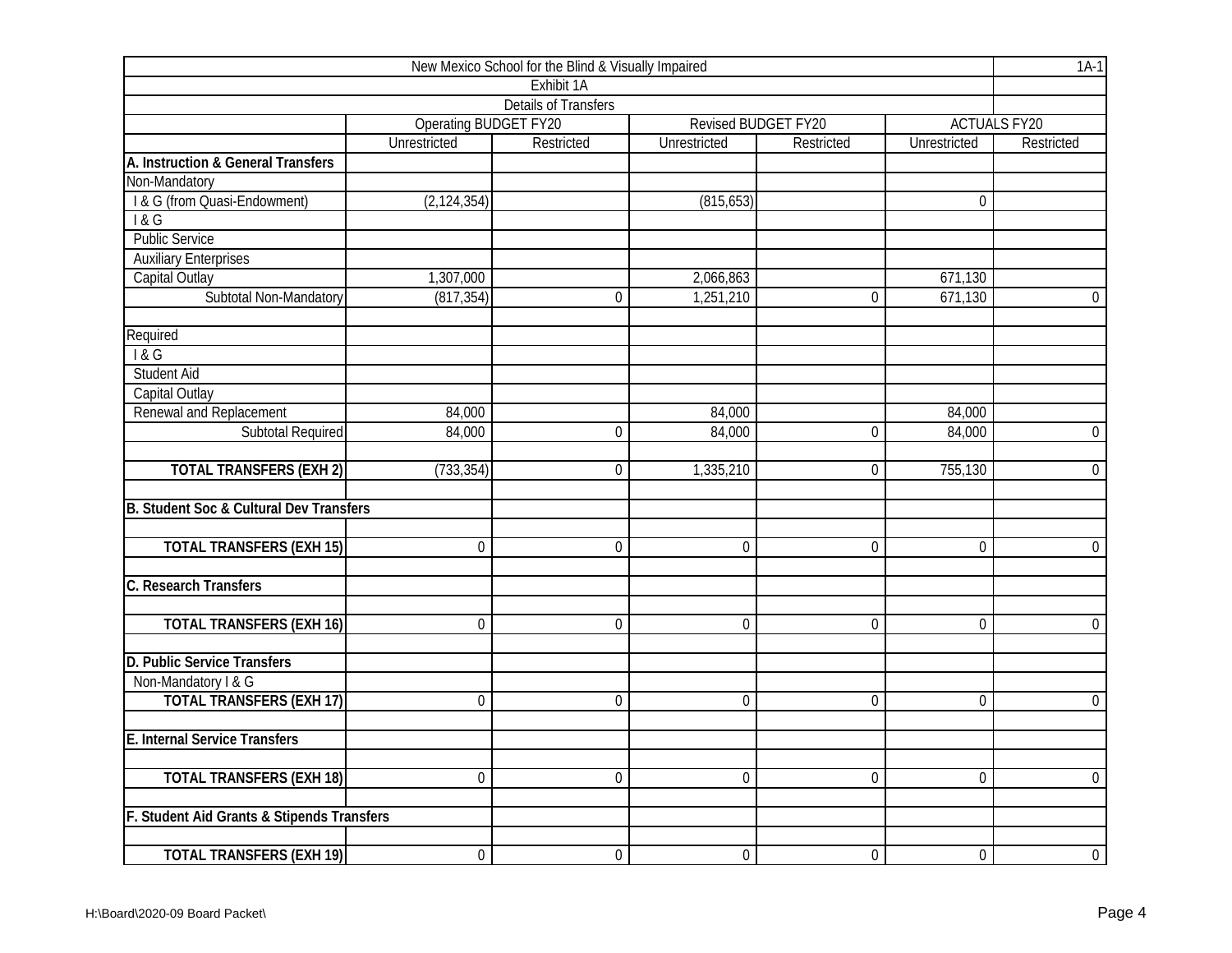|                                                                      |                              | New Mexico School for the Blind & Visually Impaired |                      |                     |                      | $1A-2$              |  |
|----------------------------------------------------------------------|------------------------------|-----------------------------------------------------|----------------------|---------------------|----------------------|---------------------|--|
|                                                                      |                              | Exhibit 1A                                          |                      |                     |                      |                     |  |
|                                                                      |                              | <b>Details of Transfers</b>                         |                      |                     |                      |                     |  |
|                                                                      |                              |                                                     |                      |                     |                      |                     |  |
|                                                                      | <b>Operating BUDGET FY20</b> |                                                     |                      | Revised BUDGET FY20 |                      | <b>ACTUALS FY20</b> |  |
|                                                                      | Unrestricted                 | Restricted                                          | Unrestricted         | Restricted          | Unrestricted         | Restricted          |  |
| <b>G. Auxiliary Enterprises Transfers</b>                            |                              |                                                     |                      |                     |                      |                     |  |
|                                                                      |                              |                                                     |                      |                     |                      |                     |  |
| <b>TOTAL TRANSFERS (EXH 20)</b>                                      | 0                            | $\Omega$                                            | $\mathbf{0}$         | $\overline{0}$      | $\mathbf 0$          | $\overline{0}$      |  |
|                                                                      |                              |                                                     |                      |                     |                      |                     |  |
| H. Intercollegiate Transfers                                         |                              |                                                     |                      |                     |                      |                     |  |
| <b>TOTAL TRANSFERS (EXH 21)</b>                                      | 0                            | $\mathbf 0$                                         | $\boldsymbol{0}$     | 0                   | 0                    | $\overline{0}$      |  |
|                                                                      |                              |                                                     |                      |                     |                      |                     |  |
| I. Independent Operations Transfers                                  |                              |                                                     |                      |                     |                      |                     |  |
|                                                                      |                              |                                                     |                      |                     |                      |                     |  |
| <b>TOTAL TRANSFERS (EXH 22)</b>                                      | 0                            | $\mathbf 0$                                         | $\theta$             | 0                   | $\mathbf 0$          | $\overline{0}$      |  |
|                                                                      |                              |                                                     |                      |                     |                      |                     |  |
| J. Capital Outlay Transfers                                          |                              |                                                     |                      |                     |                      |                     |  |
| Non-Mandatory                                                        |                              |                                                     |                      |                     |                      |                     |  |
| I & G - To Capital Outlay                                            | (1,307,000)                  |                                                     | (2,066,863)          |                     | (671, 130)           |                     |  |
| <b>BR&amp;R</b> to Capital Outlay                                    |                              |                                                     |                      |                     |                      |                     |  |
| Subtotal Non-Mandatory                                               | (1, 307, 000)                | $\boldsymbol{0}$                                    | (2,066,863)          | $\Omega$            | (671, 130)           | $\overline{0}$      |  |
| Required                                                             |                              |                                                     |                      |                     |                      |                     |  |
| 8G                                                                   |                              |                                                     |                      |                     |                      |                     |  |
| <b>Subtotal Required</b>                                             | $\boldsymbol{0}$             | $\mathbf 0$                                         | $\mathbf 0$          | 0                   | $\mathbf 0$          | $\overline{0}$      |  |
| <b>TOTAL TRANSFERS (EXH I)</b>                                       | (1,307,000)                  | $\Omega$                                            | (2,066,863)          | 0                   | (671, 130)           | $\overline{0}$      |  |
|                                                                      |                              |                                                     |                      |                     |                      |                     |  |
| K. Renewal and Replacement Transfers<br>Required I & G               |                              |                                                     |                      |                     |                      |                     |  |
|                                                                      | (84,000)                     |                                                     | (84,000)<br>$\Omega$ |                     | (84,000)<br>$\Omega$ |                     |  |
| <b>BR&amp;R</b> to Capital Outlay<br><b>TOTAL TRANSFERS (EXH II)</b> | $\Omega$<br>(84,000)         | $\Omega$                                            | (84,000)             | $\Omega$            | (84,000)             | $\mathbf 0$         |  |
|                                                                      |                              |                                                     |                      |                     |                      |                     |  |
| <b>Total Net Transfers</b>                                           | (2, 124, 354)                | $\mathbf 0$                                         | (815, 653)           | 0                   | $\mathbf 0$          | $\boldsymbol{0}$    |  |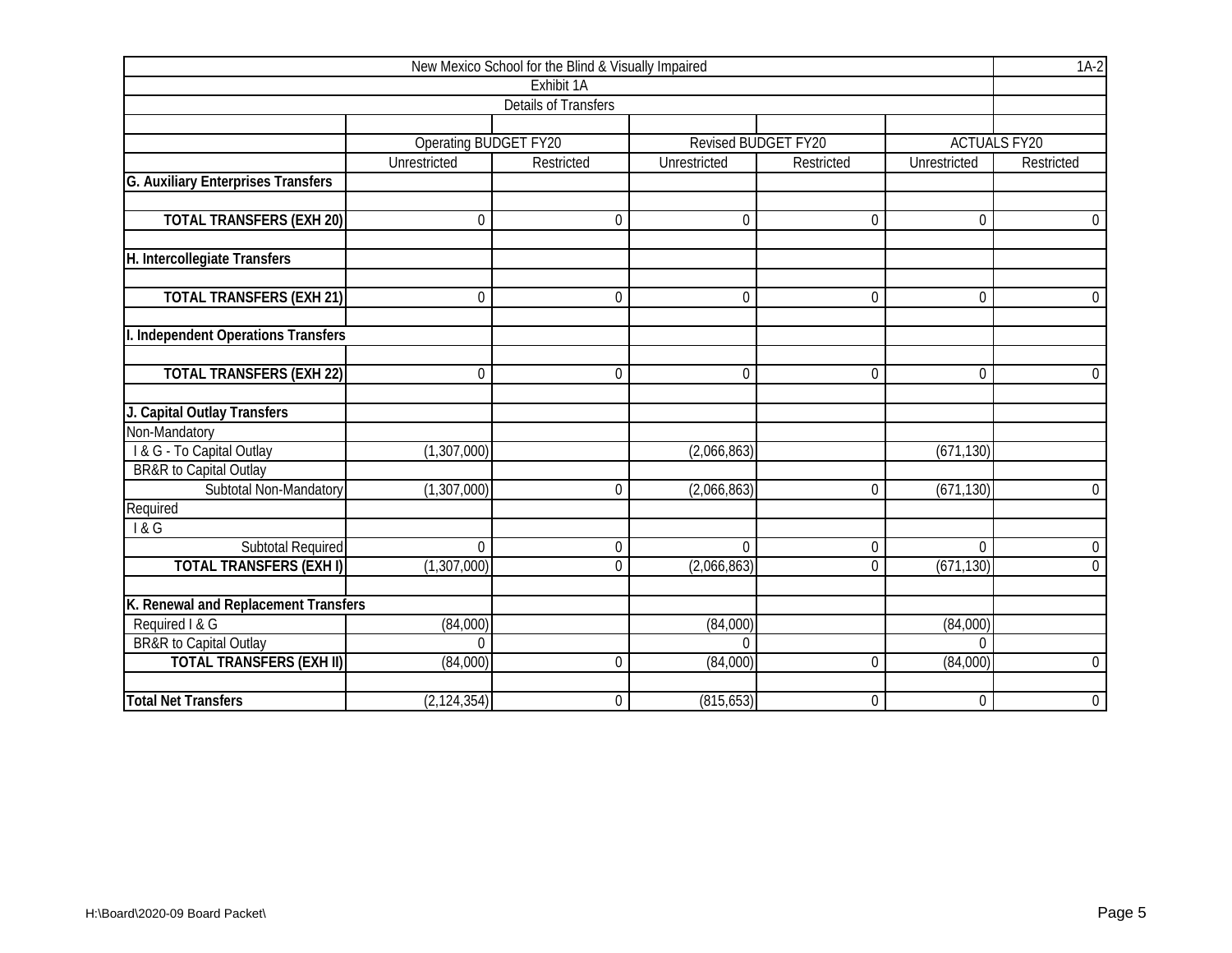|                            | New Mexico School for the Blind & Visually Impaired     |                       |                     |            |                     | $4-1$      |
|----------------------------|---------------------------------------------------------|-----------------------|---------------------|------------|---------------------|------------|
|                            |                                                         | Exhibit 4             |                     |            |                     |            |
|                            | Governmental Appropriations for Instruction and General |                       |                     |            |                     |            |
|                            |                                                         | Operating BUDGET FY20 | Revised BUDGET FY20 |            | <b>ACTUALS FY20</b> |            |
|                            | Unrestricted                                            | Restricted            | Unrestricted        | Restricted | Unrestricted        | Restricted |
| <b>General Instruction</b> | 812,200                                                 |                       | 812,200             |            | 812,200             |            |
| BR&R                       | 84,000                                                  |                       | 84,000              |            | 84,000              |            |
| Aviation                   | 0                                                       | 150,000               |                     | 562,996    |                     | 150,000    |
| Low Vision Clinic - SB611  | 111,100                                                 |                       | 111,100             |            | 111,100             |            |
| Early Childhood Program    | 361,900                                                 |                       | 361,900             |            | 361,900             |            |
| <b>TOTAL</b>               | 1,369,200                                               | 150,000               | 1,369,200           | 562,996    | 1,369,200           | 150,000    |
|                            |                                                         |                       |                     |            |                     |            |
|                            |                                                         |                       |                     |            |                     |            |
|                            |                                                         |                       |                     |            |                     |            |
|                            |                                                         |                       |                     |            |                     |            |
|                            |                                                         |                       |                     |            |                     |            |
|                            |                                                         |                       |                     |            |                     |            |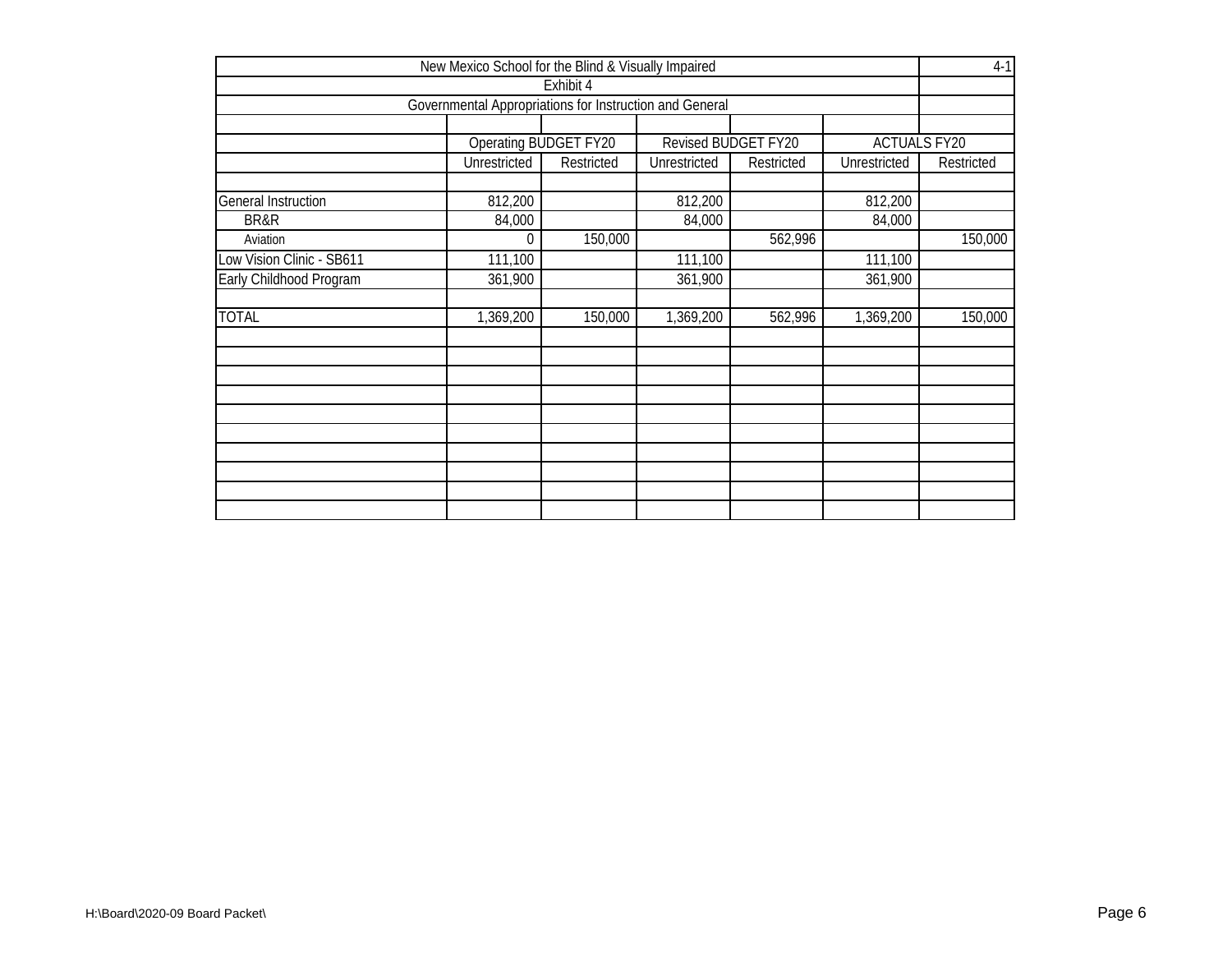|                                 | New Mexico School for the Blind & Visually Impaired         |            |                     |            |              | $5-1$               |
|---------------------------------|-------------------------------------------------------------|------------|---------------------|------------|--------------|---------------------|
|                                 |                                                             | Exhibit 5  |                     |            |              |                     |
|                                 | Government Grants and Contracts for Instruction and General |            |                     |            |              |                     |
|                                 | Operating BUDGET FY20                                       |            | Revised BUDGET FY20 |            |              | <b>ACTUALS FY20</b> |
|                                 | <b>Unrestricted</b>                                         | Restricted | Unrestricted        | Restricted | Unrestricted | Restricted          |
| Unrestricted                    |                                                             |            |                     |            |              |                     |
| Federal                         |                                                             |            |                     |            |              |                     |
| For Reporting Veterans          |                                                             |            |                     |            |              |                     |
| For Admin. Of Student Aid Prog. |                                                             |            |                     |            |              |                     |
| Cost of Educ.-Fellowship Prog   |                                                             |            |                     |            |              |                     |
| CETA                            |                                                             |            |                     |            |              |                     |
|                                 |                                                             |            |                     |            |              |                     |
| Total Federal (Exh. 2)          |                                                             |            | 0                   |            |              | 0                   |
|                                 |                                                             |            |                     |            |              |                     |
|                                 |                                                             |            |                     |            |              |                     |
| State                           |                                                             |            |                     |            |              |                     |
| <b>State Grants</b>             |                                                             |            |                     |            |              |                     |
| PED                             |                                                             |            |                     |            |              |                     |
| Total State (Exh. 2)            |                                                             |            |                     |            |              | 0                   |
|                                 |                                                             |            |                     |            |              |                     |
| Local                           |                                                             |            |                     |            |              |                     |
|                                 |                                                             |            |                     |            |              |                     |
| Total Local (Exh. 2)            |                                                             |            |                     |            |              | 0                   |
| <b>Total Unrestricted</b>       |                                                             |            | በ                   |            |              | $\overline{0}$      |
|                                 |                                                             |            |                     |            |              |                     |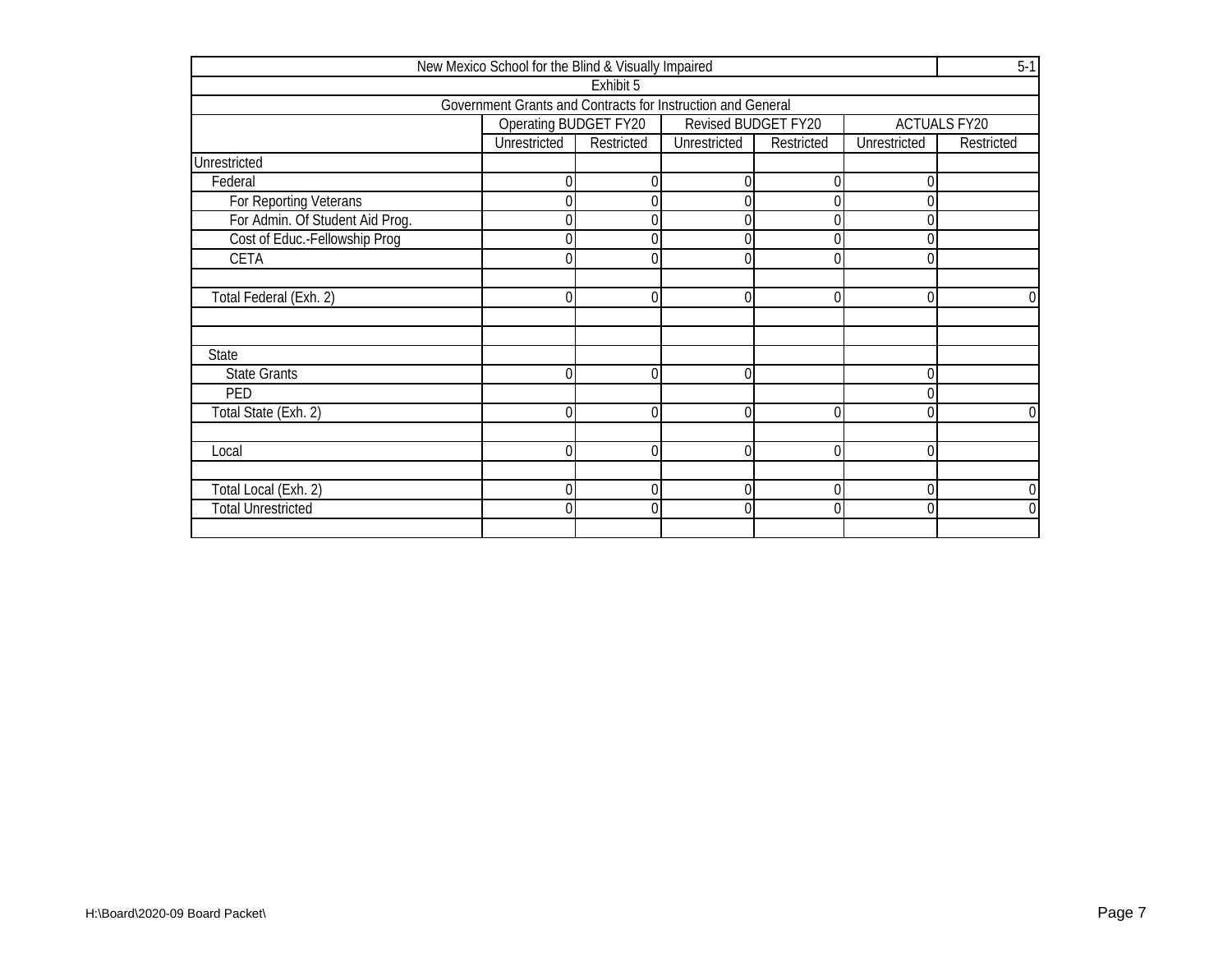| Restricted                      |                |           |   |           |          |                  |
|---------------------------------|----------------|-----------|---|-----------|----------|------------------|
| Federal                         |                |           |   |           |          |                  |
| <b>Library Grants</b>           | $\overline{0}$ | ſ         | ſ | ∩         | $\Omega$ |                  |
| Instruction (Exh. 10)           | 0              |           |   |           |          |                  |
| Academic Support (Exh. 11)      | $\Omega$       |           |   |           |          |                  |
| Student Services (Exh. 12)      | 0              |           | 0 |           |          | $\mathbf 0$      |
| Institutional Support (Exh. 13) | 0              |           |   | 0         | $\Omega$ | $\overline{0}$   |
| O & M of Plant (Exh. 14)        | 0              |           |   |           |          | $\overline{0}$   |
| DOH - FIT - Video Project       |                |           |   |           |          |                  |
| Navajo Nation                   |                | 107,501   |   | 204,145   |          | 204,145          |
| PED - IDEA B                    |                | 40,000    |   | 33,019    |          | 25,671           |
|                                 |                |           |   |           |          |                  |
|                                 |                |           |   |           |          |                  |
| Total Federal (Exh. 2)          | $\Omega$       | 147,501   |   | 237,164   | $\Omega$ | 229,816          |
|                                 |                |           |   |           |          |                  |
| State                           | $\Omega$       |           |   |           | O        |                  |
| Medicaid                        |                | 1,022,000 |   | 1,512,000 |          | 1,319,395        |
| PED - State Textbooks           |                | 1,600     |   | 4,394     | 0        | $\mathbf 0$      |
| PED - Resource Center           |                |           |   |           |          |                  |
| Commission for the Blind        |                |           |   | 36,200    |          | 30,701           |
|                                 |                |           |   |           |          |                  |
| Total State (Exh. 2)            | $\Omega$       | 1,023,600 | U | 1,552,594 | 0        | 1,350,096        |
|                                 |                |           |   |           |          |                  |
| Local                           | $\overline{0}$ |           | 0 |           | 0        | $\mathbf 0$      |
|                                 |                |           |   |           |          |                  |
| Total Local (Exh. 2)            | $\mathbf 0$    |           | 0 | 0         | 0        | $\boldsymbol{0}$ |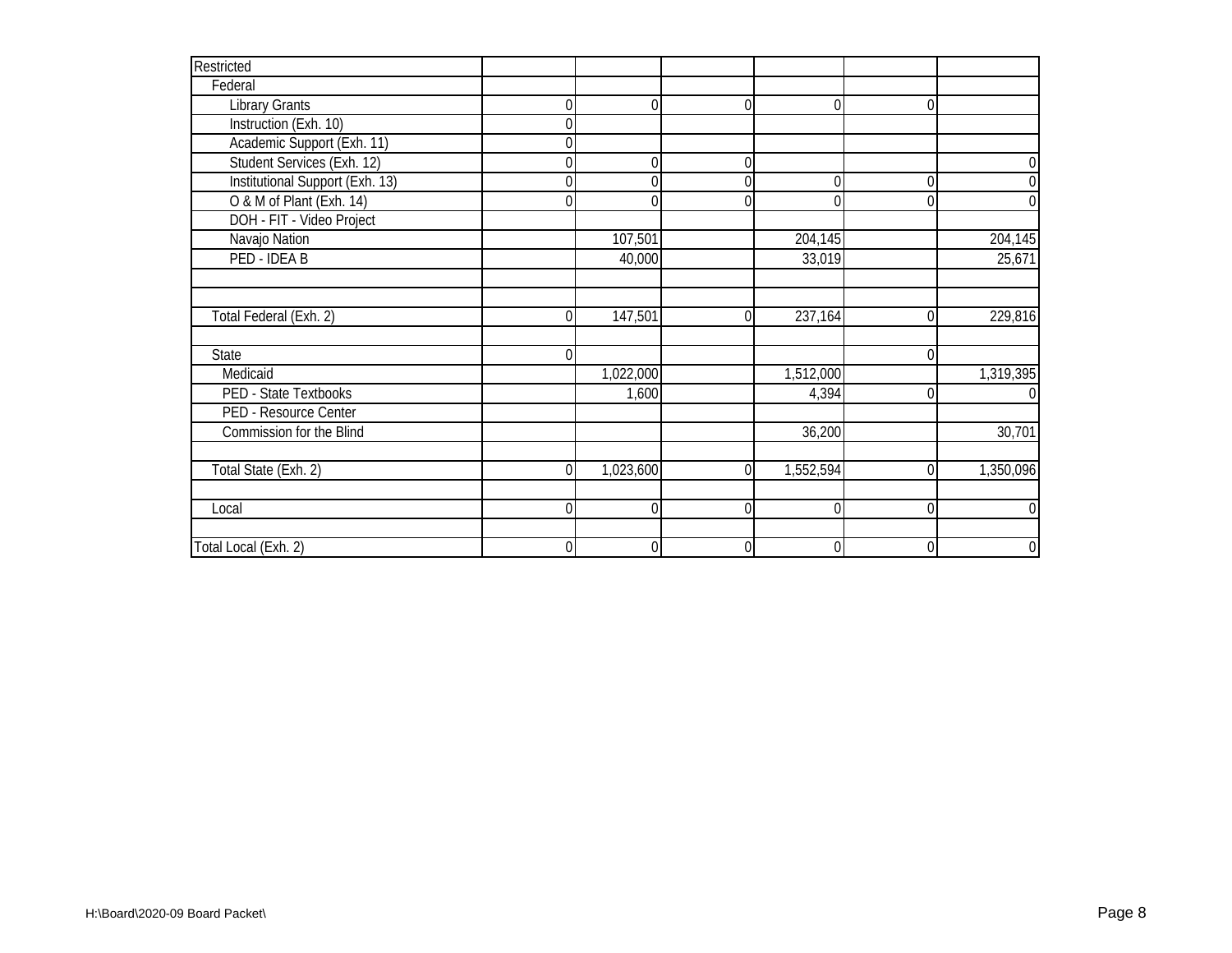| New Mexico School for the Blind & Visually Impaired                               |                                                                                        |                  |                |                    |                |                  |  |  |  |  |  |
|-----------------------------------------------------------------------------------|----------------------------------------------------------------------------------------|------------------|----------------|--------------------|----------------|------------------|--|--|--|--|--|
| Exhibit 6                                                                         |                                                                                        |                  |                |                    |                |                  |  |  |  |  |  |
| Private Gifts, Grants and Contracts for Instruction and General                   |                                                                                        |                  |                |                    |                |                  |  |  |  |  |  |
| <b>Operating Budget FY20</b><br><b>Revised Budget FY20</b><br><b>ACTUALS FY20</b> |                                                                                        |                  |                |                    |                |                  |  |  |  |  |  |
|                                                                                   | Restricted<br>Restricted<br>Restricted<br>Unrestricted<br>Unrestricted<br>Unrestricted |                  |                |                    |                |                  |  |  |  |  |  |
| Minerals I & G Grant<br>Donations<br>Total (Exh. 2)                               | 5,000<br>5,000                                                                         | 52,050<br>52,050 | 5,000<br>5,000 | 144,425<br>144,425 | 1,701<br>1,701 | 90,520<br>90,520 |  |  |  |  |  |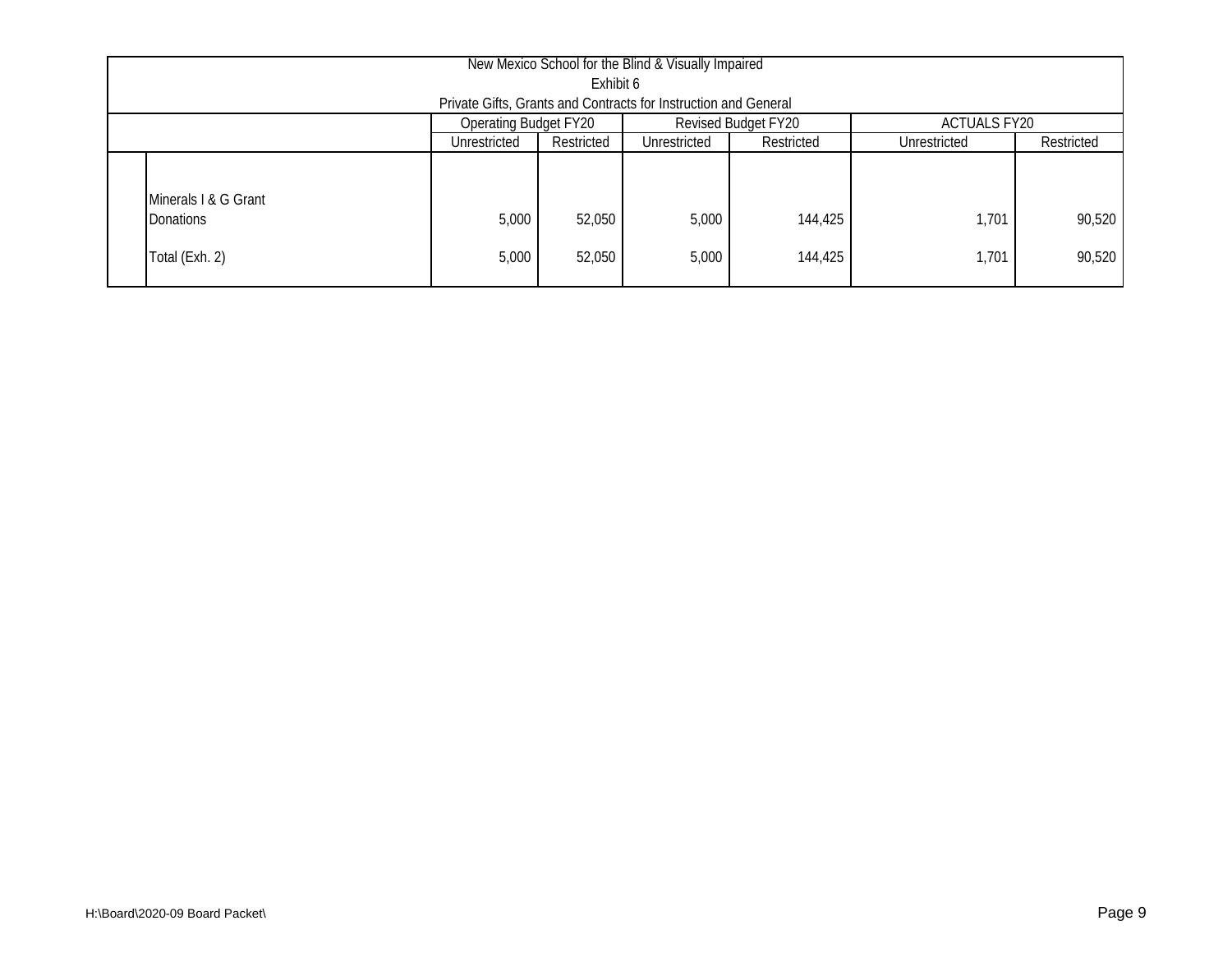|                                                                 | New Mexico School for the Blind & Visually Impaired                  |            |                     |            |                     |            |  |  |  |  |  |
|-----------------------------------------------------------------|----------------------------------------------------------------------|------------|---------------------|------------|---------------------|------------|--|--|--|--|--|
|                                                                 |                                                                      | Exhibit 7  |                     |            |                     |            |  |  |  |  |  |
|                                                                 | Endowment Income, Land Income, and Permanent Fund Income for I and G |            |                     |            |                     |            |  |  |  |  |  |
|                                                                 |                                                                      |            |                     |            |                     |            |  |  |  |  |  |
|                                                                 | Operating BUDGET FY20                                                |            | Revised BUDGET FY20 |            | <b>ACTUALS FY20</b> |            |  |  |  |  |  |
|                                                                 | Unrestricted                                                         | Restricted | Unrestricted        | Restricted | Unrestricted        | Restricted |  |  |  |  |  |
|                                                                 |                                                                      |            |                     |            |                     |            |  |  |  |  |  |
| PERMANENT FUND INCOME<br>13,900,000<br>13,750,000<br>13,609,784 |                                                                      |            |                     |            |                     |            |  |  |  |  |  |
| <b>LAND INCOME</b>                                              | 500,000<br>500,000<br>349,993                                        |            |                     |            |                     |            |  |  |  |  |  |
| Settlement/Reapportionment                                      |                                                                      |            |                     |            |                     |            |  |  |  |  |  |
|                                                                 |                                                                      |            |                     |            |                     |            |  |  |  |  |  |
| <b>TOTAL</b>                                                    | 14,400,000                                                           |            | 14,250,000          |            | 13,959,778          |            |  |  |  |  |  |
|                                                                 |                                                                      |            |                     |            |                     |            |  |  |  |  |  |
|                                                                 |                                                                      |            |                     |            |                     |            |  |  |  |  |  |
|                                                                 |                                                                      |            |                     |            |                     |            |  |  |  |  |  |
|                                                                 |                                                                      |            |                     |            |                     |            |  |  |  |  |  |
|                                                                 |                                                                      |            |                     |            |                     |            |  |  |  |  |  |
|                                                                 |                                                                      |            |                     |            |                     |            |  |  |  |  |  |
|                                                                 |                                                                      |            |                     |            |                     |            |  |  |  |  |  |
|                                                                 |                                                                      |            |                     |            |                     |            |  |  |  |  |  |
|                                                                 |                                                                      |            |                     |            |                     |            |  |  |  |  |  |
|                                                                 |                                                                      |            |                     |            |                     |            |  |  |  |  |  |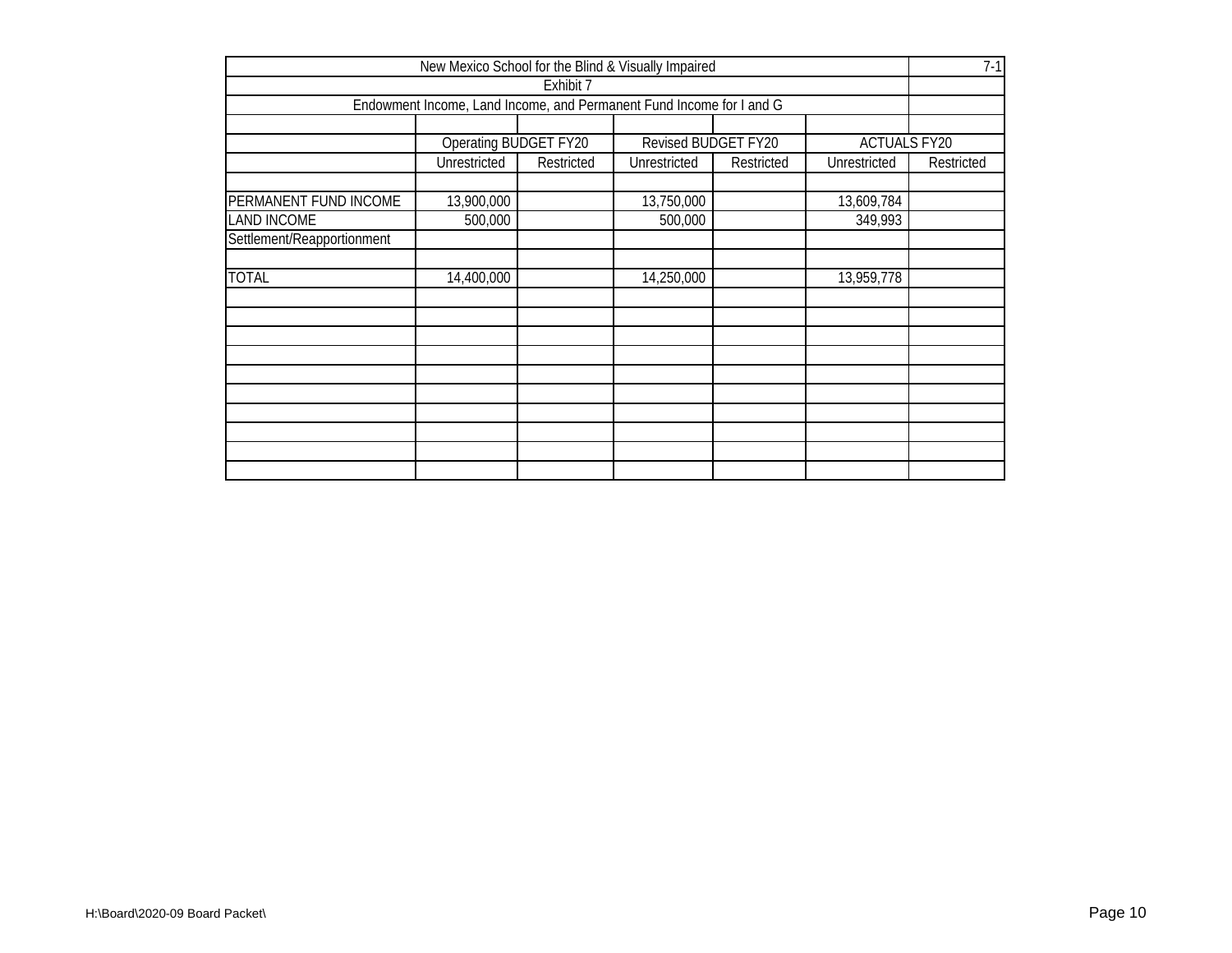|                                       |              | New Mexico School for the Blind & Visually Impaired |              |                     |                     | $9 - 1$          |
|---------------------------------------|--------------|-----------------------------------------------------|--------------|---------------------|---------------------|------------------|
|                                       |              | Exhibit 9                                           |              |                     |                     |                  |
|                                       |              | Other Sources of Revenue for I and G                |              |                     |                     |                  |
|                                       |              |                                                     |              |                     |                     |                  |
|                                       |              |                                                     |              |                     |                     |                  |
|                                       |              | Operating BUDGET FY20                               |              | Revised BUDGET FY20 | <b>ACTUALS FY20</b> |                  |
|                                       | Unrestricted | Restricted                                          | Unrestricted | Restricted          | Unrestricted        | Restricted       |
|                                       |              |                                                     |              |                     |                     |                  |
| <b>Developmental Specialists</b>      |              |                                                     |              |                     |                     |                  |
| FIT - Training Income                 |              |                                                     |              |                     |                     |                  |
| Food Service Income                   | \$13,500     |                                                     | \$14,000     |                     | 12,894              |                  |
| <b>Grants/Joint Powers Agreements</b> | \$0          |                                                     | \$70,000     |                     | 73,389              |                  |
| Interest Income                       | \$20,000     |                                                     | \$80,000     |                     | 72,491              |                  |
| Life Skills - Income                  | \$3,500      |                                                     | \$3,500      |                     | 946                 |                  |
| Misc (Facilities Rental, etc.)        | \$7,500      |                                                     | \$40,500     |                     | 33,837              |                  |
| Murphy Estate Gas Royalty             | \$0          |                                                     | \$0          |                     | 0                   |                  |
| <b>ECP Training Income</b>            |              |                                                     |              |                     |                     |                  |
| Outreach Itinerate Income             | \$10,000     |                                                     | \$12,000     |                     | 12,850              |                  |
| <b>Plant Asset Sales</b>              | \$15,000     |                                                     | \$0          |                     | 0                   |                  |
| Resource Center - Income              | \$4,000      |                                                     | \$4,000      |                     | 0                   |                  |
| <b>Risk Management Claims</b>         |              |                                                     |              |                     |                     |                  |
| USAC - E - Rate                       | \$10,000     |                                                     | \$10,000     |                     | $\boldsymbol{0}$    |                  |
| <b>GITWL</b>                          | \$0          | 0                                                   |              |                     |                     |                  |
| <b>WREIC</b>                          | \$0          |                                                     |              |                     | 0                   |                  |
| <b>TOTAL</b>                          | \$83,500     | 0                                                   | \$234,000    | $\mathbf 0$         | 206,407             | $\boldsymbol{0}$ |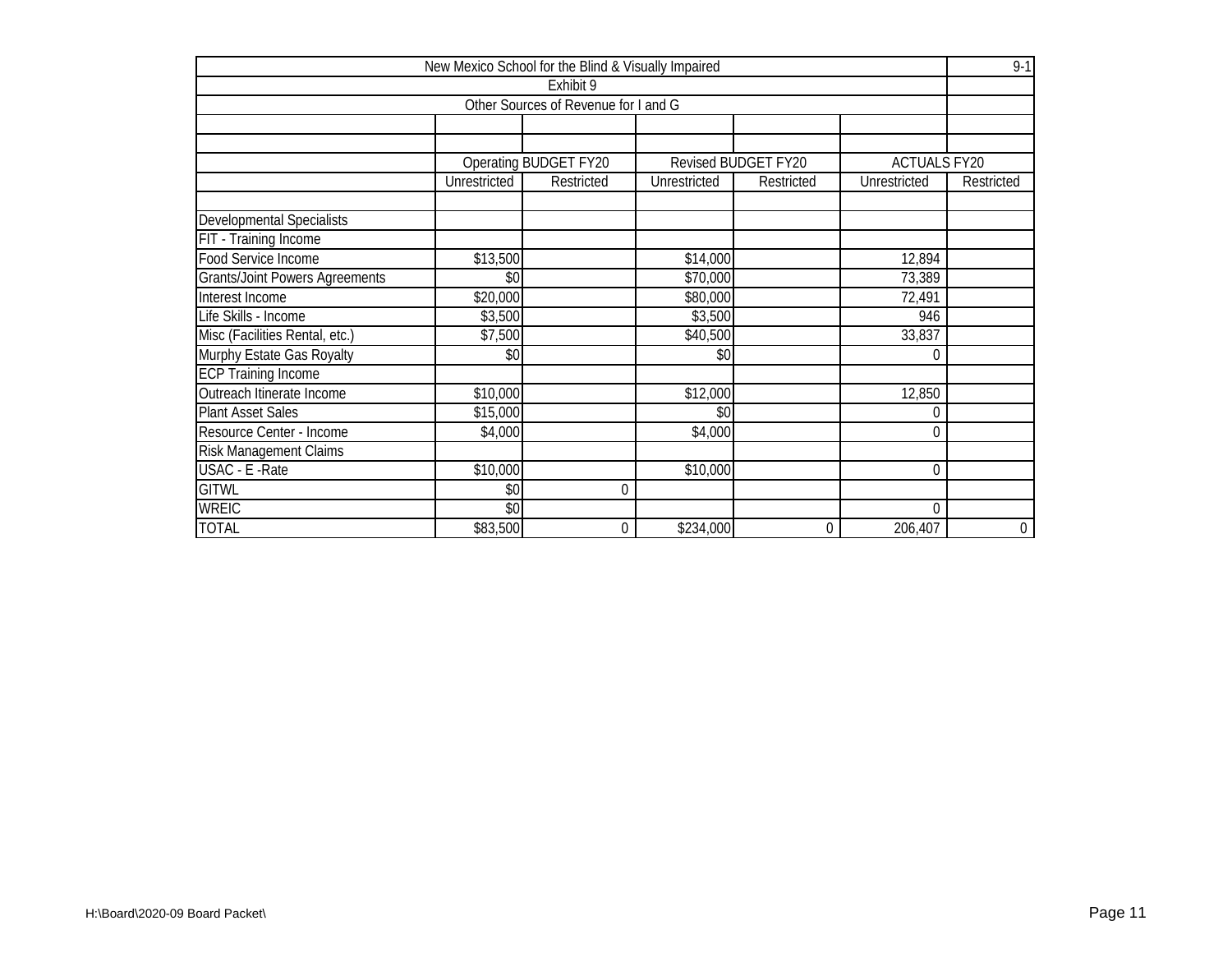|                                   |            |                       |            |                                     |            | New Mexico School for the Blind & Visually Impaired |            |                  |            |                     |     | $10-1$           |  |
|-----------------------------------|------------|-----------------------|------------|-------------------------------------|------------|-----------------------------------------------------|------------|------------------|------------|---------------------|-----|------------------|--|
|                                   |            |                       |            |                                     | Exhibit 10 |                                                     |            |                  |            |                     |     |                  |  |
|                                   |            |                       |            | <b>Expenditures for Instruction</b> |            |                                                     |            |                  |            |                     |     |                  |  |
| Revised BUDGET FY20               |            |                       |            |                                     |            |                                                     |            |                  |            |                     |     |                  |  |
|                                   |            | Operating BUDGET FY20 |            |                                     |            |                                                     |            |                  |            | <b>ACTUALS FY20</b> |     |                  |  |
|                                   |            | Unrestricted          |            | Restricted                          |            | Unrestricted                                        |            | Restricted       |            | Unrestricted        |     | Restricted       |  |
|                                   | <b>FTE</b> | Amount                | <b>FTE</b> | Amount                              | <b>FTE</b> | Amount                                              | <b>FTE</b> | Amount           | <b>FTE</b> | Amount              | FTE | Amount           |  |
| <b>ACADEMIC INSTRUCTION</b>       |            |                       |            |                                     |            |                                                     |            |                  |            |                     |     |                  |  |
| <b>General Instruction</b>        |            | 1,640,191             |            | 86,650                              |            | 1,637,715                                           |            | 84,762           |            | 1,293,715           |     | 64,002           |  |
|                                   |            |                       |            |                                     |            |                                                     |            |                  |            |                     |     |                  |  |
| Albuquerque Pre-School            |            | 2,816,372             |            | 52,402                              |            | 2,809,665                                           |            | 79,661           |            | 2,289,881           |     | 72,531           |  |
| Independent Living Skills Program |            | 266,805               |            | $\overline{0}$                      |            | 261,196                                             |            | $\mathbf 0$      |            | 239,453             |     | $\boldsymbol{0}$ |  |
| Summer Programs                   |            | 77,328                |            | $\overline{0}$                      |            | 76,765                                              |            | $\mathbf 0$      |            | 34,634              |     | $\boldsymbol{0}$ |  |
| Camp Life                         |            | 66,565                |            | $\overline{0}$                      |            | 61,238                                              |            | $\boldsymbol{0}$ |            | 9,772               |     | $\boldsymbol{0}$ |  |
| Personnel Prep Program            |            | 351,251               |            | $\Omega$                            |            | 329,584                                             |            | $\mathbf 0$      |            | 278,693             |     | $\boldsymbol{0}$ |  |
| Post School Preparation           |            | 0                     |            | $\overline{0}$                      |            | $\Omega$                                            |            | $\boldsymbol{0}$ |            | $\mathbf 0$         |     | $\overline{0}$   |  |
| <b>TOTAL</b>                      |            | 5,218,511             |            | 139,052                             |            | 5,176,164                                           |            | 164,423          |            | 4,146,150           |     | 136,533          |  |
| <b>Fringe Benefits</b>            |            | 1,472,031             |            | 22,598                              |            | 1,480,484                                           |            | 22,956           |            | 1,432,527           |     | 18,098           |  |
| <b>GRAND TOTAL</b>                |            |                       |            |                                     |            |                                                     |            |                  |            |                     |     |                  |  |
| <b>GENERAL INSTRUCTION</b>        |            | 6,690,543             |            | 161,650                             |            | 6,656,648                                           |            | 187,378          |            | 5,578,676           |     | 154,631          |  |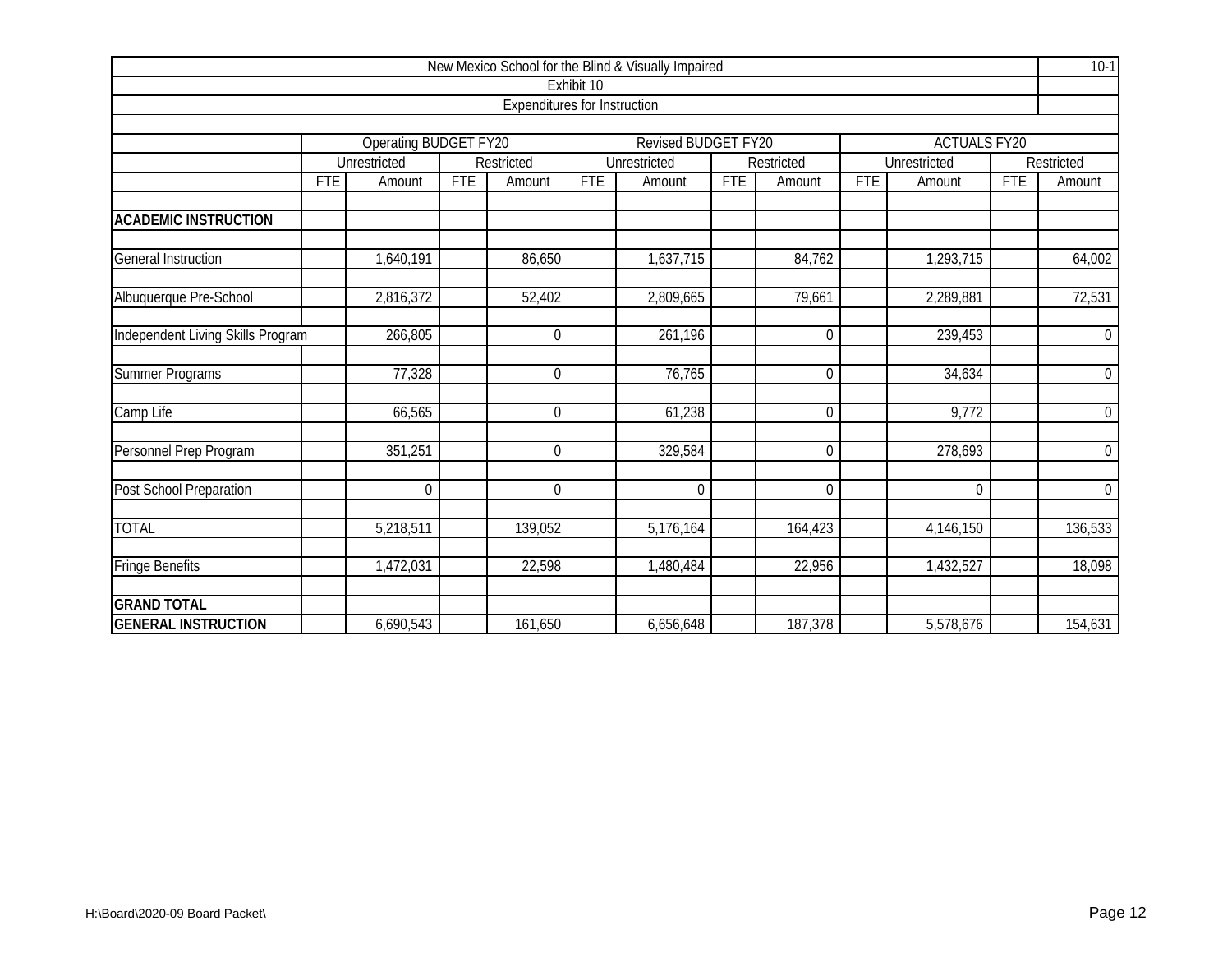|                                      |            |                       |            |                              |            | New Mexico School for the Blind & Visually Impaired |            |            |            |                     |            | $10-2$     |
|--------------------------------------|------------|-----------------------|------------|------------------------------|------------|-----------------------------------------------------|------------|------------|------------|---------------------|------------|------------|
|                                      |            |                       |            |                              | Exhibit 10 |                                                     |            |            |            |                     |            |            |
|                                      |            |                       |            | Expenditures for Instruction |            |                                                     |            |            |            |                     |            |            |
|                                      |            |                       |            |                              |            |                                                     |            |            |            |                     |            |            |
|                                      |            | Operating BUDGET FY20 |            |                              |            | Revised BUDGET FY20                                 |            |            |            | <b>ACTUALS FY20</b> |            |            |
|                                      |            | Unrestricted          |            | Restricted                   |            | Unrestricted                                        |            | Restricted |            | Unrestricted        |            | Restricted |
|                                      | <b>FTE</b> | Amount                | <b>FTE</b> | Amount                       | <b>FTE</b> | Amount                                              | <b>FTE</b> | Amount     | <b>FTE</b> | Amount              | <b>FTE</b> | Amount     |
| <b>GENERAL INSTRUCTION</b>           |            |                       |            |                              |            |                                                     |            |            |            |                     |            |            |
| <b>Professional Salaries</b>         | 15.0       | 1,038,500             |            | 0                            | 15.0       | 1,075,997                                           |            | $\theta$   | 15.0       | 829,264             |            |            |
| <b>Assistant/Supervisor Salaries</b> | 1.0        | 52,794                |            |                              | 1.0        | 52,794                                              |            |            | 1.0        | 52,794              |            |            |
| Secretarial & Clerical Salaries      | 0.0        |                       |            |                              | 0.0        |                                                     |            |            | 0.0        |                     |            |            |
| <b>Technician Salaries</b>           | 13.0       | 391,061               |            |                              | 13.0       | 364,896                                             |            |            | 13.0       | 344,579             |            |            |
| Other Salaries - Part Time/Temp      | 1.0        | 55,335                |            |                              | 1.0        | 55,335                                              |            |            | 1.0        | 33,390              |            |            |
| <b>Supplies</b>                      |            | 30,000                |            | 17,000                       |            | 19,275                                              |            | 16,168     |            | 13,822              |            | 1,687      |
| Instructional Textbooks              |            |                       |            | 800                          |            |                                                     |            | 3,597      |            |                     |            | 1,490      |
| <b>Instructional Materials</b>       |            |                       |            | 800                          |            |                                                     |            | 797        |            |                     |            |            |
| Travel                               |            | 15,000                |            | 3,750                        |            | 5,000                                               |            | 3,207      |            | 3,539               |            | 1,666      |
| Training                             |            | 4,000                 |            | 3,750                        |            | 5,250                                               |            | 1,050      |            | ,891                |            | 1,050      |
| Equipment                            |            | 20,000                |            | 8,500                        |            | 14,514                                              |            | 6,150      |            | $\theta$            |            | 6,060      |
| Auto Liability Insurance             |            |                       |            | 0                            |            | 6,678                                               |            |            |            | $\Omega$            |            |            |
| Food & Beverage                      |            | 1,500                 |            | 0                            |            | 2,500                                               |            | $\theta$   |            | 2,057               |            |            |
| Dues/Subscriptions/Books             |            | 20,000                |            | 0                            |            | 20,000                                              |            |            |            | 5,667               |            |            |
| <b>Contracted Services</b>           |            | 7,000                 |            | 52,050                       |            | 10,475                                              |            | 53,793     |            | 4,110               |            | 52,050     |
| <b>Community Based Instruction</b>   |            | 5,000                 |            | 0                            |            | 5,000                                               |            |            |            | 2,604               |            |            |
| <b>TOTAL</b>                         | 30.0       | 1,640,191             | 0.0        | 86,650                       | 30.0       | 1,637,715                                           | 0.0        | 84,762     | 30.0       | 1,293,715           | 0.0        | 64,002     |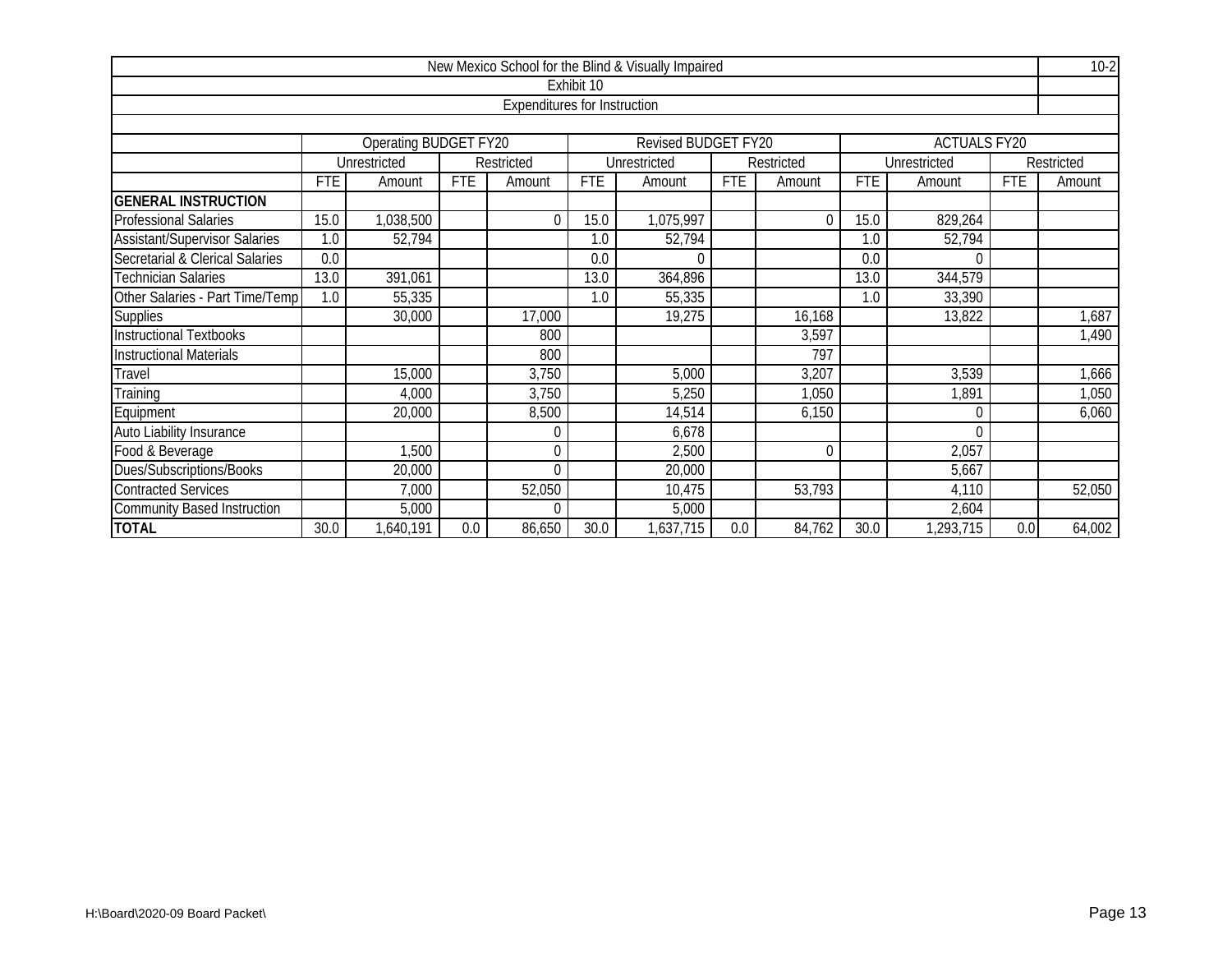|                                                               |                                                 |                       |            |                                     |            | New Mexico School for the Blind & Visually Impaired |            |            |            |                     |            | $10-3$     |
|---------------------------------------------------------------|-------------------------------------------------|-----------------------|------------|-------------------------------------|------------|-----------------------------------------------------|------------|------------|------------|---------------------|------------|------------|
|                                                               |                                                 |                       |            |                                     | Exhibit 10 |                                                     |            |            |            |                     |            |            |
|                                                               |                                                 |                       |            | <b>Expenditures for Instruction</b> |            |                                                     |            |            |            |                     |            |            |
|                                                               |                                                 |                       |            |                                     |            |                                                     |            |            |            |                     |            |            |
|                                                               |                                                 | Operating BUDGET FY20 |            |                                     |            | Revised BUDGET FY20                                 |            |            |            | <b>ACTUALS FY20</b> |            |            |
|                                                               |                                                 | Unrestricted          |            | Restricted                          |            | Unrestricted                                        |            | Restricted |            | Unrestricted        |            | Restricted |
|                                                               | <b>FTE</b>                                      | Amount                | <b>FTE</b> | Amount                              | <b>FTE</b> | Amount                                              | <b>FTE</b> | Amount     | <b>FTE</b> | Amount              | <b>FTE</b> | Amount     |
|                                                               |                                                 |                       |            |                                     |            |                                                     |            |            |            |                     |            |            |
| ALBUQUERQUE EARLY CHILDHOOD PROGRAM                           |                                                 |                       |            |                                     |            |                                                     |            |            |            |                     |            |            |
| <b>Professional Salaries</b>                                  | 24.5                                            | ,385,966              | 1.0        | 49,302                              | 24.5       | 1,438,494                                           | 1.0        | 63,944     | 24.5       | 1,258,012           | 1.0        | 60,754     |
| <b>Assistant/Supervisor Salaries</b>                          | 1.0                                             | 56,875                |            |                                     | 1.0        | 56,875                                              |            |            | 1.0        | 59,054              |            |            |
| <b>Secretarial &amp; Clerical Salaries</b>                    | 1.0                                             | 49,783                |            |                                     | 1.5        | 42,651                                              |            |            | 1.5        | 36,493              |            |            |
| <b>Technician Salaries</b>                                    | 21.0                                            | 541,091               |            |                                     | 21.0       | 500,940                                             |            |            | 21.0       | 489,690             |            |            |
| Other Salaries - Part Time/Temp                               | 1.0                                             | 60,855                |            |                                     | 0.5        | 53,095                                              |            |            | 0.5        | 38,627              |            |            |
| Supplies                                                      |                                                 | 26,432                |            | $\Omega$                            |            | 24,907                                              |            | 5,339      |            | 20,694              |            | 3,903      |
| Travel                                                        |                                                 | 6,800                 |            |                                     |            | 9,300                                               |            |            |            | 5,924               |            |            |
| Training                                                      |                                                 | 6,725                 |            |                                     |            | 4,225                                               |            |            |            | 2,279               |            |            |
| Equipment                                                     |                                                 | $\Omega$              |            | 0                                   |            | $\Omega$                                            |            | 7,188      |            |                     |            | 6,588      |
| Auto Liability Insurance                                      |                                                 |                       |            |                                     |            |                                                     |            |            |            | 6,678               |            |            |
| Food & Beverage                                               |                                                 | 8,000                 |            | $\Omega$                            |            | 7,205                                               |            | 90         |            | 3,874               |            | 40         |
| Dues/Subscriptions/Books                                      |                                                 | 845                   |            |                                     |            | 364                                                 |            |            |            | 365                 |            |            |
| <b>Contracted Services</b>                                    | 648,000<br>647,450<br>342,969<br>3,100<br>3,100 |                       |            |                                     |            |                                                     |            |            |            | 1,246               |            |            |
| Medicaid - State Share Reimbursement                          |                                                 | 20,000                |            |                                     |            | 20,000                                              |            |            |            | 23,942              |            |            |
| 5,000<br>4,159<br>1,281<br><b>Community Based Instruction</b> |                                                 |                       |            |                                     |            |                                                     |            |            |            |                     |            |            |
| <b>TOTAL</b>                                                  | 48.5                                            | 2,816,372             | 1.0        | 52,402                              | 48.5       | 2,809,665                                           | 1.0        | 79,661     | 48.5       | 2,289,881           | 1.0        | 72,531     |
|                                                               |                                                 |                       |            |                                     |            |                                                     |            |            |            |                     |            |            |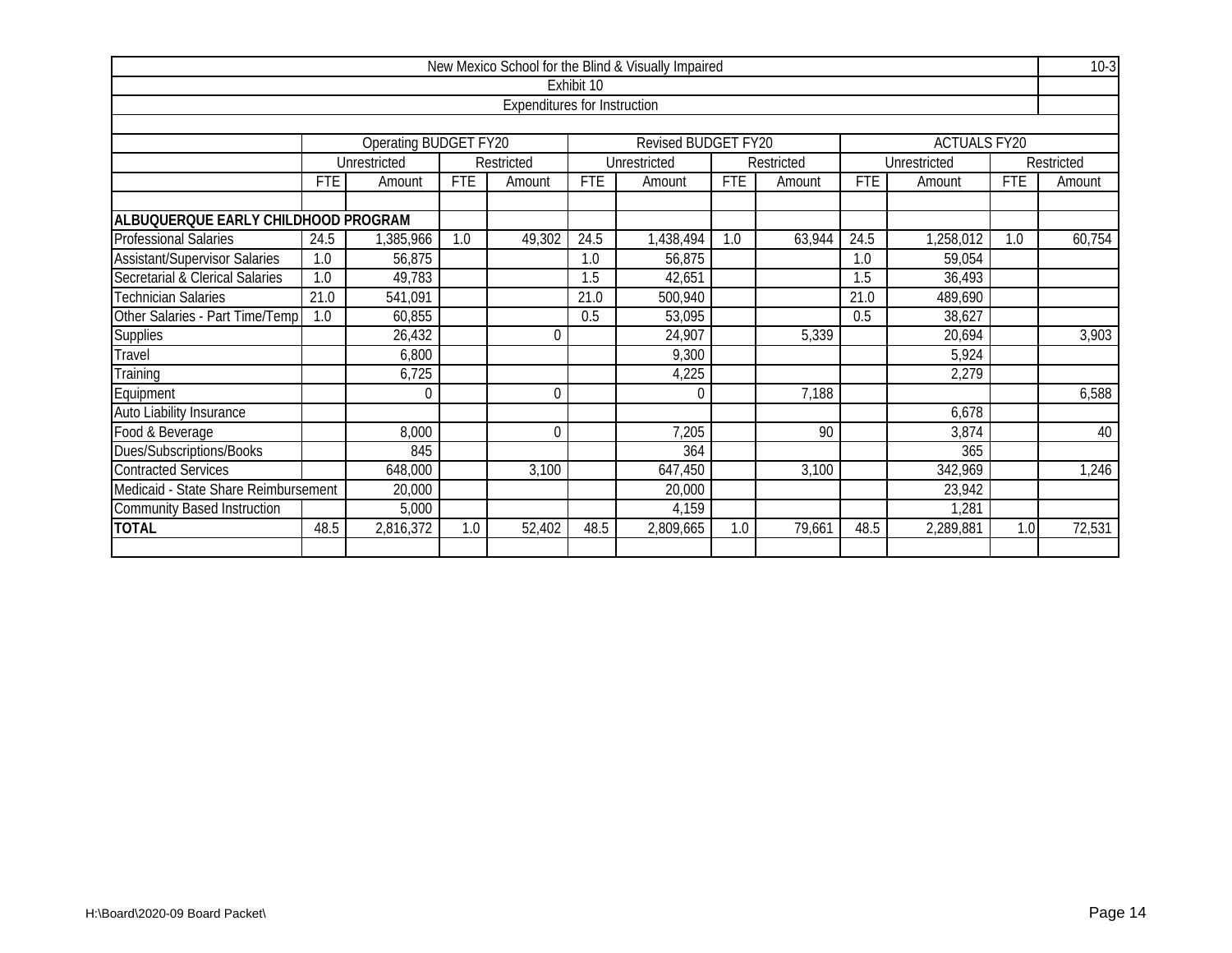|                                      |                                                    |                       |            |                                     |            | New Mexico School for the Blind & Visually Impaired |            |            |            |                     |            | $10-4$      |
|--------------------------------------|----------------------------------------------------|-----------------------|------------|-------------------------------------|------------|-----------------------------------------------------|------------|------------|------------|---------------------|------------|-------------|
|                                      |                                                    |                       |            |                                     | Exhibit 10 |                                                     |            |            |            |                     |            |             |
|                                      |                                                    |                       |            | <b>Expenditures for Instruction</b> |            |                                                     |            |            |            |                     |            |             |
|                                      |                                                    |                       |            |                                     |            |                                                     |            |            |            |                     |            |             |
|                                      |                                                    | Operating BUDGET FY20 |            |                                     |            | Revised BUDGET FY20                                 |            |            |            | <b>ACTUALS FY20</b> |            |             |
|                                      |                                                    | Unrestricted          |            | Restricted                          |            | Unrestricted                                        |            | Restricted |            | Unrestricted        |            | Restricted  |
|                                      | <b>FTE</b>                                         | Amount                | <b>FTE</b> | Amount                              | <b>FTE</b> | Amount                                              | <b>FTE</b> | Amount     | <b>FTE</b> | Amount              | <b>FTE</b> | Amount      |
| <b>Life Skills</b>                   |                                                    |                       |            |                                     |            |                                                     |            |            |            |                     |            |             |
| <b>Professional Salaries</b>         | 1.5                                                | 112,982               |            |                                     | 1.5        | 115,532                                             |            |            | 1.5        | 112,878             |            |             |
| <b>Assistant/Supervisor Salaries</b> |                                                    |                       |            |                                     |            |                                                     |            |            |            |                     |            |             |
| Secretarial & Clerical Salaries      |                                                    |                       |            |                                     |            |                                                     |            |            |            |                     |            |             |
| <b>Technician Salaries</b>           | 125,173<br>123,014<br>119,414<br>4.0<br>4.0<br>4.0 |                       |            |                                     |            |                                                     |            |            |            |                     |            |             |
| Other Salaries - Part Time/Temp      |                                                    |                       |            |                                     |            |                                                     |            |            |            |                     |            |             |
| <b>Supplies</b>                      |                                                    | 9,400                 |            |                                     |            | 9,400                                               |            |            |            | 3,357               |            |             |
| Travel                               |                                                    | 500                   |            |                                     |            | 500                                                 |            |            |            | 0                   |            |             |
| Training                             |                                                    | 000,                  |            |                                     |            | $\Omega$                                            |            |            |            | $\theta$            |            |             |
| Equipment                            |                                                    |                       |            |                                     |            |                                                     |            |            |            |                     |            |             |
| Auto Liability Insurance             |                                                    |                       |            |                                     |            |                                                     |            |            |            |                     |            |             |
| Food & Beverage                      |                                                    | 500                   |            |                                     |            | 500                                                 |            |            |            | $\mathbf{0}$        |            |             |
| Dues/Subscriptions/Books             |                                                    | 500                   |            |                                     |            | 500                                                 |            |            |            | $\Omega$            |            |             |
| <b>Contracted Services</b>           | 1,304<br>10,000<br>5,000                           |                       |            |                                     |            |                                                     |            |            |            |                     |            |             |
| CommunityBased Instruction           | 6,750<br>6,750<br>2,501                            |                       |            |                                     |            |                                                     |            |            |            |                     |            |             |
| <b>TOTAL</b>                         | 5.5                                                | 266,805               | 0.0        | 0.00                                | 5.5        | 261,196                                             | 0.0        | $\Omega$   | 5.5        | 239,453             | 0.0        | $\mathbf 0$ |
|                                      |                                                    |                       |            |                                     |            |                                                     |            |            |            |                     |            |             |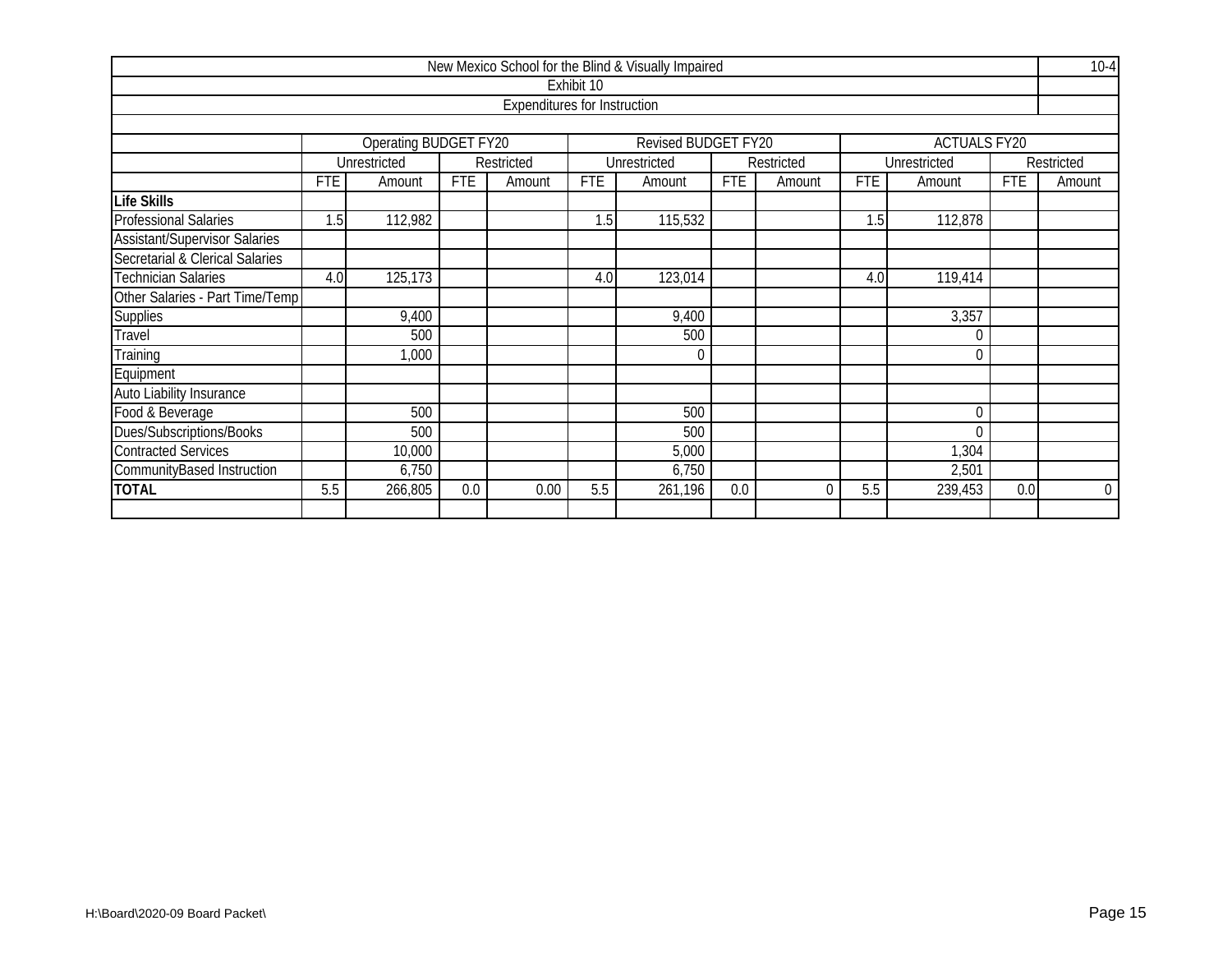|                                            |                           |                            |            |                                     |            | New Mexico School for the Blind & Visually Impaired |            |            |            |                     |            | $10-5$         |
|--------------------------------------------|---------------------------|----------------------------|------------|-------------------------------------|------------|-----------------------------------------------------|------------|------------|------------|---------------------|------------|----------------|
|                                            |                           |                            |            |                                     | Exhibit 10 |                                                     |            |            |            |                     |            |                |
|                                            |                           |                            |            | <b>Expenditures for Instruction</b> |            |                                                     |            |            |            |                     |            |                |
|                                            |                           |                            |            |                                     |            |                                                     |            |            |            |                     |            |                |
|                                            |                           | Operating BUDGET FY20      |            |                                     |            | Revised BUDGET FY20                                 |            |            |            | <b>ACTUALS FY20</b> |            |                |
|                                            |                           | Unrestricted               |            | Restricted                          |            | Unrestricted                                        |            | Restricted |            | Unrestricted        |            | Restricted     |
|                                            | <b>FTE</b>                | Amount                     | <b>FTE</b> | Amount                              | <b>FTE</b> | Amount                                              | <b>FTE</b> | Amount     | <b>FTE</b> | Amount              | <b>FTE</b> | Amount         |
| <b>SUMMER PROGRAMS</b>                     |                           |                            |            |                                     |            |                                                     |            |            |            |                     |            |                |
| <b>Professional Salaries</b>               |                           | 29,718<br>29,972<br>14,857 |            |                                     |            |                                                     |            |            |            |                     |            |                |
| <b>Assistant/Supervisor Salaries</b>       |                           |                            |            |                                     |            |                                                     |            |            |            |                     |            |                |
| <b>Secretarial &amp; Clerical Salaries</b> |                           |                            |            |                                     |            |                                                     |            |            |            |                     |            |                |
| <b>Technician Salaries</b>                 |                           | 9,332                      |            |                                     |            | 13,205                                              |            |            |            | 10,641              |            |                |
| Other Salaries - Part Time/Temp            |                           | 8,278                      |            |                                     |            | 3,589                                               |            |            |            | 3,589               |            |                |
| <b>Supplies</b>                            |                           |                            |            |                                     |            |                                                     |            |            |            | 191                 |            |                |
| Travel                                     |                           | 12,000                     |            |                                     |            | 12,000                                              |            |            |            | 2,422               |            |                |
| Training                                   |                           |                            |            |                                     |            |                                                     |            |            |            |                     |            |                |
| Equipment                                  |                           |                            |            |                                     |            |                                                     |            |            |            |                     |            |                |
| Auto Liability Insurance                   |                           |                            |            |                                     |            |                                                     |            |            |            |                     |            |                |
| Food & Beverage                            |                           |                            |            |                                     |            |                                                     |            |            |            |                     |            |                |
| Dues/Subscriptions/Books                   |                           |                            |            |                                     |            |                                                     |            |            |            |                     |            |                |
| <b>Community Based Instruction</b>         | 18,000<br>18,000<br>2,934 |                            |            |                                     |            |                                                     |            |            |            |                     |            |                |
| <b>TOTAL</b>                               | 0.0                       | 77,328                     | 0.0        | $\mathbf 0$                         | 0.0        | 76,765                                              | 0.0        | 0          | 0.0        | 34,634              | 0.0        | $\overline{0}$ |
|                                            |                           |                            |            |                                     |            |                                                     |            |            |            |                     |            |                |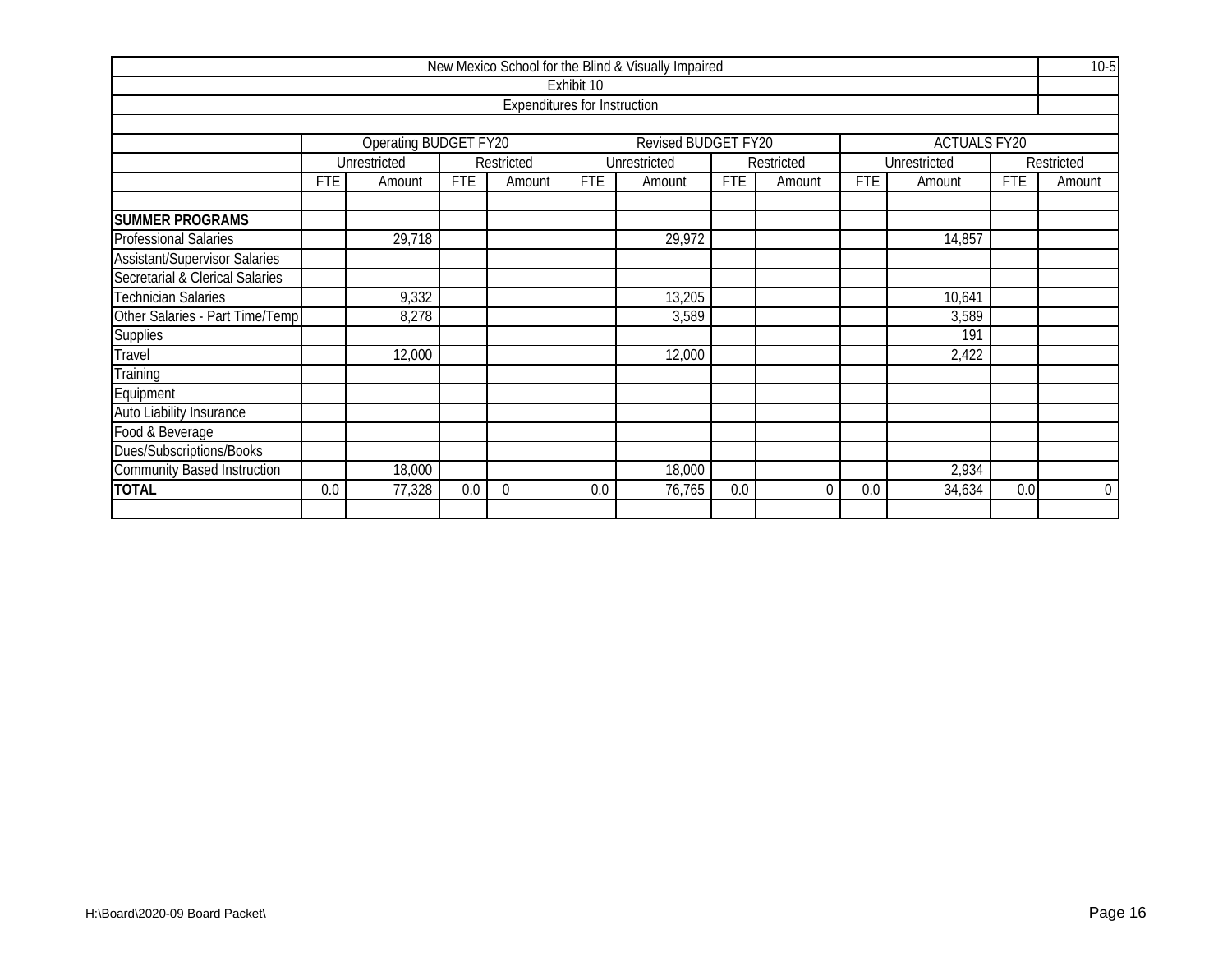|                                                  |            |                       |            |                                     |            | New Mexico School for the Blind & Visually Impaired |            |            |            |                     |            | $10-6$         |
|--------------------------------------------------|------------|-----------------------|------------|-------------------------------------|------------|-----------------------------------------------------|------------|------------|------------|---------------------|------------|----------------|
|                                                  |            |                       |            |                                     | Exhibit 10 |                                                     |            |            |            |                     |            |                |
|                                                  |            |                       |            | <b>Expenditures for Instruction</b> |            |                                                     |            |            |            |                     |            |                |
|                                                  |            |                       |            |                                     |            |                                                     |            |            |            |                     |            |                |
|                                                  |            | Operating BUDGET FY20 |            |                                     |            | Revised BUDGET FY20                                 |            |            |            | <b>ACTUALS FY20</b> |            |                |
|                                                  |            | Unrestricted          |            | Restricted                          |            | Unrestricted                                        |            | Restricted |            | Unrestricted        |            | Restricted     |
|                                                  | <b>FTE</b> | Amount                | <b>FTE</b> | Amount                              | <b>FTE</b> | Amount                                              | <b>FTE</b> | Amount     | <b>FTE</b> | Amount              | <b>FTE</b> | Amount         |
|                                                  |            |                       |            |                                     |            |                                                     |            |            |            |                     |            |                |
| <b>CAMP-LIFE</b><br><b>Professional Salaries</b> |            | 34,059                |            |                                     |            | 30,297                                              |            |            |            | 1,295               |            |                |
| <b>Assistant/Supervisor Salaries</b>             |            |                       |            |                                     |            |                                                     |            |            |            |                     |            |                |
| Secretarial & Clerical Salaries                  |            | $\theta$              |            |                                     |            | $\Omega$                                            |            |            |            | $\overline{245}$    |            |                |
| <b>Technician Salaries</b>                       |            | 26,556                |            |                                     |            | 24,901                                              |            |            |            | 6,996               |            |                |
| Other Salaries - Part Time/Temp                  |            | 2,150                 |            |                                     |            | 2,239                                               |            |            |            | 1,042               |            |                |
| Supplies                                         |            | 1,000                 |            |                                     |            | 1,000                                               |            |            |            | 195                 |            |                |
| Travel                                           |            |                       |            |                                     |            |                                                     |            |            |            |                     |            |                |
| Training                                         |            |                       |            |                                     |            |                                                     |            |            |            |                     |            |                |
| Equipment                                        |            |                       |            |                                     |            |                                                     |            |            |            |                     |            |                |
| Auto Liability Insurance                         |            |                       |            |                                     |            |                                                     |            |            |            |                     |            |                |
| Food & Beverage                                  |            | 250                   |            |                                     |            | 250                                                 |            |            |            | $\mathbf{0}$        |            |                |
| Dues/Subscriptions/Books                         |            |                       |            |                                     |            |                                                     |            |            |            |                     |            |                |
| <b>Contracted Services</b>                       |            |                       |            |                                     |            |                                                     |            |            |            |                     |            |                |
| <b>Community Based Instruction</b>               |            | 2,550                 |            |                                     |            | 2,550                                               |            |            |            | $\mathbf 0$         |            |                |
| <b>TOTAL</b>                                     | 0.0        | 66,565                | 0.0        | $\Omega$                            | 0.0        | 61,238                                              | 0.0        | $\Omega$   | 0.0        | 9,772               | 0.0        | $\overline{0}$ |
|                                                  |            |                       |            |                                     |            |                                                     |            |            |            |                     |            |                |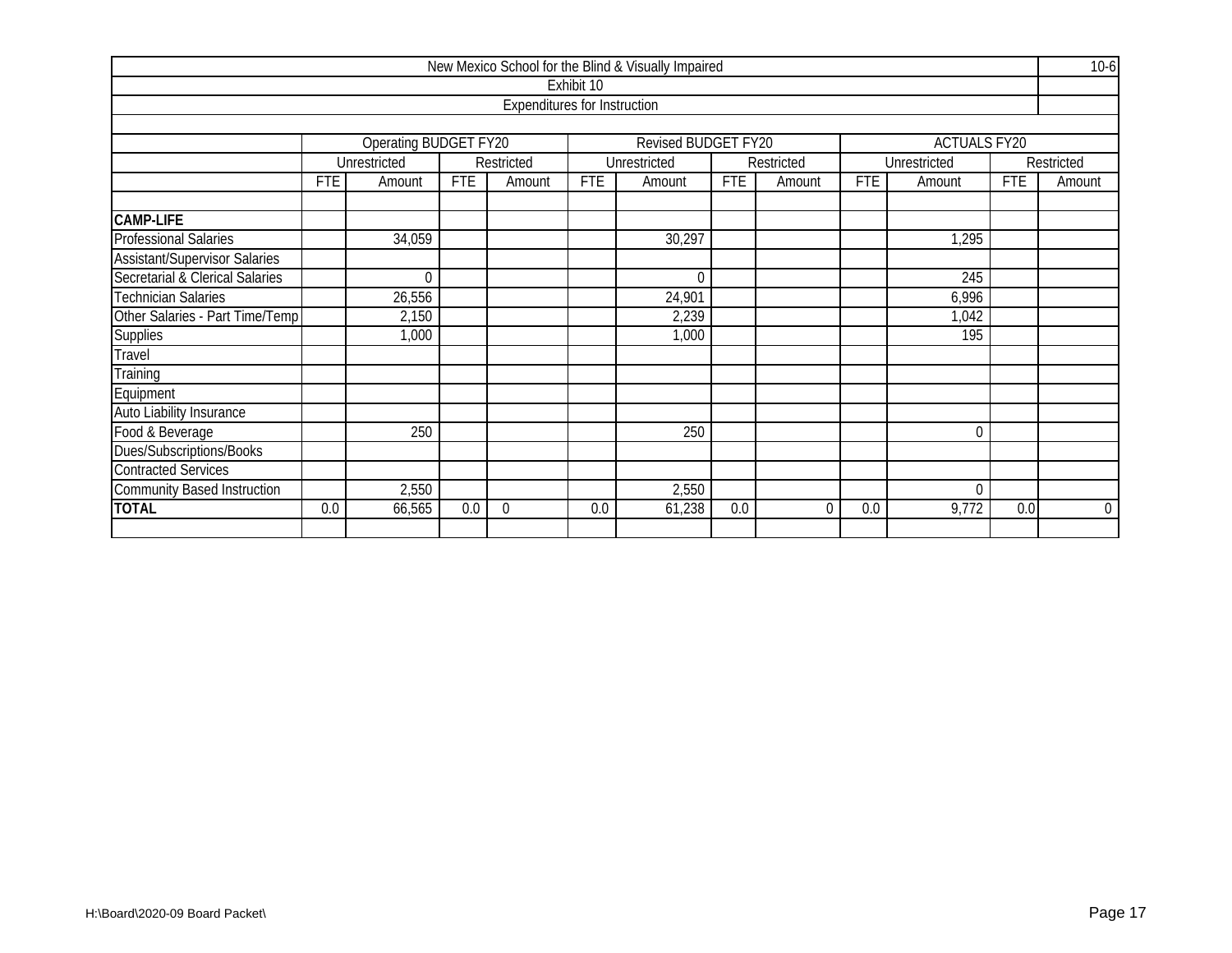|                                                                            |                                                                                                                             |              |     |                              |            | New Mexico School for the Blind & Visually Impaired |     |            |      |              |     | $10-7$      |  |
|----------------------------------------------------------------------------|-----------------------------------------------------------------------------------------------------------------------------|--------------|-----|------------------------------|------------|-----------------------------------------------------|-----|------------|------|--------------|-----|-------------|--|
|                                                                            |                                                                                                                             |              |     |                              | Exhibit 10 |                                                     |     |            |      |              |     |             |  |
|                                                                            |                                                                                                                             |              |     | Expenditures for Instruction |            |                                                     |     |            |      |              |     |             |  |
|                                                                            |                                                                                                                             |              |     |                              |            |                                                     |     |            |      |              |     |             |  |
| <b>Operating BUDGET FY20</b><br>Revised BUDGET FY20<br><b>ACTUALS FY20</b> |                                                                                                                             |              |     |                              |            |                                                     |     |            |      |              |     |             |  |
|                                                                            |                                                                                                                             | Unrestricted |     | Restricted                   |            | Unrestricted                                        |     | Restricted |      | Unrestricted |     | Restricted  |  |
|                                                                            | FTE<br><b>FTE</b><br><b>FTE</b><br><b>FTE</b><br><b>FTE</b><br><b>FTE</b><br>Amount<br>Amount<br>Amount<br>Amount<br>Amount |              |     |                              |            |                                                     |     |            |      | Amount       |     |             |  |
| PERSONNEL PREP PROGRAM                                                     |                                                                                                                             |              |     |                              |            |                                                     |     |            |      |              |     |             |  |
| <b>Professional Salaries</b>                                               | 0.75                                                                                                                        | 73,393       |     |                              | 0.75       | 76,244                                              |     |            | 0.75 | 76,394       |     |             |  |
| <b>Assistant/Supervisor Salaries</b>                                       |                                                                                                                             |              |     |                              |            |                                                     |     |            |      |              |     |             |  |
| Secretarial & Clerical Salaries                                            | 0.0<br>0.0<br>0.0                                                                                                           |              |     |                              |            |                                                     |     |            |      |              |     |             |  |
| <b>Technician Salaries</b>                                                 |                                                                                                                             |              |     |                              |            | 9,374                                               |     |            |      | 12,291       |     |             |  |
| Other Salaries - Part Time/Temp                                            |                                                                                                                             |              |     |                              |            |                                                     |     |            |      |              |     |             |  |
| Supplies                                                                   |                                                                                                                             | 2,050        |     |                              |            | 2,050                                               |     |            |      | 1,536        |     |             |  |
| Travel                                                                     |                                                                                                                             | 16,100       |     |                              |            | 16,100                                              |     |            |      | 5,118        |     |             |  |
| Training                                                                   |                                                                                                                             | 113,900      |     |                              |            | 82,859                                              |     |            |      | 67,319       |     |             |  |
| Equipment                                                                  |                                                                                                                             |              |     |                              |            |                                                     |     |            |      |              |     |             |  |
| Dues/Subscriptions/Books                                                   | 398<br>,000<br>1,000                                                                                                        |              |     |                              |            |                                                     |     |            |      |              |     |             |  |
| <b>Contracted Services</b>                                                 | 144,809<br>141,957<br>115,636                                                                                               |              |     |                              |            |                                                     |     |            |      |              |     |             |  |
| Food & Beverage                                                            |                                                                                                                             | $\bigcap$    |     |                              |            |                                                     |     |            |      |              |     |             |  |
| <b>TOTAL</b>                                                               | 0.75                                                                                                                        | 351,251      | 0.0 | $\theta$                     | 0.75       | 329,584                                             | 0.0 | 0          | 0.75 | 278,693      | 0.0 | $\mathbf 0$ |  |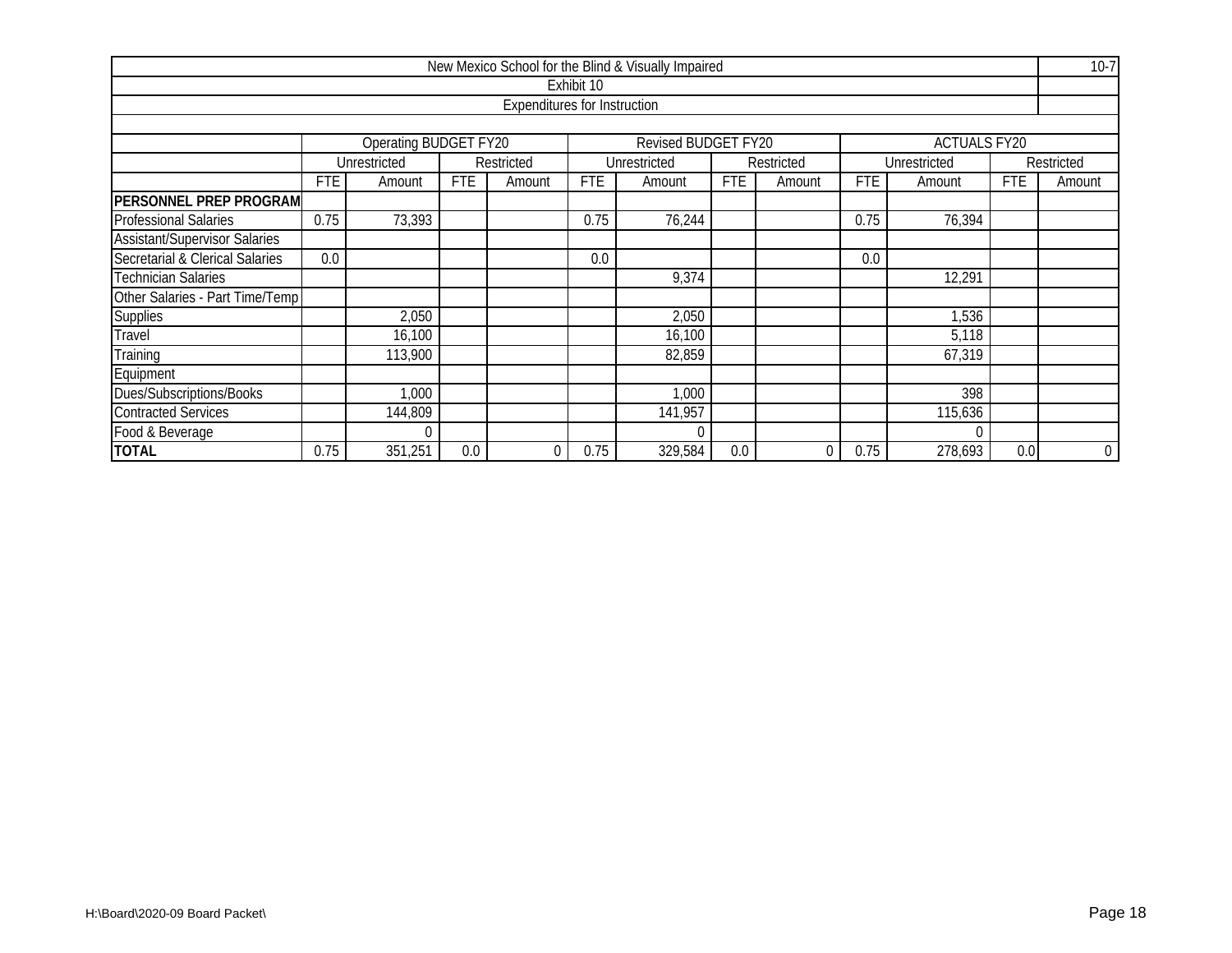|                                      |                                                                                                                                    |                       |     |                                     |            | New Mexico School for the Blind & Visually Impaired |     |            |        |                     |     | $10 - 8$    |
|--------------------------------------|------------------------------------------------------------------------------------------------------------------------------------|-----------------------|-----|-------------------------------------|------------|-----------------------------------------------------|-----|------------|--------|---------------------|-----|-------------|
|                                      |                                                                                                                                    |                       |     |                                     | Exhibit 10 |                                                     |     |            |        |                     |     |             |
|                                      |                                                                                                                                    |                       |     | <b>Expenditures for Instruction</b> |            |                                                     |     |            |        |                     |     |             |
|                                      |                                                                                                                                    |                       |     |                                     |            |                                                     |     |            |        |                     |     |             |
|                                      |                                                                                                                                    | Operating BUDGET FY20 |     |                                     |            | Revised BUDGET FY20                                 |     |            |        | <b>ACTUALS FY20</b> |     |             |
|                                      |                                                                                                                                    | Unrestricted          |     | Restricted                          |            | Unrestricted                                        |     | Restricted |        | Unrestricted        |     | Restricted  |
|                                      | <b>FTE</b><br><b>FTE</b><br><b>FTE</b><br><b>FTE</b><br><b>FTE</b><br><b>FTE</b><br>Amount<br>Amount<br>Amount<br>Amount<br>Amount |                       |     |                                     |            |                                                     |     |            | Amount |                     |     |             |
| POST SCHOOL PREPARATION              |                                                                                                                                    |                       |     |                                     |            |                                                     |     |            |        |                     |     |             |
| <b>Professional Salaries</b>         |                                                                                                                                    |                       |     |                                     |            |                                                     |     |            |        |                     |     |             |
| <b>Assistant/Supervisor Salaries</b> |                                                                                                                                    |                       |     |                                     |            |                                                     |     |            |        |                     |     |             |
| Secretarial & Clerical Salaries      |                                                                                                                                    |                       |     |                                     |            |                                                     |     |            |        |                     |     |             |
| <b>Technician Salaries</b>           |                                                                                                                                    |                       |     |                                     |            |                                                     |     |            |        |                     |     |             |
| Other Salaries - Part Time/Temp      |                                                                                                                                    |                       |     |                                     |            |                                                     |     |            |        |                     |     |             |
| Supplies                             |                                                                                                                                    |                       |     |                                     |            |                                                     |     |            |        |                     |     |             |
| Travel                               |                                                                                                                                    |                       |     |                                     |            |                                                     |     |            |        |                     |     |             |
| Training                             |                                                                                                                                    |                       |     |                                     |            |                                                     |     |            |        |                     |     |             |
| Equipment                            |                                                                                                                                    |                       |     |                                     |            |                                                     |     |            |        |                     |     |             |
| Dues/Subscriptions/Books             |                                                                                                                                    |                       |     |                                     |            |                                                     |     |            |        |                     |     |             |
| Auto Liability Insurance             |                                                                                                                                    |                       |     |                                     |            |                                                     |     |            |        |                     |     |             |
| <b>Community Based Instruction</b>   |                                                                                                                                    |                       |     |                                     |            |                                                     |     |            |        |                     |     |             |
| <b>TOTAL</b>                         | 0.0                                                                                                                                | 0                     | 0.0 | $\mathbf 0$                         | 0.0        | 0                                                   | 0.0 | 0          | 0.0    |                     | 0.0 | $\mathbf 0$ |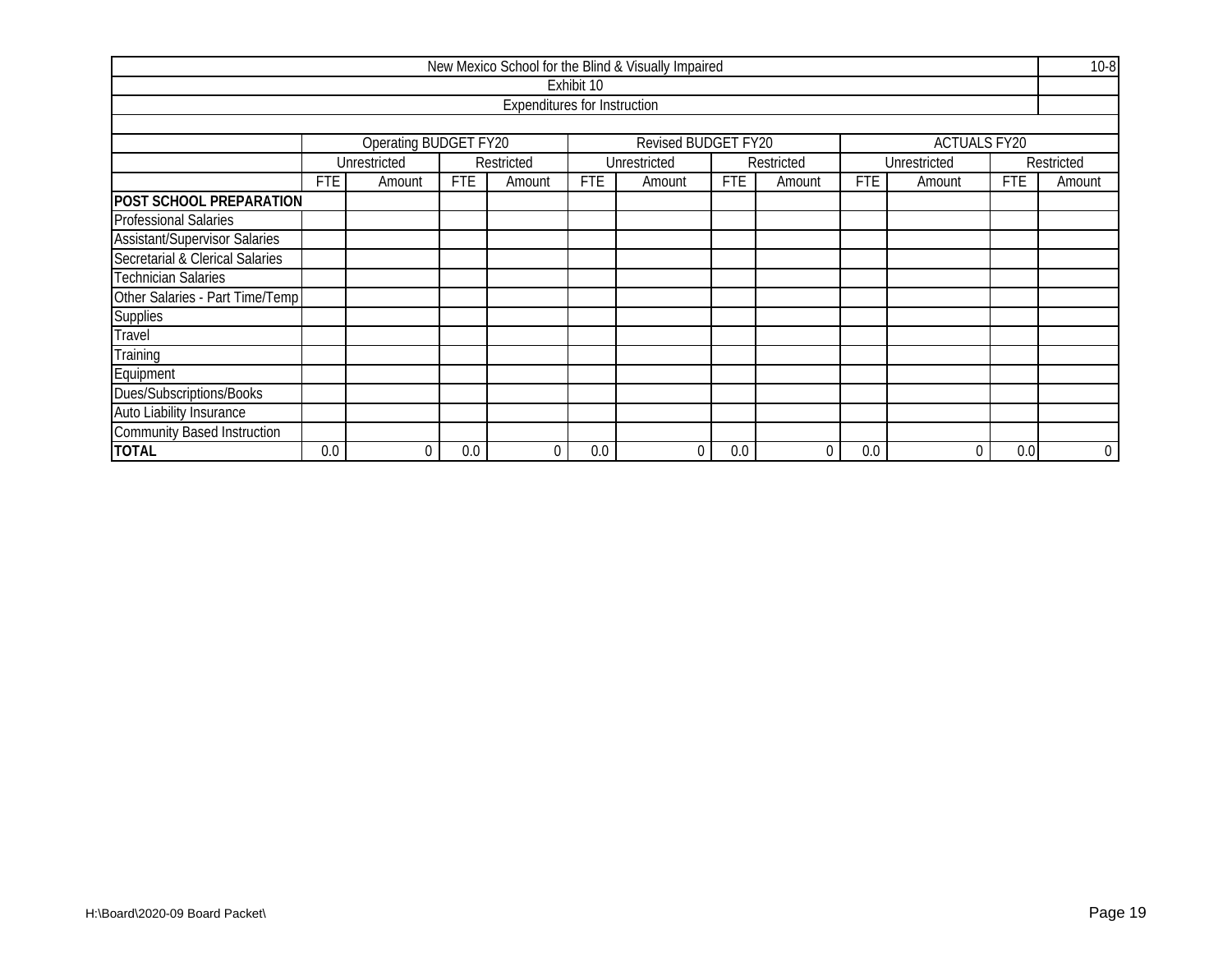|                                      |                  |                              |            |                                     |            | New Mexico School for the Blind & Visually Impaired |                  |            |                  |                     |                  | $10-9$         |
|--------------------------------------|------------------|------------------------------|------------|-------------------------------------|------------|-----------------------------------------------------|------------------|------------|------------------|---------------------|------------------|----------------|
|                                      |                  |                              |            |                                     | Exhibit 10 |                                                     |                  |            |                  |                     |                  |                |
|                                      |                  |                              |            | <b>Expenditures for Instruction</b> |            |                                                     |                  |            |                  |                     |                  |                |
|                                      |                  |                              |            |                                     |            |                                                     |                  |            |                  |                     |                  |                |
|                                      |                  | <b>Operating BUDGET FY20</b> |            |                                     |            | Revised BUDGET FY20                                 |                  |            |                  | <b>ACTUALS FY20</b> |                  |                |
|                                      |                  | Unrestricted                 |            | Restricted                          |            | Unrestricted                                        |                  | Restricted |                  | Unrestricted        |                  | Restricted     |
|                                      | <b>FTE</b>       | Amount                       | <b>FTE</b> | Amount                              | <b>FTE</b> | Amount                                              | <b>FTE</b>       | Amount     | <b>FTE</b>       | Amount              | <b>FTE</b>       | Amount         |
| <b>DETAILS</b>                       |                  |                              |            |                                     |            |                                                     |                  |            |                  |                     |                  |                |
| <b>Professional Salaries</b>         | 41.8             | 2,674,618                    | 1.0        | 49,302                              | 41.8       | 2,766,536                                           | 1.0              | 63,944     | 41.8             | 2,292,700           | 1.0              | 60,754         |
| <b>Assistant/Supervisor Salaries</b> | 2.0              | 109,670                      | 0.0        | 0                                   | 2.0        | 109,670                                             | 0.0              | $\theta$   | 2.0              | 111,848             | 0.0              | 0              |
| Secretarial & Clerical Salaries      | $\overline{1.0}$ | 49,783                       | 0.0        | $\Omega$                            | 1.5        | 42,651                                              | $\overline{0.0}$ | $\theta$   | $\overline{1.5}$ | 36,737              | $\overline{0.0}$ | $\overline{0}$ |
| <b>Technician Salaries</b>           | 38.0             | 1,093,212                    | 0.0        | $\Omega$                            | 38.0       | 1,036,330                                           | $\overline{0.0}$ | $\theta$   | 38.0             | 983,611             | $\overline{0.0}$ | $\mathbf 0$    |
| Other Salaries-Part Time/Temp        | 2.0              | 126,618                      | 0.0        | $\Omega$                            | 1.5        | 114,259                                             | $\overline{0.0}$ | $\Omega$   | 1.5              | 76,647              | $\overline{0.0}$ | $\overline{0}$ |
| <b>Supplies</b>                      | 0.0              | 68,882                       | 0.0        | 17,000                              | 0.0        | 56,632                                              | 0.0              | 21,507     | 0.0              | 39,795              | 0.0              | 5,589          |
| <b>Instructional Textbooks</b>       | 0.0              | $\mathbf 0$                  | 0.0        | 800                                 | 0.0        | $\theta$                                            | 0.0              | 3,597      | 0.0              | $\mathbf 0$         | 0.0              | 1,490          |
| <b>Instructional Materials</b>       | 0.0              | $\Omega$                     | 0.0        | 800                                 | 0.0        | $\Omega$                                            | 0.0              | 797        | 0.0              | $\Omega$            | 0.0              | $\Omega$       |
| Travel                               | 0.0              | 50,400                       | 0.0        | 3,750                               | 0.0        | 42,900                                              | 0.0              | 3,207      | 0.0              | 17,003              | 0.0              | 1,666          |
| Training                             | 0.0              | 125,625                      | 0.0        | 3,750                               | 0.0        | 92,334                                              | 0.0              | 1,050      | 0.0              | 71,489              | 0.0              | 1,050          |
| Equipment                            | 0.0              | 20,000                       | 0.0        | 8,500                               | 0.0        | 14,514                                              | 0.0              | 13,338     | 0.0              | $\Omega$            | 0.0              | 12,648         |
| Auto Liability Insurance             | 0.0              | $\Omega$                     | 0.0        | $\Omega$                            | 0.0        | 6,678                                               | 0.0              | $\Omega$   | 0.0              | 6,678               | 0.0              | $\theta$       |
| Food & Beverage                      | 0.0              | 10,250                       | 0.0        | $\Omega$                            | 0.0        | 10,455                                              | 0.0              | 90         | 0.0              | 5,931               | 0.0              | 40             |
| Dues/Subscriptions/Books             | 0.0              | 22,345                       | 0.0        | $\Omega$                            | 0.0        | 21,864                                              | 0.0              | $\Omega$   | 0.0              | 6,430               | 0.0              | $\Omega$       |
| <b>Contracted Services</b>           | 0.0              | 809,809                      | 0.0        | 55,150                              | 0.0        | 804,882                                             | 0.0              | 56,893     | 0.0              | 464,018             | 0.0              | 53,296         |
| Advertisement                        | 0.0              | $\Omega$                     | 0.0        | 0                                   | 0.0        |                                                     | 0.0              | $\Omega$   | 0.0              | $\Omega$            | 0.0              | $\theta$       |
| <b>Community Based Instruction</b>   | 0.0              | 37,300                       | 0.0        | $\Omega$                            | 0.0        | 36,459                                              | 0.0              | $\Omega$   | 0.0              | 9,320               | 0.0              | 0              |
| Medicaid - State Share Reimburs      | 0.0              | 20,000                       | 0.0        | $\Omega$                            | 0.0        | 20,000                                              | 0.0              | 0          | 0.0              | 23,942              | 0.0              | $\Omega$       |
| <b>TOTAL</b>                         | 84.8             | 5,218,511                    | 1.0        | 139,052                             | 84.8       | 5,176,164                                           | 1.0              | 164,423    | 84.8             | 4,146,150           | 1.0              | 136,533        |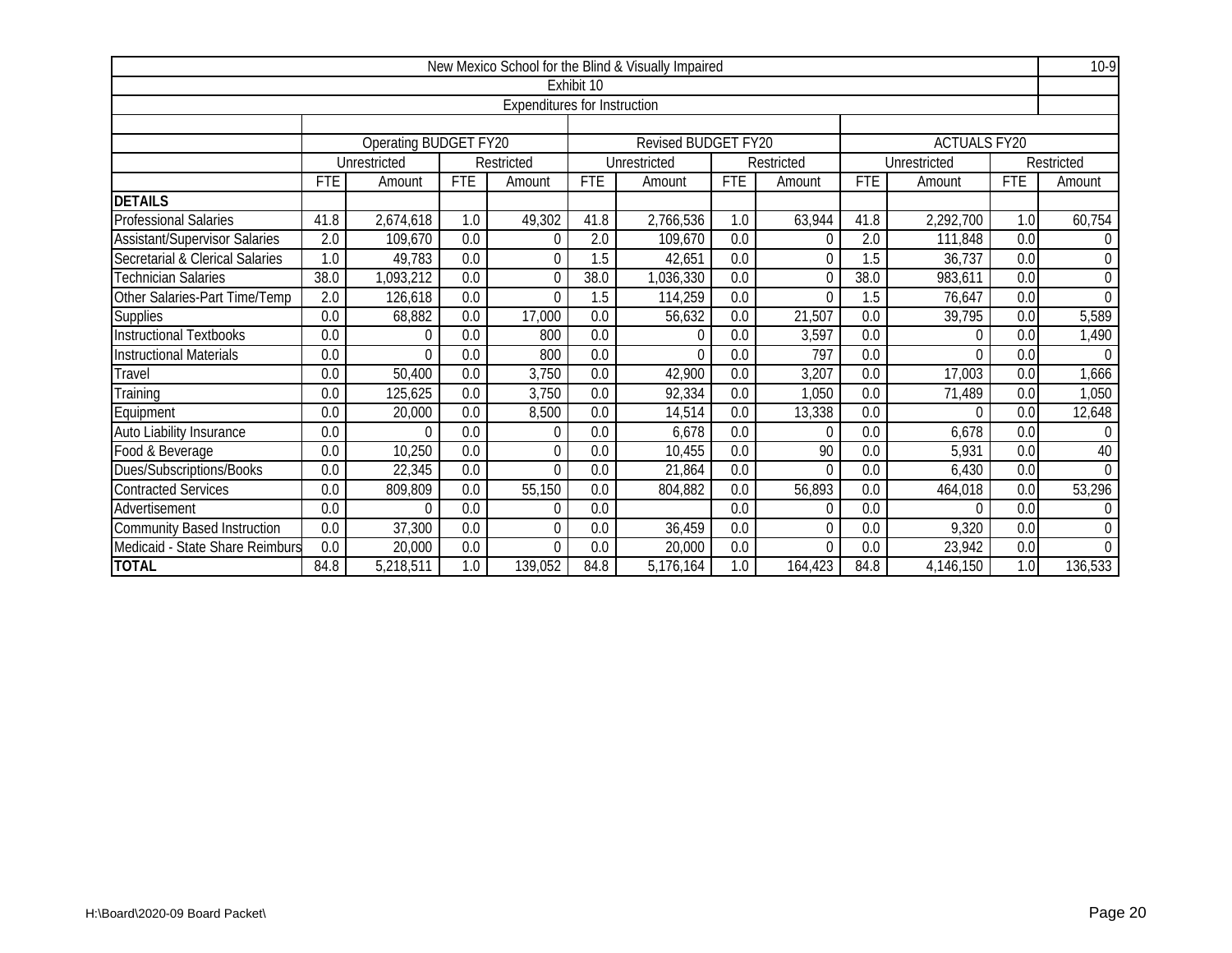|                                  |                                       | New Mexico School for the Blind & Visually Impaired |                |                                     |                |                  |             |                        |                     | $11-1$         |
|----------------------------------|---------------------------------------|-----------------------------------------------------|----------------|-------------------------------------|----------------|------------------|-------------|------------------------|---------------------|----------------|
|                                  |                                       |                                                     | Exhibit 11     |                                     |                |                  |             |                        |                     |                |
|                                  |                                       | <b>Expenditures for Academic Support</b>            |                |                                     |                |                  |             |                        |                     |                |
|                                  |                                       |                                                     |                |                                     |                |                  |             |                        |                     |                |
|                                  | Operating BUDGET FY20<br>Unrestricted | Restricted                                          |                | Revised BUDGET FY20<br>Unrestricted |                | Restricted       |             | Unrestricted           | <b>ACTUALS FY20</b> | Restricted     |
| <b>ACADEMIC SUPPORT</b>          |                                       |                                                     |                |                                     |                |                  |             |                        |                     |                |
| <b>Academic Support Services</b> | 161,366                               |                                                     | $\Omega$       | 256,175                             |                | 41,136           |             | 158,792                |                     | 29,479         |
| Library                          | 48,982                                |                                                     | $\Omega$       | 48,477                              |                | $\mathbf 0$      |             | 46,703                 |                     | $\overline{0}$ |
| <b>Outreach Services</b>         | 607,152                               |                                                     | $\Omega$       | 615,542                             |                | 3,138            |             | 472,146                |                     | 1,319          |
| Lending Library                  | 173,463                               |                                                     | $\overline{0}$ | 154,997                             |                | $\boldsymbol{0}$ |             | 152,885                |                     | 14,969         |
| Low Vision Clinic                | 115,717                               |                                                     | $\Omega$       | 95,580                              |                | 32,572           |             | 84,617                 |                     | 10,121         |
| Family Infant Toddler Program    | 1,147,268                             | 328,278                                             |                | 1,116,272                           |                | 472,067          |             | 1,062,924              |                     | 447,227        |
| <b>Related Services</b>          | 415,898                               | 7,000                                               |                | 413,079                             |                | 20,622           |             | 249,157                |                     | 15,249         |
| <b>Resource Center</b>           | 306,438                               |                                                     | $\overline{0}$ | 310,689                             |                | $\mathbf 0$      |             | $\overline{302}$ , 972 |                     | $\overline{0}$ |
| <b>Prison Braille</b>            | 147,630                               |                                                     | $\Omega$       | 140,932                             |                | $\mathbf 0$      |             | 109,013                |                     | $\overline{0}$ |
| Statewide Training               | 39,484                                |                                                     |                | 32,914                              |                |                  |             | 27,732                 |                     | $\overline{0}$ |
| <b>TOTAL</b>                     | 3,163,399                             | 335,278<br>$\overline{0}$                           | $\overline{0}$ | 3,184,658                           | $\overline{0}$ | 569,535          | $\mathbf 0$ | 2,666,943              |                     | 518,363        |
| <b>Fringe Benefits</b>           | 968,402                               | 129,223                                             |                | 982,784                             |                | 152,602          |             | 900,742                |                     | 164,575        |
| <b>GRAND TOTAL EXPENDITURES</b>  | 4,131,801                             | 464,501                                             |                | 4,167,442                           |                | 722,137          |             | 3,567,684              |                     | 682,939        |
| <b>ACADEMIC SUPPORT</b>          |                                       |                                                     |                |                                     |                |                  |             |                        |                     |                |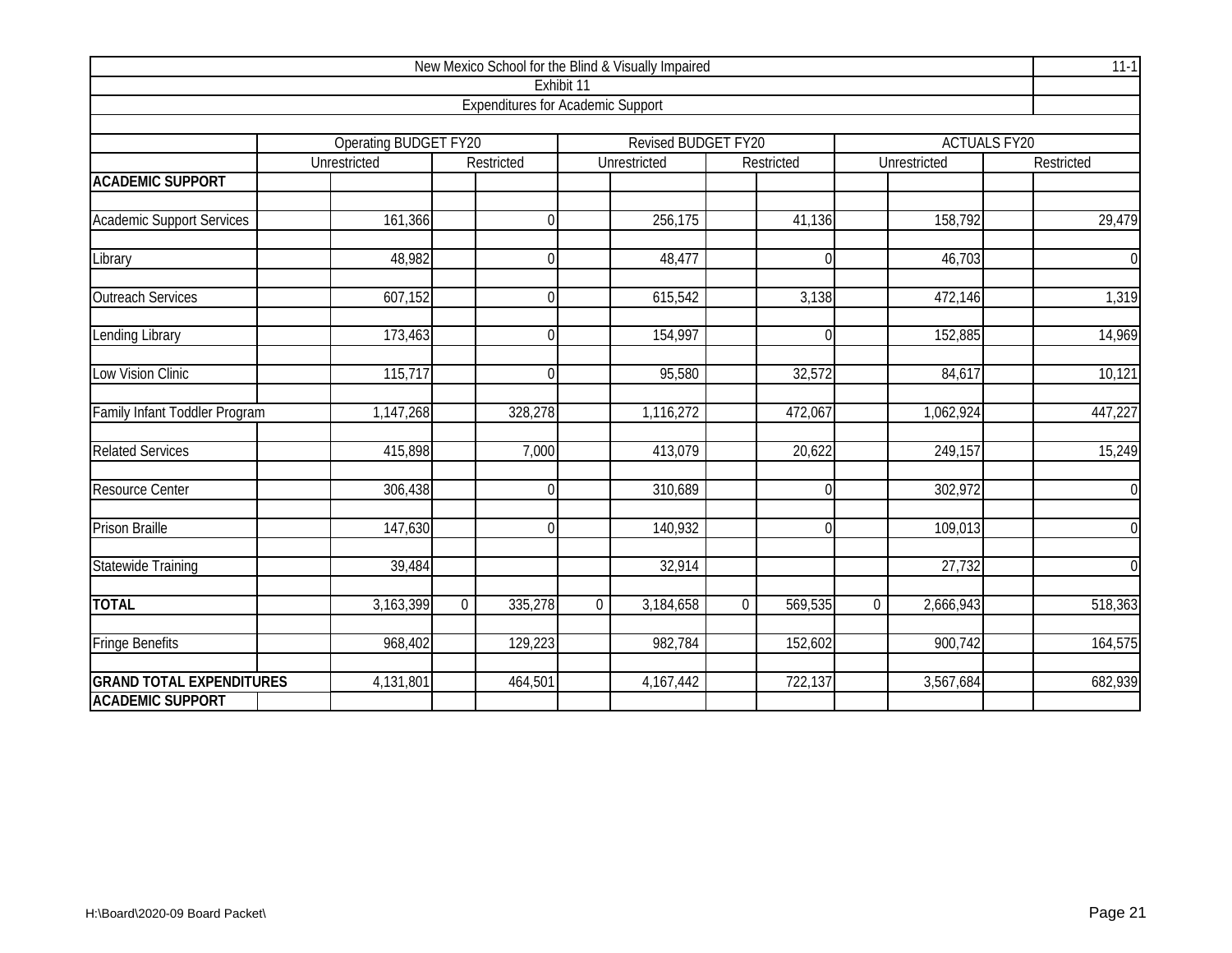|                                      |            |                       |            |                                          |             | New Mexico School for the Blind & Visually Impaired |            |                |            |              |                     | $11-2$     |
|--------------------------------------|------------|-----------------------|------------|------------------------------------------|-------------|-----------------------------------------------------|------------|----------------|------------|--------------|---------------------|------------|
|                                      |            |                       |            |                                          | Exhibit 11a |                                                     |            |                |            |              |                     |            |
|                                      |            |                       |            | <b>Expenditures for Academic Support</b> |             |                                                     |            |                |            |              |                     |            |
|                                      |            |                       |            |                                          |             |                                                     |            |                |            |              |                     |            |
|                                      |            | Operating BUDGET FY20 |            |                                          |             | Revised BUDGET FY20                                 |            |                |            |              | <b>ACTUALS FY20</b> |            |
|                                      |            | Unrestricted          |            | Restricted                               |             | Unrestricted                                        |            | Restricted     |            | Unrestricted |                     | Restricted |
|                                      | <b>FTE</b> | Amount                | <b>FTE</b> | Amount                                   | <b>FTE</b>  | Amount                                              | <b>FTE</b> | Amount         | <b>FTE</b> | Amount       | <b>FTE</b>          | Amount     |
| <b>Academic Support Services</b>     |            |                       |            |                                          |             |                                                     |            |                |            |              |                     |            |
| <b>Professional Salaries</b>         | 1.0        | 87,608                |            |                                          | 1.0         | 183,379                                             |            | 23,000         | 1.0        | 92,378       |                     | 9,339      |
| <b>Assistant/Supervisor Salaries</b> |            |                       |            |                                          |             |                                                     |            |                |            |              |                     |            |
| Secretarial & Clerical Salaries      |            |                       |            |                                          |             |                                                     |            |                |            |              |                     |            |
| <b>Technician Salaries</b>           | 1.0        | 52,058                |            |                                          | 1.0         | 51,211                                              |            | $\overline{0}$ | 1.0        | 50,004       |                     | 8,927      |
| Other Salaries - Part Time/Temp      |            |                       |            |                                          |             |                                                     |            | U              |            |              |                     | 422        |
| <b>Supplies</b>                      |            | 4,200                 |            |                                          |             | 4,771                                               |            | 580            |            | 1,023        |                     | 300        |
| Travel                               |            | 3,050                 |            |                                          |             | 3,850                                               |            | 6,254          |            | 2,840        |                     | 2,170      |
| Training                             |            | 1,000                 |            |                                          |             | 2,300                                               |            |                |            | 1,883        |                     |            |
| Equipment                            |            |                       |            |                                          |             |                                                     |            |                |            |              |                     |            |
| Food & Beverage                      |            |                       |            |                                          |             |                                                     |            | 1,602          |            | $\Omega$     |                     | 1,219      |
| Dues/Subscriptions/Books             |            | 950                   |            |                                          |             | 835                                                 |            |                |            | 835          |                     |            |
| <b>Contracted Services</b>           |            | 12,500                |            |                                          |             | 9,829                                               |            | 7,000          |            | 9,829        |                     | 7,000      |
| <b>Community Based Instruction</b>   |            |                       |            |                                          |             |                                                     |            | 2,700          |            |              |                     | 103        |
| <b>TOTAL</b>                         | 2.0        | 161,366               |            |                                          | 2.0         | 256,175                                             |            | 41,136         | 2.00       | 158,792      | 0.00                | 29,479     |
|                                      |            |                       |            |                                          |             |                                                     |            |                |            |              |                     |            |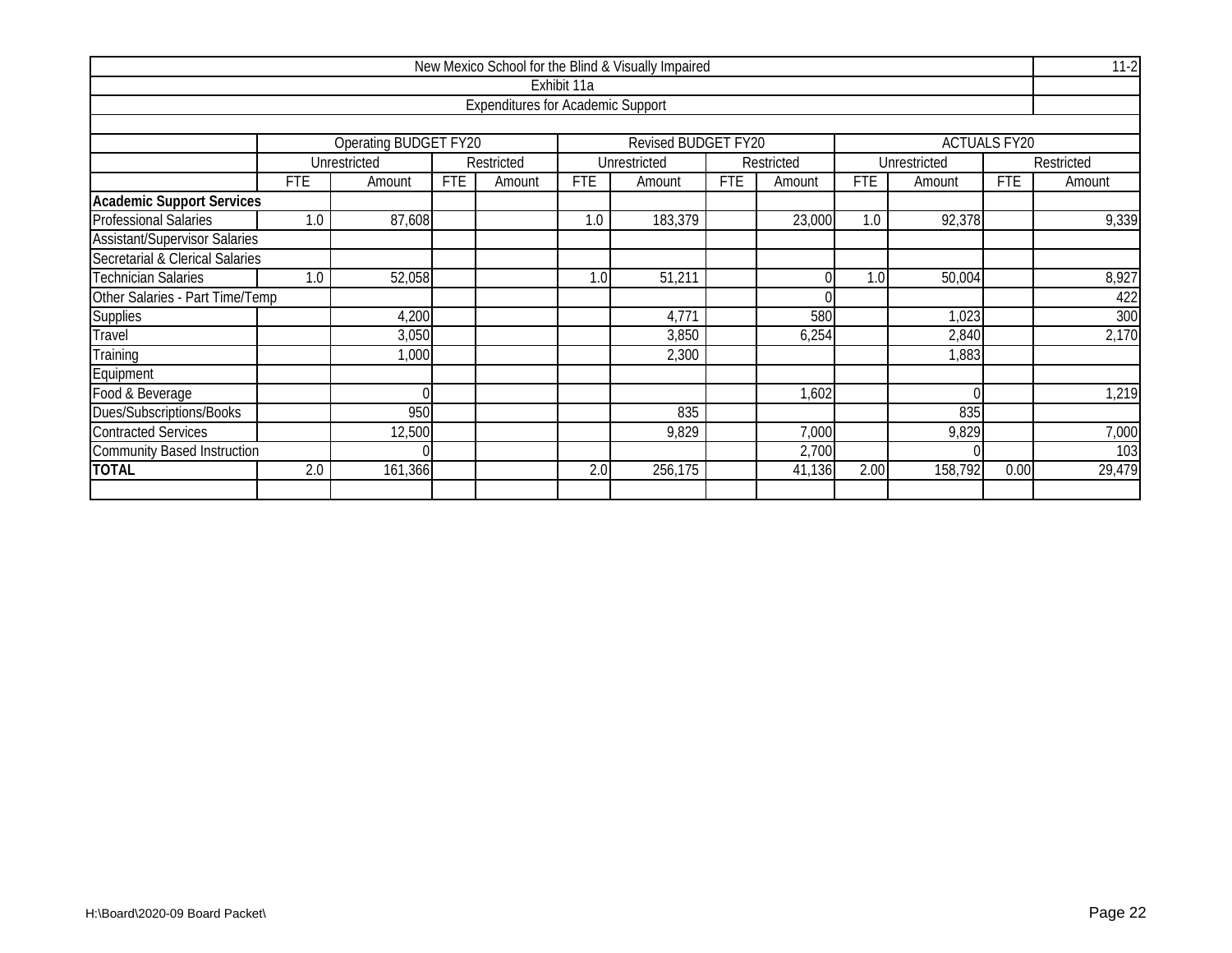|                                      |            |                              |            |                                          |                  | New Mexico School for the Blind & Visually Impaired |            |                |            |              |                     | $11-3$         |
|--------------------------------------|------------|------------------------------|------------|------------------------------------------|------------------|-----------------------------------------------------|------------|----------------|------------|--------------|---------------------|----------------|
|                                      |            |                              |            |                                          | Exhibit 11a      |                                                     |            |                |            |              |                     |                |
|                                      |            |                              |            | <b>Expenditures for Academic Support</b> |                  |                                                     |            |                |            |              |                     |                |
|                                      |            |                              |            |                                          |                  |                                                     |            |                |            |              |                     |                |
|                                      |            | <b>Operating BUDGET FY20</b> |            |                                          |                  | Revised BUDGET FY20                                 |            |                |            |              | <b>ACTUALS FY20</b> |                |
|                                      |            | Unrestricted                 |            | Restricted                               |                  | Unrestricted                                        |            | Restricted     |            | Unrestricted |                     | Restricted     |
|                                      | <b>FTE</b> | Amount                       | <b>FTE</b> | Amount                                   | <b>FTE</b>       | Amount                                              | <b>FTE</b> | Amount         | <b>FTE</b> | Amount       | <b>FTE</b>          | Amount         |
| <b>LIBRARY</b>                       |            |                              |            |                                          |                  |                                                     |            |                |            |              |                     |                |
| <b>Professional Salaries</b>         |            |                              |            |                                          |                  |                                                     |            |                |            |              |                     |                |
| <b>Assistant/Supervisor Salaries</b> |            |                              |            |                                          |                  |                                                     |            |                |            |              |                     |                |
| Secretarial & Clerical Salaries      |            |                              |            |                                          |                  |                                                     |            |                |            |              |                     |                |
| <b>Technician Salaries</b>           | 1.0        | 30,882                       |            |                                          | $\overline{1.0}$ | 30,377                                              |            |                | 1.0        | 30,221       |                     |                |
| Other Salaries - Part Time/Temp      |            |                              |            |                                          |                  |                                                     |            |                |            |              |                     |                |
| Supplies                             |            | 2,000                        |            |                                          |                  | 4,000                                               |            |                |            | 3,900        |                     |                |
| Travel                               |            | 500                          |            |                                          |                  | 500                                                 |            |                |            | $\Omega$     |                     |                |
| Training                             |            | 600                          |            |                                          |                  | 600                                                 |            |                |            | $\Omega$     |                     |                |
| Equipment                            |            |                              |            |                                          |                  |                                                     |            |                |            |              |                     |                |
| Food & Beverage                      |            |                              |            |                                          |                  |                                                     |            |                |            |              |                     |                |
| Dues/Subscriptions/Books             |            | 15,000                       |            |                                          |                  | 13,000                                              |            |                |            | 12,583       |                     |                |
| <b>Contracted Services</b>           |            |                              |            |                                          |                  |                                                     |            |                |            |              |                     |                |
| <b>Community Based Instruction</b>   |            | $\Omega$                     |            |                                          |                  |                                                     |            |                |            | $\Omega$     |                     |                |
| <b>TOTAL</b>                         | 1.00       | 48,982                       |            | $\Omega$                                 | 1.00             | 48,477                                              |            | $\overline{0}$ | 1.00       | 46,703       |                     | $\overline{0}$ |
|                                      |            |                              |            |                                          |                  |                                                     |            |                |            |              |                     |                |
| <b>OUTREACH SERVICES</b>             |            |                              |            |                                          |                  |                                                     |            |                |            |              |                     |                |
| <b>Professional Salaries</b>         | 7.0        | 515,716                      |            |                                          | 7.0              | 532,999                                             |            |                | 7.0        | 401,571      |                     |                |
| <b>Assistant/Supervisor Salaries</b> |            |                              |            |                                          |                  |                                                     |            |                |            |              |                     |                |
| Secretarial & Clerical Salaries      | 1.0        | 40,071                       |            |                                          | 1.0              | $\overline{39,863}$                                 |            |                | 1.0        | 39,815       |                     |                |
| <b>Technician Salaries</b>           |            |                              |            |                                          |                  |                                                     |            |                |            |              |                     |                |
| Other salaries - Part Time/Te        | 0.5        | 10,405                       |            |                                          | 0.5              | 8,684                                               |            |                | 0.5        | 8,592        |                     |                |
| <b>Supplies</b>                      |            | 5,000                        |            |                                          |                  | 2,000                                               |            | 2,286          |            | 721          |                     | 1,048          |
| Travel                               |            | 29,150                       |            |                                          |                  | 29,150                                              |            |                |            | 19,656       |                     |                |
| Training                             |            | 2,410                        |            |                                          |                  | 1,410                                               |            |                |            | 885          |                     |                |
| Equipment                            |            |                              |            | $\Omega$                                 |                  |                                                     |            |                |            |              |                     |                |
| Food & Beverage                      |            | 700                          |            |                                          |                  | 700                                                 |            | 852            |            | 182          |                     | 271            |
| Dues/Subscriptions/Books             |            | 700                          |            |                                          |                  | 582                                                 |            |                |            | 582          |                     |                |
| <b>Contracted Services</b>           |            | 3,000                        |            |                                          |                  | 154                                                 |            |                |            | 141          |                     |                |
| <b>Field Trips</b>                   |            |                              |            |                                          |                  |                                                     |            |                |            |              |                     |                |
| <b>TOTAL</b>                         | 8.5        | 607,152                      | 0.0        | $\Omega$                                 | 8.5              | 615,542                                             | 0.0        | 3,138          | 8.5        | 472,146      | 0.0                 | 1,319          |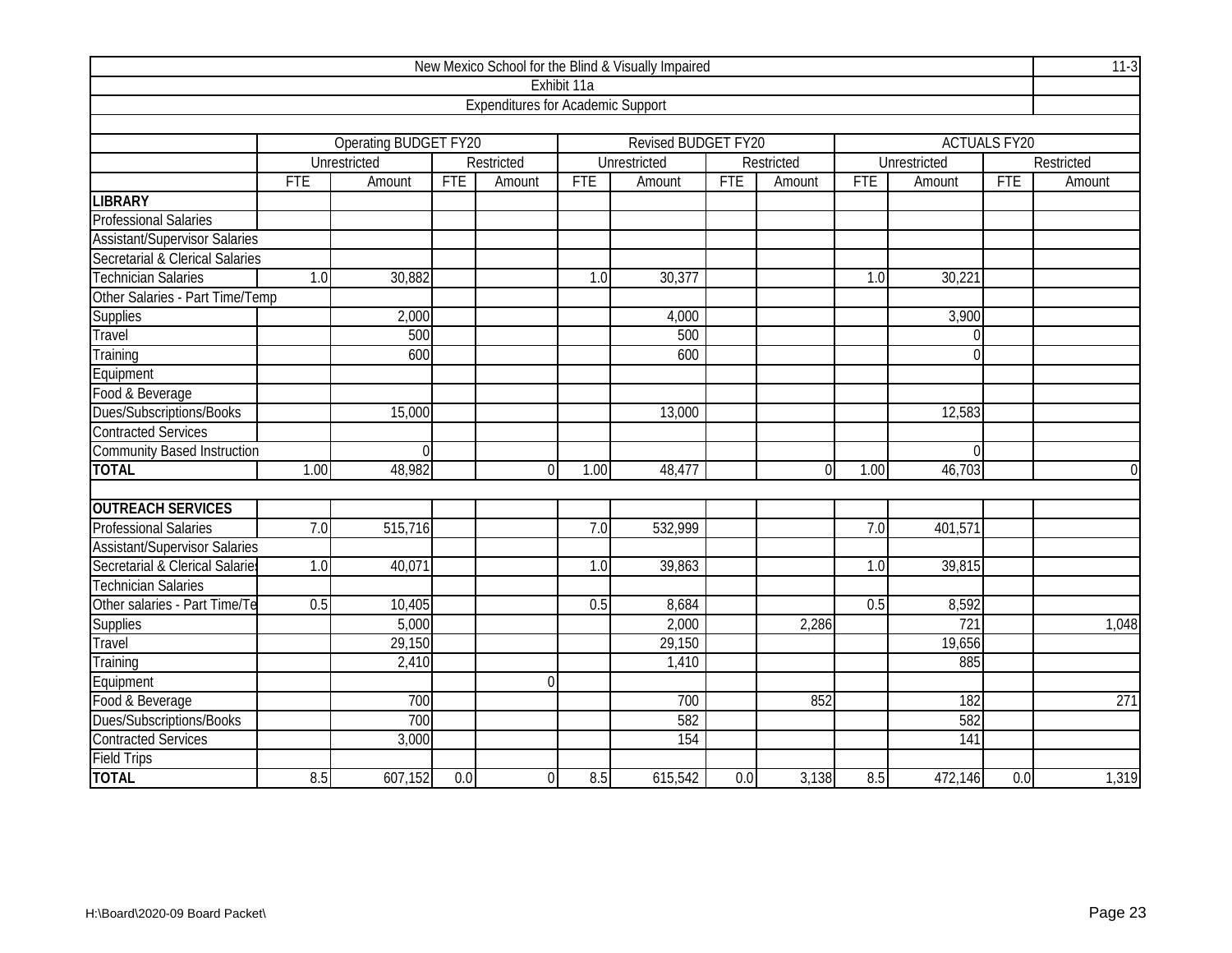|                                      |                   |                       |            |                                          |             | New Mexico School for the Blind & Visually Impaired |            |            |            |              |                     | $11 - 4$   |
|--------------------------------------|-------------------|-----------------------|------------|------------------------------------------|-------------|-----------------------------------------------------|------------|------------|------------|--------------|---------------------|------------|
|                                      |                   |                       |            |                                          | Exhibit 11a |                                                     |            |            |            |              |                     |            |
|                                      |                   |                       |            | <b>Expenditures for Academic Support</b> |             |                                                     |            |            |            |              |                     |            |
|                                      |                   |                       |            |                                          |             |                                                     |            |            |            |              |                     |            |
|                                      |                   | Operating BUDGET FY20 |            |                                          |             | Revised BUDGET FY20                                 |            |            |            |              | <b>ACTUALS FY20</b> |            |
|                                      |                   | Unrestricted          |            | Restricted                               |             | Unrestricted                                        |            | Restricted |            | Unrestricted |                     | Restricted |
|                                      | <b>FTE</b>        | Amount                | <b>FTE</b> | Amount                                   | <b>FTE</b>  | Amount                                              | <b>FTE</b> | Amount     | <b>FTE</b> | Amount       | <b>FTE</b>          | Amount     |
| Lending Library                      |                   |                       |            |                                          |             |                                                     |            |            |            |              |                     |            |
| <b>Professional Salaries</b>         | 2.00              | 149,361               |            |                                          | 2.00        | 149,361                                             |            |            | 2.00       | 149,361      |                     |            |
| <b>Assistant/Supervisor Salaries</b> |                   |                       |            |                                          |             |                                                     |            |            |            |              |                     |            |
| Secretarial & Clerical Salaries      |                   |                       |            |                                          |             |                                                     |            |            |            |              |                     |            |
| <b>Technician Salaries</b>           |                   |                       |            |                                          |             |                                                     |            |            |            |              |                     |            |
| Other Salaries - Part Time/Temp      |                   |                       |            |                                          |             |                                                     |            |            |            |              |                     |            |
| Supplies                             |                   | 2,012                 |            |                                          |             | 394                                                 |            |            |            | 197          |                     | 1,881      |
| Travel                               |                   | 12,000                |            |                                          |             | 4,600                                               |            |            |            | 2,736        |                     | 941        |
| Training                             |                   | 3,090                 |            |                                          |             | 642                                                 |            |            |            | 592          |                     |            |
| Equipment                            |                   |                       |            |                                          |             |                                                     |            |            |            |              |                     | 10,352     |
| Food & Beverage                      |                   |                       |            |                                          |             |                                                     |            |            |            |              |                     |            |
| Software                             |                   |                       |            |                                          |             |                                                     |            |            |            |              |                     | 1,795      |
| Dues/Subscriptions/Books             |                   |                       |            |                                          |             |                                                     |            |            |            |              |                     |            |
| <b>Contracted Services</b>           | 7,000<br>$\Omega$ |                       |            |                                          |             |                                                     |            |            |            |              |                     |            |
| <b>TOTAL</b>                         | 2.0               | 173,463               |            |                                          | 2.00        | 154,997                                             |            | $\Omega$   | 2.00       | 152,885      |                     | 14,969     |
|                                      |                   |                       |            |                                          |             |                                                     |            |            |            |              |                     |            |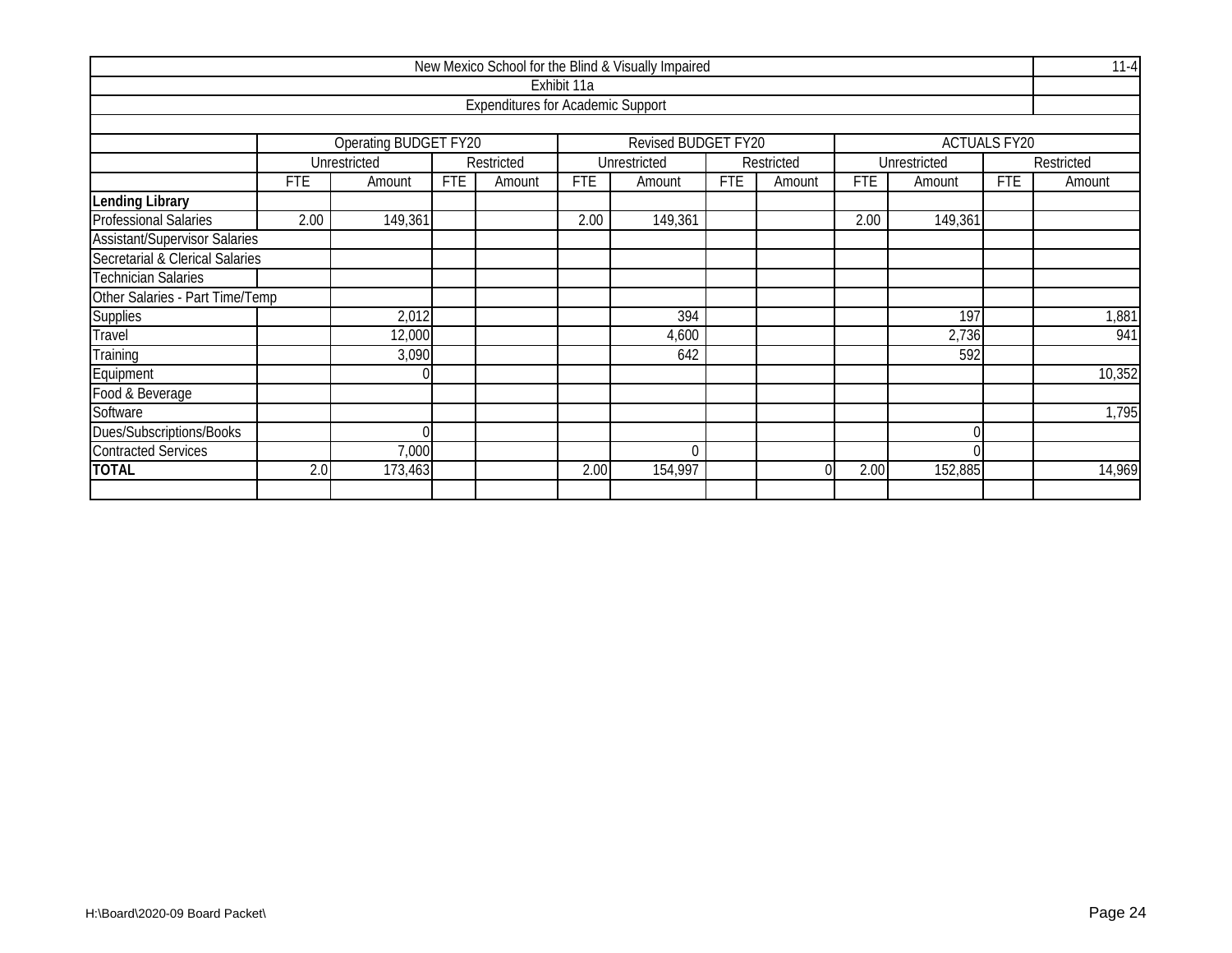| New Mexico School for the Blind & Visually Impaired |            |                       |            |                                          |             |                     |            |            |            |              |                     |                |
|-----------------------------------------------------|------------|-----------------------|------------|------------------------------------------|-------------|---------------------|------------|------------|------------|--------------|---------------------|----------------|
|                                                     |            |                       |            |                                          | Exhibit 11a |                     |            |            |            |              |                     |                |
|                                                     |            |                       |            | <b>Expenditures for Academic Support</b> |             |                     |            |            |            |              |                     |                |
|                                                     |            |                       |            |                                          |             |                     |            |            |            |              |                     |                |
|                                                     |            | Operating BUDGET FY20 |            |                                          |             | Revised BUDGET FY20 |            |            |            |              | <b>ACTUALS FY20</b> |                |
|                                                     |            | Unrestricted          |            | Restricted                               |             | Unrestricted        |            | Restricted |            | Unrestricted |                     | Restricted     |
|                                                     | <b>FTE</b> | Amount                | <b>FTE</b> | Amount                                   | <b>FTE</b>  | Amount              | <b>FTE</b> | Amount     | <b>FTE</b> | Amount       | <b>FTE</b>          | Amount         |
| <b>LOW VISION CLINIC</b>                            |            |                       |            |                                          |             |                     |            |            |            |              |                     |                |
| <b>Professional Salaries</b>                        | 2.00       | 75,017                |            |                                          | 2.00        | 78,178              |            |            | 2.00       | 75,017       |                     |                |
| <b>Assistant/Supervisor Salaries</b>                |            |                       |            |                                          |             |                     |            |            |            |              |                     |                |
| Secretarial & Clerical Salaries                     |            |                       |            |                                          |             |                     |            |            |            |              |                     |                |
| <b>Technician Salaries</b>                          |            |                       |            |                                          |             |                     |            |            |            |              |                     |                |
| Other Salaries - Part Time/Temp                     |            |                       |            |                                          |             |                     |            |            |            |              |                     |                |
| <b>Supplies</b>                                     |            | 2,500                 |            |                                          |             | 602                 |            | 5,507      |            | 102          |                     | 1,053          |
| Travel                                              |            | 7,500                 |            |                                          |             | 7,500               |            | 1,610      |            | 3,692        |                     | $\overline{0}$ |
| Training                                            |            | 2,000                 |            |                                          |             | 100                 |            |            |            | 0            |                     |                |
| Equipment                                           |            |                       |            |                                          |             |                     |            | 12,155     |            |              |                     | $\overline{0}$ |
| Food & Beverage                                     |            | 500                   |            |                                          |             | 200                 |            |            |            | 124          |                     |                |
| Dues/Subscriptions/Books                            |            | 200                   |            |                                          |             | $\overline{0}$      |            |            |            | 0            |                     |                |
| Contracted Services                                 |            | 28,000                |            |                                          |             | 9,000               |            | 13,300     |            | 5,681        |                     | 9,068          |
| <b>TOTAL</b>                                        | 2.0        | 115,717               |            |                                          | 2.00        | 95,580              |            | 32,572     | 2.00       | 84,617       |                     | 10,121         |
|                                                     |            |                       |            |                                          |             |                     |            |            |            |              |                     |                |
| <b>FAMILY INFANT TODDLER PROGRAM</b>                |            |                       |            |                                          |             |                     |            |            |            |              |                     |                |
| <b>Professional Salaries</b>                        | 14.0       | 1,046,118             | 4.0        | 275,607                                  | 14.0        | 1,018,122           | 5.0        | 397,872    | 14.0       | 998,647      | 5.0                 | 390,175        |
| <b>Assistant/Supervisor Salaries</b>                |            |                       |            |                                          |             |                     |            |            |            |              |                     |                |
| Secretarial & Clerical Salaries                     |            |                       | 1.0        | 52,672                                   | 0.0         |                     | 1.0        | 52,672     | 0.0        | $\Omega$     | 1.0                 | 53,006         |
| <b>Technician Salaries</b>                          |            |                       |            |                                          |             |                     |            |            |            |              |                     |                |
| Other salaries - Part Time/Temp                     |            |                       |            |                                          |             |                     |            |            |            |              |                     |                |
| Supplies                                            |            | 23,000                |            | $\overline{0}$                           |             | 15,608              |            | 11,910     |            | 13,740       |                     | 4,047          |
| Travel                                              |            | 50,000                |            | $\Omega$                                 |             | 55,000              |            | 563        |            | 39,961       |                     | $\overline{0}$ |
| Training                                            |            | 11,500                |            | $\Omega$                                 |             | 8,500               |            | 250        |            | 1,993        |                     | $\overline{0}$ |
| <b>Community Based Instruction</b>                  |            | 3,650                 |            |                                          |             | 2,942               |            |            |            | 1,635        |                     |                |
| Equipment                                           |            |                       |            |                                          |             |                     |            |            |            |              |                     |                |
| <b>Field Trips</b>                                  |            |                       |            |                                          |             |                     |            |            |            |              |                     |                |
| Food & Beverage                                     |            | 2,000                 |            |                                          |             | 2,000               |            |            |            | 494          |                     |                |
| Dues/Subscriptions/Books                            |            | 4,000                 |            |                                          |             | 4,100               |            |            |            | 796          |                     |                |
| <b>Contracted Services</b>                          |            | 7,000                 |            |                                          |             | 10,000              |            | 8,800      |            | 5,657        |                     |                |
| <b>TOTAL</b>                                        | 14.0       | 1,147,268             | 5.0        | 328,278                                  | 14.0        | 1,116,272           | 6.0        | 472,067    | 14.0       | 1,062,924    | 6.0                 | 447,227        |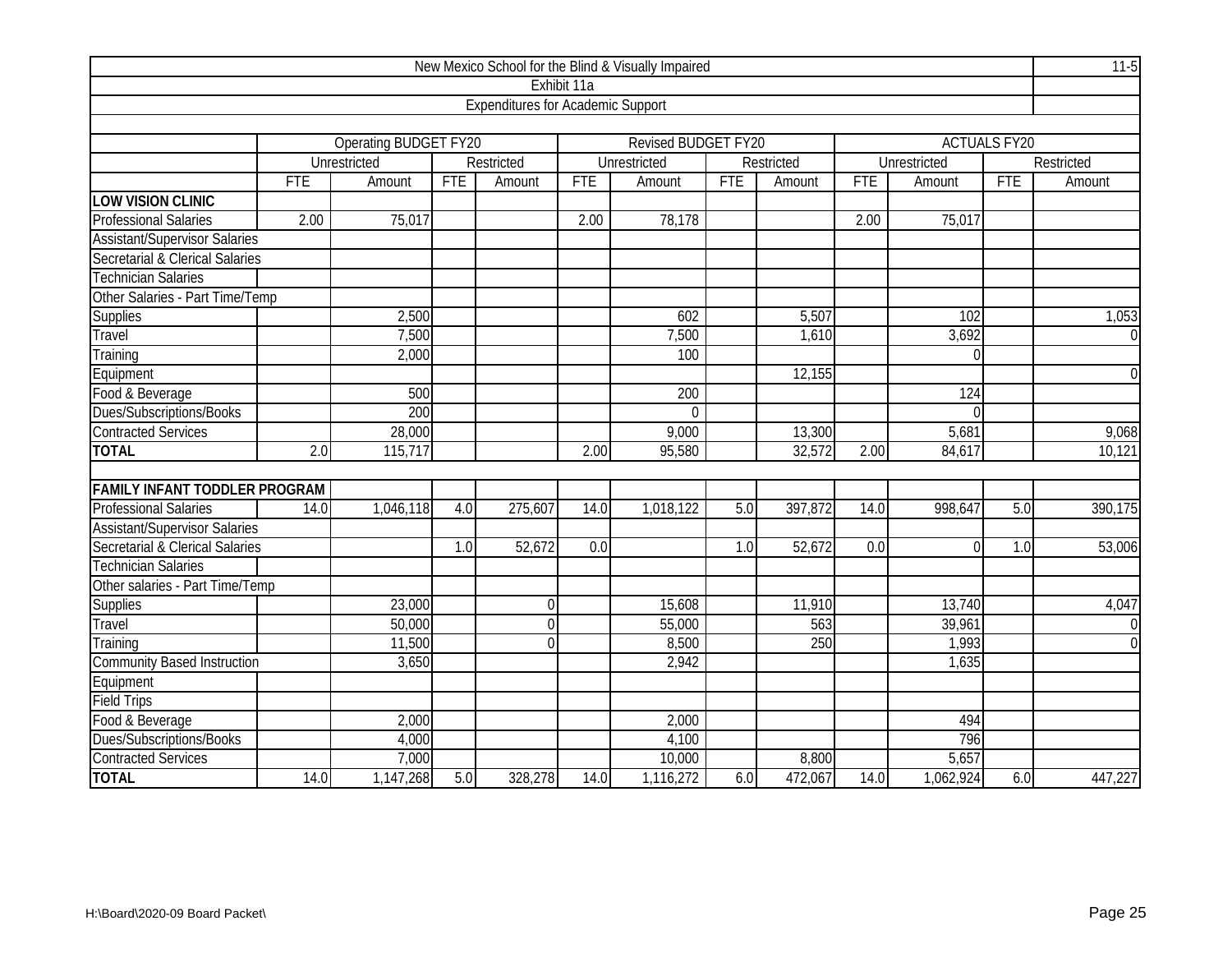| New Mexico School for the Blind & Visually Impaired |            |                              |            |                                          |                  |                     |     |             |            |                  |                     |                |
|-----------------------------------------------------|------------|------------------------------|------------|------------------------------------------|------------------|---------------------|-----|-------------|------------|------------------|---------------------|----------------|
|                                                     |            |                              |            |                                          | Exhibit 11a      |                     |     |             |            |                  |                     |                |
|                                                     |            |                              |            | <b>Expenditures for Academic Support</b> |                  |                     |     |             |            |                  |                     |                |
|                                                     |            |                              |            |                                          |                  |                     |     |             |            |                  |                     |                |
|                                                     |            | <b>Operating BUDGET FY20</b> |            |                                          |                  | Revised BUDGET FY20 |     |             |            |                  | <b>ACTUALS FY20</b> |                |
|                                                     |            | Unrestricted                 |            | Restricted                               |                  | Unrestricted        |     | Restricted  |            | Unrestricted     |                     | Restricted     |
|                                                     | <b>FTE</b> | Amount                       | <b>FTE</b> | Amount                                   | <b>FTE</b>       | Amount              | FTE | Amount      | <b>FTE</b> | Amount           | <b>FTE</b>          | Amount         |
|                                                     |            |                              |            |                                          |                  |                     |     |             |            |                  |                     |                |
| <b>RELATED SERVICES</b>                             |            |                              |            |                                          |                  |                     |     |             |            |                  |                     |                |
| <b>Professional Salaries</b>                        | 5.0        | 396,137                      |            |                                          | 5.0              | 391,389             |     |             | 5.0        | 237,621          |                     |                |
| <b>Assistant/Supervisor Salaries</b>                |            |                              |            |                                          |                  |                     |     |             |            |                  |                     |                |
| Secretarial & Clerical Salaries                     |            |                              |            |                                          |                  |                     |     |             |            |                  |                     |                |
| <b>Technician Salaries</b>                          |            | 817                          |            |                                          |                  | 817                 |     |             |            | 246              |                     |                |
| Other Salaries - Part Time/Temp                     |            |                              |            |                                          |                  |                     |     |             |            |                  |                     |                |
| Supplies                                            |            | 4,000                        |            | 7,000                                    |                  | 3,500               |     | 1,800       |            | 541              |                     | 1,718          |
| Travel                                              |            | 2,500                        |            |                                          |                  | 2,000               |     | 6,812       |            | 834              |                     | 3,613          |
| Training                                            |            | 2,500                        |            |                                          |                  | 2,000               |     | 5,210       |            | 1,050            |                     | 4,660          |
| Equipment                                           |            |                              |            |                                          |                  |                     |     | 6,800       |            |                  |                     | 5,258          |
| Food & Beverage                                     |            | 200                          |            |                                          |                  | 200                 |     |             |            | 69               |                     |                |
| Dues/Subscriptions/Books                            |            |                              |            |                                          |                  |                     |     |             |            |                  |                     |                |
| <b>Contracted Services</b>                          |            | 100                          |            |                                          |                  | 100                 |     |             |            | $\Omega$         |                     |                |
| <b>Community Based Instruction</b>                  |            | 9,645                        |            |                                          |                  | 13,074              |     |             |            | 8,796            |                     |                |
| <b>Field Trips</b>                                  |            |                              |            |                                          |                  |                     |     |             |            |                  |                     |                |
| <b>TOTAL</b>                                        | 5.0        | 415,898                      |            | 7,000                                    | 5.0              | 413,079             |     | 20,622      | 5.0        | 249,157          |                     | 15,249         |
| <b>RESOURCE CENTER</b>                              |            |                              |            |                                          |                  |                     |     |             |            |                  |                     |                |
| <b>Professional Salaries</b>                        | 1.0        | 71,503                       |            |                                          | $\overline{1.0}$ | 75,843              |     |             | 1.0        | 75,843           |                     |                |
| <b>Assistant/Supervisor Salaries</b>                |            |                              |            |                                          |                  |                     |     |             |            |                  |                     |                |
| Secretarial & Clerical Salaries                     |            |                              |            |                                          |                  |                     |     |             |            |                  |                     |                |
| <b>Technician Salaries</b>                          | 5.0        | 215,461                      |            |                                          | 5.0              | 214,045             |     |             | 5.0        | 213,027          |                     |                |
| Other Salaries - Part Time/Temp                     |            |                              |            |                                          |                  |                     |     |             |            |                  |                     |                |
|                                                     |            | 5,000                        |            |                                          |                  | 4,500               |     |             |            | 3,690            |                     |                |
| <b>Supplies</b><br>Travel                           |            | 10,500                       |            |                                          |                  | 9,100               |     |             |            | 7,862            |                     |                |
| Training                                            |            | 1,775                        |            |                                          |                  | 2,275               |     |             |            | 2,238            |                     |                |
| Equipment                                           |            |                              |            |                                          |                  | 4,226               |     |             |            | $\boldsymbol{0}$ |                     |                |
|                                                     |            | $\Omega$                     |            |                                          |                  |                     |     |             |            | $\overline{0}$   |                     |                |
| Food & Beverage<br>Dues/Subscriptions/Books         |            | 1,200                        |            |                                          |                  | 700                 |     |             |            | 313              |                     |                |
| <b>Contracted Services</b>                          |            | 1,000                        |            |                                          |                  | $\overline{0}$      |     |             |            | $\mathbf 0$      |                     |                |
| <b>TOTAL</b>                                        |            |                              |            |                                          |                  |                     |     |             |            |                  |                     |                |
|                                                     | 6.0        | 306,438                      |            | $\Omega$                                 | 6.0              | 310,689             |     | $\mathbf 0$ | 6.0        | 302,972          |                     | $\overline{0}$ |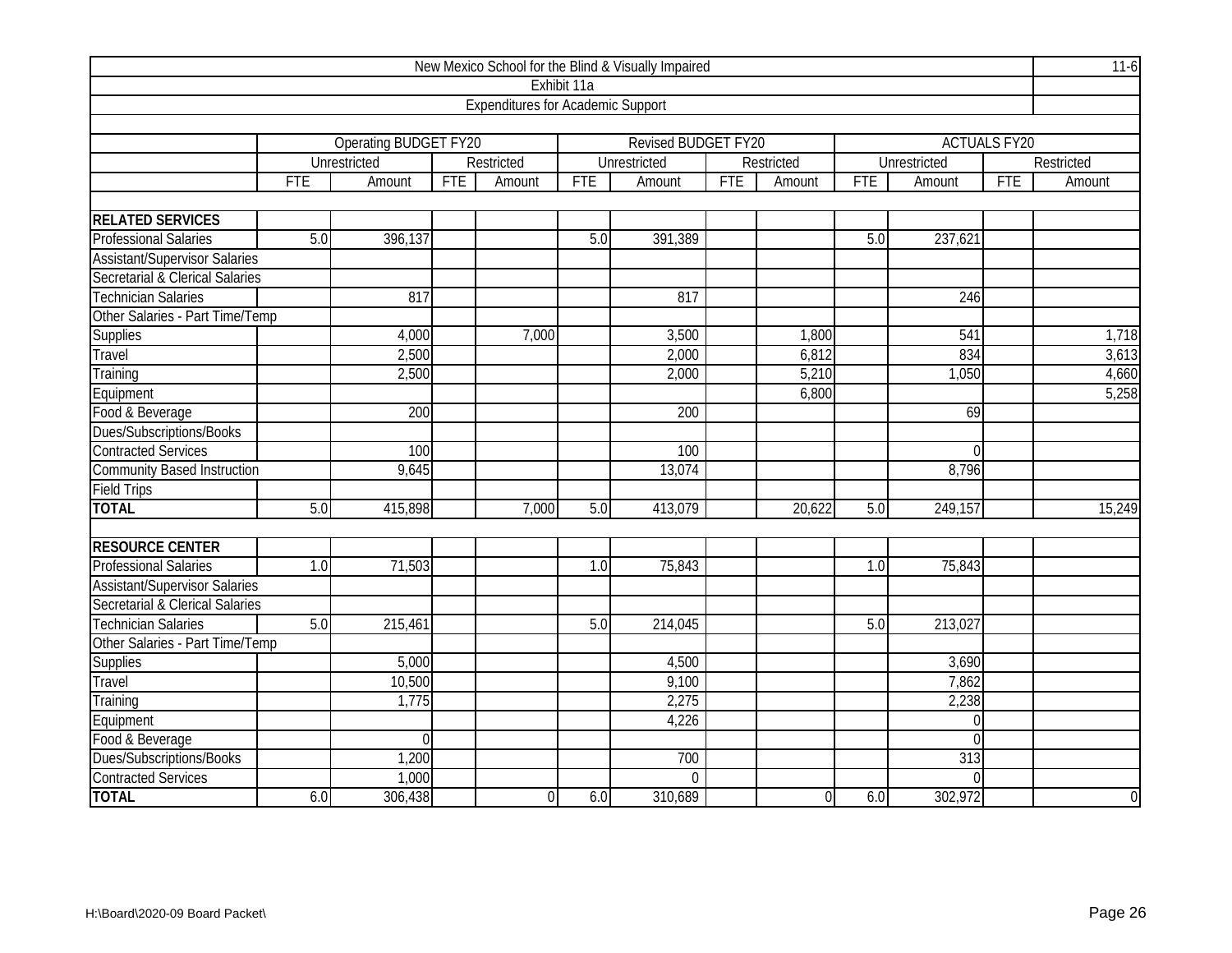| New Mexico School for the Blind & Visually Impaired |                          |                       |            |                                          |                  |                     |            |            |            |                     |                     |                |
|-----------------------------------------------------|--------------------------|-----------------------|------------|------------------------------------------|------------------|---------------------|------------|------------|------------|---------------------|---------------------|----------------|
|                                                     |                          |                       |            |                                          | Exhibit 11a      |                     |            |            |            |                     |                     |                |
|                                                     |                          |                       |            | <b>Expenditures for Academic Support</b> |                  |                     |            |            |            |                     |                     |                |
|                                                     |                          |                       |            |                                          |                  |                     |            |            |            |                     |                     |                |
|                                                     |                          | Operating BUDGET FY20 |            |                                          |                  | Revised BUDGET FY20 |            |            |            |                     | <b>ACTUALS FY20</b> |                |
|                                                     |                          | Unrestricted          |            | Restricted                               |                  | Unrestricted        |            | Restricted |            | <b>Unrestricted</b> |                     | Restricted     |
|                                                     | <b>FTE</b>               | Amount                | <b>FTE</b> | Amount                                   | <b>FTE</b>       | Amount              | <b>FTE</b> | Amount     | <b>FTE</b> | Amount              | <b>FTE</b>          | Amount         |
|                                                     |                          |                       |            |                                          |                  |                     |            |            |            |                     |                     |                |
| <b>Prison Braille</b>                               |                          |                       |            |                                          |                  |                     |            |            |            |                     |                     |                |
| <b>Professional Salaries</b>                        | 1.0                      | 74,472                |            |                                          | $\overline{1.0}$ | 89,442              |            |            | 1.0        | 67,737              |                     |                |
| <b>Assistant/Supervisor Salaries</b>                |                          |                       |            |                                          |                  |                     |            |            |            |                     |                     |                |
| Secretarial & Clerical Salaries                     |                          |                       |            |                                          |                  |                     |            |            |            |                     |                     |                |
| <b>Technician Salaries</b>                          | 1.0                      | 34,674                |            |                                          | 1.0              | 34,926              |            |            | 1.0        | 34,412              |                     |                |
| Other Salaries - Part Time/Te                       | 0.5                      | 15,051                |            |                                          | 0.5              | 7,714               |            |            | 0.5        | 1,756               |                     |                |
| <b>Supplies</b>                                     |                          | 2,000                 |            |                                          |                  | 1,000               |            |            |            | $\overline{0}$      |                     |                |
| Travel                                              | 20,284<br>6,699<br>5,007 |                       |            |                                          |                  |                     |            |            |            |                     |                     |                |
| Training                                            | $\Omega$                 |                       |            |                                          |                  |                     |            |            |            |                     |                     |                |
| Equipment                                           |                          |                       |            |                                          |                  |                     |            |            |            |                     |                     |                |
| Food & Beverage                                     |                          |                       |            |                                          |                  |                     |            |            |            |                     |                     |                |
| Dues/Subscriptions/Books                            |                          | 1,150                 |            |                                          |                  | 1,150               |            |            |            | 100                 |                     |                |
| <b>Contracted Services</b>                          |                          |                       |            |                                          |                  |                     |            |            |            |                     |                     |                |
| <b>TOTAL</b>                                        | 2.5                      | 147,630               |            | $\Omega$                                 | $\overline{2.5}$ | 140,932             |            | $\theta$   | 2.5        | 109,013             |                     | $\overline{0}$ |
|                                                     |                          |                       |            |                                          |                  |                     |            |            |            |                     |                     |                |
| <b>Statewide Training</b>                           |                          |                       |            |                                          |                  |                     |            |            |            |                     |                     |                |
| <b>Professional Salaries</b>                        | 0.3                      | 24,464                |            |                                          | 0.25             | 26,039              |            |            | 0.250      | 21,613              |                     |                |
| Assistant/Supervisor Salaries                       |                          |                       |            |                                          |                  |                     |            |            |            |                     |                     |                |
| Secretarial & Clerical Salaries                     |                          |                       |            |                                          |                  |                     |            |            |            |                     |                     |                |
| <b>Technician Salaries</b>                          |                          |                       |            |                                          |                  |                     |            |            |            |                     |                     |                |
| Other Salaries - Part Time/Temp                     |                          |                       |            |                                          |                  |                     |            |            |            |                     |                     |                |
| Supplies                                            |                          | 970                   |            |                                          |                  | 1,270               |            |            |            | 879                 |                     |                |
| Travel                                              |                          | 2,000                 |            |                                          |                  | 1,550               |            |            |            | 1,356               |                     |                |
| Training                                            |                          |                       |            |                                          |                  | 575                 |            |            |            | 575                 |                     |                |
| Equipment                                           |                          |                       |            |                                          |                  |                     |            |            |            |                     |                     |                |
| Food & Beverage                                     |                          | 200                   |            |                                          |                  | 80                  |            |            |            | $\overline{76}$     |                     |                |
| Dues/Subscriptions/Books                            |                          | 1,050                 |            |                                          |                  | $\overline{0}$      |            |            |            | $\overline{0}$      |                     |                |
| <b>Contracted Services</b>                          |                          | 10,800                |            |                                          |                  | 3,401               |            |            |            | 3,234               |                     |                |
| <b>TOTAL</b>                                        | 0.3                      | 39,484                |            |                                          | 0.3              | 32,914              |            |            | 0.25       | 27,732              |                     |                |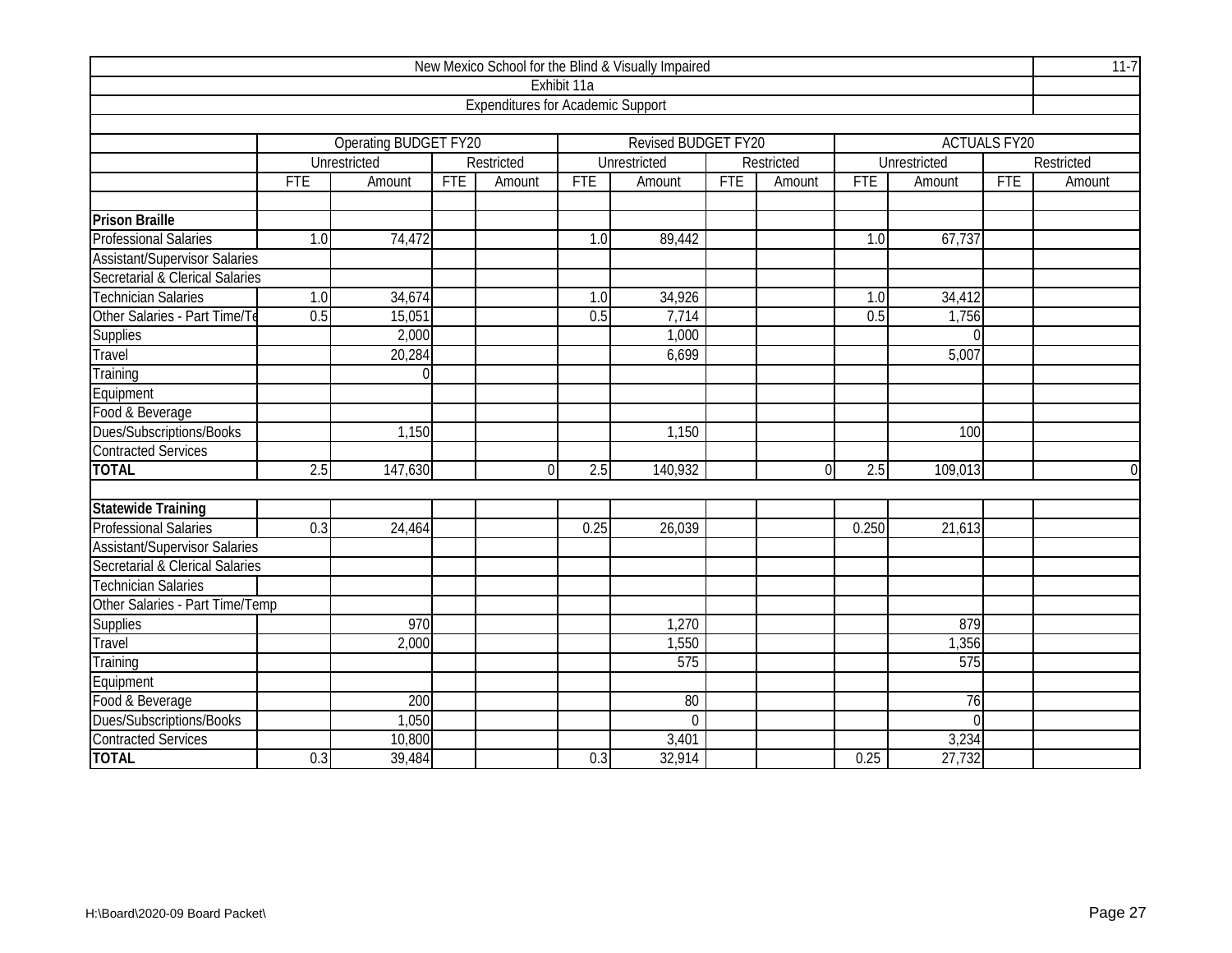| New Mexico School for the Blind & Visually Impaired                                                               |       |           |      |                                         |            |           |     |          |       |           |     |                |  |
|-------------------------------------------------------------------------------------------------------------------|-------|-----------|------|-----------------------------------------|------------|-----------|-----|----------|-------|-----------|-----|----------------|--|
|                                                                                                                   |       |           |      |                                         | Exhibit 11 |           |     |          |       |           |     |                |  |
|                                                                                                                   |       |           |      | <b>Expenditures for Student Support</b> |            |           |     |          |       |           |     |                |  |
|                                                                                                                   |       |           |      |                                         |            |           |     |          |       |           |     |                |  |
| <b>DETAILS</b>                                                                                                    |       |           |      |                                         |            |           |     |          |       |           |     |                |  |
| <b>Professional Salaries</b>                                                                                      | 33.3  | 2,440,396 | 4.0  | 275,607                                 | 33.3       | 2,544,752 | 5.0 | 420,872  | 33.25 | 2,119,788 | 5.0 | 399,513        |  |
| <b>Assistant/Supervisor Salaries</b>                                                                              | 0.0   |           | 0.0  |                                         | 0.0        |           | 0.0 |          | 0.0   |           | 0.0 | $\overline{0}$ |  |
| Secretarial & Clerical Salaries                                                                                   | 1.0   | 40,071    | 1.0  | 52,672                                  | 1.0        | 39,863    | 1.0 | 52,672   | 1.0   | 39,815    | 1.0 | 53,006         |  |
| <b>Technician Salaries</b>                                                                                        | 8.0   | 333,891   | 0.0  |                                         | 8.0        | 331,377   | 0.0 |          | 8.0   | 327,911   | 0.0 | 8,927          |  |
| Other Salaries - Part Time/Te<br>25,456<br>16,398<br>10,348<br>1.0<br>1.0<br>0.0<br>$\Omega$<br>0.0<br>0.0<br>1.0 |       |           |      |                                         |            |           |     |          |       |           |     |                |  |
| 22,084<br>24,794<br>Supplies<br>50,682<br>7,000<br>0.0<br>37,645<br>0.0<br>0.0<br>0.0<br>0.0<br>0.0               |       |           |      |                                         |            |           |     |          |       |           |     |                |  |
| Travel                                                                                                            | 0.0   | 137,484   | 0.0  |                                         | 0.0        | 119,949   | 0.0 | 15,239   | 0.0   | 83,944    | 0.0 | 6,725          |  |
| Training                                                                                                          | 0.0   | 24,875    | 0.0  |                                         | 0.0        | 18,402    | 0.0 | 5,460    | 0.0   | 9,216     | 0.0 | 4,660          |  |
| Equipment                                                                                                         | 0.0   |           | 0.0  |                                         | 0.0        | 4,226     | 0.0 | 18,955   | 0.0   |           | 0.0 | 15,610         |  |
| Food & Beverage                                                                                                   | 0.0   | 3,600     | 0.0  |                                         | 0.0        | 3,180     | 0.0 | 2,454    | 0.0   | 945       | 0.0 | 1,490          |  |
| Software                                                                                                          |       |           |      |                                         |            |           |     |          |       |           |     | 1,795          |  |
| Dues/Subscriptions/Books                                                                                          | 0.0   | 24,250    | 0.0  |                                         | 0.0        | 20,367    | 0.0 | $\Omega$ | 0.0   | 15,208    | 0.0 | 0              |  |
| <b>Field Trips</b>                                                                                                | 0.0   |           | 0.0  |                                         | 0.0        |           | 0.0 |          | 0.0   |           | 0.0 | $\Omega$       |  |
| <b>Contracted Services</b><br>69,400<br>32,484<br>24,542<br>29,100<br>0.0<br>0.0<br>0.0<br>0.0<br>0.0<br>0.0      |       |           |      |                                         |            |           |     |          |       |           |     | 16,068         |  |
| 13,295<br>2,700<br><b>Community Based Instruction</b><br>0.0<br>0.0<br>0.0<br>16,016<br>0.0<br>10,431<br>0.0      |       |           |      |                                         |            |           |     |          |       |           |     | 103            |  |
| <b>TOTAL</b>                                                                                                      | 43.25 | 3,163,399 | 5.00 | 335,278                                 | 43.3       | 3,184,658 | 6.0 | 569,535  | 43.25 | 2,666,943 | 6.0 | 518,363        |  |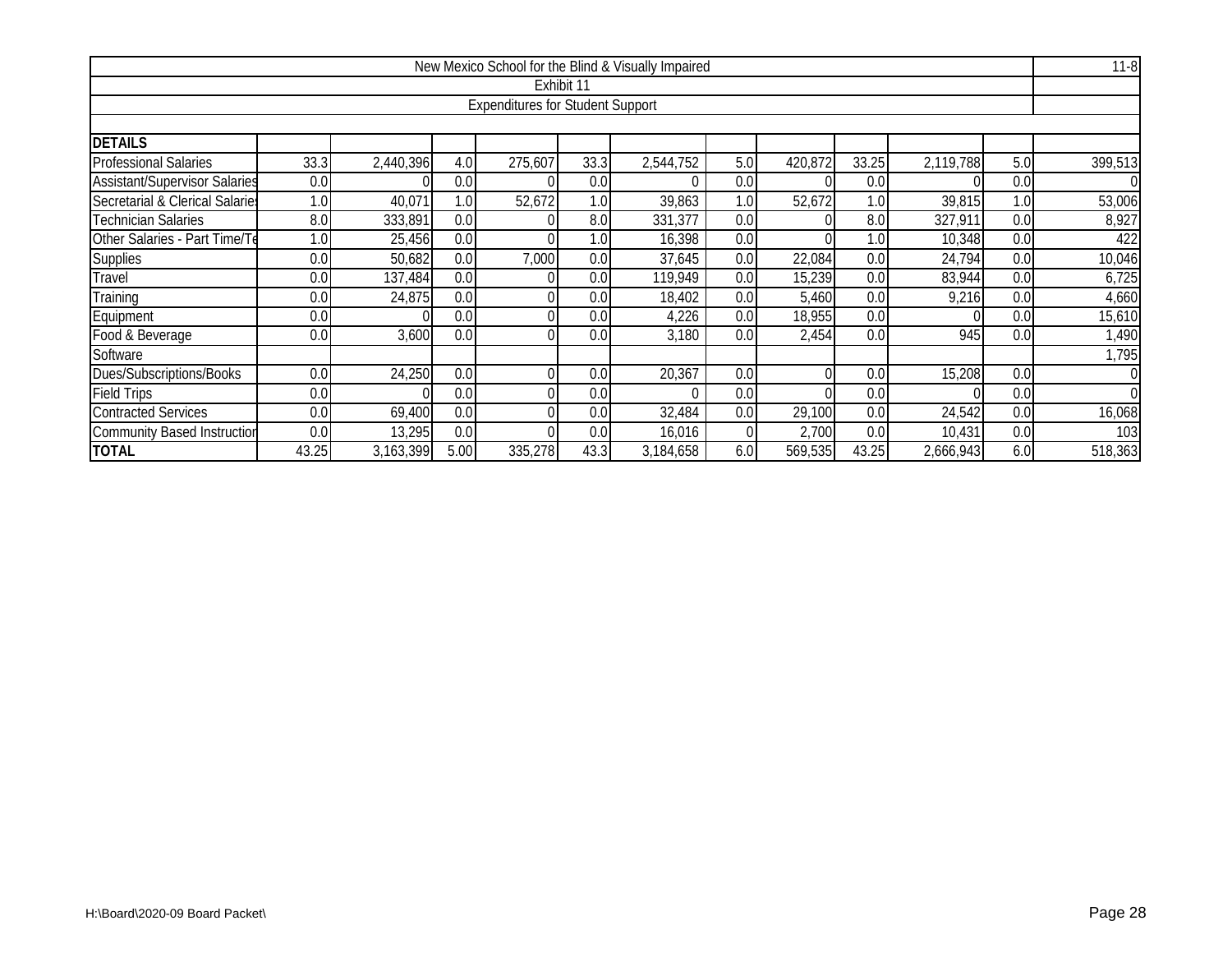| New Mexico School for the Blind & Visually Impaired |                       |                                         |                     |            |              |                     |  |  |  |  |  |  |
|-----------------------------------------------------|-----------------------|-----------------------------------------|---------------------|------------|--------------|---------------------|--|--|--|--|--|--|
|                                                     |                       | Exhibit 12                              |                     |            |              |                     |  |  |  |  |  |  |
|                                                     |                       | <b>Expenditures for Student Support</b> |                     |            |              |                     |  |  |  |  |  |  |
|                                                     | Operating BUDGET FY20 |                                         | Revised BUDGET FY20 |            |              | <b>ACTUALS FY20</b> |  |  |  |  |  |  |
|                                                     | Unrestricted          | Restricted                              | Unrestricted        | Restricted | Unrestricted | Restricted          |  |  |  |  |  |  |
| <b>STUDENT SUPPORT</b>                              |                       |                                         |                     |            |              |                     |  |  |  |  |  |  |
|                                                     |                       |                                         |                     |            |              |                     |  |  |  |  |  |  |
| <b>Residential Life</b>                             | 469,237               |                                         | 506,625             |            | 346,011      |                     |  |  |  |  |  |  |
| <b>Athletics</b>                                    | 43,629                |                                         | 41,420              | 1,217      | 15,469       | 108                 |  |  |  |  |  |  |
| <b>Health Services</b>                              | 327,061               | 442,181                                 | 303,214             | 865,144    | 48,906       | 746,935             |  |  |  |  |  |  |
| Food Service                                        | 324,089               | $\mathbf{0}$                            | 320,669             | 0          | 289,985      | $\overline{0}$      |  |  |  |  |  |  |
| <b>Student Transportation</b>                       | 401,443               | 150,000                                 | 398,105             | 562,996    | 353,670      | 63,850              |  |  |  |  |  |  |
| <b>Mental Health</b>                                | 90,408                | $\mathbf 0$                             | 80,824              | 0          | 36,109       |                     |  |  |  |  |  |  |
| <b>TOTAL</b>                                        | 1,655,867             | 592,181                                 | 1,650,856           | 1,429,357  | 1,090,151    | 810,893             |  |  |  |  |  |  |
|                                                     |                       |                                         |                     |            |              |                     |  |  |  |  |  |  |
| <b>Fringe Benefits</b>                              | 493,928               | 149,719                                 | 462,854             | 152,856    | 428,725      | 233,402             |  |  |  |  |  |  |
| <b>GRAND TOTAL EXPENDITURES</b>                     | 2,149,795             | 741,900                                 | 2,113,710           | 1,582,213  | 1,518,876    | 1,044,295           |  |  |  |  |  |  |
| <b>FOR STUDENT SUPPORT</b>                          |                       |                                         |                     |            |              |                     |  |  |  |  |  |  |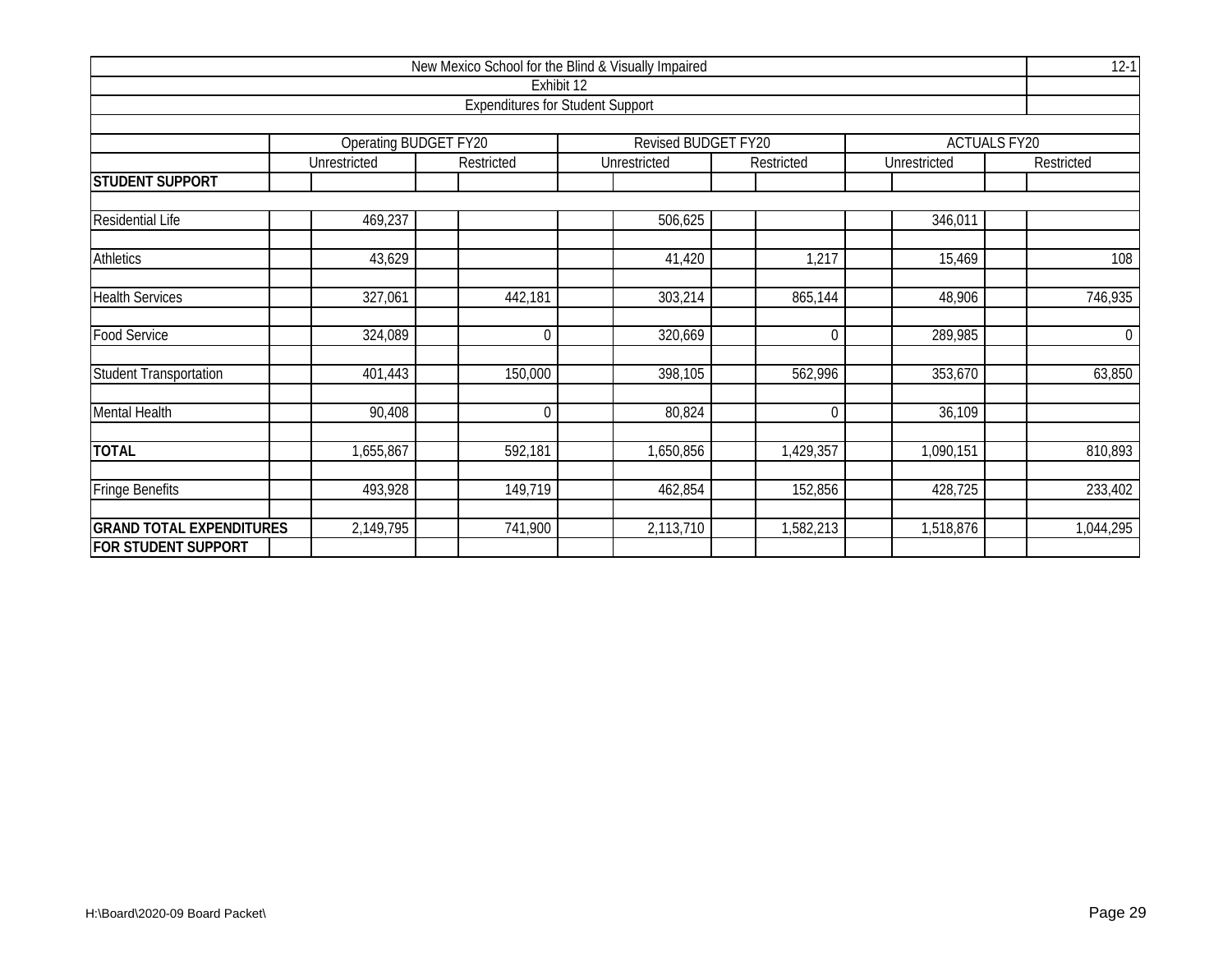| New Mexico School for the Blind & Visually Impaired |                       |                                                          |            |                                         |            |                     |            |            |            |              |                     |            |  |  |  |
|-----------------------------------------------------|-----------------------|----------------------------------------------------------|------------|-----------------------------------------|------------|---------------------|------------|------------|------------|--------------|---------------------|------------|--|--|--|
|                                                     |                       |                                                          |            |                                         | Exhibit 12 |                     |            |            |            |              |                     |            |  |  |  |
|                                                     |                       |                                                          |            | <b>Expenditures for Student Support</b> |            |                     |            |            |            |              |                     |            |  |  |  |
|                                                     |                       |                                                          |            |                                         |            |                     |            |            |            |              |                     |            |  |  |  |
|                                                     |                       | Operating BUDGET FY20                                    |            |                                         |            | Revised BUDGET FY20 |            |            |            |              | <b>ACTUALS FY20</b> |            |  |  |  |
|                                                     |                       | Unrestricted                                             |            | Restricted                              |            | Unrestricted        |            | Restricted |            | Unrestricted |                     | Restricted |  |  |  |
|                                                     | <b>FTE</b>            | Amount                                                   | <b>FTE</b> | Amount                                  | <b>FTE</b> | Amount              | <b>FTE</b> | Amount     | <b>FTE</b> | Amount       | <b>FTE</b>          | Amount     |  |  |  |
| <b>Residential Life</b>                             |                       |                                                          |            |                                         |            |                     |            |            |            |              |                     |            |  |  |  |
| <b>Professional Salaries</b>                        | 1.00                  | 47,061                                                   |            |                                         | 1.00       | 156,192             |            |            | 1.00       | 47,025       |                     |            |  |  |  |
| <b>Assistant/Supervisor Salaries</b>                |                       |                                                          |            |                                         |            |                     |            |            |            |              |                     |            |  |  |  |
| Secretarial / Clerical Salaries                     |                       |                                                          |            |                                         |            |                     |            |            |            |              |                     |            |  |  |  |
| <b>Technician Salaries</b>                          |                       | 306,698<br>291,928<br>273,339<br>11.00<br>11.00<br>11.00 |            |                                         |            |                     |            |            |            |              |                     |            |  |  |  |
| Other Salaries - Part Time/Tem                      | 2.50                  | 93,628                                                   |            |                                         | 2.50       | 38,655              |            |            | 2.50       | 17,101       |                     |            |  |  |  |
| <b>Supplies</b>                                     |                       | 8,000                                                    |            |                                         |            | 6,000               |            |            |            | 3,662        |                     |            |  |  |  |
| Travel                                              |                       |                                                          |            |                                         |            |                     |            |            |            |              |                     |            |  |  |  |
| Training                                            |                       | $\Omega$                                                 |            |                                         |            |                     |            |            |            |              |                     |            |  |  |  |
| <b>Community Based Instruction</b>                  |                       | 11,500                                                   |            |                                         |            | 11,500              |            |            |            | 3,951        |                     |            |  |  |  |
| Equipment                                           |                       |                                                          |            |                                         |            |                     |            |            |            |              |                     |            |  |  |  |
| Food & Beverage                                     | 259<br>1,400<br>1,400 |                                                          |            |                                         |            |                     |            |            |            |              |                     |            |  |  |  |
| Dues/Subscriptions/Books                            |                       |                                                          |            |                                         |            |                     |            |            |            |              |                     |            |  |  |  |
| <b>Contracted Services</b>                          |                       | 950                                                      |            |                                         |            | 950                 |            |            |            | 674          |                     |            |  |  |  |
| <b>Field Trips</b>                                  |                       |                                                          |            |                                         |            |                     |            |            |            |              |                     |            |  |  |  |
| <b>TOTAL</b>                                        | 14.5                  | 469,237                                                  |            |                                         | 14.5       | 506,625             |            | $\Omega$   | 14.5       | 346,011      |                     |            |  |  |  |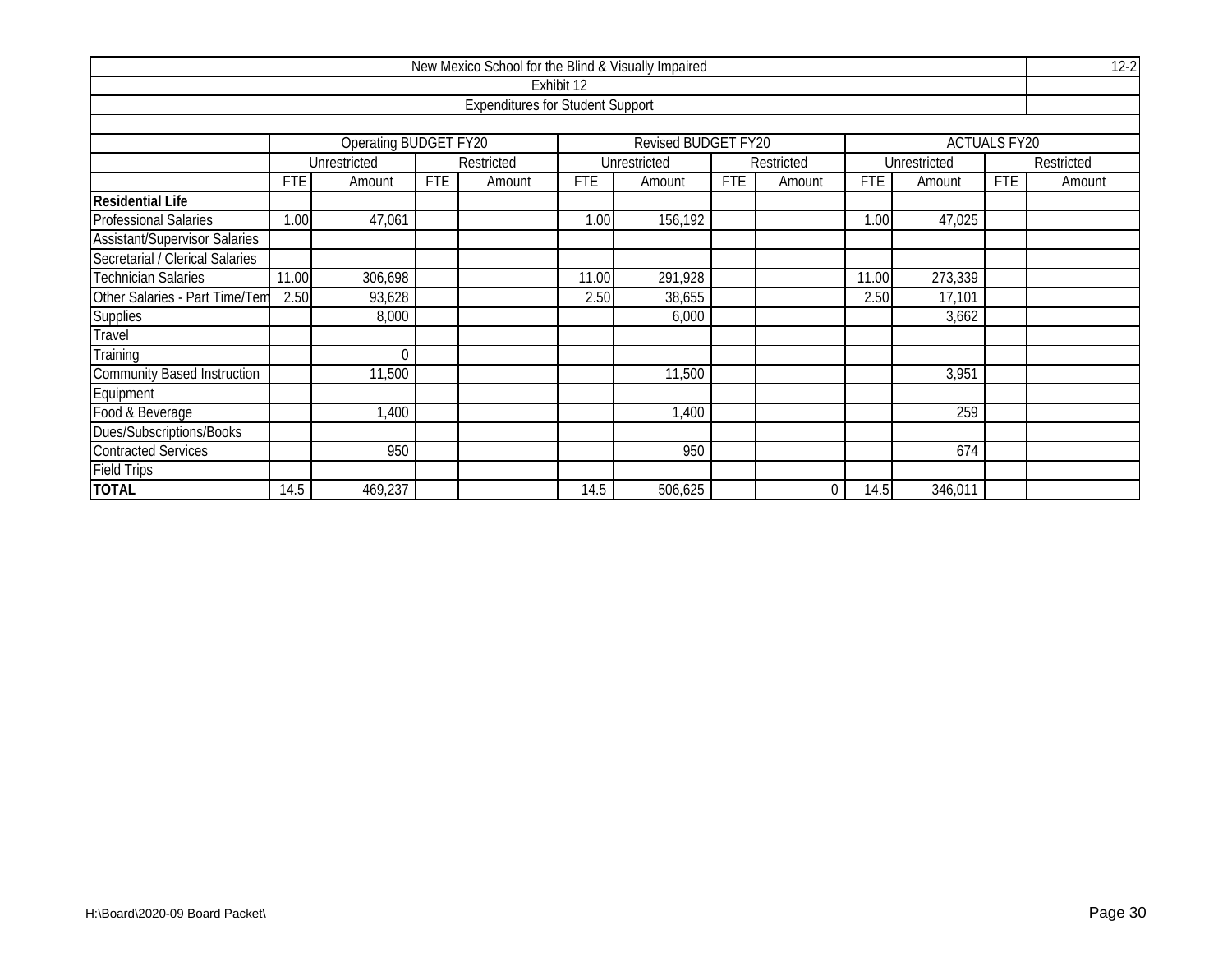| New Mexico School for the Blind & Visually Impaired |                  |                       |            |                                         |            |                     |     |                |            |                  |                     |            |
|-----------------------------------------------------|------------------|-----------------------|------------|-----------------------------------------|------------|---------------------|-----|----------------|------------|------------------|---------------------|------------|
|                                                     |                  |                       |            | Exhibit 12                              |            |                     |     |                |            |                  |                     |            |
|                                                     |                  |                       |            | <b>Expenditures for Student Support</b> |            |                     |     |                |            |                  |                     |            |
|                                                     |                  |                       |            |                                         |            |                     |     |                |            |                  |                     |            |
|                                                     |                  | Operating BUDGET FY20 |            |                                         |            | Revised BUDGET FY20 |     |                |            |                  | <b>ACTUALS FY20</b> |            |
|                                                     |                  | Unrestricted          |            | Restricted                              |            | Unrestricted        |     | Restricted     |            | Unrestricted     |                     | Restricted |
|                                                     | <b>FTE</b>       | Amount                | <b>FTE</b> | Amount                                  | <b>FTE</b> | Amount              | FTE | Amount         | <b>FTE</b> | Amount           | <b>FTE</b>          | Amount     |
| <b>ATHLETICS</b>                                    |                  |                       |            |                                         |            |                     |     |                |            |                  |                     |            |
| <b>Professional Salaries</b>                        |                  | 10,000                |            |                                         |            | 10,000              |     |                |            | 5,000            |                     |            |
| <b>Technician Salaries</b>                          |                  | 12,996                |            |                                         |            | 12,996              |     |                |            | 4,493            |                     |            |
| Other Salaries - Part Time/Temp                     |                  | 6,733                 |            |                                         |            | 6,733               |     |                |            | 2,460            |                     |            |
| <b>Supplies</b>                                     |                  | 2,000                 |            |                                         |            | 653                 |     |                |            | 153              |                     |            |
| Travel                                              |                  | 250                   |            |                                         |            | 138                 |     | 1,217          |            | 138              |                     | 108        |
| Training                                            |                  | 250                   |            |                                         |            | $\Omega$            |     |                |            |                  |                     |            |
| <b>Community Based Instruction</b>                  |                  | 10,000                |            |                                         |            | 10,000              |     |                |            | 3,096            |                     |            |
| <b>Field Trips</b>                                  |                  |                       |            |                                         |            |                     |     |                |            |                  |                     |            |
| Dues/Subscriptions/Books                            |                  | 1,000                 |            |                                         |            | 500                 |     |                |            |                  |                     |            |
| Food & Beverage                                     |                  | 400                   |            |                                         |            | 400                 |     |                |            | 130              |                     |            |
| <b>TOTAL</b>                                        | $\overline{0.0}$ | 43,629                |            |                                         | 0.0        | 41,420              |     | 1,217          | 0.00       | 15,469           |                     | 108        |
|                                                     |                  |                       |            |                                         |            |                     |     |                |            |                  |                     |            |
| <b>HEALTH SERVICES</b>                              |                  |                       |            |                                         |            |                     |     |                |            |                  |                     |            |
| <b>Professional Salaries</b>                        | 0.75             | 259,951               | 6.0        | 389,709                                 | 0.75       | 234,844             | 6.0 | 812,672        | 0.75       | $\overline{0}$   | 6.0                 | 701,916    |
| <b>Assistant/Supervisor Salaries</b>                |                  |                       |            |                                         |            |                     |     |                |            |                  |                     |            |
| Secretarial / Clerical Salaries                     |                  |                       |            |                                         |            |                     |     |                |            |                  |                     |            |
| <b>Technician Salaries</b>                          |                  |                       |            |                                         |            |                     |     |                |            |                  |                     |            |
| Other Salaries - Part Time/Temp                     |                  | 5,081                 |            | 35,972                                  |            | 5,081               |     | 35,972         |            | $\Omega$         |                     | 33,123     |
| Supplies                                            |                  | 6,350                 |            | $\boldsymbol{0}$                        |            | 6,350               |     | $\mathbf 0$    |            | 9,162            |                     |            |
| Travel                                              |                  | 211                   |            |                                         |            | 211                 |     | $\overline{0}$ |            | 115              |                     |            |
| Training                                            |                  | 800                   |            |                                         |            | 800                 |     | $\Omega$       |            | $\Omega$         |                     |            |
| Equipment                                           |                  | $\overline{0}$        |            |                                         |            | 1,260               |     |                |            | 1,260            |                     |            |
| Food & Beverage                                     |                  | 450                   |            |                                         |            | 450                 |     |                |            | 189              |                     |            |
| Dues/Subscriptions/Books                            |                  | 815                   |            |                                         |            | 815                 |     |                |            | 206              |                     |            |
| <b>Field Trips</b>                                  |                  |                       |            |                                         |            |                     |     |                |            |                  |                     |            |
| <b>Doctors Expense</b>                              |                  | 8,230                 |            |                                         |            | 8,230               |     |                |            | 3,364            |                     |            |
| Medicaid - State Share Reimbursemer                 |                  | 37,500                |            |                                         |            | 37,500              |     |                |            | 33,818           |                     |            |
| Medication                                          |                  | 1,125                 |            |                                         |            | 1,125               |     |                |            | $\overline{201}$ |                     |            |
| Risk Mgt. - Medical Malpractice                     |                  | 3,597                 |            |                                         |            | 3,597               |     |                |            | $\Omega$         |                     |            |
| <b>Bloodborne Pathogens</b>                         |                  | 2,950                 |            |                                         |            | 2,950               |     |                |            | 591              |                     |            |
| <b>Contracted Services</b>                          |                  | 0                     |            | 16,500                                  |            | $\mathbf 0$         |     | 16,500         |            |                  |                     | 11,896     |
| <b>TOTAL</b>                                        | 0.75             | 327,061               | 6.0        | 442,181                                 | 0.75       | 303,214             | 6.0 | 865,144        | 0.75       | 48,906           | 6.00                | 746,935    |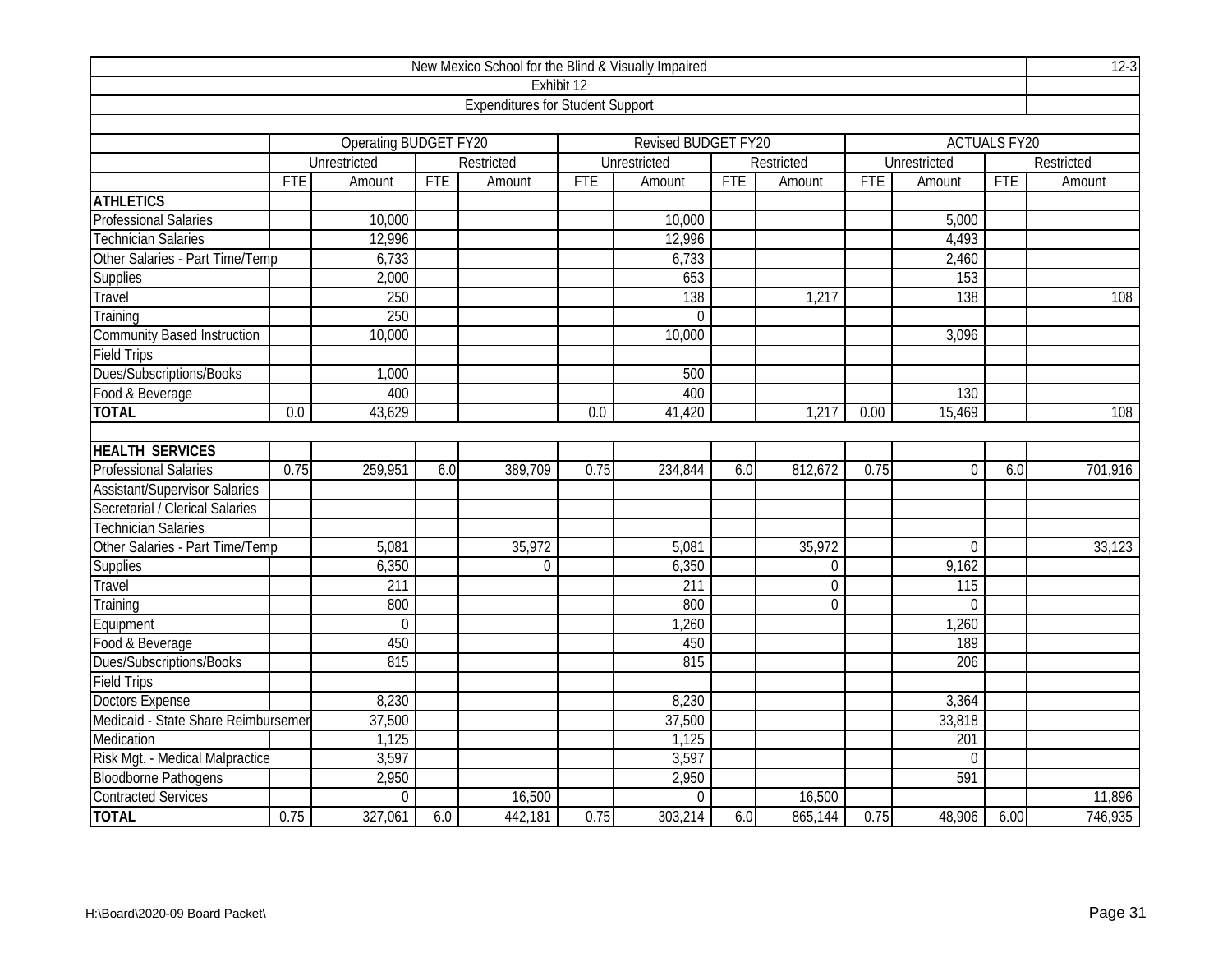| New Mexico School for the Blind & Visually Impaired |            |                       |            |                                         |            |                     |     |              |            |                     |                     |                  |
|-----------------------------------------------------|------------|-----------------------|------------|-----------------------------------------|------------|---------------------|-----|--------------|------------|---------------------|---------------------|------------------|
|                                                     |            |                       |            | Exhibit 12                              |            |                     |     |              |            |                     |                     |                  |
|                                                     |            |                       |            | <b>Expenditures for Student Support</b> |            |                     |     |              |            |                     |                     |                  |
|                                                     |            |                       |            |                                         |            |                     |     |              |            |                     |                     |                  |
|                                                     |            | Operating BUDGET FY20 |            |                                         |            | Revised BUDGET FY20 |     |              |            |                     | <b>ACTUALS FY20</b> |                  |
|                                                     |            | Unrestricted          |            | Restricted                              |            | Unrestricted        |     | Restricted   |            | Unrestricted        |                     | Restricted       |
|                                                     | <b>FTE</b> | Amount                | <b>FTE</b> | Amount                                  | <b>FTE</b> | Amount              | FTE | Amount       | <b>FTE</b> | Amount              | <b>FTE</b>          | Amount           |
| <b>FOOD SERVICE</b>                                 |            |                       |            |                                         |            |                     |     |              |            |                     |                     |                  |
| <b>Professional Salaries</b>                        | 1.00       | 58,892                |            |                                         | 1.00       | 62,572              |     |              | 1.00       | $\overline{58,}892$ |                     |                  |
| <b>Assistant/Supervisor Salaries</b>                |            |                       |            |                                         |            |                     |     |              |            |                     |                     |                  |
| Secretarial / Clerical Salaries                     |            |                       |            |                                         |            |                     |     |              |            |                     |                     |                  |
| <b>Technician Salaries</b>                          | 6.00       | 164,512               |            |                                         | 6.00       | 161,201             |     |              | 6.00       | 156,307             |                     |                  |
| Other Salaries - Part Time/Temp                     |            | 11,065                |            |                                         |            | 7,274               |     |              |            | 5,997               |                     |                  |
| <b>Supplies</b>                                     |            | 14,800                |            |                                         |            | 14,800              |     |              |            | 12,148              |                     |                  |
| Travel                                              |            | 3,500                 |            |                                         |            | 3,500               |     |              |            | $\mathbf 0$         |                     |                  |
| Training                                            |            | 1,500                 |            |                                         |            | 1,500               |     |              |            | $\mathbf 0$         |                     |                  |
| Equipment                                           |            | 3,721                 |            |                                         |            | 3,721               |     |              |            | $\Omega$            |                     |                  |
| Food & Beverage                                     |            | 65,000                |            |                                         |            | 65,000              |     |              |            | 55,552              |                     |                  |
| Dues/Subscriptions/Books                            |            | 500                   |            |                                         |            | 500                 |     |              |            | 489                 |                     |                  |
| Laundry                                             |            |                       |            |                                         |            |                     |     |              |            |                     |                     |                  |
| <b>Contracted Services</b>                          |            | 600                   |            |                                         |            | 600                 |     |              |            | 600                 |                     |                  |
| <b>TOTAL</b>                                        | 7.0        | 324,089               |            | $\mathbf 0$                             | 7.0        | 320,669             |     | $\mathbf{0}$ | 7.0        | 289,985             |                     | $\boldsymbol{0}$ |
|                                                     |            |                       |            |                                         |            |                     |     |              |            |                     |                     |                  |
| <b>STUDENT TRANSPORTATION</b>                       |            |                       |            |                                         |            |                     |     |              |            |                     |                     |                  |
| <b>Professional Salaries</b>                        | 1.00       | 50,766                |            |                                         | 1.00       | 78,608              |     |              | 1.00       | 50,766              |                     | $\overline{0}$   |
| <b>Assistant/Supervisor Salaries</b>                |            |                       |            |                                         |            |                     |     |              |            |                     |                     |                  |
| Secretarial / Clerical Salaries                     |            |                       |            |                                         |            |                     |     |              |            |                     |                     |                  |
| <b>Technician Salaries</b>                          | 5.00       | 138,034               |            |                                         | 5.00       | 110,815             |     |              | 5.00       | 105,929             |                     |                  |
| Other Salaries - Part Time/Tem                      | 9.00       | 202,343               |            |                                         | 9.00       | 200,793             |     |              | 9.00       | 191,162             |                     |                  |
| Supplies                                            |            | 3,000                 |            |                                         |            | 1,384               |     |              |            | 879                 |                     |                  |
| Travel                                              |            | 4,500                 |            | 150,000                                 |            | 4,940               |     | 562,996      |            | 4,431               |                     | 63,850           |
| Training                                            |            |                       |            |                                         |            |                     |     |              |            |                     |                     |                  |
| Equipment                                           |            |                       |            |                                         |            |                     |     |              |            |                     |                     |                  |
| Food & Beverage                                     |            | 2,800                 |            |                                         |            | 1,565               |     |              |            | 502                 |                     |                  |
| Dues/Subscriptions/Books                            |            |                       |            |                                         |            |                     |     |              |            |                     |                     |                  |
| <b>Contracted Services</b>                          |            | $\mathbf 0$           |            |                                         |            |                     |     |              |            |                     |                     |                  |
| <b>TOTAL</b>                                        | 15.0       | 401,443               |            | 150,000                                 | 15.0       | 398,105             |     | 562,996      | 15.00      | 353,670             |                     | 63,850           |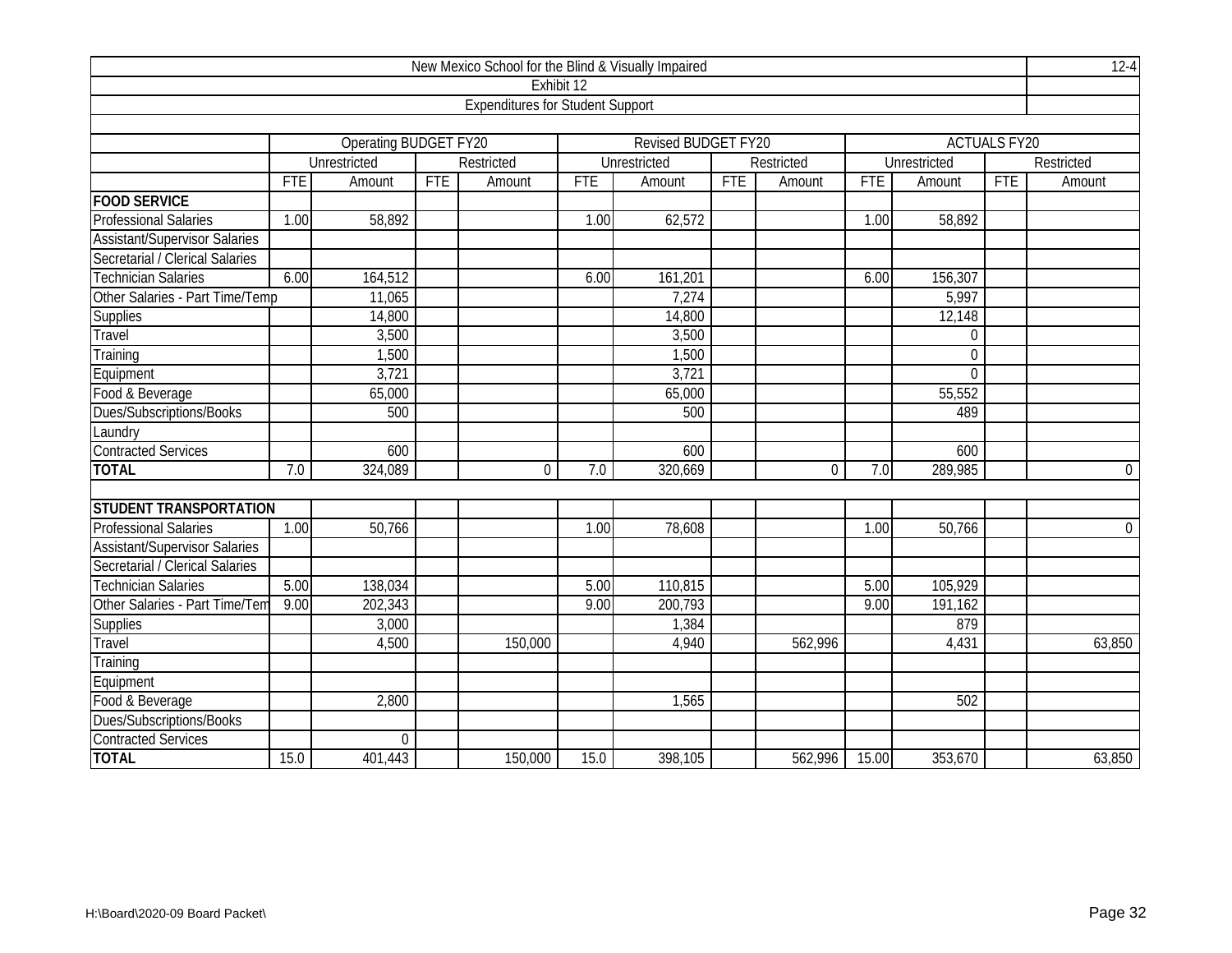| New Mexico School for the Blind & Visually Impaired |            |                                                    |            |                                         |            |                     |            |            |            |              |                     |            |  |
|-----------------------------------------------------|------------|----------------------------------------------------|------------|-----------------------------------------|------------|---------------------|------------|------------|------------|--------------|---------------------|------------|--|
|                                                     |            |                                                    |            |                                         | Exhibit 12 |                     |            |            |            |              |                     |            |  |
|                                                     |            |                                                    |            | <b>Expenditures for Student Support</b> |            |                     |            |            |            |              |                     |            |  |
|                                                     |            |                                                    |            |                                         |            |                     |            |            |            |              |                     |            |  |
|                                                     |            | Operating BUDGET FY20                              |            |                                         |            | Revised BUDGET FY20 |            |            |            |              | <b>ACTUALS FY20</b> |            |  |
|                                                     |            | Unrestricted                                       |            | Restricted                              |            | Unrestricted        |            | Restricted |            | Unrestricted |                     | Restricted |  |
|                                                     | <b>FTE</b> | Amount                                             | <b>FTE</b> | Amount                                  | <b>FTE</b> | Amount              | <b>FTE</b> | Amount     | <b>FTE</b> | Amount       | <b>FTE</b>          | Amount     |  |
| <b>MENTAL HEALTH</b>                                |            |                                                    |            |                                         |            |                     |            |            |            |              |                     |            |  |
| <b>Professional Salaries</b>                        |            | 35,108<br>73,295<br>0.50<br>0.50<br>0.50<br>35,108 |            |                                         |            |                     |            |            |            |              |                     |            |  |
| <b>Assistant/Supervisor Salaries</b>                |            |                                                    |            |                                         |            |                     |            |            |            |              |                     |            |  |
| Secretarial / Clerical Salaries                     |            |                                                    |            |                                         |            |                     |            |            |            |              |                     |            |  |
| <b>Technician Salaries</b>                          |            |                                                    |            |                                         |            |                     |            |            |            |              |                     |            |  |
| Other Salaries - Part Time/Temp                     |            |                                                    |            |                                         |            |                     |            |            |            |              |                     |            |  |
| <b>Supplies</b>                                     |            | $\Omega$                                           |            |                                         |            | 0                   |            |            |            |              |                     |            |  |
| <b>Travel</b>                                       |            | 2,500                                              |            |                                         |            | 129                 |            |            |            | 122          |                     |            |  |
| Training                                            |            | 1,500                                              |            |                                         |            | 392                 |            |            |            |              |                     |            |  |
| Equipment                                           |            |                                                    |            |                                         |            |                     |            |            |            |              |                     |            |  |
| Food & Beverage                                     |            |                                                    |            |                                         |            |                     |            |            |            |              |                     |            |  |
| Dues/Subscriptions/Books                            |            | 4,000                                              |            |                                         |            | 3,979               |            |            |            | 880          |                     |            |  |
| <b>Contracted Services</b>                          |            | 47,300                                             |            |                                         |            | 3,029               |            |            |            |              |                     |            |  |
| <b>TOTAL</b>                                        | 0.5        | 90,408                                             |            |                                         | 0.5        | 80,824              |            |            | 0.50       | 36,109       |                     |            |  |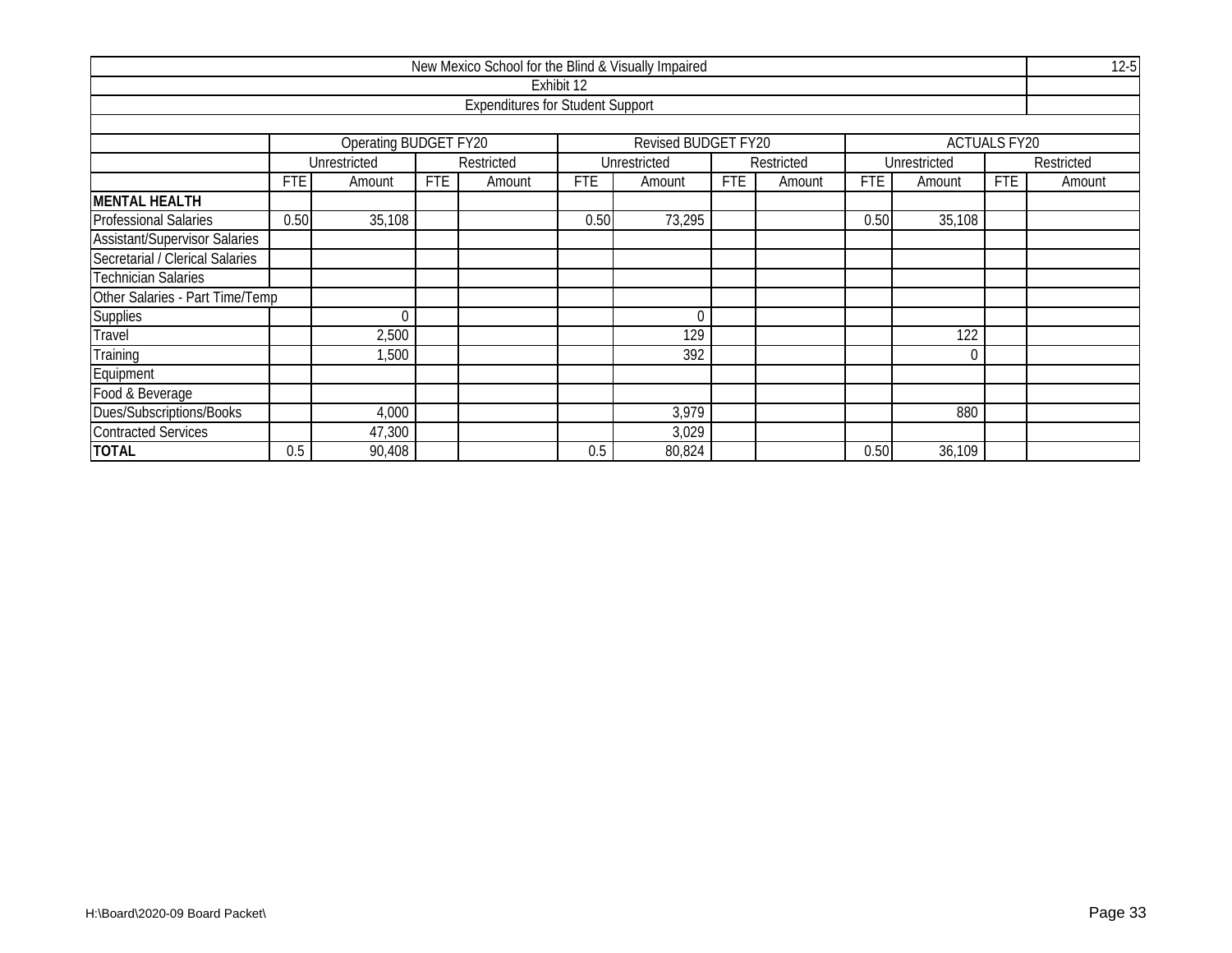| New Mexico School for the Blind & Visually Impaired |            |                       |            |                                         |                  |                            |                  |                |                  |              |                     |                  |  |
|-----------------------------------------------------|------------|-----------------------|------------|-----------------------------------------|------------------|----------------------------|------------------|----------------|------------------|--------------|---------------------|------------------|--|
|                                                     |            |                       |            |                                         | Exhibit 12       |                            |                  |                |                  |              |                     |                  |  |
|                                                     |            |                       |            | <b>Expenditures for Student Support</b> |                  |                            |                  |                |                  |              |                     |                  |  |
|                                                     |            |                       |            |                                         |                  |                            |                  |                |                  |              |                     |                  |  |
|                                                     |            | Operating BUDGET FY20 |            |                                         |                  | <b>Revised BUDGET FY20</b> |                  |                |                  |              | <b>ACTUALS FY20</b> |                  |  |
|                                                     |            | Unrestricted          |            | Restricted                              |                  | Unrestricted               |                  | Restricted     |                  | Unrestricted |                     | Restricted       |  |
|                                                     | <b>FTE</b> | Amount                | <b>FTE</b> | Amount                                  | <b>FTE</b>       | Amount                     | <b>FTE</b>       | Amount         | <b>FTE</b>       | Amount       | <b>FTE</b>          | Amount           |  |
| <b>DETAILS</b>                                      |            |                       |            |                                         |                  |                            |                  |                |                  |              |                     |                  |  |
| <b>Professional Salaries</b>                        | 4.3        | 461,779               | 6.0        | 389,709                                 | 4.3              | 615,512                    | 6.0              | 812,672        | 4.3              | 196,791      | 6.0                 | 701,916          |  |
| <b>Assistant/Supervisor Salaries</b>                | 0.0        | O                     | 0.0        | 0                                       | 0.0              | 0                          | 0.0              | 0              | 0.0              |              | 0.0                 | 0                |  |
| Secretarial & Clerical Salaries                     | 0.0        | $\overline{0}$        | 0.0        | 0                                       | $\overline{0.0}$ | $\Omega$                   | $\overline{0.0}$ | 0              | $\overline{0.0}$ |              | 0.0                 | $\mathbf 0$      |  |
| <b>Technician Salaries</b>                          | 22.0       | 622,240               | 0.0        | 0                                       | 22.0             | 576,941                    | 0.0              | 0              | 22.0             | 540,068      | 0.0                 | $\overline{0}$   |  |
| Other Salaries - Part Time/Tem                      | 11.5       | 318,849               | 0.0        | 35,972                                  | 11.5             | 258,535                    | 0.0              | 35,972         | 11.5             | 216,719      | 0.0                 | 33,123           |  |
| Supplies                                            | 0.0        | 34,150                | 0.0        | 0                                       | 0.0              | 29,187                     | 0.0              | 0              | 0.0              | 26,004       | 0.0                 | $\Omega$         |  |
| Travel                                              | 0.0        | 10,961                | 0.0        | 150,000                                 | 0.0              | 8,919                      | 0.0              | 564,213        | 0.0              | 4,807        | 0.0                 | 63,958           |  |
| Training                                            | 0.0        | 4,050                 | 0.0        | 0                                       | 0.0              | 2,692                      | 0.0              | 0              | 0.0              |              | 0.0                 | 0                |  |
| Equipment                                           | 0.0        | 3,721                 | 0.0        | $\overline{0}$                          | 0.0              | 4,981                      | 0.0              | 0              | 0.0              | 1,260        | 0.0                 | $\overline{0}$   |  |
| <b>Field Trips</b>                                  | 0.0        | $\Omega$              | 0.0        | $\overline{0}$                          | 0.0              | $\Omega$                   | 0.0              | $\theta$       | 0.0              | $\Omega$     | 0.0                 | $\mathbf 0$      |  |
| Food & Beverage                                     | 0.0        | 70,050                | 0.0        | 0                                       | 0.0              | 68,815                     | 0.0              | 0              | 0.0              | 56,633       | 0.0                 | $\mathbf 0$      |  |
| Dues/Subscriptions/Books                            | 0.0        | 6,315                 | 0.0        | 0                                       | 0.0              | 5,794                      | 0.0              | 0              | 0.0              | 1,574        | 0.0                 | $\mathbf 0$      |  |
| <b>Community Based Instruction</b>                  | 0.0        | 21,500                | 0.0        | $\Omega$                                | 0.0              | 21,500                     | 0.0              | $\overline{0}$ | 0.0              | 7,047        | 0.0                 | $\Omega$         |  |
| <b>Contracted Services</b>                          | 0.0        | 48,850                | 0.0        | 16,500                                  | 0.0              | 4,579                      | 0.0              | 16,500         | 0.0              | 1,274        | 0.0                 | 11,896           |  |
| <b>Doctors Expense</b>                              | 0.0        | 8,230                 | 0.0        | 0                                       | 0.0              | 8,230                      | 0.0              | $\theta$       | 0.0              | 3,364        | 0.0                 | $\boldsymbol{0}$ |  |
| Medicaid - State Share Reimbu                       | 0.0        | 37,500                | 0.0        | 0                                       | 0.0              | 37,500                     | 0.0              | $\Omega$       | 0.0              | 33,818       | 0.0                 | 0                |  |
| <b>Medication Expense</b>                           | 0.0        | 1,125                 | 0.0        | $\overline{0}$                          | 0.0              | 1,125                      | 0.0              | 0              | 0.0              | 201          | 0.0                 | $\overline{0}$   |  |
| Risk Mgt. - Medical Malpractice                     | 0.0        | 3,597                 | 0.0        | $\overline{0}$                          | 0.0              | 3,597                      | 0.0              | $\theta$       | 0.0              | $\sqrt{ }$   | 0.0                 | $\mathbf 0$      |  |
| <b>Bloodborne Pathogens</b>                         | 0.0        | 2,950                 | 0.0        | $\overline{0}$                          | 0.0              | 2,950                      | 0.0              | $\Omega$       | 0.0              | 591          | 0.0                 | $\Omega$         |  |
| <b>TOTAL</b>                                        | 37.75      | ,655,867              | 6.0        | 592,181                                 | 37.8             | 1,650,856                  | 6.0              | 1,429,357      | 37.75            | 1,090,151    | 6.0                 | 810,893          |  |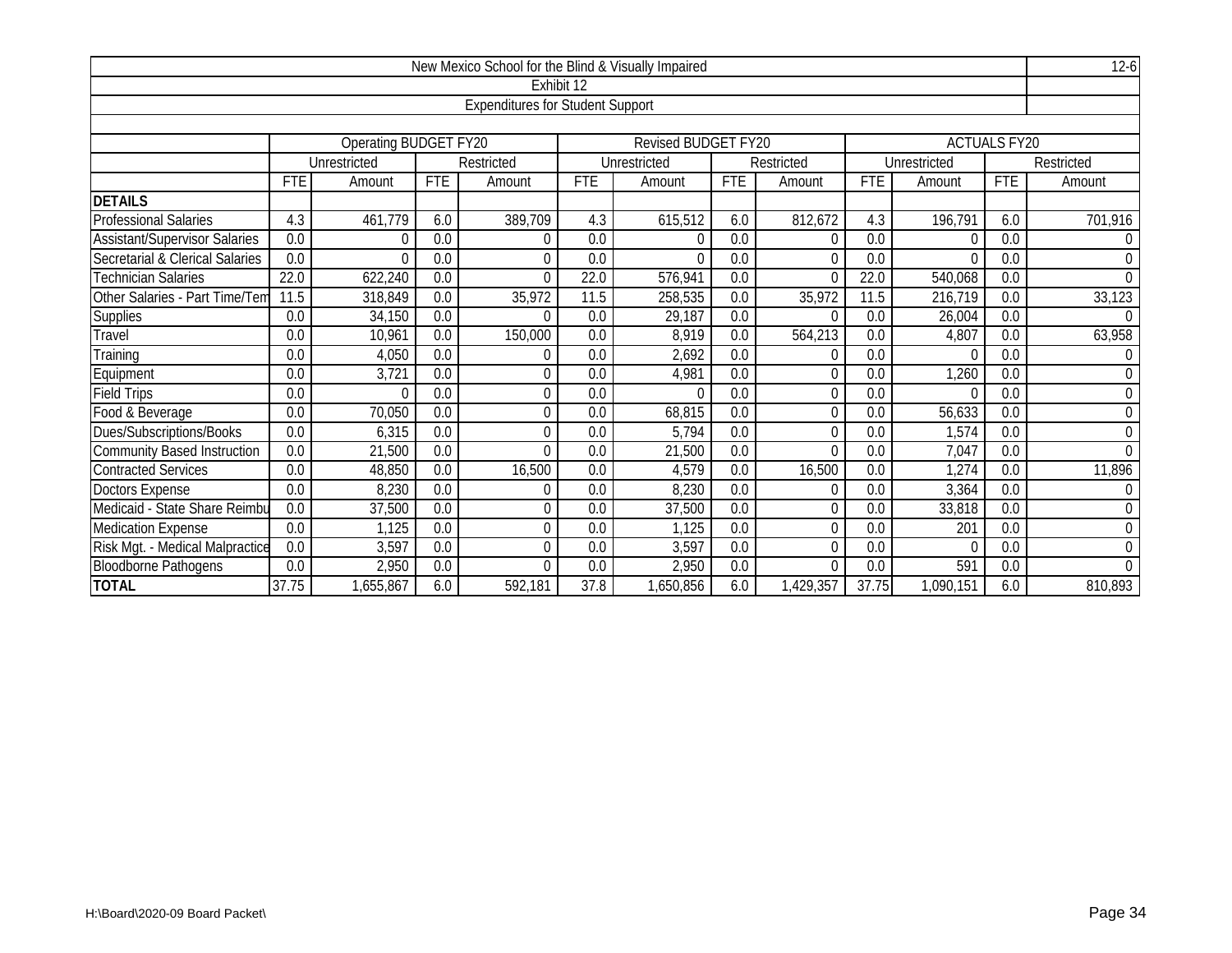| New Mexico School for the Blind & Visually Impaired |                     |                       |                                               |                     |              |                     |  |  |  |  |  |  |
|-----------------------------------------------------|---------------------|-----------------------|-----------------------------------------------|---------------------|--------------|---------------------|--|--|--|--|--|--|
|                                                     |                     |                       | Exhibit 13                                    |                     |              |                     |  |  |  |  |  |  |
|                                                     |                     |                       | <b>Expenditures for Institutional Support</b> |                     |              |                     |  |  |  |  |  |  |
|                                                     |                     | Operating BUDGET FY20 |                                               | Revised BUDGET FY20 |              | <b>ACTUALS FY20</b> |  |  |  |  |  |  |
|                                                     | <b>Unrestricted</b> | Restricted            | Unrestricted                                  | Restricted          | Unrestricted | Restricted          |  |  |  |  |  |  |
| <b>INSTITUTIONAL SUPPORT</b>                        |                     |                       |                                               |                     |              |                     |  |  |  |  |  |  |
|                                                     |                     |                       |                                               |                     |              |                     |  |  |  |  |  |  |
| Superintendent's Office                             | 320,290             |                       | 349,348                                       | 450                 | 240,239      | 418                 |  |  |  |  |  |  |
|                                                     |                     |                       |                                               |                     |              |                     |  |  |  |  |  |  |
| Human Resources                                     | 327,033             |                       | 355,981                                       |                     | 308,385      |                     |  |  |  |  |  |  |
| <b>Business &amp; Finance</b>                       | 357,739             | 5,100                 | 386,142                                       | 5,000               | 364,226      | 2,881               |  |  |  |  |  |  |
|                                                     |                     |                       |                                               |                     |              |                     |  |  |  |  |  |  |
| <b>Fixed Assets</b>                                 | 68,573              |                       | 63,969                                        |                     | 54,017       |                     |  |  |  |  |  |  |
|                                                     |                     |                       |                                               |                     |              |                     |  |  |  |  |  |  |
| <b>Graphics Design</b>                              | $\theta$            |                       | $\theta$                                      |                     |              |                     |  |  |  |  |  |  |
| Multi-Media                                         | $\Omega$            |                       | $\mathbf 0$                                   |                     | ∩            |                     |  |  |  |  |  |  |
|                                                     |                     |                       |                                               |                     |              |                     |  |  |  |  |  |  |
| <b>Information Systems</b>                          | 747,261             | $\overline{0}$        | 742,554                                       | $\mathbf 0$         | 610,636      | $\overline{0}$      |  |  |  |  |  |  |
|                                                     |                     |                       |                                               |                     |              |                     |  |  |  |  |  |  |
| Security                                            | 104,199             |                       | 102,668                                       |                     | 100,815      |                     |  |  |  |  |  |  |
| Innovation & Development                            | 92,346              | $\Omega$              | 97,655                                        | $\mathbf 0$         | 84,543       | $\overline{0}$      |  |  |  |  |  |  |
|                                                     |                     |                       |                                               |                     |              |                     |  |  |  |  |  |  |
| Capital Projects                                    | 173,087             | $\overline{0}$        | 163,737                                       | $\overline{0}$      | 160,693      | $\overline{0}$      |  |  |  |  |  |  |
|                                                     |                     |                       |                                               |                     |              |                     |  |  |  |  |  |  |
| <b>NMSVH</b> Foundation                             | 2,000               |                       | $\Omega$                                      |                     | $\Omega$     |                     |  |  |  |  |  |  |
|                                                     |                     | 5,100                 |                                               | 5,450               |              |                     |  |  |  |  |  |  |
| <b>TOTAL</b>                                        | 2,192,528           |                       | 2,262,054                                     |                     | 1,923,555    | 3,298               |  |  |  |  |  |  |
| <b>Fringe Benefits</b>                              | 614,787             |                       | 624,464                                       |                     | 592,666      |                     |  |  |  |  |  |  |
|                                                     |                     |                       |                                               |                     |              |                     |  |  |  |  |  |  |
| <b>GRAND TOTAL EXPENDITURES</b>                     | 2,807,315           | 5,100                 | 2,886,519                                     | 5,450               | 2,516,221    | 3,298               |  |  |  |  |  |  |
| <b>INSTITUTIONAL SUPPORT</b>                        |                     |                       |                                               |                     |              |                     |  |  |  |  |  |  |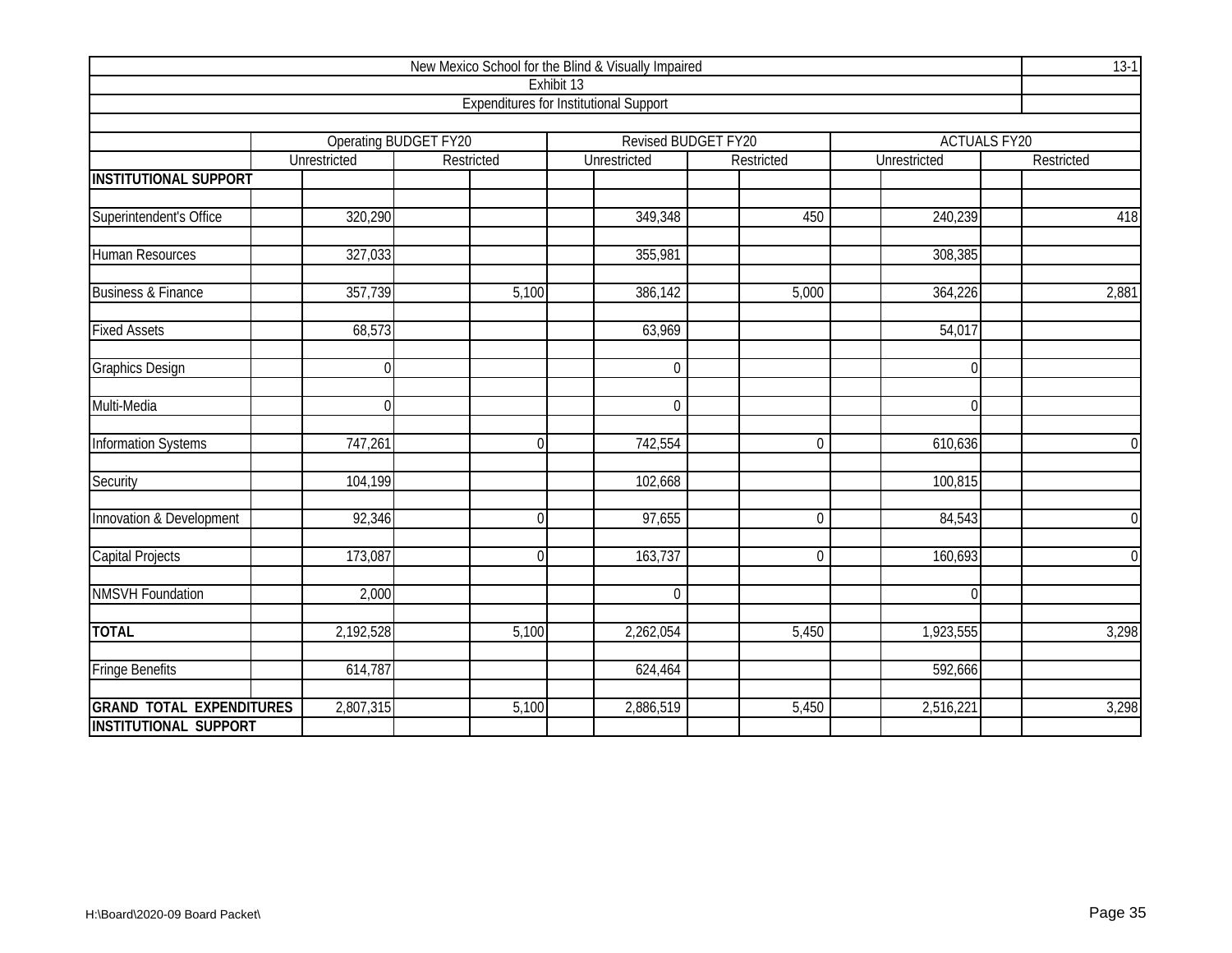| New Mexico School for the Blind & Visually Impaired |                         |                       |            |                                               |            |                     |            |            |            |              |                     |            |  |
|-----------------------------------------------------|-------------------------|-----------------------|------------|-----------------------------------------------|------------|---------------------|------------|------------|------------|--------------|---------------------|------------|--|
|                                                     |                         |                       |            |                                               | Exhibit 13 |                     |            |            |            |              |                     |            |  |
|                                                     |                         |                       |            | <b>Expenditures for Institutional Support</b> |            |                     |            |            |            |              |                     |            |  |
|                                                     |                         |                       |            |                                               |            |                     |            |            |            |              |                     |            |  |
|                                                     |                         | Operating BUDGET FY20 |            |                                               |            | Revised BUDGET FY20 |            |            |            |              | <b>ACTUALS FY20</b> |            |  |
|                                                     |                         | Unrestricted          |            | Restricted                                    |            | Unrestricted        |            | Restricted |            | Unrestricted |                     | Restricted |  |
|                                                     | <b>FTE</b>              | Amount                | <b>FTE</b> | Amount                                        | <b>FTE</b> | Amount              | <b>FTE</b> | Amount     | <b>FTE</b> | Amount       | <b>FTE</b>          | Amount     |  |
| SUPERINTENDENT'S OFFICE                             |                         |                       |            |                                               |            |                     |            |            |            |              |                     |            |  |
| Professional Salaries                               | 1.25                    | 150,813               |            |                                               | 1.25       | 200,789             |            |            | 1.25       | 150,813      |                     |            |  |
| <b>Assistant/Supervisor Salaries</b>                |                         |                       |            |                                               | 0.0        |                     |            |            |            |              |                     |            |  |
| Secretarial & Clerical Salarie                      | 1.0                     | 48,456                |            |                                               | 1.0        | 47,713              |            |            | 1.0        | 47,127       |                     |            |  |
| <b>Technician Salaries</b>                          |                         |                       |            |                                               |            |                     |            |            |            |              |                     |            |  |
| Other Salaries - Part Time/Temp                     |                         |                       |            |                                               |            |                     |            |            |            |              |                     |            |  |
| Supplies                                            | 5,000<br>4,000<br>1,189 |                       |            |                                               |            |                     |            |            |            |              | 110                 |            |  |
| Travel                                              |                         | 5,000                 |            |                                               |            | 4,000               |            |            |            | 2,327        |                     |            |  |
| Training                                            |                         | 4,500                 |            |                                               |            | 2,000               |            |            |            | 1,017        |                     |            |  |
| Equipment                                           |                         |                       |            |                                               |            |                     |            |            |            |              |                     |            |  |
| Food & Beverage                                     |                         | 1,000                 |            | $\Omega$                                      |            | 1,000               |            | 450        |            | 462          |                     | 308        |  |
| Dues/Subscriptions/Books                            |                         | 6,500                 |            |                                               |            | 5,500               |            |            |            | 4,220        |                     |            |  |
| Professional Fees/Consulting                        |                         |                       |            |                                               |            |                     |            |            |            |              |                     |            |  |
| <b>Contracted Services</b>                          |                         | 17,000                |            |                                               |            | 5,050               |            |            |            | 850          |                     |            |  |
| Legal/Professional Services                         |                         | 45,000                |            |                                               |            | 45,000              |            |            |            | 22,940       |                     |            |  |
| Advertisement                                       |                         | 9,350                 |            |                                               |            | 6,350               |            |            |            | 4,310        |                     |            |  |
| Gen Liability, Civil Rights                         |                         | 17,672                |            |                                               |            | 20,947              |            |            |            |              |                     |            |  |
| <b>Board of Regents</b>                             |                         | 10,000                |            |                                               |            | 7,000               |            |            |            | 4,985        |                     |            |  |
| Other (Accreditation Fees, Misc)                    |                         |                       |            |                                               |            |                     |            |            |            |              |                     |            |  |
| <b>TOTAL</b>                                        | 2.25                    | 320,290               |            |                                               | 2.25       | 349,348             |            | 450        | 2.25       | 240,239      |                     | 418        |  |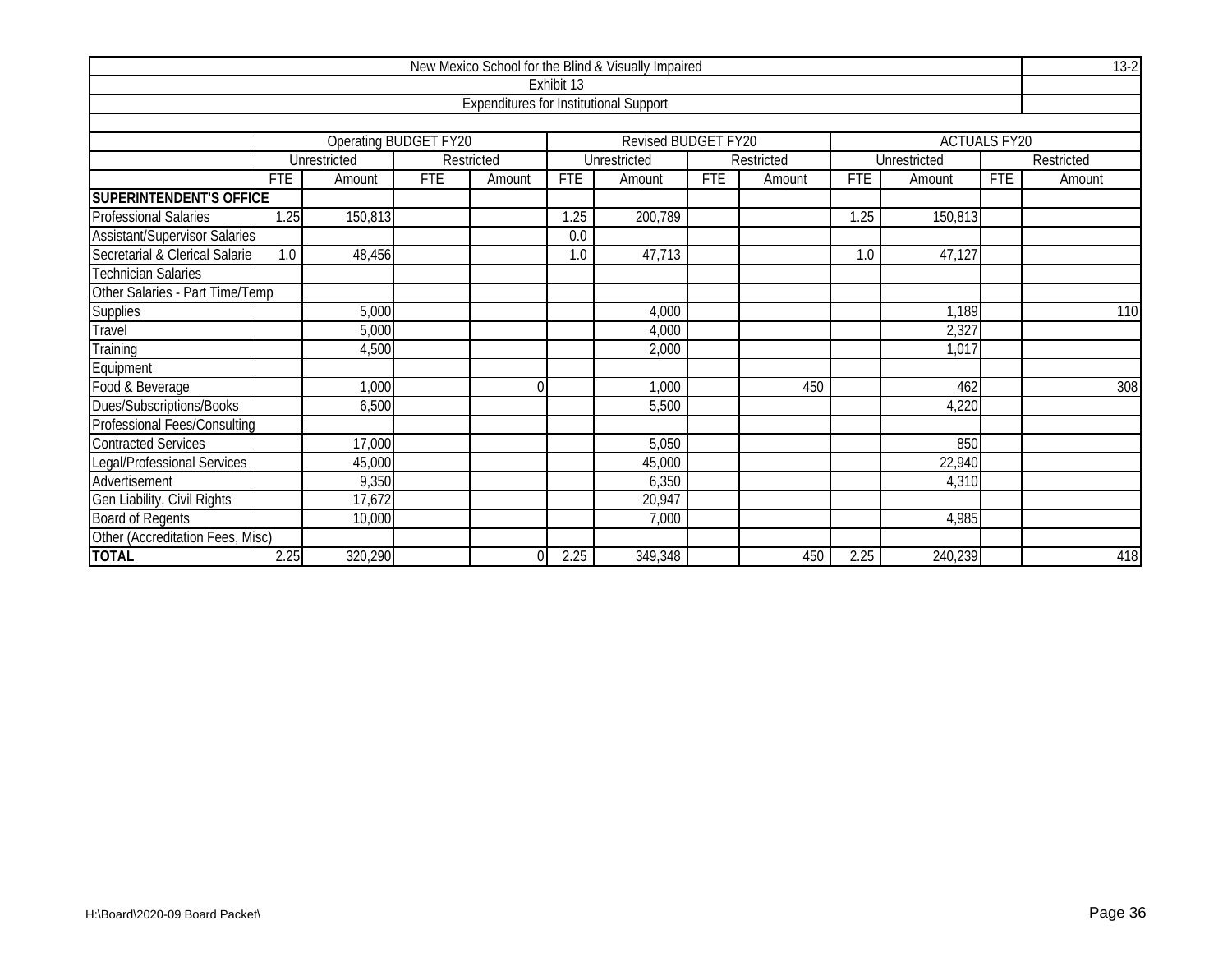|                                                                     |                                                    |              |            |                                               |                                                                      | New Mexico School for the Blind & Visually Impaired |     |                  |     |              |            | $13-3$         |  |  |  |
|---------------------------------------------------------------------|----------------------------------------------------|--------------|------------|-----------------------------------------------|----------------------------------------------------------------------|-----------------------------------------------------|-----|------------------|-----|--------------|------------|----------------|--|--|--|
|                                                                     |                                                    |              |            |                                               | Exhibit 13                                                           |                                                     |     |                  |     |              |            |                |  |  |  |
|                                                                     |                                                    |              |            | <b>Expenditures for Institutional Support</b> |                                                                      |                                                     |     |                  |     |              |            |                |  |  |  |
|                                                                     |                                                    |              |            |                                               |                                                                      |                                                     |     |                  |     |              |            |                |  |  |  |
| Revised BUDGET FY20<br>Operating BUDGET FY20<br><b>ACTUALS FY20</b> |                                                    |              |            |                                               |                                                                      |                                                     |     |                  |     |              |            |                |  |  |  |
|                                                                     |                                                    | Unrestricted |            | Restricted                                    |                                                                      | Unrestricted                                        |     | Restricted       |     | Unrestricted |            | Restricted     |  |  |  |
|                                                                     | <b>FTE</b>                                         | Amount       | <b>FTE</b> | Amount                                        | <b>FTE</b><br><b>FTE</b><br><b>FTE</b><br>Amount<br>Amount<br>Amount |                                                     |     |                  |     |              | <b>FTE</b> | Amount         |  |  |  |
| <b>HUMAN RESOURCES</b>                                              |                                                    |              |            |                                               |                                                                      |                                                     |     |                  |     |              |            |                |  |  |  |
| <b>Professional Salaries</b>                                        | 1.0                                                | 106,683      |            |                                               | 1.0                                                                  | 121,234                                             |     |                  | 1.0 | 106,683      |            |                |  |  |  |
| <b>Assistant/Supervisor Salaries</b>                                |                                                    |              |            |                                               |                                                                      |                                                     |     |                  |     |              |            |                |  |  |  |
| Secretarial & Clerical Salaries                                     |                                                    |              |            |                                               |                                                                      |                                                     |     |                  |     |              |            |                |  |  |  |
| Technician Salaries                                                 | 154,350<br>153,772<br>3.0<br>3.0<br>3.0<br>150,407 |              |            |                                               |                                                                      |                                                     |     |                  |     |              |            |                |  |  |  |
| Other Salaries - Part Time/Temp                                     |                                                    |              |            |                                               |                                                                      |                                                     |     |                  |     |              |            |                |  |  |  |
| Tuition Reimbursement                                               |                                                    | 7,000        |            |                                               |                                                                      | 1,346                                               |     |                  |     | 297          |            |                |  |  |  |
| <b>Supplies</b>                                                     |                                                    | 3,500        |            |                                               |                                                                      | 3,475                                               |     |                  |     | 2,187        |            |                |  |  |  |
| <b>Fravel</b>                                                       |                                                    | 5,000        |            |                                               |                                                                      | 4,300                                               |     |                  |     | 1,112        |            |                |  |  |  |
| Training                                                            |                                                    | 10,550       |            |                                               |                                                                      | 10,550                                              |     |                  |     | 8,226        |            |                |  |  |  |
| Equipment                                                           |                                                    |              |            |                                               |                                                                      |                                                     |     |                  |     |              |            |                |  |  |  |
| Food & Beverage                                                     |                                                    | 1,500        |            |                                               |                                                                      | 1,700                                               |     |                  |     | 1,178        |            |                |  |  |  |
| Dues/Subscriptions/Books                                            |                                                    | 3,400        |            |                                               |                                                                      | 3,400                                               |     |                  |     | 1,984        |            |                |  |  |  |
| <b>Contracted Services</b>                                          | 14,000<br>15,154<br>8,015                          |              |            |                                               |                                                                      |                                                     |     |                  |     |              |            |                |  |  |  |
| Employee Initialization                                             | 7,050<br>7,050<br>2,995                            |              |            |                                               |                                                                      |                                                     |     |                  |     |              |            |                |  |  |  |
| Advertisement                                                       |                                                    | 14,000       |            |                                               |                                                                      | 34,000                                              |     |                  |     | 25,301       |            |                |  |  |  |
| <b>TOTAL</b>                                                        | 4.0                                                | 327,033      | 0.0        | 0                                             | 4.0                                                                  | 355,981                                             | 0.0 | $\boldsymbol{0}$ | 4.0 | 308,385      | 0.0        | $\overline{0}$ |  |  |  |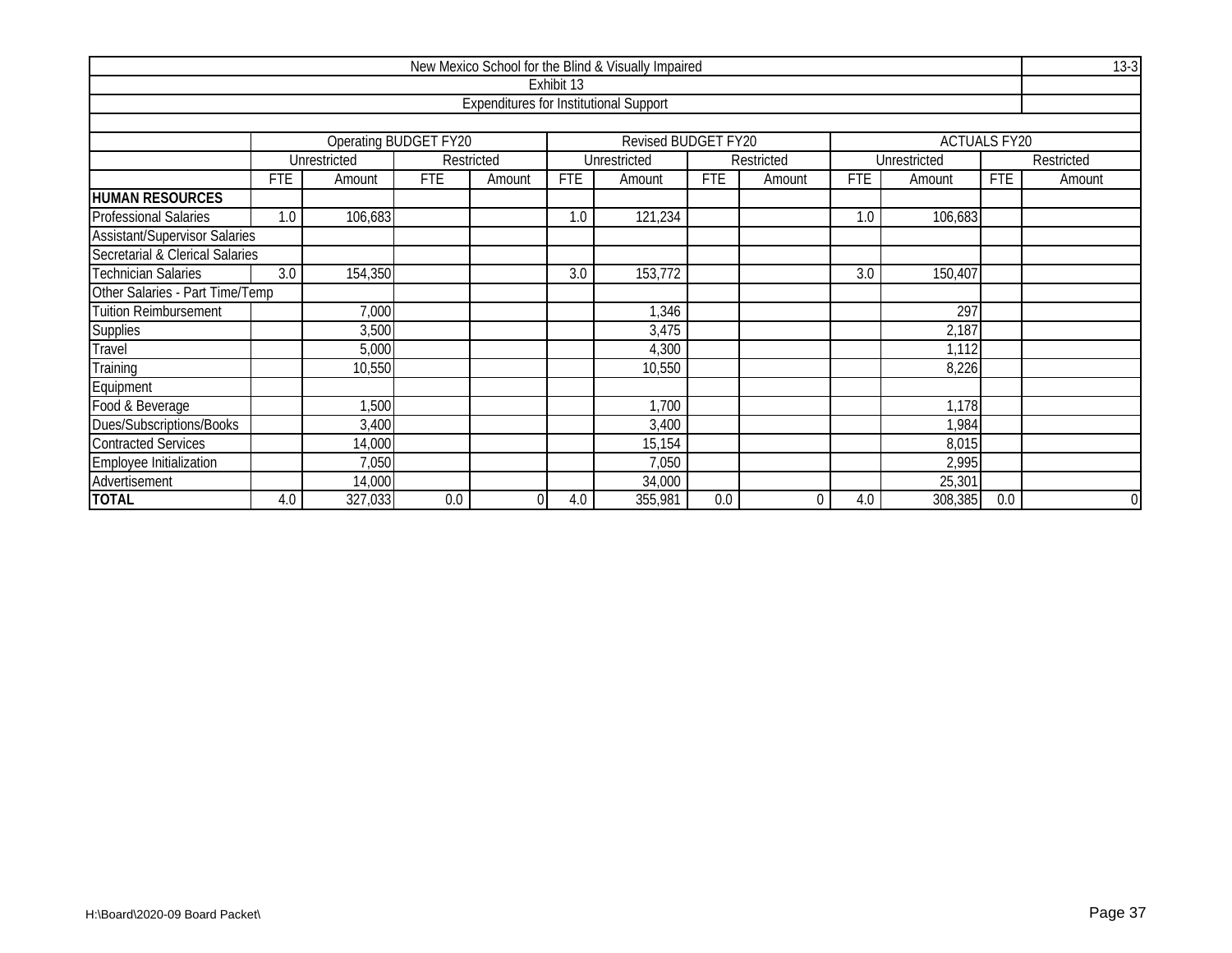|                                      |                  |                                        |            |                                               |                  | New Mexico School for the Blind & Visually Impaired |            |            |            |              |                     | $13-4$     |  |
|--------------------------------------|------------------|----------------------------------------|------------|-----------------------------------------------|------------------|-----------------------------------------------------|------------|------------|------------|--------------|---------------------|------------|--|
|                                      |                  |                                        |            |                                               | Exhibit 13       |                                                     |            |            |            |              |                     |            |  |
|                                      |                  |                                        |            | <b>Expenditures for Institutional Support</b> |                  |                                                     |            |            |            |              |                     |            |  |
|                                      |                  |                                        |            |                                               |                  |                                                     |            |            |            |              |                     |            |  |
|                                      |                  | Operating BUDGET FY20                  |            |                                               |                  | Revised BUDGET FY20                                 |            |            |            |              | <b>ACTUALS FY20</b> |            |  |
|                                      |                  | Unrestricted                           |            | Restricted                                    |                  | Unrestricted                                        |            | Restricted |            | Unrestricted |                     | Restricted |  |
|                                      | <b>FTE</b>       | Amount                                 | <b>FTE</b> | Amount                                        | <b>FTE</b>       | Amount                                              | <b>FTE</b> | Amount     | <b>FTE</b> | Amount       | <b>FTE</b>          | Amount     |  |
| <b>BUSINESS &amp; FINANCE</b>        |                  |                                        |            |                                               |                  |                                                     |            |            |            |              |                     |            |  |
| <b>Professional Salaries</b>         | 1.0              | 91,487                                 |            |                                               | 1.0              | 91,487                                              |            |            | 1.0        | 91,048       |                     |            |  |
| <b>Assistant/Supervisor Salaries</b> |                  |                                        |            |                                               |                  |                                                     |            |            |            |              |                     |            |  |
| Secretarial & Clerical Salarie       | 1.0              | 40,494                                 |            |                                               | 1.0              | 32,777                                              |            |            | 1.0        | 27,024       |                     |            |  |
| <b>Technician Salaries</b>           | $\overline{3.0}$ | 141,776                                |            |                                               | $\overline{3.0}$ | 171,021                                             |            |            | 4.0        | 162,719      |                     |            |  |
| Other Salaries - Part Time/To        | 1.0              | 26,846<br>(266)<br>(266)<br>0.0<br>1.0 |            |                                               |                  |                                                     |            |            |            |              |                     |            |  |
| Supplies                             |                  | 5,000                                  |            |                                               |                  | 4,000                                               |            |            |            | 3,098        |                     |            |  |
| Travel                               |                  | 5,000                                  |            | 4,000                                         |                  | 4,000                                               |            | 3,900      |            | 949          |                     | 1,791      |  |
| Training                             |                  | 5,000                                  |            | 1,100                                         |                  | 4,000                                               |            | 1,100      |            | 920          |                     | 1,090      |  |
| Equipment                            |                  |                                        |            |                                               |                  |                                                     |            |            |            |              |                     |            |  |
| Food & Beverage                      |                  |                                        |            |                                               |                  |                                                     |            |            |            |              |                     |            |  |
| Dues/Subscriptions/Books             |                  | 2,000                                  |            |                                               |                  | 2,000                                               |            |            |            | 857          |                     |            |  |
| Professional Fees/Consulting         |                  |                                        |            |                                               |                  |                                                     |            |            |            |              |                     |            |  |
| <b>Investment Expense</b>            |                  |                                        |            |                                               |                  |                                                     |            |            |            |              |                     |            |  |
| Direct Deposit Expense               |                  |                                        |            |                                               |                  |                                                     |            |            |            |              |                     |            |  |
| Misc. Bank Fees/Penalties            |                  | ,300                                   |            |                                               |                  | 1,300                                               |            |            |            | 1,057        |                     |            |  |
| <b>External Audit</b>                |                  | 32,000                                 |            |                                               |                  | 31,823                                              |            |            |            | 31,823       |                     |            |  |
| <b>Contracted Services</b>           |                  | 4,000                                  |            |                                               |                  | 44,000                                              |            |            |            | 41,723       |                     |            |  |
| Risk Mgt. - Gen Liability            |                  | 2,836                                  |            |                                               |                  |                                                     |            |            |            | 3,275        |                     |            |  |
| <b>TOTAL</b>                         | 6.0              | 357,739                                |            | 5,100                                         | 6.0              | 386,142                                             |            | 5,000      | 6.0        | 364,226      |                     | 2,881      |  |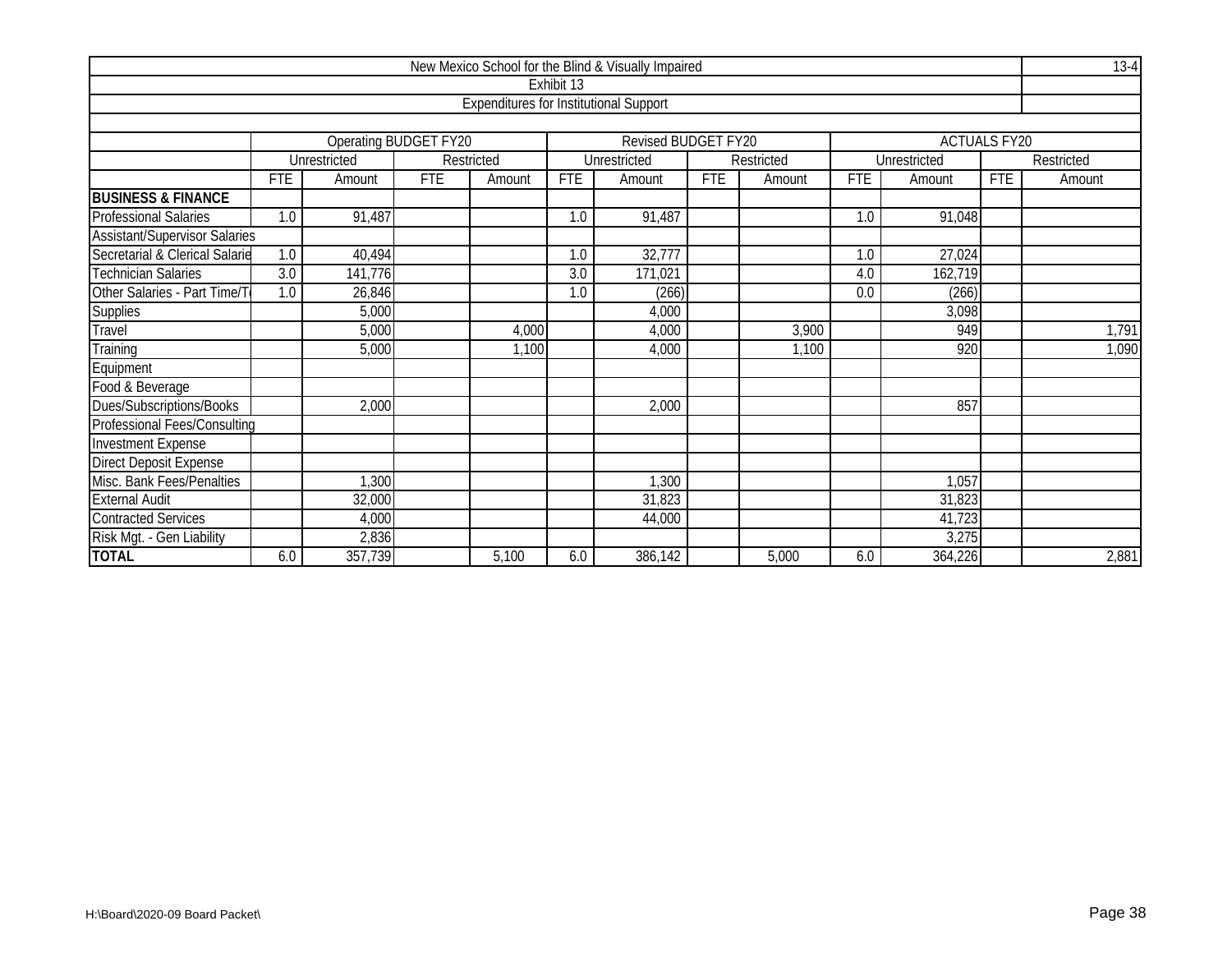|                                      |                  |                |                       |                                               |            | New Mexico School for the Blind & Visually Impaired |            |            |            |                     |            | $13 - 5$    |
|--------------------------------------|------------------|----------------|-----------------------|-----------------------------------------------|------------|-----------------------------------------------------|------------|------------|------------|---------------------|------------|-------------|
|                                      |                  |                |                       |                                               | Exhibit 13 |                                                     |            |            |            |                     |            |             |
|                                      |                  |                |                       | <b>Expenditures for Institutional Support</b> |            |                                                     |            |            |            |                     |            |             |
|                                      |                  |                |                       |                                               |            |                                                     |            |            |            |                     |            |             |
|                                      |                  |                | Operating BUDGET FY20 |                                               |            | Revised BUDGET FY20                                 |            |            |            | <b>ACTUALS FY20</b> |            |             |
|                                      |                  | Unrestricted   |                       | Restricted                                    |            | Unrestricted                                        |            | Restricted |            | Unrestricted        |            | Restricted  |
|                                      | <b>FTE</b>       | Amount         | <b>FTE</b>            | Amount                                        | <b>FTE</b> | Amount                                              | <b>FTE</b> | Amount     | <b>FTE</b> | Amount              | <b>FTE</b> | Amount      |
| <b>Fixed Assets</b>                  |                  |                |                       |                                               |            |                                                     |            |            |            |                     |            |             |
| <b>Professional Salaries</b>         |                  |                |                       |                                               |            |                                                     |            |            |            |                     |            |             |
| <b>Assistant/Supervisor Salaries</b> |                  |                |                       |                                               |            |                                                     |            |            |            |                     |            |             |
| Secretarial & Clerical Salaries      |                  |                |                       |                                               |            |                                                     |            |            |            |                     |            |             |
| <b>Technician Salaries</b>           | $\overline{1.0}$ | 46,173         |                       |                                               | 1.0        | 45,869                                              |            |            | 1.0        | 46,006              |            |             |
| Other Salaries - Part Time/Temp      |                  |                |                       |                                               |            |                                                     |            |            |            |                     |            |             |
| Supplies                             |                  | 1,800          |                       |                                               |            | 1,300                                               |            |            |            | 527                 |            |             |
| Travel                               |                  | 600            |                       |                                               |            | $\mathbf 0$                                         |            |            |            | $\Omega$            |            |             |
| Training                             |                  | 1,500          |                       |                                               |            | $\Omega$                                            |            |            |            | $\cap$              |            |             |
| Equipment                            |                  |                |                       |                                               |            |                                                     |            |            |            |                     |            |             |
| Dues/Permits                         |                  | 100            |                       |                                               |            | 100                                                 |            |            |            |                     |            |             |
| Postage                              |                  | 18,400         |                       |                                               |            | 16,700                                              |            |            |            | 7,483               |            |             |
| <b>TOTAL</b>                         | 1.0              | 68,573         | 0.0                   | $\Omega$                                      | 1.0        | 63,969                                              | 0.0        | $\Omega$   | 1.0        | 54,017              | 0.0        | $\mathbf 0$ |
|                                      |                  |                |                       |                                               |            |                                                     |            |            |            |                     |            |             |
| <b>Graphics Design</b>               |                  |                |                       |                                               |            |                                                     |            |            |            |                     |            |             |
| <b>Professional Salaries</b>         |                  |                |                       |                                               |            |                                                     |            |            |            |                     |            |             |
| <b>Assistant/Supervisor Salaries</b> |                  |                |                       |                                               |            |                                                     |            |            |            |                     |            |             |
| Secretarial & Clerical Salaries      |                  |                |                       |                                               |            |                                                     |            |            |            |                     |            |             |
| <b>Technician Salaries</b>           | 0.0              | $\theta$       |                       |                                               | 0.0        | $\Omega$                                            |            |            | 0.0        | $\Omega$            |            |             |
| Other Salaries - Part Time/To        | 0.0              | $\Omega$       |                       |                                               |            |                                                     |            |            | 0.0        | ሰ                   |            |             |
| Supplies                             |                  | $\Omega$       |                       |                                               |            | $\Omega$                                            |            |            |            | $\Omega$            |            |             |
| Travel                               |                  |                |                       |                                               |            |                                                     |            |            |            |                     |            |             |
| Training                             |                  |                |                       |                                               |            |                                                     |            |            |            |                     |            |             |
| Equipment                            |                  |                |                       |                                               |            |                                                     |            |            |            |                     |            |             |
| <b>Contracted Services</b>           |                  | $\Omega$       |                       |                                               |            |                                                     |            |            |            |                     |            |             |
| <b>TOTAL</b>                         | 0.0              | $\overline{0}$ |                       |                                               | 0.0        | $\Omega$                                            |            |            | 0.0        | $\overline{0}$      |            |             |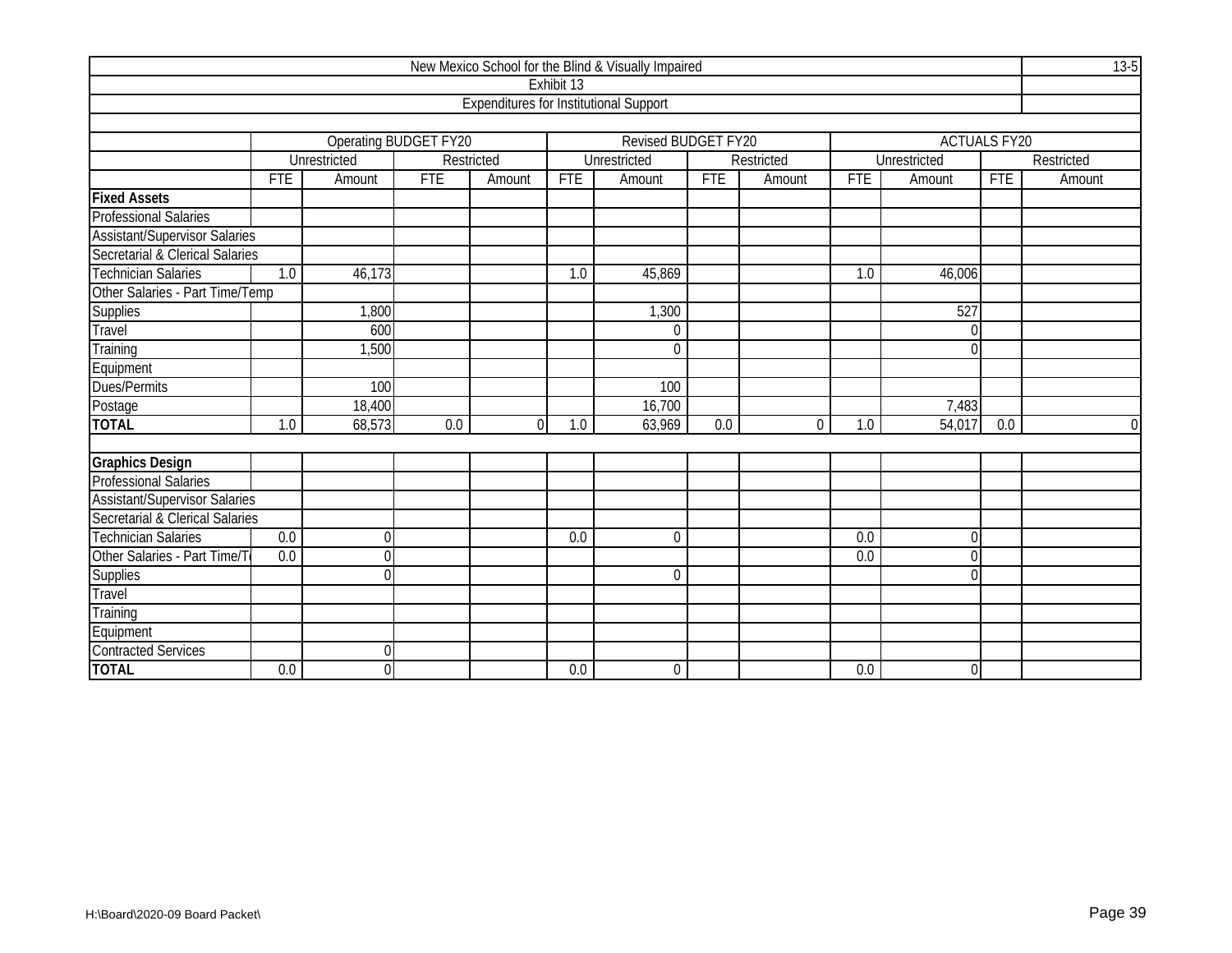|                                      |            |                       |            |                                               |                  | New Mexico School for the Blind & Visually Impaired |            |            |            |                     |            | $13-6$         |
|--------------------------------------|------------|-----------------------|------------|-----------------------------------------------|------------------|-----------------------------------------------------|------------|------------|------------|---------------------|------------|----------------|
|                                      |            |                       |            |                                               | Exhibit 13       |                                                     |            |            |            |                     |            |                |
|                                      |            |                       |            | <b>Expenditures for Institutional Support</b> |                  |                                                     |            |            |            |                     |            |                |
|                                      |            |                       |            |                                               |                  |                                                     |            |            |            |                     |            |                |
|                                      |            | Operating BUDGET FY20 |            |                                               |                  | Revised BUDGET FY20                                 |            |            |            | <b>ACTUALS FY20</b> |            |                |
|                                      |            | Unrestricted          |            | Restricted                                    |                  | Unrestricted                                        |            | Restricted |            | Unrestricted        |            | Restricted     |
|                                      | <b>FTE</b> | Amount                | <b>FTE</b> | Amount                                        | <b>FTE</b>       | Amount                                              | <b>FTE</b> | Amount     | <b>FTE</b> | Amount              | <b>FTE</b> | Amount         |
| Multi-Media                          |            |                       |            |                                               |                  |                                                     |            |            |            |                     |            |                |
| <b>Professional Salaries</b>         |            |                       |            |                                               |                  |                                                     |            |            |            |                     |            |                |
| <b>Assistant/Supervisor Salaries</b> |            |                       |            |                                               |                  |                                                     |            |            |            |                     |            |                |
| Secretarial & Clerical Salaries      |            |                       |            |                                               |                  |                                                     |            |            |            |                     |            |                |
| <b>Technician Salaries</b>           | 0.0        |                       |            |                                               | 0.0              |                                                     |            |            |            |                     |            |                |
| Other Salaries - Part Time/Temp      |            |                       |            |                                               |                  |                                                     |            |            |            |                     |            |                |
| <b>Supplies</b>                      |            |                       |            |                                               |                  |                                                     |            |            |            |                     |            |                |
| <b>Travel</b>                        |            |                       |            |                                               |                  | $\mathbf 0$                                         |            |            |            |                     |            |                |
| Training                             |            |                       |            |                                               |                  | $\overline{0}$                                      |            |            |            |                     |            |                |
| Equipment                            |            |                       |            |                                               |                  |                                                     |            |            |            |                     |            |                |
| <b>Contracted Services</b>           |            |                       |            |                                               |                  | $\mathbf 0$                                         |            |            |            |                     |            |                |
| <b>TOTAL</b>                         | 0.0        | $\overline{0}$        |            |                                               | 0.0              | $\overline{0}$                                      |            |            | 0.0        | $\Omega$            |            |                |
|                                      |            |                       |            |                                               |                  |                                                     |            |            |            |                     |            |                |
| <b>INFORMATION SYSTEMS</b>           |            |                       |            |                                               |                  |                                                     |            |            |            |                     |            |                |
| <b>Professional Salaries</b>         | 1.0        | 70,670                |            |                                               | 1.0              | 70,670                                              |            |            | 1.0        | 70,208              |            |                |
| <b>Assistant/Supervisor Salaries</b> |            |                       |            |                                               |                  |                                                     |            |            |            |                     |            |                |
| Secretarial & Clerical Salaries      |            |                       |            |                                               |                  |                                                     |            |            |            |                     |            |                |
| <b>Technician Salaries</b>           | 5.0        | 232,661               |            |                                               | 5.0              | 227,953                                             |            |            | 5.0        | 226,252             |            |                |
| Other Salaries - Part Time/T         | 0.0        | $\overline{0}$        |            |                                               | $\overline{0.0}$ |                                                     |            |            |            |                     |            |                |
| Supplies                             |            | 50,600                |            |                                               |                  | 47,700                                              |            |            |            | 39,776              |            |                |
| Travel                               |            | 5,600                 |            |                                               |                  | 5,600                                               |            |            |            | 1,420               |            |                |
| Training                             |            | 2,000                 |            |                                               |                  | 2,000                                               |            |            |            | 1,448               |            |                |
| Equipment                            |            | $\mathbf 0$           |            |                                               |                  |                                                     |            |            |            | 6,800               |            |                |
| Dues/Subscriptions/Books             |            | $\overline{0}$        |            |                                               |                  |                                                     |            |            |            | 300                 |            |                |
| Food & Beverage                      |            | $\overline{0}$        |            |                                               |                  |                                                     |            |            |            |                     |            |                |
| <b>Contracted Services</b>           |            | 58,700                |            |                                               |                  | 61,600                                              |            |            |            | 41,680              |            |                |
| <b>Internet Services</b>             |            | 42,710                |            |                                               |                  | 42,710                                              |            |            |            | 5,452               |            |                |
| Software Maintenance Agreements      |            | 160,300               |            |                                               |                  | 160,300                                             |            |            |            | 146,242             |            |                |
| Risk Mgmt - Cyber Security           |            |                       |            |                                               |                  |                                                     |            |            |            |                     |            |                |
| Telephone                            |            | 124,020               |            |                                               |                  | 124,020                                             |            |            |            | 71,057              |            |                |
| <b>TOTAL</b>                         | 6.0        | 747,261               |            | $\Omega$                                      | 6.0              | 742,554                                             |            | $\Omega$   | 6.0        | 610,636             |            | $\overline{0}$ |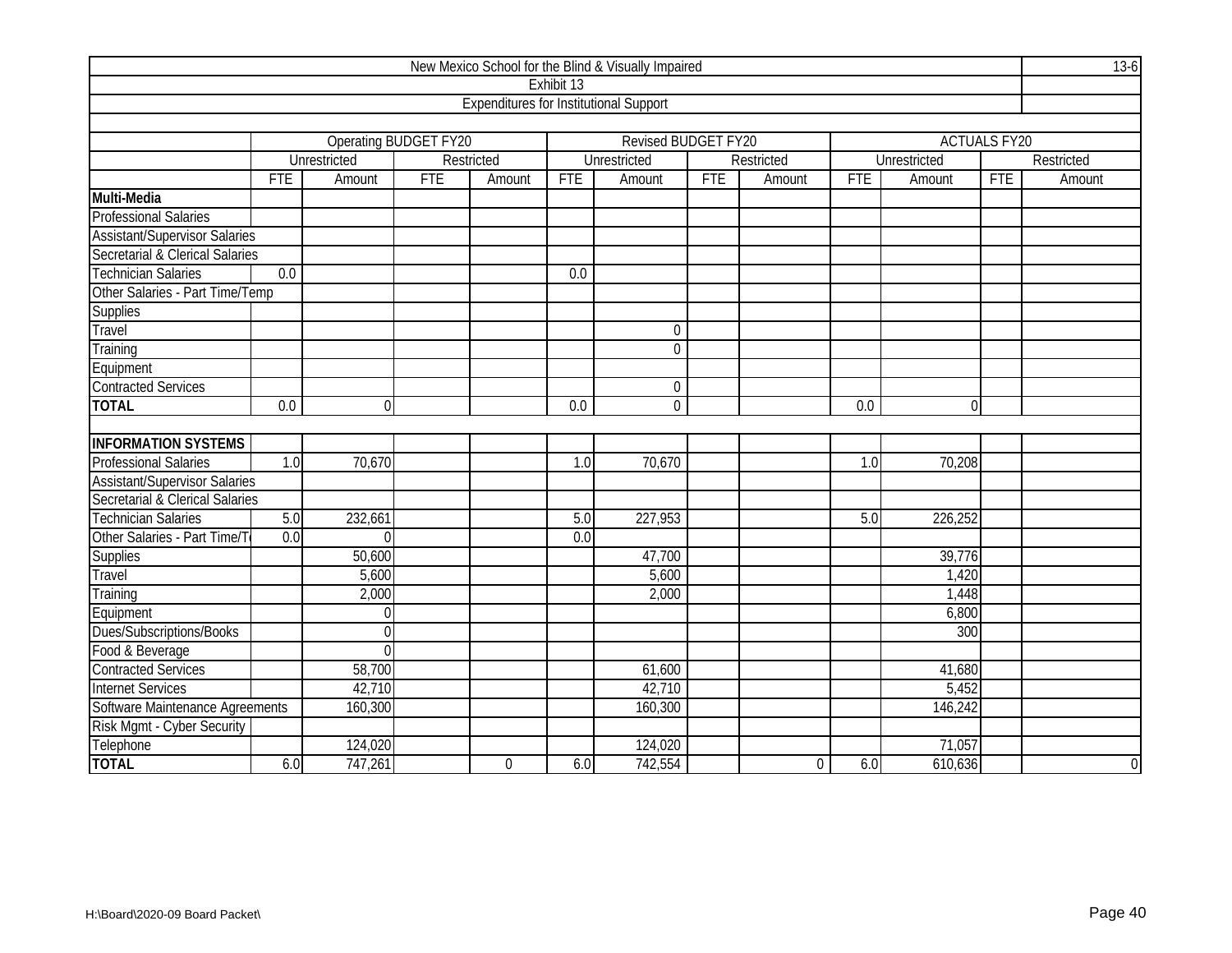|                                      |                  |                              |             |                                               |            | New Mexico School for the Blind & Visually Impaired |                  |                  |            |                     |             | $13-7$         |
|--------------------------------------|------------------|------------------------------|-------------|-----------------------------------------------|------------|-----------------------------------------------------|------------------|------------------|------------|---------------------|-------------|----------------|
|                                      |                  |                              |             |                                               | Exhibit 13 |                                                     |                  |                  |            |                     |             |                |
|                                      |                  |                              |             | <b>Expenditures for Institutional Support</b> |            |                                                     |                  |                  |            |                     |             |                |
|                                      |                  |                              |             |                                               |            |                                                     |                  |                  |            |                     |             |                |
|                                      |                  | <b>Operating BUDGET FY20</b> |             |                                               |            | <b>Revised BUDGET FY20</b>                          |                  |                  |            | <b>ACTUALS FY20</b> |             |                |
|                                      |                  | Unrestricted                 |             | Restricted                                    |            | Unrestricted                                        |                  | Restricted       |            | Unrestricted        |             | Restricted     |
|                                      | <b>FTE</b>       | Amount                       | <b>FTE</b>  | Amount                                        | <b>FTE</b> | Amount                                              | <b>FTE</b>       | Amount           | <b>FTE</b> | Amount              | <b>FTE</b>  | Amount         |
| <b>SECURITY</b>                      |                  |                              |             |                                               |            |                                                     |                  |                  |            |                     |             |                |
| <b>Professional Salaries</b>         | $\overline{1.0}$ | 66,504                       |             |                                               | 1.0        | 66,504                                              |                  |                  | 1.0        | 66,504              |             |                |
| <b>Assistant/Supervisor Salaries</b> |                  |                              |             |                                               |            |                                                     |                  |                  |            |                     |             |                |
| Secretarial & Clerical Salaries      |                  |                              |             |                                               |            |                                                     |                  |                  |            |                     |             |                |
| <b>Technician Salaries</b>           | $\overline{1.0}$ | 32,896                       |             |                                               | 1.0        | 33,429                                              |                  |                  | 1.0        | 33,142              |             |                |
| Other Salaries - Part Time/Temp      |                  |                              |             |                                               |            |                                                     |                  |                  |            |                     |             |                |
| <b>Supplies</b>                      |                  | 2,800                        |             |                                               |            | 1,800                                               |                  |                  |            | 234                 |             |                |
| Travel                               |                  | 750                          |             |                                               |            | 241                                                 |                  |                  |            | 241                 |             |                |
| Training                             |                  | 750                          |             |                                               |            | 695                                                 |                  |                  |            | 695                 |             |                |
| Equipment                            |                  | $\Omega$                     |             |                                               |            |                                                     |                  |                  |            |                     |             |                |
| Dues/Subscriptions/Books             |                  |                              |             |                                               |            |                                                     |                  |                  |            |                     |             |                |
| <b>Contracted Services</b>           |                  | 500                          |             |                                               |            | $\Omega$                                            |                  |                  |            |                     |             |                |
| Law Enforcement Liability            |                  | $\Omega$                     |             |                                               |            |                                                     |                  |                  |            |                     |             |                |
| <b>TOTAL</b>                         | 2.0              | 104,199                      |             |                                               | 2.0        | 102,668                                             |                  |                  | 2.0        | 100,815             |             |                |
|                                      |                  |                              |             |                                               |            |                                                     |                  |                  |            |                     |             |                |
| <b>INNOVATION &amp; DEVELOPMENT</b>  |                  |                              |             |                                               |            |                                                     |                  |                  |            |                     |             |                |
| <b>Professional Salaries</b>         | 1.0              | 53,062                       |             |                                               | 1.0        | 55,338                                              |                  |                  | 1.0        | 46,773              |             |                |
| <b>Technician Salaries</b>           |                  |                              |             |                                               |            |                                                     |                  |                  |            |                     |             |                |
| Other Salaries - Part Time/To        | 0.5              | 30,284                       |             |                                               | 0.5        | 32,892                                              |                  |                  | 0.5        | 36,414              |             |                |
| <b>Supplies</b>                      |                  | 4,000                        |             |                                               |            | 4,000                                               |                  |                  |            | 1,250               |             |                |
| Travel                               |                  | 3,000                        |             |                                               |            | 3,000                                               |                  |                  |            | 106                 |             |                |
| Training                             |                  | 2,000                        |             |                                               |            | 2,000                                               |                  |                  |            |                     |             |                |
| Dues/Subscriptions/Books             |                  | $\Omega$                     |             |                                               |            | 425                                                 |                  |                  |            |                     |             |                |
| Food & Beverage                      |                  | $\Omega$                     |             | 0                                             |            | $\cup$                                              |                  | 300              |            |                     |             | $\overline{0}$ |
| <b>TOTAL</b>                         | 1.5              | 92,346                       | $\mathbf 0$ | 0                                             | 1.5        | 97,655                                              | $\boldsymbol{0}$ | $\boldsymbol{0}$ | 1.5        | 84,543              | $\mathbf 0$ | $\overline{0}$ |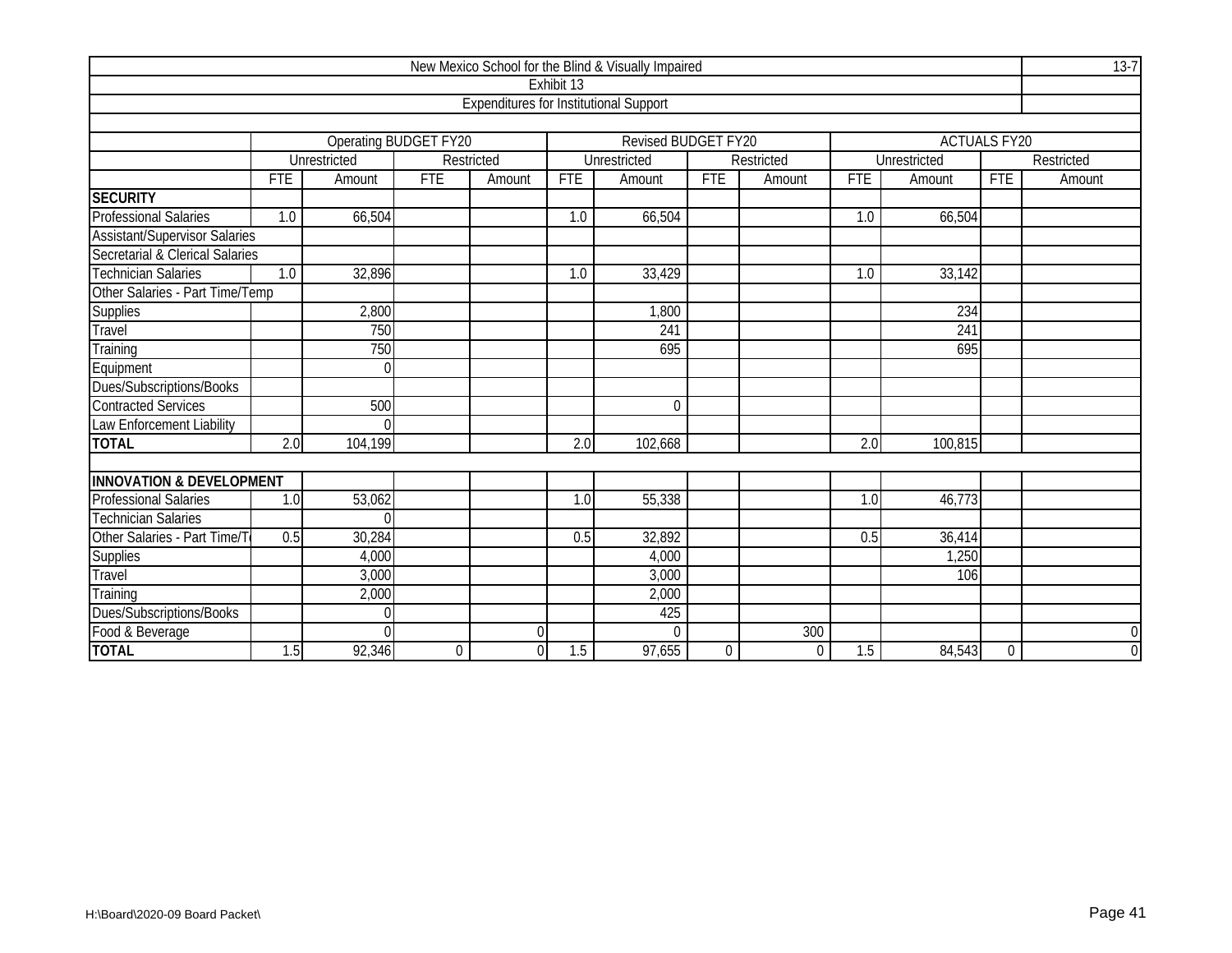|                                     |            |                       |            |                                               |            | New Mexico School for the Blind & Visually Impaired |            |            |            |              |                     | $13-8$     |
|-------------------------------------|------------|-----------------------|------------|-----------------------------------------------|------------|-----------------------------------------------------|------------|------------|------------|--------------|---------------------|------------|
|                                     |            |                       |            |                                               | Exhibit 13 |                                                     |            |            |            |              |                     |            |
|                                     |            |                       |            | <b>Expenditures for Institutional Support</b> |            |                                                     |            |            |            |              |                     |            |
|                                     |            | Operating BUDGET FY20 |            |                                               |            | Revised BUDGET FY20                                 |            |            |            |              | <b>ACTUALS FY20</b> |            |
|                                     |            | Unrestricted          |            | Restricted                                    |            | Unrestricted                                        |            | Restricted |            | Unrestricted |                     | Restricted |
|                                     | <b>FTE</b> | Amount                | <b>FTE</b> | Amount                                        | <b>FTE</b> | Amount                                              | <b>FTE</b> | Amount     | <b>FTE</b> | Amount       | FTE                 | Amount     |
| <b>CAPITAL PROJECTS</b>             |            |                       |            |                                               |            |                                                     |            |            |            |              |                     |            |
| <b>Professional Salaries</b>        | 1.0        | 94,377                |            |                                               | 1.0        | 94,377                                              |            |            | 1.0        | 94,377       |                     |            |
| <b>Assistant/Supervisor Salarie</b> | 1.0        | 62,660                |            |                                               | 1.0        | 62,660                                              |            |            | 1.0        | 62,660       |                     |            |
| Secretarial & Clerical Salaries     |            |                       |            |                                               |            |                                                     |            |            |            |              |                     |            |
| <b>Technician Salaries</b>          |            |                       |            |                                               |            |                                                     |            |            |            |              |                     |            |
| Other Salaries - Part Time/Temp     |            |                       |            |                                               |            |                                                     |            |            |            |              |                     |            |
| <b>Supplies</b>                     |            | 2,200                 |            |                                               |            | 1,700                                               |            |            |            | 1,493        |                     |            |
| Travel                              |            | ,500                  |            |                                               |            | 1,500                                               |            |            |            | 1,238        |                     |            |
| Training                            |            | 750                   |            |                                               |            | 150                                                 |            |            |            | 150          |                     |            |
| Equipment                           |            |                       |            |                                               |            |                                                     |            |            |            |              |                     |            |
| Dues/Subscriptions/Books            |            | 100                   |            |                                               |            | 50                                                  |            |            |            |              |                     |            |
| Food & Beverage                     |            | $\Omega$              |            |                                               |            |                                                     |            |            |            |              |                     |            |
| <b>Contracted Services</b>          |            | 10,000                |            |                                               |            | 2,500                                               |            |            |            | 350          |                     |            |
| Advertisement                       |            | ,500                  |            |                                               |            | 800                                                 |            |            |            | 424          |                     |            |
| <b>TOTAL</b>                        | 2.0        | 173,087               |            | $\overline{0}$                                | 2.0        | 163,737                                             |            | $\Omega$   | 2.0        | 160,693      |                     | $\Omega$   |
|                                     |            |                       |            |                                               |            |                                                     |            |            |            |              |                     |            |
| <b>NMSVH FOUNDATION</b>             |            |                       |            |                                               |            |                                                     |            |            |            |              |                     |            |
| <b>Professional Salaries</b>        | 0.0        | $\theta$              |            |                                               | 0.0        |                                                     |            |            | 0.0        |              |                     |            |
| Supplies                            |            | 500                   |            |                                               |            | $\Omega$                                            |            |            |            | 0            |                     |            |
| Travel                              |            | $\Omega$              |            |                                               |            |                                                     |            |            |            |              |                     |            |
| Dues/Subscriptions/Books            |            | 1,500                 |            |                                               |            | $\Omega$                                            |            |            |            | U            |                     |            |
| Food & Beverage                     |            |                       |            |                                               |            |                                                     |            |            |            |              |                     |            |
| <b>TOTAL</b>                        | 0.0        | 2,000                 |            |                                               | 0.0        | $\boldsymbol{0}$                                    |            |            | 0.0        | 0            |                     |            |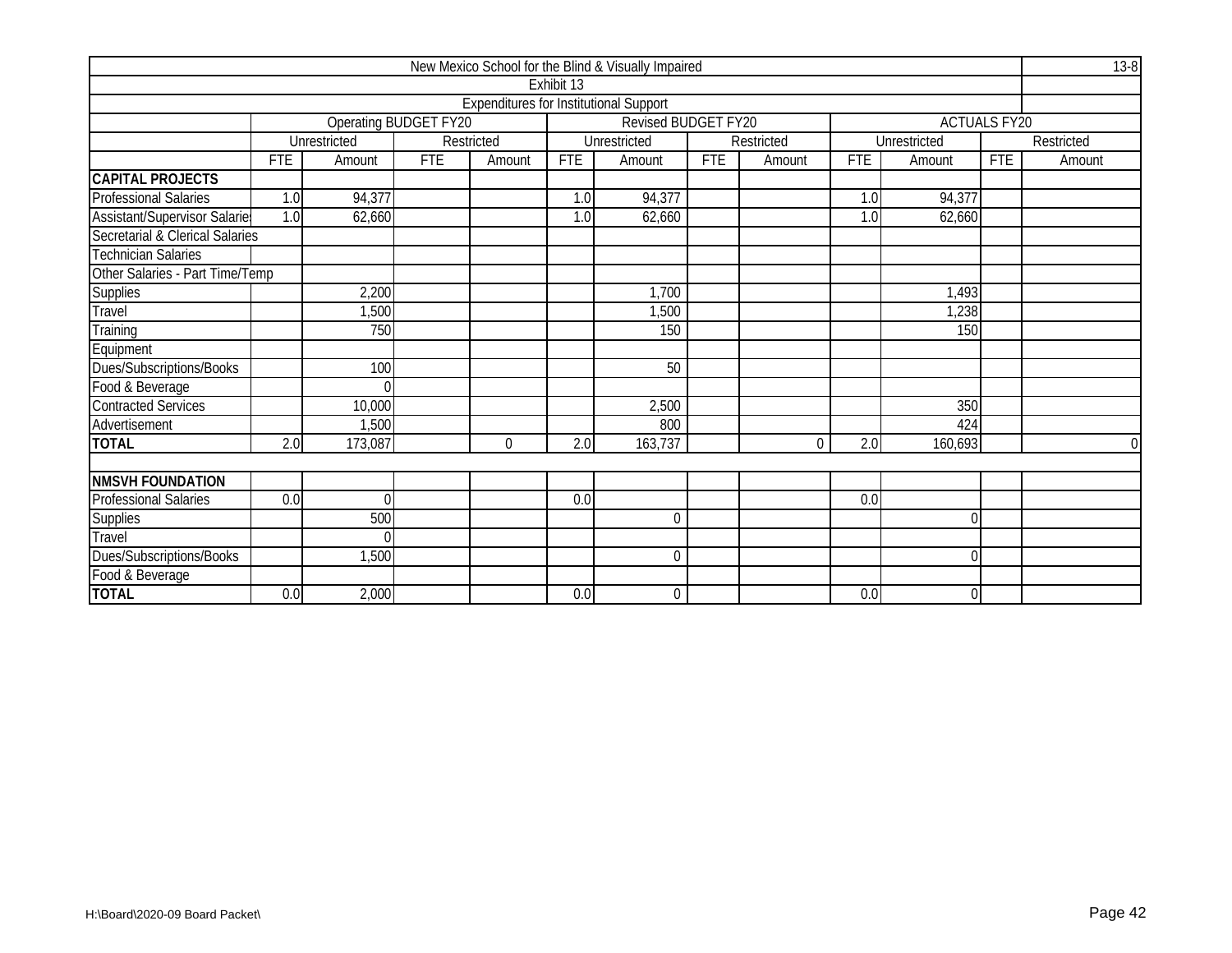|                                |                                                                                                                              |              |                              |                                               |                                                               | New Mexico School for the Blind & Visually Impaired |                  |                |                  |                     |                  | 13-9             |  |  |
|--------------------------------|------------------------------------------------------------------------------------------------------------------------------|--------------|------------------------------|-----------------------------------------------|---------------------------------------------------------------|-----------------------------------------------------|------------------|----------------|------------------|---------------------|------------------|------------------|--|--|
|                                |                                                                                                                              |              |                              |                                               | Exhibit 13                                                    |                                                     |                  |                |                  |                     |                  |                  |  |  |
|                                |                                                                                                                              |              |                              | <b>Expenditures for Institutional Support</b> |                                                               |                                                     |                  |                |                  |                     |                  |                  |  |  |
|                                |                                                                                                                              |              |                              |                                               |                                                               |                                                     |                  |                |                  |                     |                  |                  |  |  |
|                                |                                                                                                                              |              | <b>Operating BUDGET FY20</b> |                                               |                                                               | Revised BUDGET FY20                                 |                  |                |                  | <b>ACTUALS FY20</b> |                  |                  |  |  |
|                                |                                                                                                                              | Unrestricted |                              | Restricted                                    |                                                               | Unrestricted                                        |                  | Restricted     |                  | <b>Unrestricted</b> |                  | Restricted       |  |  |
|                                | <b>FTE</b>                                                                                                                   | Amount       | <b>FTE</b>                   | Amount                                        | <b>FTE</b>                                                    | Amount                                              | <b>FTE</b>       | Amount         | <b>FTE</b>       | Amount              | <b>FTE</b>       | Amount           |  |  |
| <b>DETAILS</b>                 |                                                                                                                              |              |                              |                                               |                                                               |                                                     |                  |                |                  |                     |                  |                  |  |  |
| <b>Professional Salaries</b>   | 7.3                                                                                                                          | 633,595      | $\overline{0.0}$             | $\Omega$                                      | 7.3                                                           | 700,399                                             | $\overline{0.0}$ | $\overline{0}$ | 7.3              | 626,406             | $\overline{0.0}$ |                  |  |  |
| Assistant/Supervisor Salarie   | $\overline{1.0}$                                                                                                             | 62,660       | $\overline{0.0}$             | $\Omega$                                      | $\overline{1.0}$                                              | 62,660                                              | $\overline{0.0}$ | $\Omega$       | $\overline{1.0}$ | 62,660              | $\overline{0.0}$ | $\Omega$         |  |  |
| Secretarial & Clerical Salarie | $\overline{2.0}$                                                                                                             | 88,950       | 0.0                          | $\Omega$                                      | $\overline{2.0}$                                              | 80,490                                              | 0.0              | $\overline{0}$ | $\overline{2.0}$ | 74,151              | 0.0              | $\theta$         |  |  |
| <b>Technician Salaries</b>     | 13.0<br>14.0<br>13.0<br>607,856<br>0.0<br>632,045<br>0.0<br>618,527<br>0.0<br>$\mathbf 0$<br>$\Omega$                        |              |                              |                                               |                                                               |                                                     |                  |                |                  |                     |                  |                  |  |  |
| Other Salaries - Part Time/T   | 57,130<br>0.0<br>0.5<br>1.5<br>$\overline{0.0}$<br>1.5<br>32,626<br>$\overline{0}$<br>36,148<br>$\overline{0.0}$<br>$\Omega$ |              |                              |                                               |                                                               |                                                     |                  |                |                  |                     |                  |                  |  |  |
| <b>Tuition Reimbursement</b>   | 0.0                                                                                                                          | 7,000        | 0.0                          | $\Omega$                                      | 0.0                                                           | 1,346                                               | 0.0              | $\overline{0}$ | 0.0              | 297                 | 0.0              | $\Omega$         |  |  |
| Supplies                       | 0.0                                                                                                                          | 75,400       | 0.0                          | $\Omega$                                      | 0.0                                                           | 67,975                                              | 0.0              | $\overline{0}$ | 0.0              | 49,753              | 0.0              | 110              |  |  |
| Travel                         | 0.0                                                                                                                          | 26,450       | 0.0                          | 4,000                                         | $\overline{0.0}$                                              | 22,641                                              | 0.0              | 3,900          | 0.0              | 7,394               | 0.0              | 1,791            |  |  |
| Training                       | 0.0                                                                                                                          | 27,050       | 0.0                          | 1,100                                         | 0.0                                                           | 21,395                                              | 0.0              | 1,100          | $\overline{0.0}$ | 12,456              | 0.0              | 1,090            |  |  |
| Equipment                      | 0.0<br>0.0<br>0.0<br>0.0<br>0.0<br>0.0<br>$\Omega$<br>$\Omega$<br>$\theta$<br>$\Omega$<br>6,800                              |              |                              |                                               |                                                               |                                                     |                  |                |                  |                     |                  |                  |  |  |
| Food & Beverage                | $\overline{0.0}$                                                                                                             | 2,500        | 0.0                          | $\Omega$                                      | $\overline{0.0}$                                              | 2,700                                               | 0.0              | 750            | 0.0              | 1,640               | $\overline{0.0}$ | 308              |  |  |
| Dues/Subscriptions/Books       | 0.0                                                                                                                          | 13,600       | 0.0                          | $\Omega$                                      | 0.0<br>11,475<br>0.0<br>$\overline{0}$<br>0.0<br>7,361<br>0.0 |                                                     |                  |                |                  |                     |                  |                  |  |  |
| Professional Fees/Consultin    | 0.0                                                                                                                          | $\Omega$     | 0.0                          | $\Omega$                                      | 0.0                                                           | $\Omega$                                            | 0.0              | $\mathbf 0$    | 0.0              |                     | 0.0              | $\boldsymbol{0}$ |  |  |
| <b>Contracted Services</b>     | 0.0                                                                                                                          | 104,200      | 0.0                          | $\Omega$                                      | $\overline{0.0}$                                              | 128,304                                             | 0.0              | $\Omega$       | 0.0              | 92,618              | 0.0              | $\Omega$         |  |  |
| Legal/Professional Services    | $\overline{0.0}$                                                                                                             | 45,000       | 0.0                          | $\Omega$                                      | 0.0                                                           | 45,000                                              | $\overline{0.0}$ | $\overline{0}$ | $\overline{0.0}$ | 22,940              | 0.0              | $\overline{0}$   |  |  |
| Employee Initialization        | 0.0                                                                                                                          | 7,050        | 0.0                          | $\Omega$                                      | 0.0                                                           | 7,050                                               | 0.0              | $\mathbf 0$    | 0.0              | 2,995               | 0.0              | $\overline{0}$   |  |  |
| Advertisement                  | 0.0                                                                                                                          | 24,850       | 0.0                          | $\Omega$                                      | 0.0                                                           | 41,150                                              | 0.0              | $\overline{0}$ | 0.0              | 30,035              | 0.0              | $\overline{0}$   |  |  |
| <b>Internet Services</b>       | 0.0                                                                                                                          | 42,710       | 0.0                          | $\Omega$                                      | 0.0                                                           | 42,710                                              | 0.0              | $\overline{0}$ | 0.0              | 5,452               | 0.0              | $\mathbf 0$      |  |  |
| Software Maintenance Agree     | 0.0                                                                                                                          | 160,300      | 0.0                          | $\Omega$                                      | 0.0                                                           | 160,300                                             | 0.0              | $\mathbf 0$    | 0.0              | 146,242             | 0.0              | $\boldsymbol{0}$ |  |  |
| Telephone                      | 0.0                                                                                                                          | 124,020      | 0.0                          | $\Omega$                                      | 0.0                                                           | 124,020                                             | 0.0              | $\Omega$       | 0.0              | 71,057              | 0.0              | $\overline{0}$   |  |  |
| Postage                        | $\overline{0.0}$                                                                                                             | 18,400       | 0.0                          | $\Omega$                                      | $\overline{0.0}$                                              | 16,700                                              | 0.0              | $\overline{0}$ | $\overline{0.0}$ | 7,483               | $\overline{0.0}$ | $\overline{0}$   |  |  |
| Law Inforcement Liability      | 0.0                                                                                                                          | $\Omega$     | 0.0                          | $\Omega$                                      | 0.0                                                           | $\Omega$                                            | 0.0              | $\overline{0}$ | $\overline{0.0}$ |                     | $\overline{0.0}$ | $\mathbf 0$      |  |  |
| Gen Liability, Civil Rights    | 0.0                                                                                                                          | 17,672       | 0.0                          | $\Omega$                                      | 0.0                                                           | 20,947                                              | 0.0              | $\overline{0}$ | 0.0              |                     | 0.0              | $\overline{0}$   |  |  |
| Risk Mgt. - Gen Liability      | $\overline{0.0}$                                                                                                             | 2,836        | $\overline{0.0}$             | $\Omega$                                      | $\overline{0.0}$                                              | $\Omega$                                            | $\overline{0.0}$ | $\overline{0}$ | $\overline{0.0}$ | 3,275               | $\overline{0.0}$ | $\overline{0}$   |  |  |
| <b>Board of Regents</b>        | 0.0                                                                                                                          | 10,000       | 0.0                          | $\Omega$                                      | 0.0                                                           | 7,000                                               | 0.0              | $\mathbf 0$    | 0.0              | 4,985               | 0.0              | $\mathbf 0$      |  |  |
| <b>Investment Expense</b>      | 0.0                                                                                                                          | 0            | 0.0                          | $\Omega$                                      | 0.0                                                           | $\theta$                                            | 0.0              | $\Omega$       | 0.0              |                     | 0.0              | $\theta$         |  |  |
| <b>Direct Deposit Expense</b>  | 0.0<br>0.0<br>0.0<br>0.0<br>0.0<br>$\Omega$<br>$\Omega$<br>$\overline{0}$<br>$\overline{0.0}$<br>$\Omega$                    |              |                              |                                               |                                                               |                                                     |                  |                |                  |                     |                  |                  |  |  |
| <b>External Audit</b>          | 0.0                                                                                                                          | 32,000       | 0.0                          | $\Omega$                                      | 0.0                                                           | 31,823                                              | 0.0              | $\mathbf 0$    | 0.0              | 31,823              | 0.0              | $\overline{0}$   |  |  |
| Misc. Bank Fees/Penalties      | $\overline{0.0}$                                                                                                             | 1,300        | 0.0                          | $\Omega$                                      | $\overline{0.0}$                                              | 1,300                                               | 0.0              | $\overline{0}$ | $\overline{0.0}$ | 1,057               | $\overline{0.0}$ | $\overline{0}$   |  |  |
| Other(Accreditation Expense    | 0.0                                                                                                                          | $\Omega$     | $\overline{0.0}$             | $\Omega$                                      | $\overline{0.0}$                                              | $\Omega$                                            | $\overline{0.0}$ | $\Omega$       | $\overline{0.0}$ |                     | $\overline{0.0}$ | $\Omega$         |  |  |
| <b>TOTAL</b>                   | 24.75                                                                                                                        | 2,192,528    | 0.0                          |                                               | 5,100 24.75                                                   | 2,262,054                                           | 0.0              | 5,750          | 24.75            | 1,923,555           | 0.0              | 3,298            |  |  |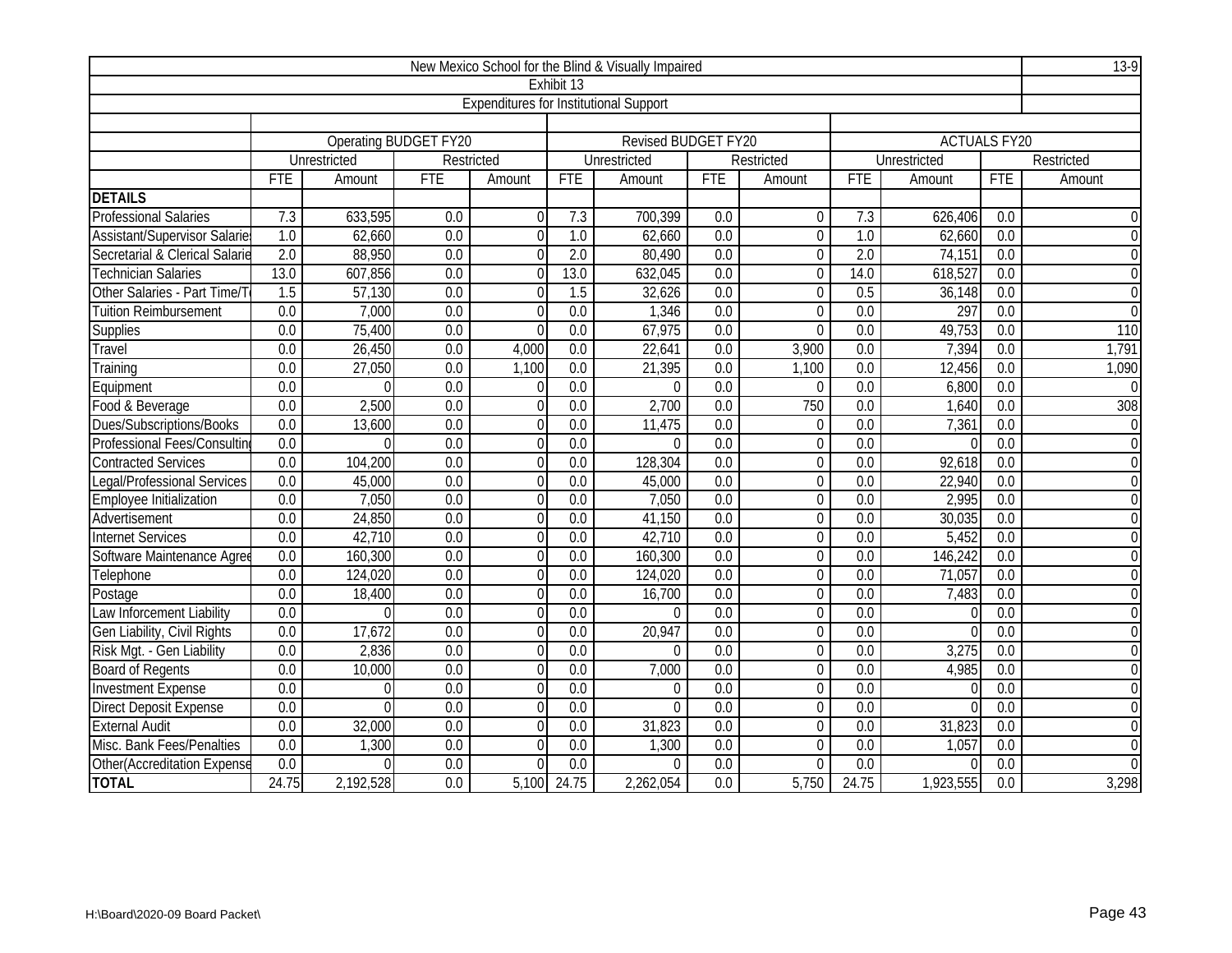|                                             |                                                                     |              | New Mexico School for the Blind & Visually Impaired |  |              |  |              |  |              |  | $14-1$           |  |  |  |  |
|---------------------------------------------|---------------------------------------------------------------------|--------------|-----------------------------------------------------|--|--------------|--|--------------|--|--------------|--|------------------|--|--|--|--|
|                                             |                                                                     |              | Exhibit 14                                          |  |              |  |              |  |              |  |                  |  |  |  |  |
|                                             |                                                                     |              | Expenditures for Operation & Maintenance of Plant   |  |              |  |              |  |              |  |                  |  |  |  |  |
|                                             | Operating BUDGET FY20<br>Revised BUDGET FY20<br><b>ACTUALS FY20</b> |              |                                                     |  |              |  |              |  |              |  |                  |  |  |  |  |
|                                             |                                                                     |              |                                                     |  |              |  |              |  |              |  |                  |  |  |  |  |
|                                             |                                                                     | Unrestricted | Restricted                                          |  | Unrestricted |  | Restricted   |  | Unrestricted |  | Restricted       |  |  |  |  |
| <b>OPERATION &amp; MAINTENANCE OF PLANT</b> |                                                                     |              |                                                     |  |              |  |              |  |              |  |                  |  |  |  |  |
| <b>General Maintenance</b>                  |                                                                     | 979,240      | 0.00                                                |  | 1,004,086    |  | 0            |  | 676,152      |  | $\boldsymbol{0}$ |  |  |  |  |
| Vehicle Maintenance                         |                                                                     | 283,652      | 0.00                                                |  | 268,723      |  | 0            |  | 203,158      |  |                  |  |  |  |  |
|                                             |                                                                     |              |                                                     |  |              |  |              |  |              |  |                  |  |  |  |  |
| Grounds                                     |                                                                     | 158,854      | 0.00                                                |  | 149,258      |  |              |  | 129,828      |  |                  |  |  |  |  |
| Housekeeping                                |                                                                     | 284,252      | 0.00                                                |  | 275,891      |  |              |  | 239,361      |  |                  |  |  |  |  |
| <b>TOTAL</b>                                |                                                                     | 1,705,998    | 0.00                                                |  | 1,697,957    |  | $\mathbf{0}$ |  | 1,248,499    |  | $\overline{0}$   |  |  |  |  |
|                                             |                                                                     |              |                                                     |  |              |  |              |  |              |  |                  |  |  |  |  |
| <b>Fringe Benefits</b>                      |                                                                     | 328,750      | 328,750                                             |  | 331,926      |  |              |  | 328,202      |  |                  |  |  |  |  |
| <b>GRAND TOTAL EXPENDITURES</b>             |                                                                     | 2,034,748    | 328,750                                             |  | 2,029,883    |  | $\mathbf{0}$ |  | 1,576,701    |  | $\overline{0}$   |  |  |  |  |
| <b>OPERATION &amp; MAINTENANCE OF PLANT</b> |                                                                     |              |                                                     |  |              |  |              |  |              |  |                  |  |  |  |  |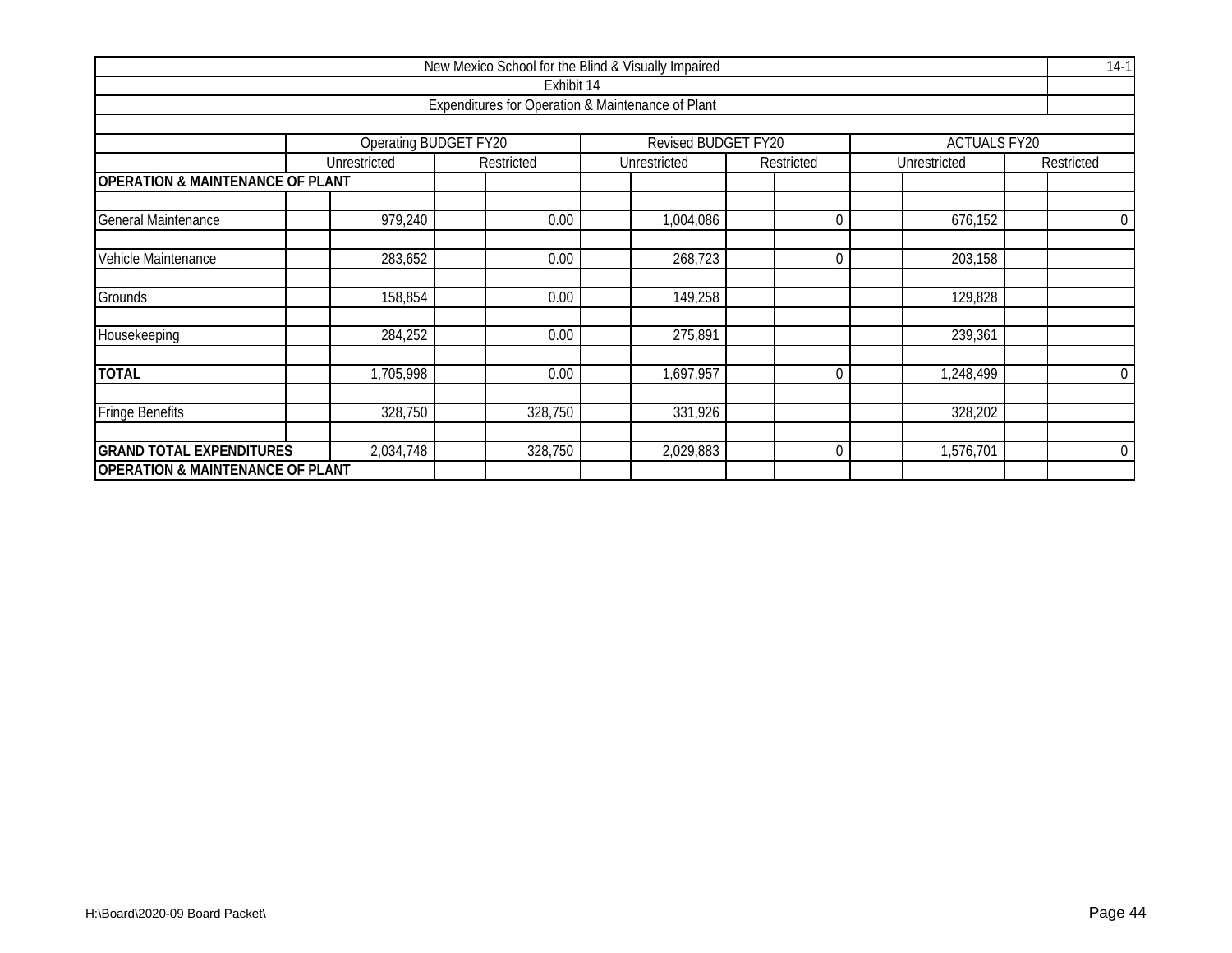|                                 |     |                       |            | New Mexico School for the Blind & Visually Impaired |            |                     |     |                  |                  |                     |            | $14-2$     |
|---------------------------------|-----|-----------------------|------------|-----------------------------------------------------|------------|---------------------|-----|------------------|------------------|---------------------|------------|------------|
|                                 |     |                       |            | Exhibit 14                                          |            |                     |     |                  |                  |                     |            |            |
|                                 |     |                       |            | Expenditures for Operation & Maintenance of Plant   |            |                     |     |                  |                  |                     |            |            |
|                                 |     |                       |            |                                                     |            |                     |     |                  |                  |                     |            |            |
|                                 |     | Operating BUDGET FY20 |            |                                                     |            | Revised BUDGET FY20 |     |                  |                  | <b>ACTUALS FY20</b> |            |            |
|                                 |     | Unrestricted          |            | Restricted                                          |            | Unrestricted        |     | Restricted       |                  | Unrestricted        |            | Restricted |
|                                 | FTE | Amount                | <b>FTE</b> | Amount                                              | <b>FTE</b> | Amount              | FTE | Amount           | <b>FTE</b>       | Amount              | <b>FTE</b> | Amount     |
| <b>GENERAL MAINTENANCE</b>      |     |                       |            |                                                     |            |                     |     |                  |                  |                     |            |            |
| <b>Professional Salaries</b>    | 1.0 | 75,110                |            |                                                     | 1.0        | 119,497             |     |                  | 1.0              | 75,110              |            |            |
| Assistant/Supervisor Salaries   | 0.0 | $\Omega$              |            |                                                     | 0.0        |                     |     |                  | $\overline{0.0}$ |                     |            |            |
| Secretarial & Clerical Salaries |     |                       |            |                                                     |            |                     |     |                  |                  |                     |            |            |
| <b>Technician Salaries</b>      | 5.0 | 199,731               |            |                                                     | 5.0        | 198,400             |     |                  | 5.0              | 189,587             |            |            |
| Other Salaries - Part Time/Temp |     |                       |            |                                                     |            |                     |     |                  |                  |                     |            |            |
| <b>Supplies</b>                 |     | 106,000               |            |                                                     |            | 102,300             |     |                  |                  | 45,703              |            |            |
| Travel                          |     | 2,500                 |            |                                                     |            | 1,657               |     |                  |                  | 657                 |            |            |
| Training                        |     | 5,800                 |            |                                                     |            | 3,800               |     |                  |                  | 640                 |            |            |
| Equipment                       |     | $\mathbf 0$           |            |                                                     |            | $\mathbf{0}$        |     |                  |                  | $\mathbf{0}$        |            |            |
| Food & Beverage                 |     | 600                   |            |                                                     |            | 600                 |     |                  |                  | 289                 |            |            |
| Dues/Subscriptions/Books        |     | 350                   |            |                                                     |            | $\overline{225}$    |     |                  |                  | $\overline{225}$    |            |            |
| <b>Contracted Repairs</b>       |     | 30,000                |            |                                                     |            | 24,000              |     |                  |                  | 7,451               |            |            |
| <b>Contracted Services</b>      |     | 78,500                |            |                                                     |            | 78,500              |     |                  |                  | 39,816              |            |            |
| In-house Repairs                |     | $\mathbf 0$           |            |                                                     |            |                     |     |                  |                  |                     |            |            |
| Plant Utilities - Electric      |     | 270,700               |            |                                                     |            | 270,700             |     |                  |                  | 214,702             |            |            |
| Plant Utilities - Natural Gas   |     | 81,000                |            |                                                     |            | 81,000              |     |                  |                  | 23,728              |            |            |
| Plant Utilities - Water         |     | 80,000                |            |                                                     |            | 80,000              |     |                  |                  | 51,848              |            |            |
| Plant Utilities - Cable         |     | 5,800                 |            |                                                     |            | 5,800               |     |                  |                  | 3,206               |            |            |
| Risk Mgt. - Boiler              |     | 1,196                 |            |                                                     |            | 1,196               |     |                  |                  | $\mathbf{0}$        |            |            |
| Risk Mgt. - General Liability   |     |                       |            |                                                     |            |                     |     |                  |                  |                     |            |            |
| Risk Mgt. - Property Insurance  |     | 41,953                |            |                                                     |            | 36,243              |     |                  |                  | 23,021              |            |            |
| Equipment Rental/Lease          |     | $\theta$              |            |                                                     |            | 168                 |     |                  |                  | 168                 |            |            |
| <b>TOTAL</b>                    | 6.0 | 979,240               |            |                                                     | 6.0        | 1,004,086           |     | $\boldsymbol{0}$ | 6.0              | 676,152             |            | $0\,$      |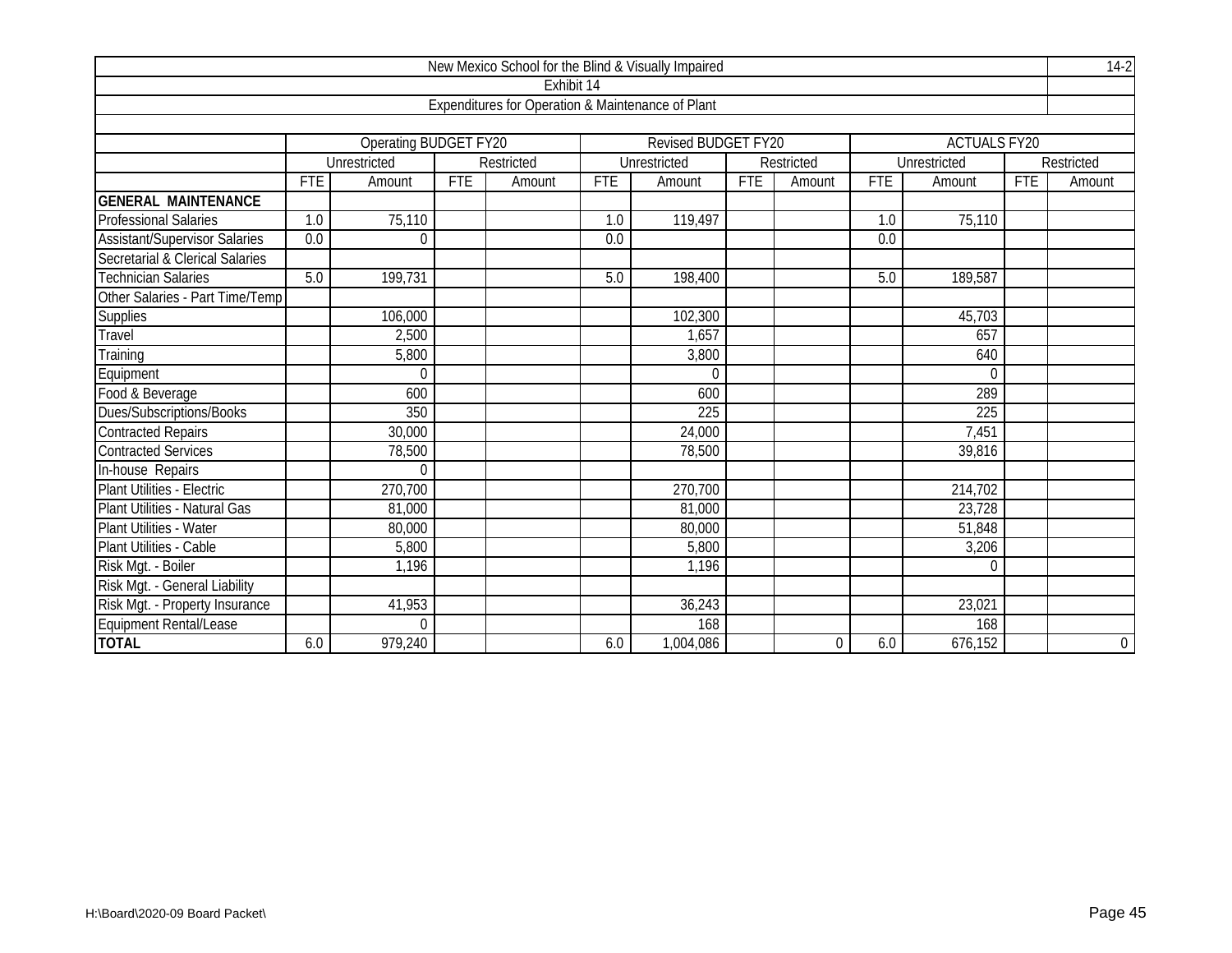|                                      |                                                                     |              |            |                                                   |            | New Mexico School for the Blind & Visually Impaired |            |            |            |              |            | $14-3$     |  |  |  |
|--------------------------------------|---------------------------------------------------------------------|--------------|------------|---------------------------------------------------|------------|-----------------------------------------------------|------------|------------|------------|--------------|------------|------------|--|--|--|
|                                      |                                                                     |              |            | Exhibit 14                                        |            |                                                     |            |            |            |              |            |            |  |  |  |
|                                      |                                                                     |              |            | Expenditures for Operation & Maintenance of Plant |            |                                                     |            |            |            |              |            |            |  |  |  |
|                                      |                                                                     |              |            |                                                   |            |                                                     |            |            |            |              |            |            |  |  |  |
|                                      | Operating BUDGET FY20<br>Revised BUDGET FY20<br><b>ACTUALS FY20</b> |              |            |                                                   |            |                                                     |            |            |            |              |            |            |  |  |  |
|                                      |                                                                     | Unrestricted |            | Restricted                                        |            | Unrestricted                                        |            | Restricted |            | Unrestricted |            | Restricted |  |  |  |
|                                      | <b>FTE</b>                                                          | Amount       | <b>FTE</b> | Amount                                            | <b>FTE</b> | Amount                                              | <b>FTE</b> | Amount     | <b>FTE</b> | Amount       | <b>FTE</b> | Amount     |  |  |  |
| <b>VEHICLE MAINTENANCE</b>           |                                                                     |              |            |                                                   |            |                                                     |            |            |            |              |            |            |  |  |  |
| <b>Professional Salaries</b>         |                                                                     |              |            |                                                   |            |                                                     |            |            |            |              |            |            |  |  |  |
| <b>Assistant/Supervisor Salaries</b> |                                                                     |              |            |                                                   |            |                                                     |            |            |            |              |            |            |  |  |  |
| Secretarial & Clerical Salaries      |                                                                     |              |            |                                                   |            |                                                     |            |            |            |              |            |            |  |  |  |
| <b>Technician Salaries</b>           | 1.0                                                                 | 53,153       |            |                                                   | 1.0        | 59,920                                              |            |            | 1.0        | 53,032       |            |            |  |  |  |
| Other Salaries - Part Time/Temp      |                                                                     |              |            |                                                   |            |                                                     |            |            |            |              |            |            |  |  |  |
| Supplies                             |                                                                     | 30,500       |            |                                                   |            | 27,567                                              |            |            |            | 26,022       |            |            |  |  |  |
| Travel                               |                                                                     | 1,000        |            |                                                   |            | $\mathbf 0$                                         |            |            |            | $\theta$     |            |            |  |  |  |
| Training                             |                                                                     |              |            |                                                   |            | $\mathbf 0$                                         |            |            |            | $\mathbf{0}$ |            |            |  |  |  |
| Equipment                            |                                                                     | $\theta$     |            |                                                   |            | $\theta$                                            |            |            |            | $\Omega$     |            |            |  |  |  |
| Vehicle Exp - Gasoline Fuel          |                                                                     | 118,100      |            |                                                   |            | 99,768                                              |            |            |            | 61,954       |            |            |  |  |  |
| Vehicle Exp - Diesel Fuel            |                                                                     | 20,000       |            |                                                   |            | 15,298                                              |            |            |            | 10,145       |            |            |  |  |  |
| Vehicle Exp - Oil                    |                                                                     |              |            |                                                   |            |                                                     |            |            |            |              |            |            |  |  |  |
| <b>Contracted Repairs</b>            |                                                                     | 49,000       |            |                                                   |            | 49,000                                              |            |            |            | 35,902       |            |            |  |  |  |
| <b>Contracted Services</b>           |                                                                     | 5,827        |            |                                                   |            | 5,827                                               |            |            |            | 4,759        |            |            |  |  |  |
| Risk Mgt - Auto Liability            |                                                                     | 2,019        |            |                                                   |            | 3,337                                               |            |            |            | 3,337        |            |            |  |  |  |
| Risk Mgt - Auto Phys Damage          |                                                                     | 4,053        |            |                                                   |            | 8,007                                               |            |            |            | 8,007        |            |            |  |  |  |
| <b>TOTAL</b>                         | 1.0                                                                 | 283,652      |            |                                                   | 1.0        | 268,723                                             |            | 0          | 1.0        | 203,158      |            |            |  |  |  |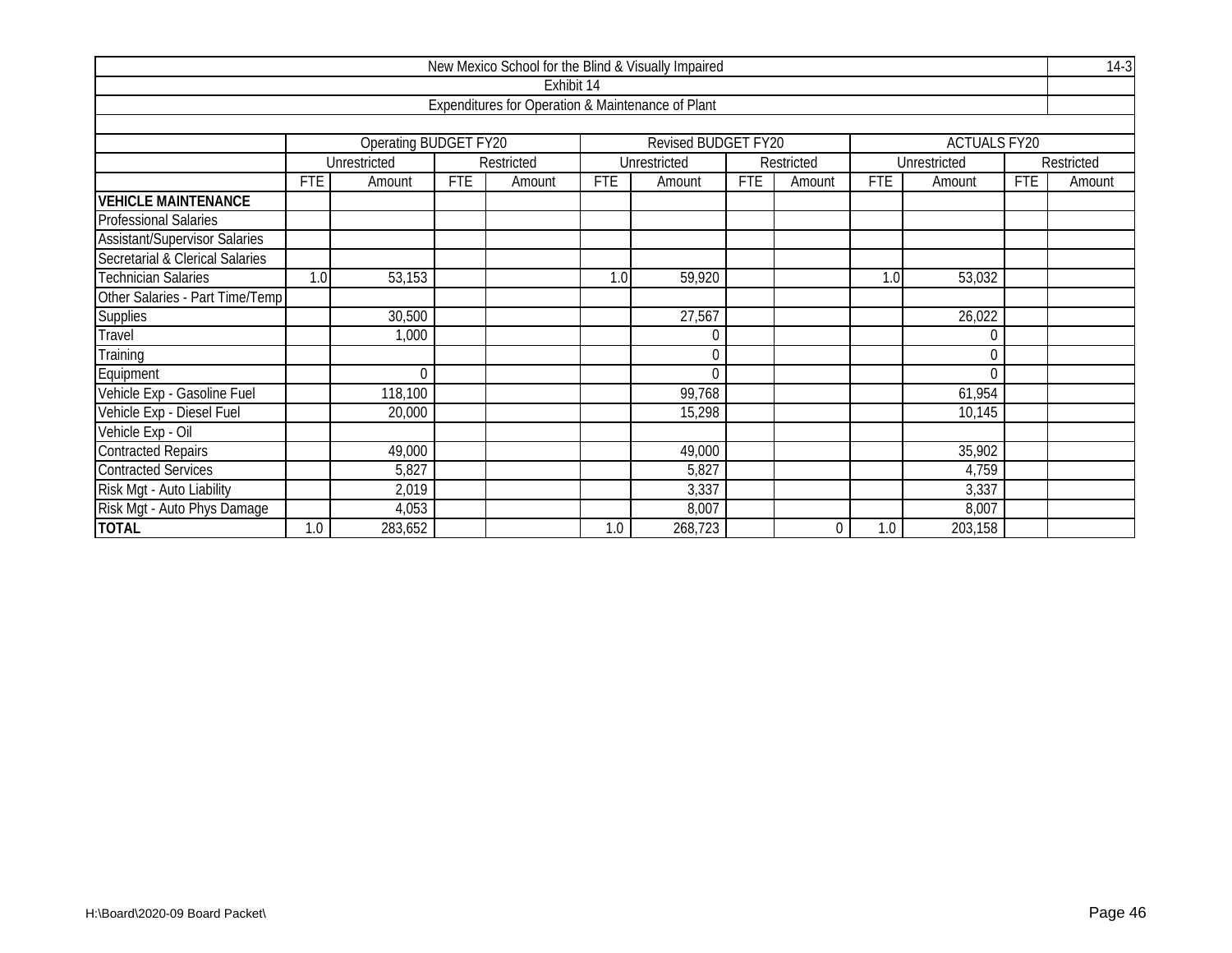|                                      |            |                       |     |                                                   |            | New Mexico School for the Blind & Visually Impaired |            |        |            |                     |            | $14-4$ |
|--------------------------------------|------------|-----------------------|-----|---------------------------------------------------|------------|-----------------------------------------------------|------------|--------|------------|---------------------|------------|--------|
|                                      |            |                       |     | Exhibit 14                                        |            |                                                     |            |        |            |                     |            |        |
|                                      |            |                       |     | Expenditures for Operation & Maintenance of Plant |            |                                                     |            |        |            |                     |            |        |
|                                      |            |                       |     |                                                   |            |                                                     |            |        |            |                     |            |        |
|                                      |            | Operating BUDGET FY20 |     |                                                   |            | Revised BUDGET FY20                                 |            |        |            | <b>ACTUALS FY20</b> |            |        |
|                                      | <b>FTE</b> | Amount                | FTE | Amount                                            | <b>FTE</b> | Amount                                              | <b>FTE</b> | Amount | <b>FTE</b> | Amount              | <b>FTE</b> | Amount |
| <b>GROUNDS</b>                       |            |                       |     |                                                   |            |                                                     |            |        |            |                     |            |        |
| <b>Professional Salaries</b>         |            |                       |     |                                                   |            |                                                     |            |        |            |                     |            |        |
| <b>Assistant/Supervisor Salaries</b> |            |                       |     |                                                   |            |                                                     |            |        |            |                     |            |        |
| Secretarial & Clerical Salaries      |            |                       |     |                                                   |            |                                                     |            |        |            |                     |            |        |
| <b>Technician Salaries</b>           | 4.0        | 128,074               |     |                                                   | 4.0        | 120,078                                             |            |        | 4.0        | 112,721             |            |        |
| Other Salaries - Part Time/Temp      |            |                       |     |                                                   |            |                                                     |            |        |            |                     |            |        |
| <b>Supplies</b>                      |            | 28,000                |     |                                                   |            | 28,199                                              |            |        |            | 16,779              |            |        |
| <b>Travel</b>                        |            | 1,800                 |     |                                                   |            | 528                                                 |            |        |            | 28                  |            |        |
| Training                             |            | 980                   |     |                                                   |            | 204                                                 |            |        |            | 204                 |            |        |
| Equipment                            |            | $\mathbf 0$           |     |                                                   |            | $\mathbf 0$                                         |            |        |            | $\boldsymbol{0}$    |            |        |
| <b>Contracted Services</b>           |            | $\theta$              |     |                                                   |            | $\theta$                                            |            |        |            | $\overline{0}$      |            |        |
| Food & Beverage                      |            | $\theta$              |     |                                                   |            |                                                     |            |        |            |                     |            |        |
| Equipment rental/lease               |            | $\overline{0}$        |     |                                                   |            | 249                                                 |            |        |            | 96                  |            |        |
| <b>TOTAL</b>                         | 4.0        | 158,854               |     |                                                   | 4.0        | 149,258                                             |            |        | 4.0        | 129,828             |            |        |
|                                      |            |                       |     |                                                   |            |                                                     |            |        |            |                     |            |        |
| <b>HOUSEKEEPING</b>                  |            |                       |     |                                                   |            |                                                     |            |        |            |                     |            |        |
| <b>Professional Salaries</b>         |            |                       |     |                                                   |            |                                                     |            |        |            |                     |            |        |
| <b>Assistant/Supervisor Salaries</b> |            |                       |     |                                                   |            |                                                     |            |        |            |                     |            |        |
| Secretarial & Clerical Salaries      |            |                       |     |                                                   |            |                                                     |            |        |            |                     |            |        |
| <b>Technician Salaries</b>           | 8.0        | 239,502               |     |                                                   | 8.0        | 231,546                                             |            |        | 8.0        | 210,008             |            |        |
| Other Salaries - Part Time/Temp      |            |                       |     |                                                   |            | 1,702                                               |            |        |            | 1,702               |            |        |
| Supplies                             |            | 40,650                |     |                                                   |            | 39,642                                              |            |        |            | 27,651              |            |        |
| Travel                               |            | 1,100                 |     |                                                   |            | 1,000                                               |            |        |            | 0                   |            |        |
| Training                             |            | 3,000                 |     |                                                   |            | 2,000                                               |            |        |            | $\mathbf{0}$        |            |        |
| Equipment                            |            | $\theta$              |     |                                                   |            |                                                     |            |        |            |                     |            |        |
| <b>Janitorial Contracts</b>          |            |                       |     |                                                   |            |                                                     |            |        |            |                     |            |        |
| Other (Rentals and Misc.)            |            |                       |     |                                                   |            |                                                     |            |        |            |                     |            |        |
| <b>TOTAL</b>                         | 8.0        | 284,252               |     |                                                   | 8.0        | 275,891                                             |            |        | 8.0        | 239,361             |            |        |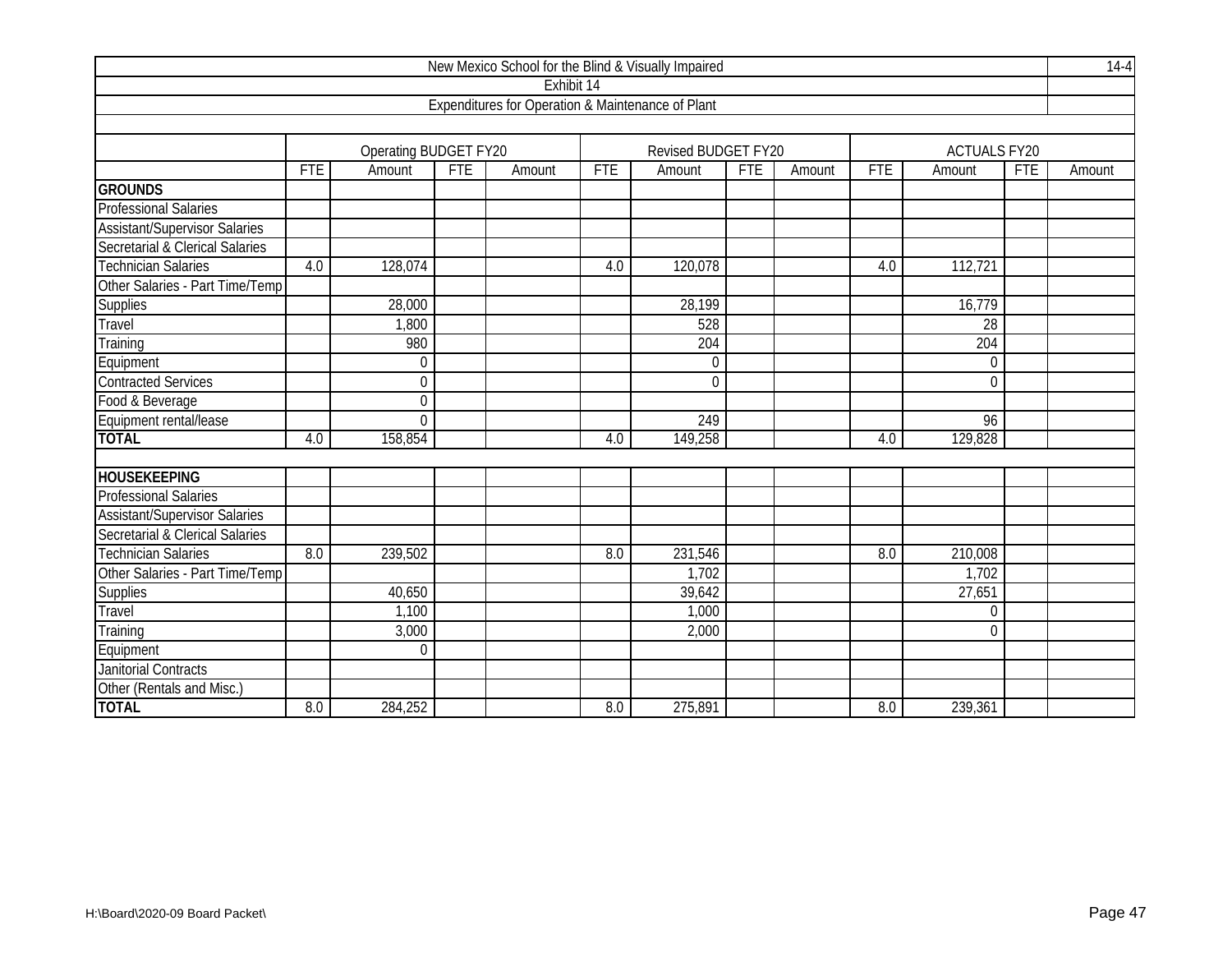|                                      |                  |                       |                  | New Mexico School for the Blind & Visually Impaired |                  |                            |                  |                |                  |                     |                  | $14-5$           |
|--------------------------------------|------------------|-----------------------|------------------|-----------------------------------------------------|------------------|----------------------------|------------------|----------------|------------------|---------------------|------------------|------------------|
|                                      |                  |                       |                  | Exhibit 14                                          |                  |                            |                  |                |                  |                     |                  |                  |
|                                      |                  |                       |                  | Expenditures for Operation & Maintenance of Plant   |                  |                            |                  |                |                  |                     |                  |                  |
|                                      |                  |                       |                  |                                                     |                  |                            |                  |                |                  |                     |                  |                  |
|                                      |                  | Operating BUDGET FY20 |                  |                                                     |                  | <b>Revised BUDGET FY20</b> |                  |                |                  | <b>ACTUALS FY20</b> |                  |                  |
|                                      |                  | Unrestricted          |                  | Restricted                                          |                  | Unrestricted               |                  | Restricted     |                  | Unrestricted        |                  | Restricted       |
|                                      | <b>FTE</b>       | Amount                | <b>FTE</b>       | Amount                                              | <b>FTE</b>       | Amount                     | <b>FTE</b>       | Amount         | <b>FTE</b>       | Amount              | <b>FTE</b>       | Amount           |
| <b>DETAILS</b>                       |                  |                       |                  |                                                     |                  |                            |                  |                |                  |                     |                  |                  |
| <b>Professional Salaries</b>         | 1.0              | 75,110                | $\overline{0.0}$ | 0                                                   | 1.0              | 119,497                    | 0.0              | $\mathbf 0$    | 1.0              | 75,110              | 0.0              | $\Omega$         |
| <b>Assistant/Supervisor Salaries</b> | 0.0              | $\Omega$              | 0.0              | $\overline{0}$                                      | $\overline{0.0}$ | $\mathbf{0}$               | $\overline{0.0}$ | $\overline{0}$ | 0.0              | $\theta$            | $\overline{0.0}$ | $\mathbf 0$      |
| Secretarial & Clerical Salaries      | 0.0              | $\Omega$              | 0.0              | $\overline{0}$                                      | $\overline{0.0}$ | $\overline{0}$             | 0.0              | $\overline{0}$ | 0.0              | $\Omega$            | 0.0              | $\overline{0}$   |
| <b>Technician Salaries</b>           | 18.0             | 620,459               | 0.0              | 0                                                   | 18.0             | 609,943                    | $\overline{0.0}$ | $\theta$       | 18.0             | 565,347             | 0.0              | $\overline{0}$   |
| Other Salaries - Part Time/Temp      | $\overline{0.0}$ | $\Omega$              | 0.0              | 0                                                   | $\overline{0.0}$ | 1,702                      | 0.0              | $\theta$       | 0.0              | 1,702               | 0.0              | $\overline{0}$   |
| Supplies                             | 0.0              | 205,150               | 0.0              | $\overline{0}$                                      | $\overline{0.0}$ | 197,708                    | 0.0              | $\theta$       | $\overline{0.0}$ | 116,156             | 0.0              | $\overline{0}$   |
| Travel                               | 0.0              | 6,400                 | 0.0              | $\mathbf 0$                                         | 0.0              | 3,185                      | 0.0              | $\overline{0}$ | 0.0              | 685                 | 0.0              | $\mathbf 0$      |
| Training                             | $\overline{0.0}$ | 9,780                 | $\overline{0.0}$ | $\mathbf 0$                                         | $\overline{0.0}$ | 6,004                      | $\overline{0.0}$ | $\mathbf 0$    | 0.0              | 844                 | $\overline{0.0}$ | $\boldsymbol{0}$ |
| Equipment                            | 0.0              | $\overline{0}$        | 0.0              | $\mathbf 0$                                         | 0.0              | $\mathbf{0}$               | 0.0              | $\Omega$       | 0.0              | $\Omega$            | 0.0              | $\overline{0}$   |
| Equipment rental/lease               | 0.0              | $\Omega$              | $\overline{0.0}$ | $\mathbf 0$                                         | $\overline{0.0}$ | 417                        | 0.0              | $\Omega$       | 0.0              | 264                 | 0.0              | $\mathbf 0$      |
| Food & Beverage                      | 0.0              | 600                   | $\overline{0.0}$ | $\overline{0}$                                      | 0.0              | 600                        | 0.0              | $\overline{0}$ | 0.0              | 289                 | 0.0              | $\overline{0}$   |
| Dues/Subscriptions/Books             | $\overline{0.0}$ | 350                   | 0.0              | $\overline{0}$                                      | $\overline{0.0}$ | 225                        | $\overline{0.0}$ | $\overline{0}$ | $\overline{0.0}$ | $\overline{225}$    | $\overline{0.0}$ | $\overline{0}$   |
| <b>Contracted Repairs</b>            | 0.0              | 79,000                | $\overline{0.0}$ | $\mathbf 0$                                         | 0.0              | 73,000                     | 0.0              | $\overline{0}$ | 0.0              | 43,353              | 0.0              | $\mathbf 0$      |
| <b>Contracted Services</b>           | 0.0              | 84,327                | $\overline{0.0}$ | $\overline{0}$                                      | $\overline{0.0}$ | 84,327                     | $\overline{0.0}$ | $\overline{0}$ | $\overline{0.0}$ | 44,574              | 0.0              | $\overline{0}$   |
| In-house Repairs                     | 0.0              | $\Omega$              | $\overline{0}$   | 0                                                   | $\overline{0}$   | 0                          | $\Omega$         | $\overline{0}$ | $\mathbf 0$      | $\theta$            | $\Omega$         | $\mathbf 0$      |
| <b>Janitorial Contracts</b>          | $\overline{0.0}$ | $\Omega$              | 0.0              | $\overline{0}$                                      | $\overline{0.0}$ | $\overline{0}$             | 0.0              | $\mathbf{0}$   | 0.0              | $\overline{0}$      | $\overline{0.0}$ | $\boldsymbol{0}$ |
| Plant Utilities - Electric           | 0.0              | 270,700               | 0.0              | $\overline{0}$                                      | 0.0              | 270,700                    | 0.0              | $\theta$       | 0.0              | 214,702             | 0.0              | $\overline{0}$   |
| Plant Utilities - Natural Gas        | $\overline{0.0}$ | 81,000                | $\overline{0.0}$ | $\overline{0}$                                      | 0.0              | 81,000                     | $\overline{0.0}$ | $\overline{0}$ | $\overline{0.0}$ | 23,728              | $\overline{0.0}$ | $\overline{0}$   |
| Plant Utilities - Water              | 0.0              | 80,000                | 0.0              | $\mathbf 0$                                         | 0.0              | 80,000                     | 0.0              | $\overline{0}$ | 0.0              | 51,848              | 0.0              | $\overline{0}$   |
| Plant Utilities - Cable              | $\overline{0.0}$ | 5,800                 | $\overline{0.0}$ | $\mathbf 0$                                         | $\overline{0.0}$ | 5,800                      | $\overline{0.0}$ | $\overline{0}$ | $\overline{0.0}$ | 3,206               | $\overline{0.0}$ | $\overline{0}$   |
| Risk Mgt. - Boiler                   | 0.0              | 1,196                 | 0.0              | $\mathbf 0$                                         | 0.0              | 1,196                      | 0.0              | $\Omega$       | 0.0              | $\theta$            | 0.0              | $\mathbf 0$      |
| Risk Mgt. - General Liability        | 0.0              | $\Omega$              | 0.0              | $\overline{0}$                                      | 0.0              | $\Omega$                   | 0.0              | $\Omega$       | 0.0              | $\Omega$            | 0.0              | $\overline{0}$   |
| Risk Mgt. - Property Insurance       | 0.0              | 41,953                | 0.0              | $\overline{0}$                                      | 0.0              | 36,243                     | 0.0              | $\overline{0}$ | 0.0              | 23,021              | 0.0              | $\mathbf 0$      |
| Vehicle Exp - Gasoline Fuel          | 0.0              | 118,100               | $\overline{0.0}$ | $\mathbf 0$                                         | 0.0              | 99,768                     | 0.0              | $\mathbf 0$    | 0.0              | 61,954              | 0.0              | $\overline{0}$   |
| Vehicle Exp - Diesel Fuel            | 0.0              | 20,000                | 0.0              | $\overline{0}$                                      | 0.0              | 15,298                     | 0.0              | $\overline{0}$ | 0.0              | 10,145              | 0.0              | $\overline{0}$   |
| Vehicle Exp - Oil                    | 0.0              | $\Omega$              | 0.0              | 0                                                   | 0.0              | $\overline{0}$             | 0.0              | $\Omega$       | 0.0              | $\theta$            | 0.0              | $\overline{0}$   |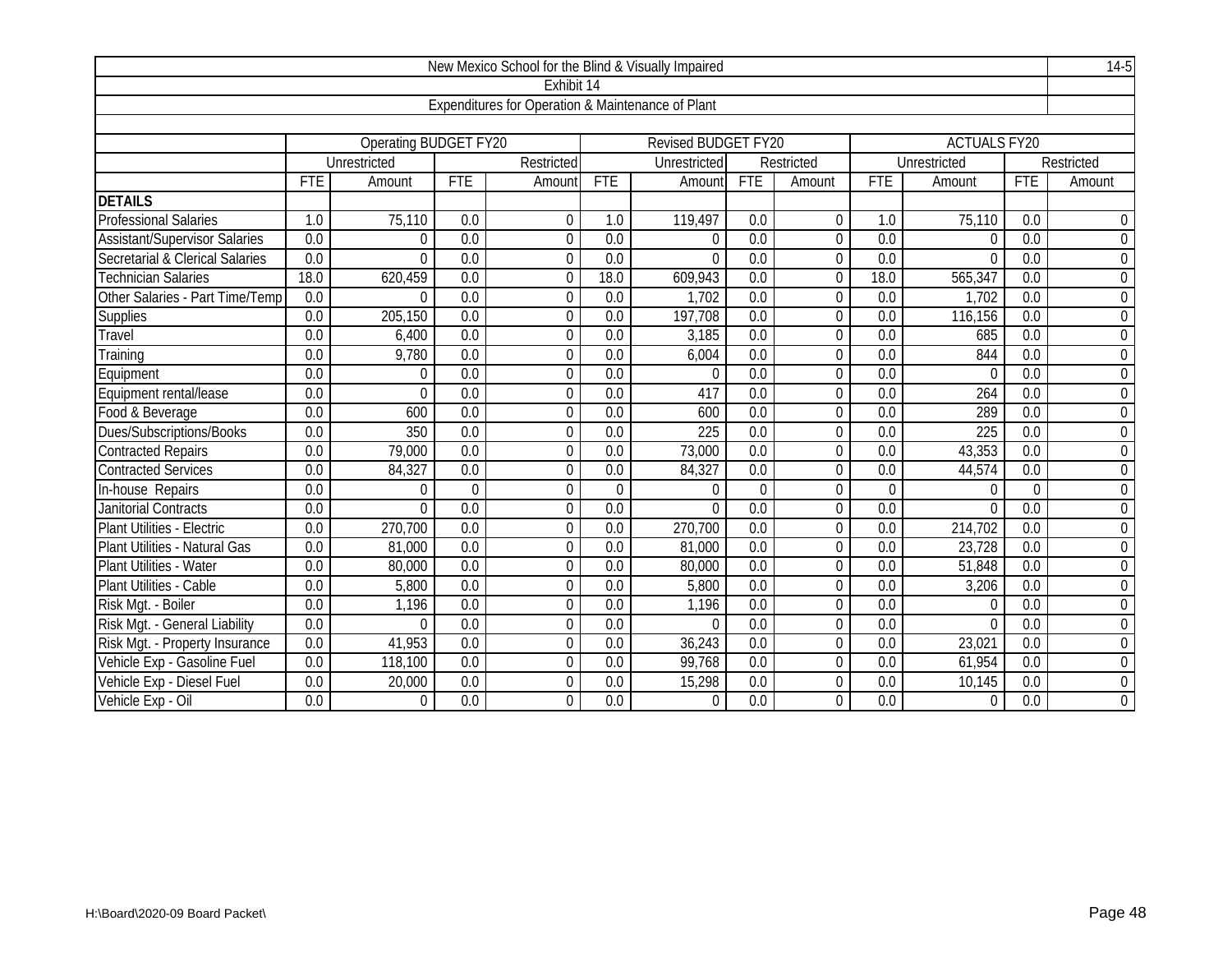| New Mexico School for the Blind & Visually Impaired |                                                                     |              |            |        |      |                            |            |              |      |           |            | $14-6$         |  |
|-----------------------------------------------------|---------------------------------------------------------------------|--------------|------------|--------|------|----------------------------|------------|--------------|------|-----------|------------|----------------|--|
| Exhibit 14                                          |                                                                     |              |            |        |      |                            |            |              |      |           |            |                |  |
| Expenditures for Operation & Maintenance of Plant   |                                                                     |              |            |        |      |                            |            |              |      |           |            |                |  |
|                                                     |                                                                     |              |            |        |      |                            |            |              |      |           |            |                |  |
|                                                     | Operating BUDGET FY20<br>Revised BUDGET FY20<br><b>ACTUALS FY20</b> |              |            |        |      |                            |            |              |      |           |            |                |  |
|                                                     |                                                                     | Unrestricted | Restricted |        |      | Unrestricted<br>Restricted |            | Unrestricted |      |           | Restricted |                |  |
|                                                     | FTE.                                                                | Amount       | <b>FTE</b> | Amount | FTE. | Amount                     | <b>FTE</b> | Amount       | FTE  | Amount    | <b>FTE</b> | Amount         |  |
| <b>DETAILS (Continued)</b>                          |                                                                     |              |            |        |      |                            |            |              |      |           |            |                |  |
| Vehicle Exp - Gen Parts/Repairs                     | 0.0                                                                 |              | 0.0        |        | 0.0  |                            | 0.0        |              | 0.0  |           | 0.0        |                |  |
| Risk Mgt - Auto Liability                           | 0.0                                                                 | 2,019        | 0.0        |        | 0.0  | 3,337                      | 0.0        |              | 0.0  | 3,337     | 0.0        | $\Omega$       |  |
| Risk Mgt - Auto Phys Damage                         | 0.0 <sub>1</sub>                                                    | 4,053        | 0.0        |        | 0.0  | 8,007                      | 0.0        |              | 0.0  | 8,007     | 0.0        | $\overline{0}$ |  |
| Other (Rentals and Misc.)                           | 0.0                                                                 |              | 0.0        |        | 0.0  |                            | 0.0        |              | 0.0  |           | 0.0        | $\overline{0}$ |  |
| <b>TOTAL</b>                                        | 19.0                                                                | ,705,998     | 0.0        |        | 19.0 | 697,957                    | 0.0        |              | 19.0 | 1,248,499 | 0.0        | $\overline{0}$ |  |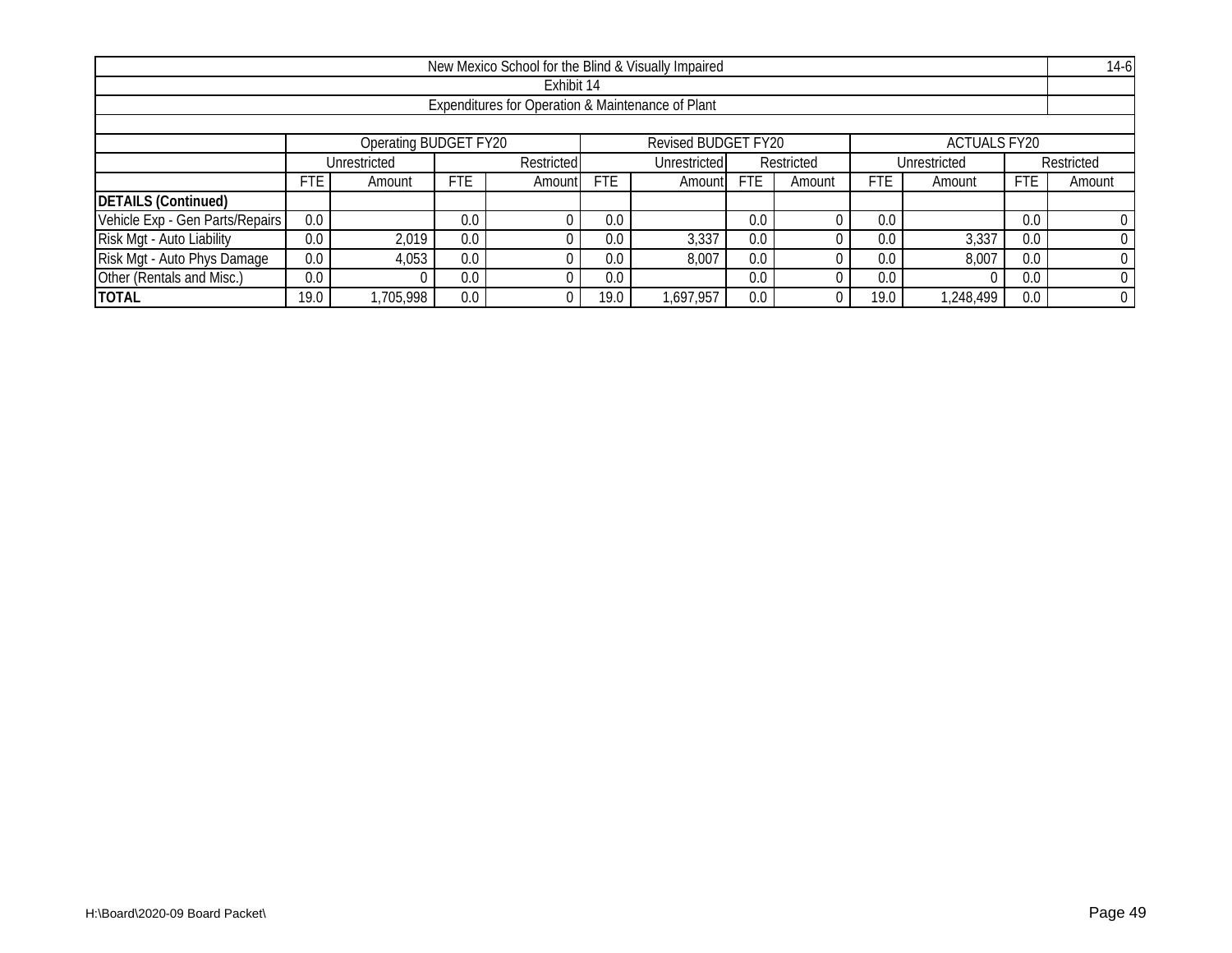| New Mexico School for the Blind & Visually Impaired |                         |                       |                        |
|-----------------------------------------------------|-------------------------|-----------------------|------------------------|
| Exhibit I                                           | $I-1$                   |                       |                        |
| Summary of Plant Funds Capital Outlay               |                         |                       |                        |
|                                                     |                         |                       |                        |
|                                                     | <b>Operating BUDGET</b> | <b>Revised BUDGET</b> | <b>ACTUALS</b>         |
|                                                     | <b>FY20</b>             | <b>FY20</b>           | <b>FY20</b>            |
| Major Projects:                                     |                         |                       |                        |
| <b>Total Receipts Restricted to Major Projects</b>  |                         |                       |                        |
| PSFA P-14-019 (Gym)                                 | 0                       | 2,376,209             | 1,066,114              |
| Superintendent Residence SB280                      | $\mathbf 0$             | 691,515               | 691,515                |
| PSFA P-14-020 (Sacramento Dormitory)                | $\mathbf 0$             | 229,442               | 53,192                 |
| PSFA P-14-021 (Recreation Center)                   | $\Omega$                | 418,679               | 95,202                 |
| PSFA P-14-025 (HB560)                               | 0                       | 200,667               | 200,667                |
| PSFA P-15-009 (Garrett Dorm)                        | 0                       | 1,421,141             | 109,374                |
| PSFA Project #T20-017 School Security               |                         | 166,652               | 4,634                  |
| Tapia Building                                      |                         | 0                     | 0                      |
| Infrastructure Appn SB280                           |                         | 348,675               | 348,675                |
| <b>Total Major Project Receipts</b>                 |                         | 5,852,979             | 2,569,373              |
|                                                     |                         |                       |                        |
| Minor Projects:                                     |                         |                       |                        |
| <b>Total Receipts Restricted to Minor Projects</b>  |                         |                       |                        |
| Improvement Land & Buildings                        |                         | 0                     |                        |
| <b>Total Minor Project Receipts</b>                 |                         | $\mathbf 0$           |                        |
| <b>Total Receipts</b>                               | 0                       | 5,852,979             | 2,569,373              |
|                                                     |                         |                       |                        |
| <b>Beginning Balances:</b>                          |                         |                       |                        |
|                                                     |                         |                       |                        |
| <b>Total Beginning Balances</b>                     | 0                       | 0                     | 0                      |
|                                                     |                         |                       |                        |
| <b>Total Available</b>                              | 0                       | 5,852,979             | 2,569,373              |
|                                                     |                         |                       |                        |
| Expenditures:                                       |                         |                       |                        |
| Major Capital Outlay                                |                         |                       |                        |
| Gymnasium                                           |                         | 2,986,209             | 1,156,630              |
| Quimby Natatorium                                   |                         | 990,211               | 356,047                |
| Superintendent Residence                            |                         | 691,515               | 20,956                 |
| Sacramento Dormitory                                |                         | 229,442               | 53,192                 |
| <b>Recreation Center</b>                            |                         | 418,679               | 95,202                 |
| Site Improvements                                   |                         | 200,667               | 200,667                |
| <b>Garrett Dormitory</b>                            |                         | 1,421,141             | 109,374                |
| PSFA Project #T20-017 School Security               |                         | 333,304               | 9,269                  |
| Tapia Building                                      |                         |                       | 0                      |
| Infrastructure Appn SB280                           |                         | 348,675               | 17,513                 |
| <b>Total Major Project Expenditures</b>             | 0                       | 7,619,843             | $\overline{2,}018,850$ |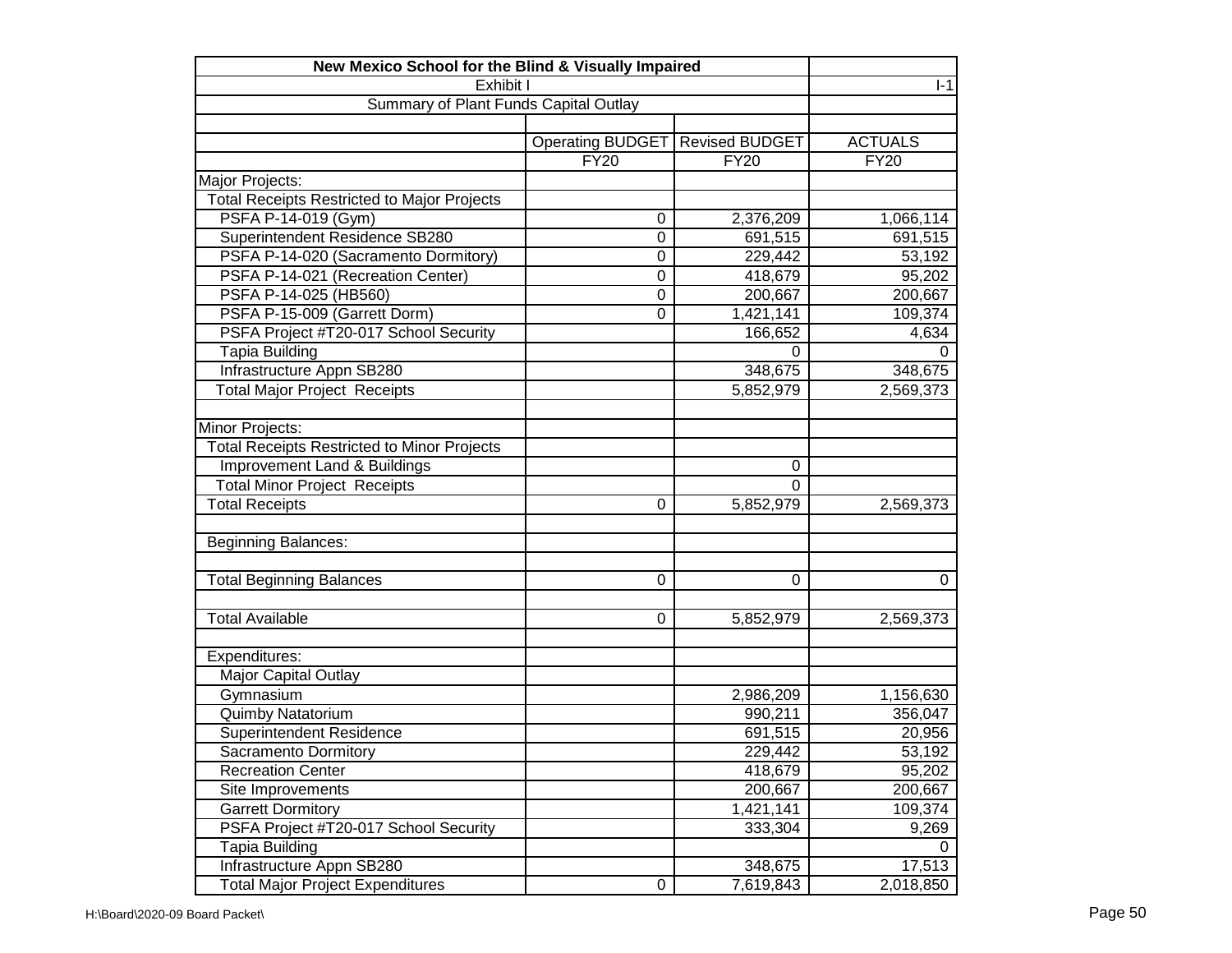| Minor Capital Outlay - Unrestricted                     |             |             |            |
|---------------------------------------------------------|-------------|-------------|------------|
| <b>Automotive Capital</b>                               | 0           | 115,560     | 115,560    |
| Instruction and General Equipment                       | 0           | 34,379      | 34,264     |
| <b>Instruction and General Furniture &amp; Fixtures</b> |             | 0           |            |
| Improvement Land & Buildings                            | 1,307,000   | 150,061     | 70,108     |
| <b>Total Minor Project Expenditures</b>                 | 1,307,000   | 300,000     | 219,932    |
| <b>Total Expenditures</b>                               | 1,307,000   | 7,919,843   | 2,238,782  |
| Transfers:                                              |             |             |            |
| Transfers (to) from Retirement of Debt                  |             |             |            |
| Transfers (to) from Major                               |             |             |            |
| Transfers (to) from I&G                                 | (1,307,000) | (2,066,863) | (671, 130) |
| Transfer (to) from Renewal & Replacement                |             |             |            |
| Total Net Transfers (Exh 1)                             | (1,307,000) | (2,066,863) | (671, 130) |
| <b>Ending Balance</b>                                   | 0           | $\Omega$    | 1,001,721  |
| <b>Totals</b>                                           |             |             |            |
| Revenues                                                | 0           | 5,852,979   | 2,569,373  |
| Beginning Balance                                       | 0           |             |            |
| <b>Total Available</b>                                  | 0           | 5,852,979   | 2,569,373  |
| Expenditures                                            | 0           | 7,919,843   | 2,238,782  |
| <b>Transfers</b>                                        | 0           | (2,066,863) | (671, 130) |
| <b>Ending Balance</b>                                   | 0           | $\Omega$    | 1,001,721  |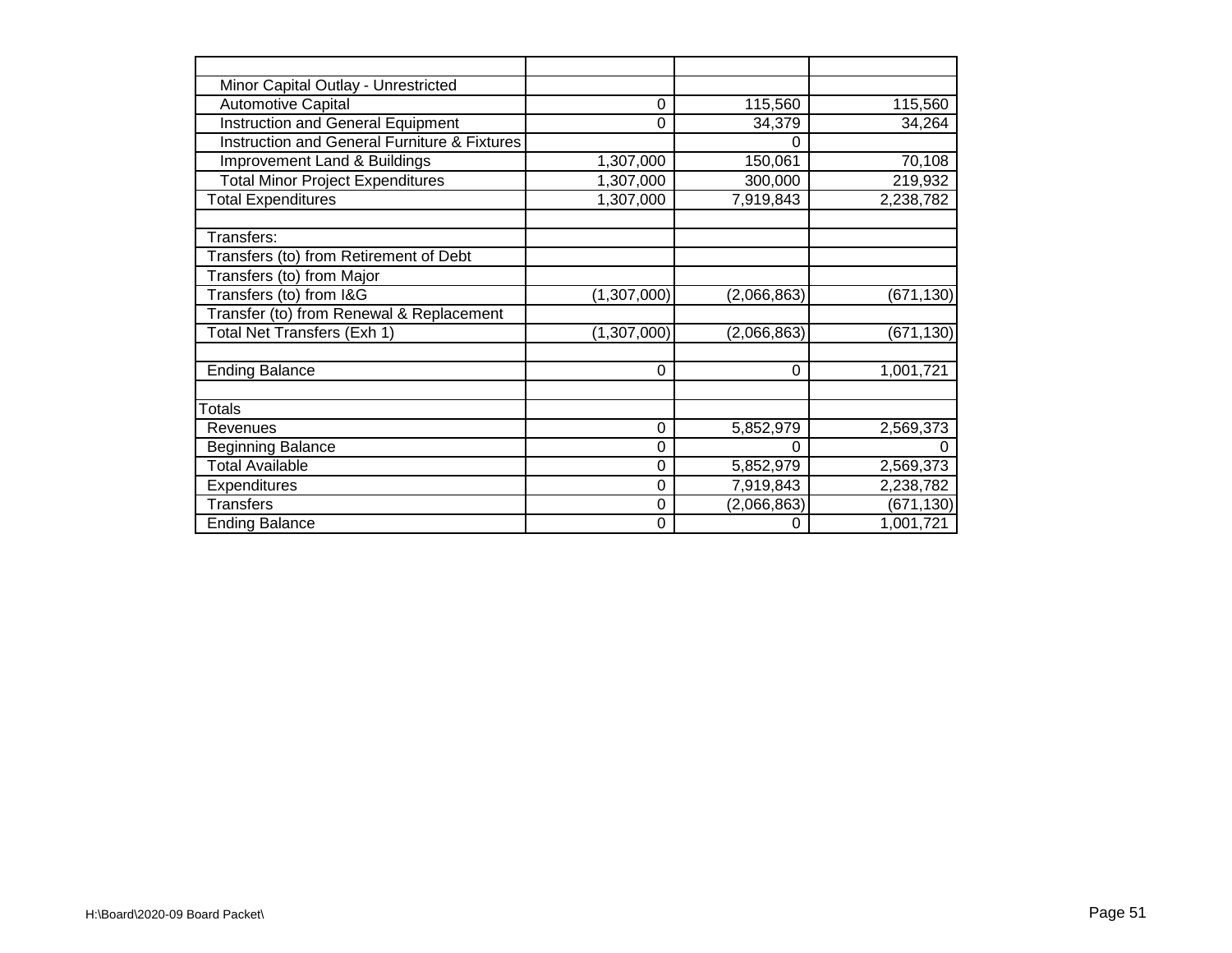| New Mexico School for the Blind & Visually Impaired            |                         |                       |                   |
|----------------------------------------------------------------|-------------------------|-----------------------|-------------------|
| Exhibit II                                                     | $II-1$                  |                       |                   |
| Summary of Plant Funds Capital Outlay                          |                         |                       |                   |
|                                                                |                         |                       |                   |
|                                                                | <b>Operating BUDGET</b> | <b>Revised BUDGET</b> | <b>ACTUALS</b>    |
|                                                                | FY20                    | <b>FY20</b>           | $\overline{FY21}$ |
| <b>Building Renewal &amp; Replacement</b>                      |                         |                       |                   |
| Receipts:                                                      |                         | $\Omega$              |                   |
| <b>Building Renewal &amp; Replacement</b>                      |                         | $\mathbf 0$           |                   |
| Supplemental BR&R                                              |                         | $\Omega$              |                   |
| Total Receipts (EXH 1)                                         | 0                       | $\Omega$              | 0                 |
| <b>Beginning Balance</b>                                       |                         |                       |                   |
|                                                                | 0                       | 380,787               | 380,787           |
| <b>Building Renewal &amp; Replacement</b><br>Supplemental BR&R |                         |                       |                   |
| Total Beginning Balance (EXH 1)                                | 0                       | 380,787               |                   |
|                                                                |                         |                       | 380,787           |
| Total Available (EXH 1)                                        | 0                       | 380,787               | 380,787           |
| Expenditures:                                                  |                         |                       |                   |
| <b>Building Renewal &amp; Replacement</b>                      | 84,000                  | 464,787               | 117,007           |
| Supplemental BR&R                                              |                         |                       |                   |
| Total Expenditures (EXH 1)                                     | 84,000                  | 464,787               | 117,007           |
|                                                                |                         |                       |                   |
| Transfers:                                                     |                         |                       |                   |
| Non-Mandatory                                                  |                         |                       |                   |
| Transfers (to) from Major                                      |                         |                       |                   |
| Transfers (to) from I&G                                        | $\Omega$                | $\Omega$              |                   |
|                                                                |                         |                       |                   |
| Required                                                       |                         |                       |                   |
| I&G - Building Renewal & Replacement                           | (84,000)                | (84,000)              | (84,000)          |
| <b>I&amp;G</b> - Supplemental BR&R                             |                         |                       |                   |
| Total Net Transfers (EXH 1)                                    | (84,000)                | (84,000)              | (84,000)          |
|                                                                |                         |                       | 0                 |
| Ending Balance (EXH 1)                                         | 0                       | 0                     | 347,780           |
|                                                                |                         |                       |                   |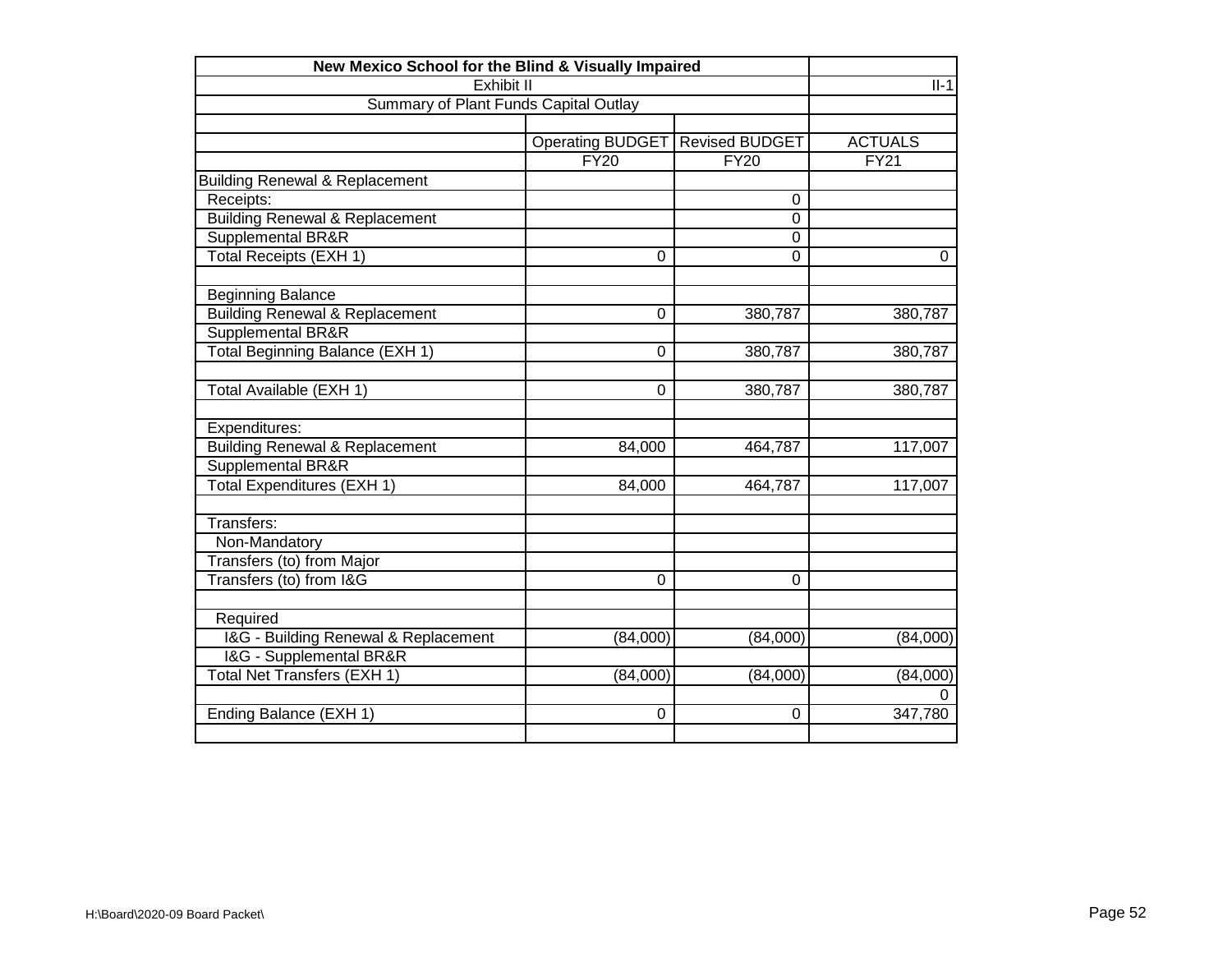| New Mexico School for the Blind & Visually Impaired |                         |                       |                  |
|-----------------------------------------------------|-------------------------|-----------------------|------------------|
| <b>Exhibit III</b>                                  | $III-1$                 |                       |                  |
| Retirement of Indebtedness                          |                         |                       |                  |
|                                                     | <b>Operating BUDGET</b> | <b>Revised BUDGET</b> | <b>ACTUALS</b>   |
|                                                     | <b>FY20</b>             | <b>FY20</b>           | FY21             |
| Revenues                                            |                         |                       |                  |
| <b>Required Student Fees</b>                        | $\mathbf{0}$            | $\overline{0}$        | $\boldsymbol{0}$ |
| Interest                                            | $\mathbf{0}$            | $\Omega$              | $\overline{0}$   |
| Other                                               | $\boldsymbol{0}$        | $\overline{0}$        | $\boldsymbol{0}$ |
| <b>Total Revenue</b>                                | $\mathbf{0}$            | $\overline{0}$        | $\overline{0}$   |
|                                                     |                         |                       |                  |
|                                                     |                         |                       |                  |
|                                                     |                         |                       |                  |
| <b>Beginning Balance</b>                            | $\boldsymbol{0}$        | $\boldsymbol{0}$      | $\boldsymbol{0}$ |
| Reserves for Principal & Interest                   | $\overline{0}$          | $\Omega$              | $\overline{0}$   |
| <b>Total Beginning Balance</b>                      | $\mathbf{0}$            | $\Omega$              | $\boldsymbol{0}$ |
| <b>Total Available</b>                              | $\boldsymbol{0}$        | $\overline{0}$        | $\overline{0}$   |
| Expenditures                                        |                         |                       |                  |
| <b>Retirement of Principal</b>                      | $\mathbf{0}$            | $\overline{0}$        | $\boldsymbol{0}$ |
| Payment of Interest                                 | $\Omega$                | $\Omega$              | $\overline{0}$   |
| Service/Cost                                        | $\mathbf{0}$            | $\mathbf{0}$          | $\overline{0}$   |
| Lease/Purchase                                      |                         |                       |                  |
| Other                                               | $\mathbf{0}$            | $\Omega$              | $\overline{0}$   |
| <b>Total Expenditures</b>                           | $\Omega$                | $\Omega$              | $\mathbf{0}$     |
|                                                     |                         |                       |                  |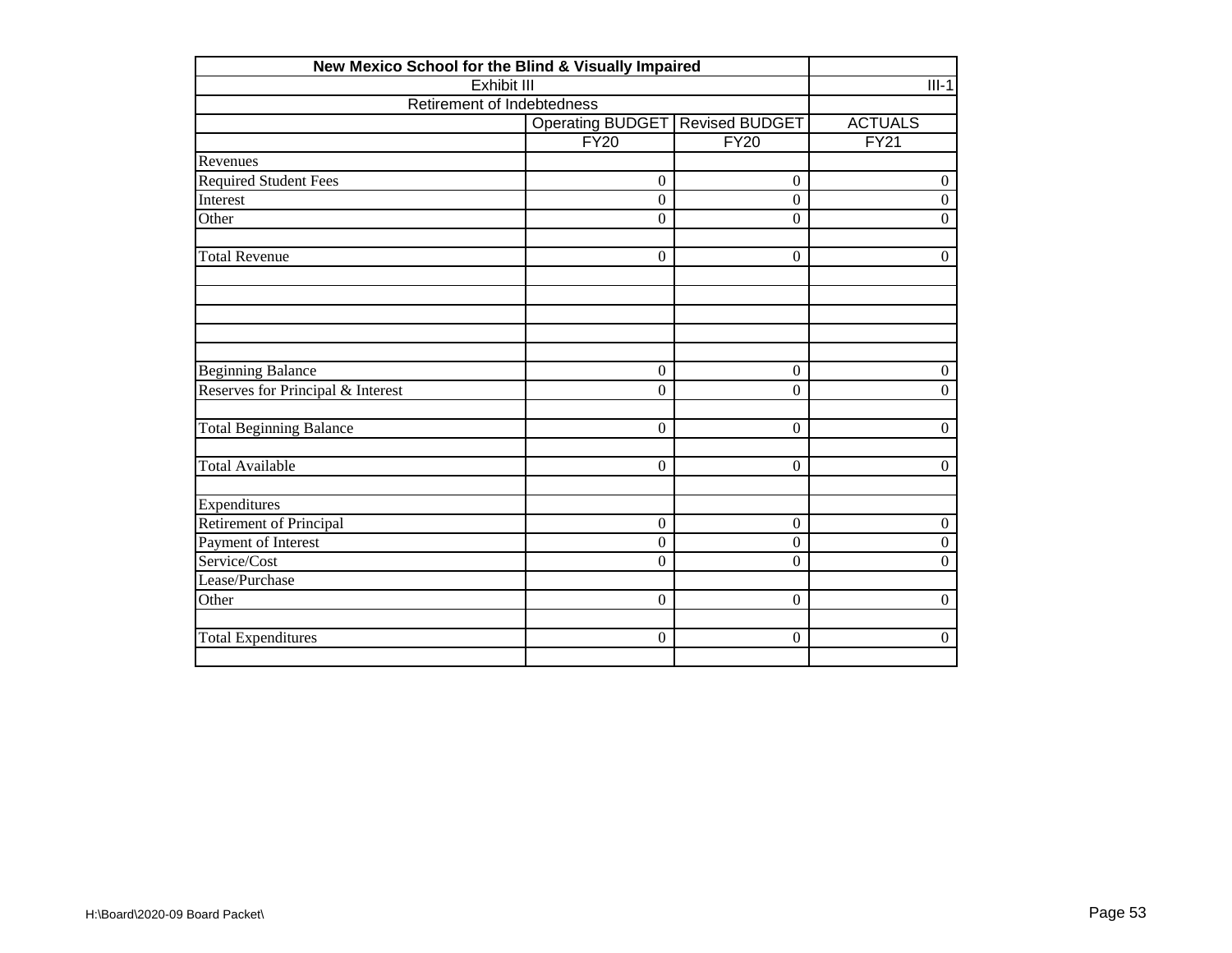| <b>Transfers</b>                      |          |   |
|---------------------------------------|----------|---|
| <b>Instruction &amp; General</b>      | $\Omega$ | 0 |
| Student Social & Cultural Development | $\Omega$ | 0 |
| Research                              | $\Omega$ | 0 |
| Public Service                        | $\theta$ | 0 |
| <b>Internal Service</b>               | $\Omega$ | 0 |
| Student Aid                           | $\Omega$ | 0 |
| Auxiliaries                           | $\Omega$ | 0 |
| Athletics                             | $\Omega$ | 0 |
| <b>Independent Operations</b>         | $\Omega$ | 0 |
| Capital Outlay                        | 0        | 0 |
| Renewal and Replacement               | $\Omega$ | 0 |
|                                       |          |   |
| <b>Total Net Transfer</b>             |          |   |
|                                       |          |   |
| <b>Ending Balance</b>                 | $\Omega$ | 0 |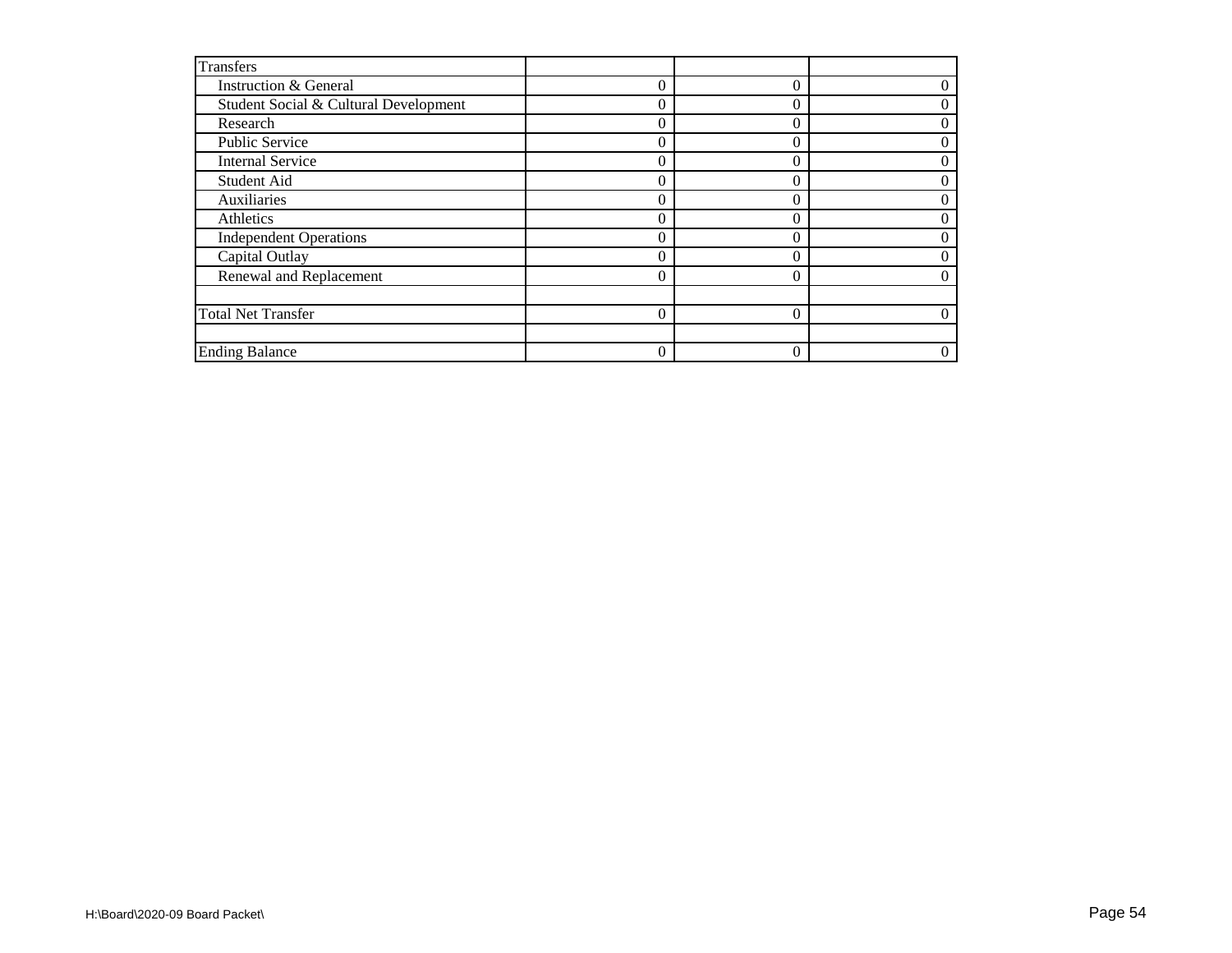| New Mexico School for the Blind & Visually Impaired |                       |            |              |                     |              |                     |  |  |  |  |  |
|-----------------------------------------------------|-----------------------|------------|--------------|---------------------|--------------|---------------------|--|--|--|--|--|
| Exhibit a                                           |                       |            |              |                     |              |                     |  |  |  |  |  |
| Summary of Current Funds Revenue by Souce           |                       |            |              |                     |              |                     |  |  |  |  |  |
|                                                     |                       |            |              |                     |              |                     |  |  |  |  |  |
|                                                     | Operating BUDGET FY20 |            |              | Revised BUDGET FY20 |              | <b>ACTUALS FY20</b> |  |  |  |  |  |
|                                                     | Unrestricted          | Restricted | Unrestricted | Restricted          | Unrestricted | Restricted          |  |  |  |  |  |
| <b>REVENUES</b>                                     |                       |            |              |                     |              |                     |  |  |  |  |  |
| <b>Tuition and Miscellaneous Fees</b>               |                       |            |              |                     |              |                     |  |  |  |  |  |
| <b>Federal Govt Appropriations</b>                  |                       |            |              |                     |              |                     |  |  |  |  |  |
| <b>State Govt Appropriations</b>                    | 1,369,200             | 150,000    | 1,285,200    | 562,996             | 1,369,200    | 150,000             |  |  |  |  |  |
| <b>Federal Govt Grants &amp; Contracts</b>          |                       | 147,501    |              | 237,164             |              | 229,816             |  |  |  |  |  |
| <b>State Govt Grants &amp; Contracts</b>            |                       | 1,023,600  |              | 1,552,594           |              | 1,350,096           |  |  |  |  |  |
| Private Gisfts, Grants, & Contracts (Do             | 5,000                 | 52,050     | 5,000        | 144,425             | 1,701        | $\overline{90,520}$ |  |  |  |  |  |
| Endowments, Land, Permanent Fund                    | 14,400,000            |            | 14,250,000   |                     | 13,959,778   |                     |  |  |  |  |  |
| <b>Other Sources</b>                                | 83,500                |            | 234,000      |                     | 206,407      |                     |  |  |  |  |  |
| <b>TOTAL REVENUES</b>                               | 15,857,700            | 1,373,151  | 15,774,200   | 2,497,178           | 15,537,087   | 1,820,432           |  |  |  |  |  |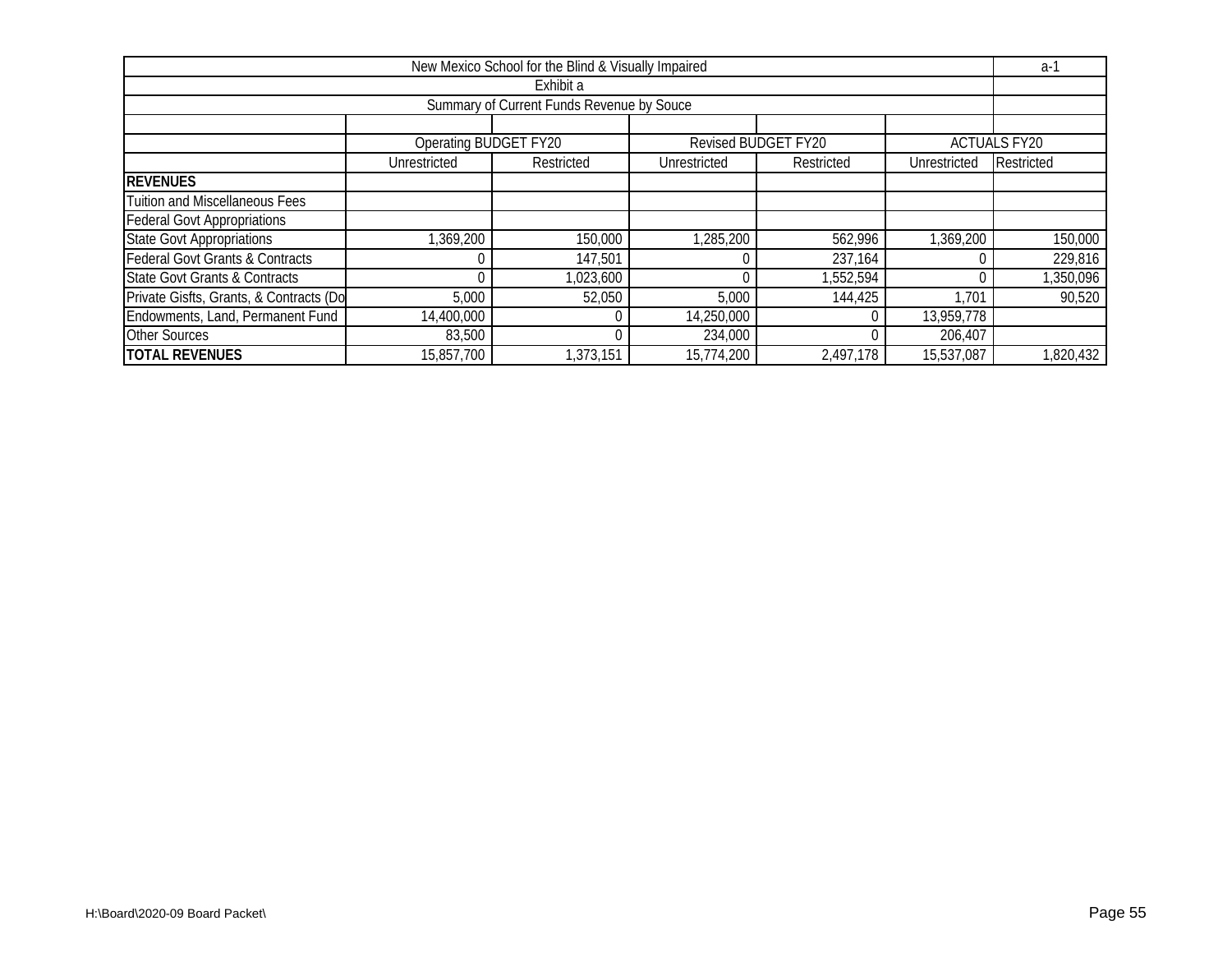| New Mexico School for the Blind & Visually Impaired |                                          |                       |                  |                |                  |                     |                  |                |                  |                     |                  | $\overline{b-1}$ |  |  |
|-----------------------------------------------------|------------------------------------------|-----------------------|------------------|----------------|------------------|---------------------|------------------|----------------|------------------|---------------------|------------------|------------------|--|--|
|                                                     |                                          |                       |                  | Exhibit b      |                  |                     |                  |                |                  |                     |                  |                  |  |  |
|                                                     | Summary of Salaries in All Current Funds |                       |                  |                |                  |                     |                  |                |                  |                     |                  |                  |  |  |
|                                                     |                                          |                       |                  |                |                  |                     |                  |                |                  |                     |                  |                  |  |  |
|                                                     |                                          | Operating BUDGET FY20 |                  |                |                  | Revised BUDGET FY20 |                  |                |                  | <b>ACTUALS FY20</b> |                  |                  |  |  |
|                                                     |                                          | Unrestricted          |                  | Restricted     |                  | Unrestricted        |                  | Restricted     |                  | Unrestricted        |                  | Restricted       |  |  |
|                                                     | <b>FTE</b>                               | Amount                | <b>FTE</b>       | Amount         | <b>FTE</b>       | Amount              | <b>FTE</b>       | Amount         | <b>FTE</b>       | Amount              | <b>FTE</b>       | Amount           |  |  |
| PROFESSIONAL SALARIES                               |                                          |                       |                  |                |                  |                     |                  |                |                  |                     |                  |                  |  |  |
| Instruction                                         | 41.8                                     | 2,674,618             | 1.0              | 49,302         | 41.8             | 2,766,536           | 1.0              | 63,944         | 41.8             | 2,292,700           | 1.0              | 60,754           |  |  |
| Academic Support                                    | 33.3                                     | 2,440,396             | 4.0              | 275,607        | 33.3             | 2,544,752           | 5.0              | 420,872        | 33.3             | 2,119,788           | 5.0              | 399,513          |  |  |
| <b>Student Services</b>                             | 4.3                                      | 461,779               | 6.0              | 389,709        | 4.3              | 615,512             | 6.0              | 812,672        | 4.3              | 196,791             | 6.0              | 701,916          |  |  |
| <b>Institutional Support</b>                        | 7.3                                      | 633,595               | 0.0              | $\theta$       | 7.3              | 700,399             | 0.0              | $\Omega$       | 7.3              | 626,406             | 0.0              | $\Omega$         |  |  |
| Operation & Maint of Plant                          | 1.0                                      | 75,110                | 0.0              | $\Omega$       | 1.0              | 119,497             | 0.0              | $\Omega$       | 1.0              | 75,110              | 0.0              | $\Omega$         |  |  |
| <b>TOTAL</b>                                        | 87.5                                     | 6,285,498             | 11.0             | 714,618        | 87.5             | 6,746,696           | 12.0             | ,297,488       | 87.5             | 5,310,796           | 12.0             | 1,162,183        |  |  |
|                                                     |                                          |                       |                  |                |                  |                     |                  |                |                  |                     |                  |                  |  |  |
| <b>ASSISTANT/SUPERVISOR SALARIES</b>                |                                          |                       |                  |                |                  |                     |                  |                |                  |                     |                  |                  |  |  |
|                                                     |                                          |                       |                  |                |                  |                     |                  |                |                  |                     |                  |                  |  |  |
| Instruction                                         | $\overline{2.0}$                         | 109,670               | 0.0              | 0              | 2.0              | 109,670             | 0.0              | $\mathbf{0}$   | 2.0              | 111,848             | 0.0              | $\mathbf 0$      |  |  |
| Academic Support                                    | 0.0                                      | $\mathbf 0$           | 0.0              | $\mathbf 0$    | 0.0              | $\Omega$            | 0.0              | $\overline{0}$ | $\overline{0.0}$ | 0                   | 0.0              | $\boldsymbol{0}$ |  |  |
| <b>Student Services</b>                             | 0.0                                      | $\Omega$              | 0.0              | $\overline{0}$ | 0.0              | $\Omega$            | 0.0              | $\overline{0}$ | 0.0              | $\overline{0}$      | 0.0              | $\mathbf 0$      |  |  |
| <b>Institutional Support</b>                        | 1.0                                      | 62,660                | $\overline{0.0}$ | $\Omega$       | 1.0              | 62,660              | 0.0              | $\Omega$       | 1.0              | 62,660              | $\overline{0.0}$ | $\mathbf 0$      |  |  |
| Operation & Maint of Plant                          | 0.0                                      | $\Omega$              | 0.0              | $\mathbf 0$    | 0.0              | $\Omega$            | 0.0              | $\Omega$       | 0.0              | $\Omega$            | 0.0              | $\overline{0}$   |  |  |
| <b>TOTAL</b>                                        | 3.0                                      | 172,330               | 0.0              | $\Omega$       | 3.0              | 172,330             | 0.0              | $\Omega$       | 3.0              | 174,508             | 0.0              | $\mathbf 0$      |  |  |
|                                                     |                                          |                       |                  |                |                  |                     |                  |                |                  |                     |                  |                  |  |  |
| SECRETARIAL & CLERICAL SALARIES                     |                                          |                       |                  |                |                  |                     |                  |                |                  |                     |                  |                  |  |  |
|                                                     |                                          |                       |                  |                |                  |                     |                  |                |                  |                     |                  |                  |  |  |
| Instruction                                         | 1.0                                      | 49,783                | 0.0              | 0              | 1.5              | 42,651              | 0.0              | $\Omega$       | 1.5              | 36,737              | 0.0              | $\Omega$         |  |  |
| Academic Support                                    | 1.0                                      | 40,071                | 1.0              | 52,672         | $\overline{1.0}$ | 39,863              | 1.0              | 52,672         | $\overline{1.0}$ | 39,815              | 1.0              | 53,006           |  |  |
| Student Services                                    | 0.0                                      | $\Omega$              | 0.0              | $\mathbf 0$    | 0.0              | $\Omega$            | 0.0              | $\theta$       | 0.0              | $\mathbf 0$         | 0.0              | $\overline{0}$   |  |  |
| <b>Institutional Support</b>                        | 2.0                                      | 88,950                | $\overline{0.0}$ | $\Omega$       | $\overline{2.0}$ | 80,490              | 0.0              | $\Omega$       | $\overline{2.0}$ | 74,151              | 0.0              | $\mathbf 0$      |  |  |
| Operation & Maint of Plant                          | 0.0                                      | $\Omega$              | $\overline{0.0}$ | $\Omega$       | $\overline{0.0}$ | $\Omega$            | $\overline{0.0}$ | $\Omega$       | $\overline{0.0}$ | $\Omega$            | $\overline{0.0}$ | $\overline{0}$   |  |  |
| <b>TOTAL</b>                                        | 4.0                                      | 178,803               | 1.0              | 52,672         | 4.5              | 163,004             | 1.0              | 52,672         | 4.5              | 150,703             | 1.0              | 53,006           |  |  |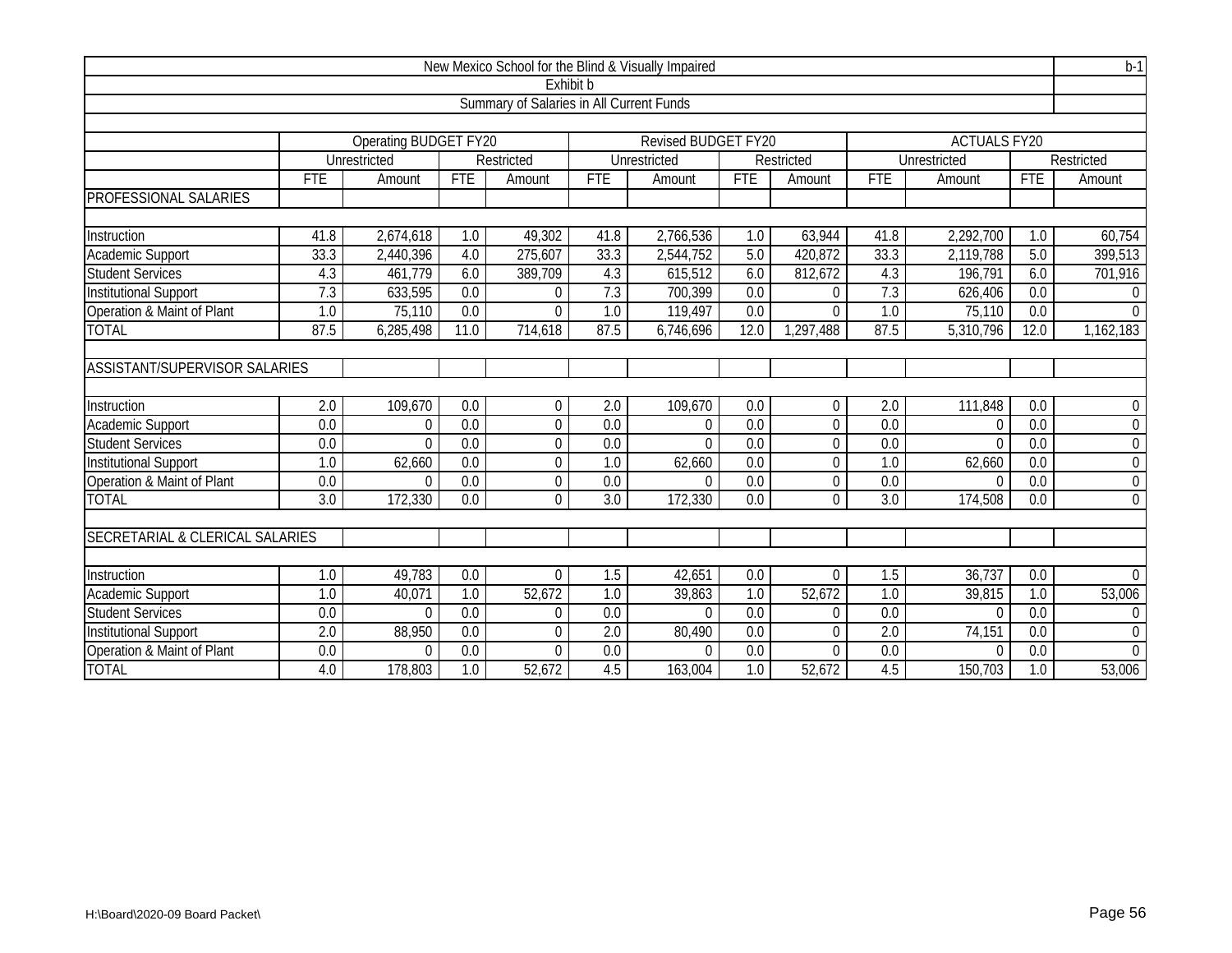| New Mexico School for the Blind & Visually Impaired |                  |                       |                  |                  |                  |                     |                  |                |                  |                     | $b-2$            |                |
|-----------------------------------------------------|------------------|-----------------------|------------------|------------------|------------------|---------------------|------------------|----------------|------------------|---------------------|------------------|----------------|
|                                                     | Exhibit b        |                       |                  |                  |                  |                     |                  |                |                  |                     |                  |                |
| Summary of Salaries in All Current Funds            |                  |                       |                  |                  |                  |                     |                  |                |                  |                     |                  |                |
|                                                     |                  |                       |                  |                  |                  |                     |                  |                |                  |                     |                  |                |
|                                                     |                  | Operating BUDGET FY20 |                  |                  |                  | Revised BUDGET FY20 |                  |                |                  | <b>ACTUALS FY20</b> |                  |                |
|                                                     |                  | Unrestricted          |                  | Restricted       |                  | Unrestricted        |                  | Restricted     |                  | Unrestricted        |                  | Restricted     |
|                                                     | FTE              | Amount                | <b>FTE</b>       | Amount           | <b>FTE</b>       | Amount              | <b>FTE</b>       | Amount         | <b>FTE</b>       | Amount              | <b>FTE</b>       | Amount         |
| <b>TECHNICIAN SALARIES</b>                          |                  |                       |                  |                  |                  |                     |                  |                |                  |                     |                  |                |
|                                                     |                  |                       |                  |                  |                  |                     |                  |                |                  |                     |                  |                |
| Instruction                                         | 38.0             | 1,093,212             | 0.0              | 0                | 38.0             | 1,036,330           | 0.0              | 0              | 38.0             | 983,611             | 0.0              | $\Omega$       |
| Academic Support                                    | 8.0              | 333,891               | 0.0              | 0                | 8.0              | 331,377             | 0.0              | $\overline{0}$ | 8.0              | 327,911             | 0.0              | 8,927          |
| <b>Student Services</b>                             | 22.0             | 622,240               | 0.0              | $\mathbf 0$      | 22.0             | 576,941             | $\overline{0.0}$ | $\overline{0}$ | 22.0             | 540,068             | 0.0              | $\Omega$       |
| <b>Institutional Support</b>                        | 13.0             | 607,856               | $\overline{0.0}$ | $\mathbf 0$      | 13.0             | 632,045             | $\overline{0.0}$ | $\overline{0}$ | 14.0             | 618,527             | $\overline{0.0}$ | $\mathbf 0$    |
| Operation & Maint of Plant                          | 18.0             | 620,459               | 0.0              | $\boldsymbol{0}$ | 18.0             | 609,943             | 0.0              | $\Omega$       | 18.0             | 565,347             | 0.0              | $\Omega$       |
| <b>TOTAL</b>                                        | 99.0             | 3,277,658             | 0.0              | $\overline{0}$   | 99.0             | 3,186,636           | 0.0              | $\Omega$       | 100.0            | 3,035,464           | 0.0              | 8,927          |
|                                                     |                  |                       |                  |                  |                  |                     |                  |                |                  |                     |                  |                |
| <b>OTHER SALARIES</b>                               |                  |                       |                  |                  |                  |                     |                  |                |                  |                     |                  |                |
|                                                     |                  |                       |                  |                  |                  |                     |                  |                |                  |                     |                  |                |
| Instruction                                         | $\overline{2.0}$ | 126,618               | $\overline{0.0}$ | $\mathbf 0$      | $\overline{1.5}$ | 114,259             | $\overline{0.0}$ | $\mathbf 0$    | $\overline{1.5}$ | 76,647              | $\overline{0.0}$ | $\Omega$       |
| Academic Support                                    | 1.0              | 25,456                | 0.0              | $\overline{0}$   | 1.0              | 16,398              | 0.0              | $\Omega$       | 1.0              | 10,348              | 0.0              | 422            |
| <b>Student Services</b>                             | 11.5             | 318,849               | 0.0              | 35,972           | 11.5             | 258,535             | 0.0              | 35,972         | 11.5             | 216,719             | 0.0              | 33,123         |
| <b>Institutional Support</b>                        | $\overline{1.5}$ | 57,130                | $\overline{0.0}$ | $\Omega$         | 1.5              | 32,626              | $\overline{0.0}$ | $\Omega$       | 0.5              | 36,148              | $\overline{0.0}$ | $\overline{0}$ |
| Operation & Maint of Plant                          | 0.0              | $\Omega$              | 0.0              | $\overline{0}$   | 0.0              | 1,702               | 0.0              | $\overline{0}$ | 0.0              | 1,702               | 0.0              | $\Omega$       |
| <b>TOTAL</b>                                        | 16.0             | 528,053               | 0.0              | 35,972           | 15.5             | 423,521             | 0.0              | 35,972         | 14.5             | 341,564             | 0.0              | 33,546         |
|                                                     |                  |                       |                  |                  |                  |                     |                  |                |                  |                     |                  |                |
| <b>GRAND TOTAL SALARIES</b>                         |                  |                       |                  |                  |                  |                     |                  |                |                  |                     |                  |                |
|                                                     |                  |                       |                  |                  |                  |                     |                  |                |                  |                     |                  |                |
| <b>Professional Salaries</b>                        | 87.5             | 6,285,498             | 11.0             | 714,618          | 87.5             | 6,746,696           | 12.0             | 1,297,488      | 87.5             | 5,310,796           | 12.0             | 1,162,183      |
| <b>Asst/Supervisor Salaries</b>                     | $\overline{3.0}$ | 172,330               | 0.0              | $\theta$         | $\overline{3.0}$ | 172,330             | 0.0              | $\Omega$       | $\overline{3.0}$ | 174,508             | $\overline{0.0}$ | $\Omega$       |
| Secretarial & Cler Salaries                         | 4.0              | 178,803               | 1.0              | 52,672           | 4.5              | 163,004             | 1.0              | 52,672         | 4.5              | 150,703             | 1.0              | 53,006         |
| <b>Technician Salaries</b>                          | 99.0             | 3,277,658             | 0.0              | $\Omega$         | 99.0             | 3,186,636           | 0.0              | $\Omega$       | 100.0            | 3,035,464           | 0.0              | 8,927          |
| <b>Other Salaries</b>                               | 16.0             | 528,053               | $\overline{0.0}$ | 35,972           | 15.5             | 423,521             | $\overline{0.0}$ | 35,972         | 14.5             | 341,564             | $\overline{0.0}$ | 33,546         |
|                                                     |                  |                       |                  |                  |                  |                     |                  |                |                  |                     |                  |                |
| <b>GRAND TOTAL</b>                                  | 209.50           | 10,442,342            | 12.0             | 803,261          | 209.50           | 10,692,185          | 13.0             | 1,386,132      | 209.50           | 9,013,035           | 13.0             | 1,257,660      |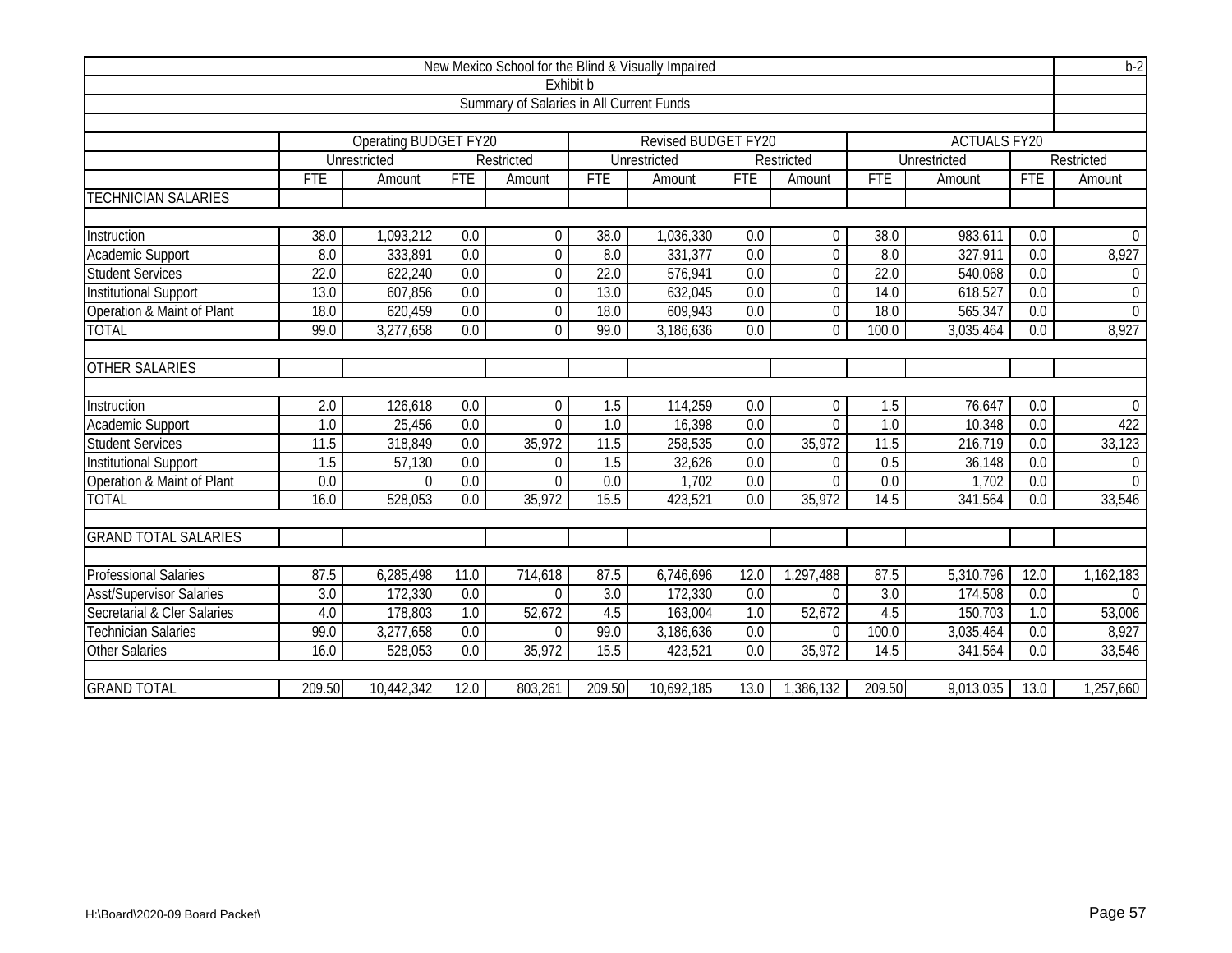| New Mexico School for the Blind & Visually Impaired |                       |                     |  |  |  |  |  |
|-----------------------------------------------------|-----------------------|---------------------|--|--|--|--|--|
| Exhibit C                                           |                       |                     |  |  |  |  |  |
| <b>Operating Salary Increases</b>                   |                       |                     |  |  |  |  |  |
|                                                     |                       |                     |  |  |  |  |  |
|                                                     | Operating BUDGET FY20 | <b>ACTUALS FY20</b> |  |  |  |  |  |
| Approved Percentage<br><b>Operating Percentage</b>  |                       |                     |  |  |  |  |  |
|                                                     | Salary Increase       | Salary Increase     |  |  |  |  |  |
| <b>Returning Faculty</b>                            | $6.0\%$               | 6.0%                |  |  |  |  |  |
| <b>Adjunct Faculty</b>                              | 6.0%                  | $6.0\%$             |  |  |  |  |  |
| Returning Professional Staff (FLSA exempt)          | 6.0%                  | 6.0%                |  |  |  |  |  |
| <b>GA/TA</b>                                        | 6.0%                  | 6.0%                |  |  |  |  |  |